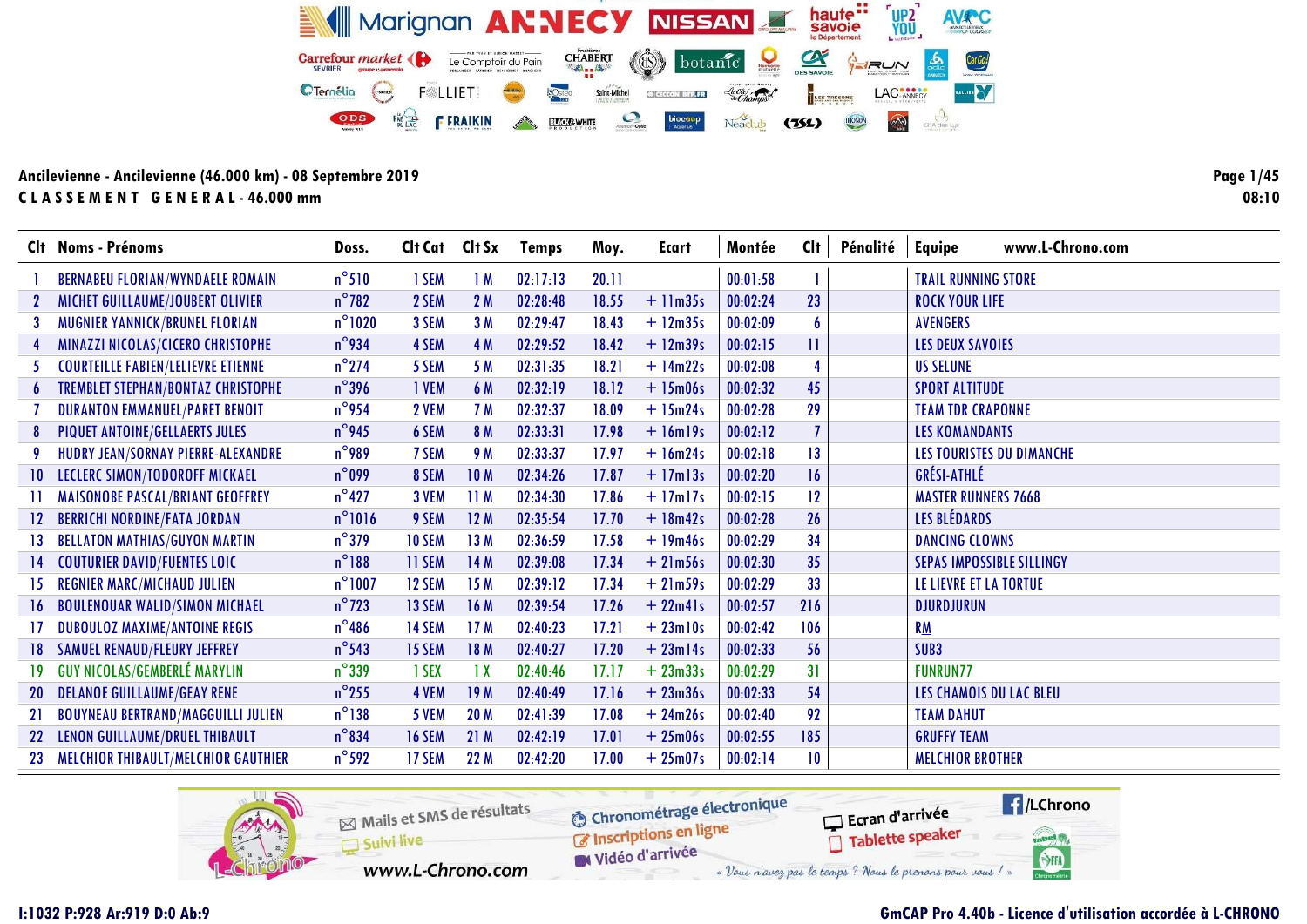Clt Noms - Prénoms Doss. Clt Cat Clt Sx Temps Moy. Ecart Montée Clt Pénalité Equipe www.L-Chrono.com 24 POITTEVIN MATTHIEU/BARDY NICOLAS n°111 6 VEM 23 M 02:42:47 16.96 + 25m34s 00:02:21 18 ESL MASTERS 1<br>25 PERRIN GUILLAUME/MOUGIN JEAN CHARLES n°948 18 SEM 24 M 02:43:01 16.93 + 25m48s 00:02:04 2 PÂTÉ DE CERF 25 PERRIN GUILLAUME/MOUGIN JEAN CHARLES  $n^{\circ}$ 948 18 SEM 24 M 02:43:01 16.93  $+$  25m48s 00:02:04 2 26 POUGET BRUNO/BUISSON EMILIEN n°859 19 SEM 25 M 02:43:09 16.92 + 25m57s 00:02:25 24 POUGET BUISSON 27 TAINTURIER BRUNO/SENDRA GUILLAUME n°514 20 SEM 26 M 02:43:32 16.88 28 ROUSSEAU FABRICE/BETEMPS ANTHONY n°058 21 SEM 27 M 02:44:21 16.79 + 27m08s 00:03:02 250 BETEMPS-ROUSSEAU 29 TORRENT DAVID/BAUDOT SYLVAIN n°174 22 SEM 28 M 02:44:37 16.77 + 27m24s 00:02:31 41 LES COLOCS 30 MONNEY ERIC/FERNANDEZ JOHAN n°104 7 VEM 29 M 02:45:30 16.68 + 28m17s 00:02:44 112 LES PICHÔLLES 31 TORTEY GUILLAUME/BONETTO CHRISTOPHE n°598 23 SEM 30 M 02:45:32 16.67 + 28m19s 00:02:18 14 LES TOURISTES 32 DAUPHIN STEPHANE/BILLONNET DAVID n°287 8 VEM 31 M 02:45:58 16.63 + 28m46s 00:02:35 64 LES AUVERGNATS  $\begin{array}{cccccccccccccccccccc} 33 & \text{CADEDDU MAE} \end{array}$  and the natural model of the new set of the new set of the new set of the new set of the new set of the new set of the new set of the new set of the new set of the new set of the new set o 34 MELCHIOR CYRILLE/DEBICKI TIMOTHÉE n°955 25 SEM 33 M 02:46:03 16.62 + 28m50s 00:02:14 8 LES COUSINS 35 LACOTE THOMAS/SERVARY CÉDRIC n°914 26 SEM 34 M 02:47:08 16.52 + 29m55s 00:02:33 53 KEEP KALM AND RUN 36 DEPERDUSSIN KEVIN/MEPAL JOEL  $n^{\circ}341$  27 SEM  $35$  M  $02:47:21$  16.49  $+30m09s$ 37 LAURENT MAXIME/TUSSET AMÉLIE n°741 2 SEX 2 X 02:47:27 16.48 + 30m15s 00:02:49 138 NOULELA<br>38 BADOR JULIEN/COURTOIS YANN 38 BADOR JULIEN/COURTOIS YANN n°295 28 SEM 36 M 02:47:37 16.47 + 30m24s 00:02:46 119 THE RUNNING BEERS 39 KRAUSS NICOLAS/TAPI STEEVEN n°308 29 SEM 37 M 02:47:44 16.46 + 30m31s 00:02:31 43 LES BORAANNECIENS 40 MALZAC ALEXANDRE/CHRISTOFOLI MARIUS n°257 30 SEM 38 M 02:48:00 16.43 + 30m48s 00:02:32 46 TEAM CUISSE 41 LEPAPE THIERRY/GUILLOUZIC ANNE-FRANÇOISE n°152 3 SEX 3 X 02:48:11 16.41 + 30m59s 00:02:37 73 METABIKE'S 42 PACLET FABIEN/BOCQUET GHISLAIN n°622 9 VEM 39 M 02:48:17 16.40 + 31m04s 00:02:40 94 PFEIFFER 1 43 CASSÉ JULY/DIZ GRANA KARINE n°614 1 SEF 1 F 02:48:17 16.40 + 31m05s 00:02:35 66 LA BICYCLETTE ROSE 44 SORREL TIMOTHEE/HERBIN NICOLAS n°903 31 SEM 40 M 02:48:19 16.40 + 31m07s 00:02:56 196 LES BOUILLEURS DE CRU 45 GREMMEL ROBIN/GRANGEON CLÉMENT n°711 32 SEM 41 M 02:48:30 16.38 + 31m17s 00:02:36 71 LES JURASSIENS DES MONTAGNES 46 GARRAUD VICTOR/NEGRO SEBASTIEN n°1026 33 SEM 42 M 02:49:00 16.33 + 31m48s 00:02:08 3



Page 2/45 08:10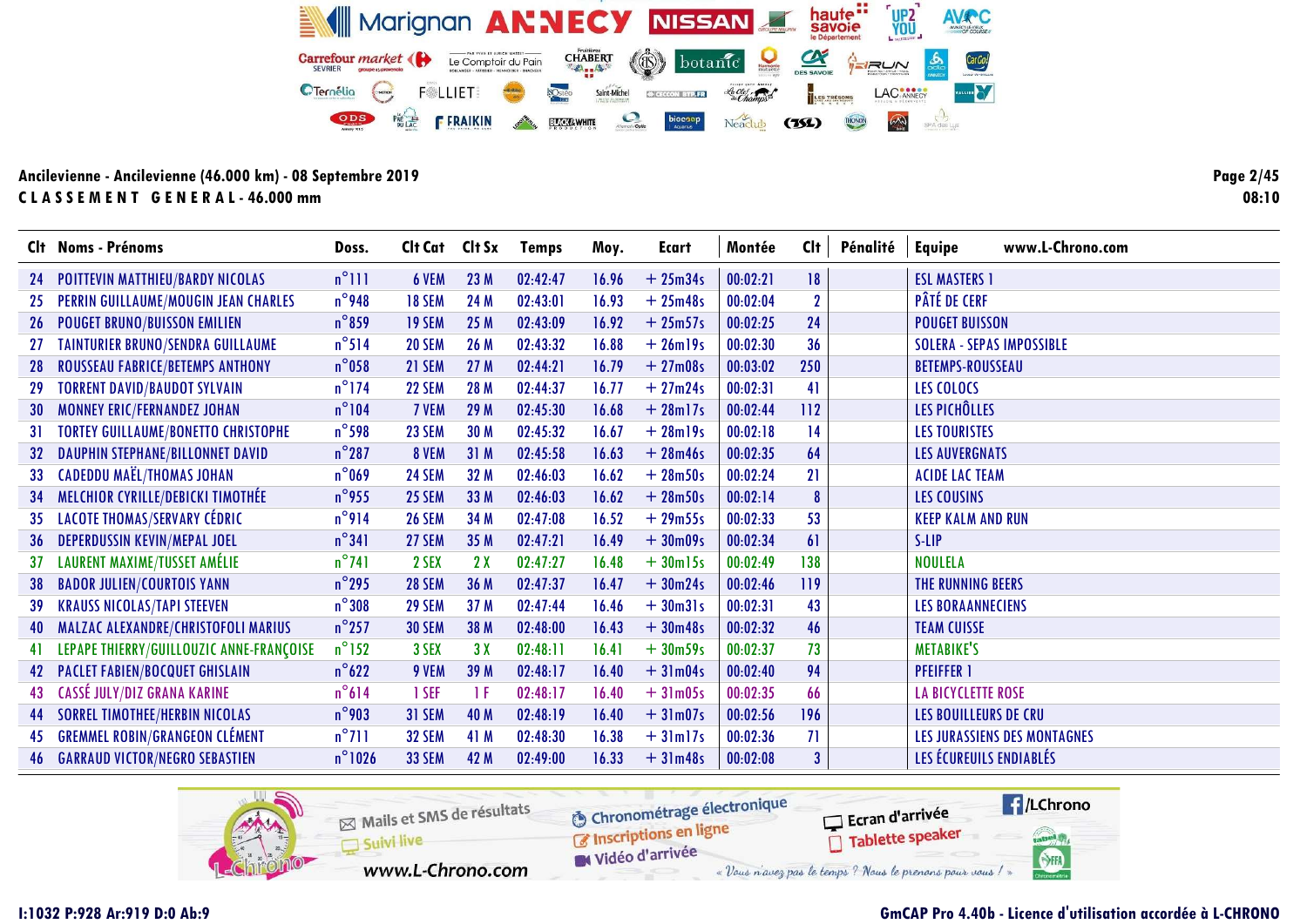Moy.

**Ecart** 

Clt Cat Clt Sx Temps

Doss.

## Ancilevienne - Ancilevienne (46.000 km) - 08 Septembre 2019 CLASSEMENT GENERAL-46.000 mm

Clt Noms - Prénoms

|    | 47 FOURÉ ANTONIN/REMONNAY LÉO                 | $n^{\circ}$ 423 | <b>34 SEM</b> | 43 M | 02:49:15 | 16.31 | $+32m02s$  | 00:02:38 | 81  | <b>LES SANS CULOTTES</b>       |
|----|-----------------------------------------------|-----------------|---------------|------|----------|-------|------------|----------|-----|--------------------------------|
|    | <b>48 DUTHOIT MATHIEU/FRADET CHARLIE</b>      | $n^{\circ}$ 673 | <b>35 SEM</b> | 44 M | 02:49:50 | 16.25 | $+32m37s$  | 00:02:28 | 30  | <b>GMDÉBILES</b>               |
| 49 | <b>MUGNIER-BAJAT CEDRIC/EXERTIER YANN</b>     | $n^{\circ}$ 630 | <b>10 VEM</b> | 45 M | 02:50:43 | 16.17 | $+33m31s$  | 00:02:38 | 79  | <b>TEAM K-LU</b>               |
|    | 50 MOYSE SEBASTIEN/VIVET MAXIME               | $n^{\circ}$ 033 | <b>36 SEM</b> | 46 M | 02:51:47 | 16.07 | $+34m34s$  | 00:02:36 | 70  | <b>LES FEND LA BISE</b>        |
|    | 51 PLANES NICOLAS/CHAPON JEAN-DAMIEN          | $n^{\circ}887$  | 11 VEM        | 47 M | 02:51:52 | 16.06 | $+34m39s$  | 00:02:53 | 168 | <b>STAR SYSTEM</b>             |
|    | 52 DUSSUYER GAUTIER/BAUMEL LÉO                | $n^{\circ}$ 084 | 37 SEM        | 48 M | 02:52:53 | 15.97 | $+35m40s$  | 00:02:51 | 152 | <b>LES HONGES BONDISSANTS</b>  |
|    | 53 DERUAZ MICKAEL/VELAY MAXIME                | $n^{\circ}$ 540 | <b>38 SEM</b> | 49 M | 02:53:14 | 15.93 | $+36m01s$  | 00:02:37 | 77  | <b>CARPENTOUZE</b>             |
|    | 54 DESIR JONATHAN/ROULAND DAVID               | $n^{\circ}$ 899 | <b>39 SEM</b> | 50 M | 02:53:27 | 15.91 | $+36m14s$  | 00:03:01 | 243 | <b>LES SUPERS G</b>            |
|    | 55 THOMASSET SIDNEY/BARRAZ ADRIEN             | $n^{\circ}110$  | <b>40 SEM</b> | 51 M | 02:53:31 | 15.91 | $+36$ ml8s | 00:02:24 | 20  | <b>LES SUDISTES SAVOISIENS</b> |
|    | 56 REVERBERI ANTHONY/GAUCHERAND CLAIRE        | $n^{\circ}$ 037 | 4 SEX         | 4X   | 02:53:57 | 15.87 | $+36m44s$  | 00:02:40 | 93  | <b>LES CHATONS</b>             |
|    | 57 DAVIS GLENN/MOLLARD THOMAS                 | $n^{\circ}$ 056 | <b>12 VEM</b> | 52 M | 02:54:17 | 15.84 | $+37m04s$  | 00:02:59 | 227 | <b>ALL BLACKS</b>              |
|    | 58 GARCIA NICOLAS/CHAUFOUR ALEXIS             | $n^{\circ}$ 406 | 41 SEM        | 53 M | 02:55:09 | 15.76 | $+37m56s$  | 00:02:41 | 102 | <b>TEAM 80%</b>                |
|    | 59 FOLLIET CHARLES/BOUCHEX OLIVIER            | $n^{\circ}$ 449 | <b>13 VEM</b> | 54 M | 02:55:15 | 15.75 | $+38m02s$  | 00:02:31 | 44  | TRANSJU                        |
|    | <b>60 LAURAIN ROBERT/DEMICHELIS NICOLAS</b>   | $n^{\circ}461$  | <b>14 VEM</b> | 55 M | 02:55:21 | 15.74 | $+38m09s$  | 00:02:32 | 47  | <b>TEAM 4 PROVENCIA</b>        |
|    | 61 DE GONNEVILLE NICOLAS/CANTECORP KÉVIN      | $n^{\circ}$ 450 | 42 SEM        | 56 M | 02:55:32 | 15.72 | $+38$ ml9s | 00:02:41 | 100 | THE MOUCHES                    |
|    | 62 RICO FRANCOIS/RECULET ROMUALD              | $n^{\circ}$ 096 | 43 SEM        | 57 M | 02:55:46 | 15.70 | $+38m33s$  | 00:02:34 | 62  | <b>SUINAIS RHAPSODY</b>        |
| 63 | <b>BURTIN CHRISTOPHE/COTTET-PUINEL SYLVIE</b> | $n^{\circ}$ 252 | 1 VEX         | 5X   | 02:55:48 | 15.70 | $+38m35s$  | 00:02:42 | 107 | <b>KRYSTOSYL</b>               |
|    | <b>64 DERNIS JEREMY/GUILLOT RICHARD</b>       | $n^{\circ}$ 172 | 44 SEM        | 58 M | 02:56:00 | 15.68 | $+38m47s$  | 00:02:55 | 186 | <b>LES RAIDES DES NEIGES</b>   |
|    | <b>65 MARIÉ THOMAS/MUGNIER BENOIT</b>         | $n^{\circ}888$  | 45 SEM        | 59 M | 02:56:03 | 15.68 | $+38m50s$  | 00:02:45 | 118 | <b>LES BALTOS VOLANTS</b>      |
|    | <b>66 LEROY BENOIT/THIBON ISALINE</b>         | $n^{\circ}$ 737 | 5 SEX         | 6 X  | 02:56:05 | 15.68 | $+38m52s$  | 00:02:58 | 221 | <b>COUREURS PAR NATURE</b>     |
|    | <b>67 SCHOTT OLIVIER/SAULZE PIERRE</b>        | $n^{\circ}$ 333 | <b>15 VEM</b> | 60 M | 02:56:22 | 15.65 | $+39m09s$  | 00:03:20 | 442 | <b>PINK REDS</b>               |
|    | <b>68 LE FERS DAVID/LESCOT SÉBASTIEN</b>      | $n^{\circ}$ 140 | <b>16 VEM</b> | 61 M | 02:56:41 | 15.62 | $+39m28s$  | 00:02:37 | 76  | <b>TEAM PATAGONIA</b>          |
|    | 69 KLEIN BENOÎT/DURET SAMUEL                  | $n^{\circ}$ 915 | <b>46 SEM</b> | 62 M | 02:56:49 | 15.61 | $+39m36s$  | 00:03:02 | 262 | <b>LES GROS MINOUS</b>         |

Montée

CIt Pénalité Equipe



Page 3/45  $08:10$ 

1:1032 P:928 Ar:919 D:0 Ab:9

#### **GmCAP Pro 4.40b - Licence d'utilisation accordée à L-CHRONO**

www.L-Chrono.com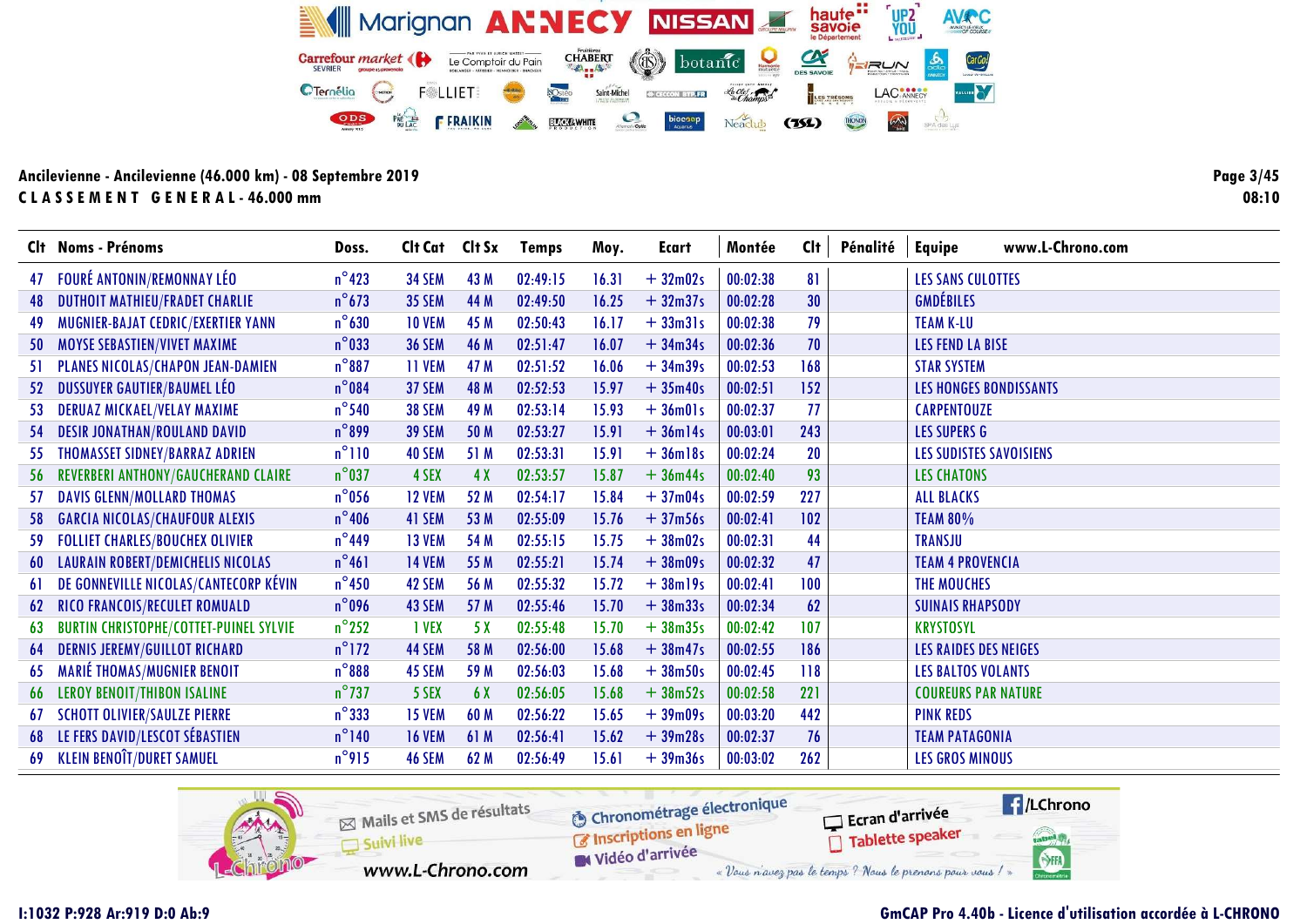|    | Clt Noms - Prénoms                          | Doss.           | Clt Cat       | Clt Sx      | <b>Temps</b> | Moy.  | <b>Ecart</b>   | Montée   | Clt | Pénalité         | www.L-Chrono.com<br><b>Equipe</b> |
|----|---------------------------------------------|-----------------|---------------|-------------|--------------|-------|----------------|----------|-----|------------------|-----------------------------------|
|    | <b>70 CHATELARD DAMIEN/JESSON THOMAS</b>    | $n^{\circ}$ 917 | <b>17 VEM</b> | 63 M        | 02:57:03     | 15.59 | $+39m50s$      | 00:02:39 | 87  |                  | <b>TOMDAM</b>                     |
| 71 | <b>ROY CORINNE/VIAUD ISABELLE</b>           | $n^{\circ}890$  | 2 SEF         | 2F          | 02:57:17     | 15.57 | $+40m05s$      | 00:02:44 | 109 |                  | <b>LES ARIOULETTES</b>            |
| 72 | <b>BESOMBES FRÉDÉRIC/BESOMBES THOMAS</b>    | $n^{\circ}487$  | 47 SEM        | 64 M        | 02:57:41     | 15.53 | $+40m28s$      | 00:03:11 | 341 |                  | <b>TEAM BESOMBES</b>              |
| 73 | <b>FEUGÈRE ROMAIN/OCAMPO GRÉGORY</b>        | $n^{\circ}221$  | 48 SEM        | 65 M        | 02:57:48     | 15.52 | $+40m36s$      | 00:02:57 | 206 |                  | <b>GREG AND ROM</b>               |
|    | <b>74 TASTARD ANTHONY/HOMMETTE EMMANUEL</b> | $n^{\circ}$ 976 | 49 SEM        | 66 M        | 02:58:01     | 15.50 | $+40m49s$      | 00:02:33 | 51  |                  | BREIZHOU74                        |
|    | 75 SAVINEL JEAN-MICHEL/MATHELIN DÉBORAH     | $n^{\circ}261$  | 6 SEX         | <b>7 X</b>  | 02:58:48     | 15.44 | $+41m35s$      | 00:02:47 | 129 |                  | LES PÉPITOS                       |
|    | 76 BAILLEUX FREDERIC/OUGIER SYLVAIN         | $n^{\circ}619$  | <b>18 VEM</b> | 67 M        | 02:58:54     | 15.43 | $+$ 41 $m$ 41s | 00:02:58 | 220 |                  | <b>LES BAILLOUGE</b>              |
| 77 | <b>REY FLORENT/VERIN ALEXANDRE</b>          | $n^{\circ}017$  | <b>50 SEM</b> | 68 M        | 02:59:00     | 15.42 | $+41m47s$      | 00:02:59 | 230 |                  | <b>BARJODE L'ALBANAIS</b>         |
| 78 | <b>PRALONG SYLVAIN/GRILLARD SÉBASTIEN</b>   | $n^{\circ}419$  | <b>51 SEM</b> | 69 M        | 02:59:31     | 15.38 | $+42$ ml8s     | 00:02:30 | 37  |                  | <b>CHICHI SEB</b>                 |
| 79 | <b>DESHAIRES CYRIL/GAY GAUTHIER</b>         | $n^{\circ}$ 920 | <b>52 SEM</b> | 70 M        | 02:59:39     | 15.36 | $+42m26s$      | 00:03:13 | 365 |                  | <b>LES PAPAS WINNERS</b>          |
| 80 | <b>COCHET THOMAS/COCHET JULES</b>           | $n^{\circ}850$  | <b>53 SEM</b> | 71M         | 02:59:44     | 15.36 | $+42m31s$      | 00:02:30 | 38  | 15 <sub>mn</sub> | <b>CHABERT3</b>                   |
| 81 | FAURE JÉRÉMY/FUZEAU FRANCK                  | $n^{\circ}345$  | <b>54 SEM</b> | 72 M        | 02:59:44     | 15.36 | $+42m31s$      | 00:02:46 | 120 |                  | LES TRAIL L'HEURE DE L'APÉRO      |
|    | 82 BAUD ALEXIS/GERET LIONEL                 | $n^{\circ}625$  | <b>55 SEM</b> | 73 M        | 02:59:53     | 15.34 | $+42m40s$      | 00:02:57 | 214 |                  | <b>LES CRUDETTES</b>              |
| 83 | <b>COURBIN THEOTIME/LEPESANT DORIAN</b>     | $n^{\circ}$ 420 | <b>56 SEM</b> | 74 M        | 02:59:56     | 15.34 | $+42m43s$      | 00:02:47 | 127 |                  | 27                                |
| 84 | AYMONIER FRÉDÉRIC/GAMEZ ALEXANDRE           | $n^{\circ}$ 437 | 57 SEM        | 75 M        | 02:59:58     | 15.34 | $+42m45s$      | 00:02:21 | 17  |                  | <b>TEAM ESERY</b>                 |
| 85 | <b>TERNISIEN JULIEN/TAFFOURAUD ROMAIN</b>   | $n^{\circ}358$  | <b>19 VEM</b> | 76 M        | 03:00:09     | 15.32 | $+42m56s$      | 00:03:22 | 471 |                  | AGJU                              |
|    | <b>86 CAILLET DAVID/GERMAIN FLORENT</b>     | $n^{\circ}$ 268 | <b>20 VEM</b> | 77 M        | 03:00:52     | 15.26 | $+43m40s$      | 00:02:39 | 83  |                  | <b>LES IMPROBABLES</b>            |
|    | 87 LAPERROUSAZ FLORENT/CETIN ISMAËL         | $n^{\circ}682$  | <b>21 VEM</b> | 78 M        | 03:00:52     | 15.26 | $+43m40s$      | 00:03:20 | 439 |                  | <b>VIUZ LAND TEAM</b>             |
|    | <b>88 VIVET PIERRE/BECAERT STEPHANE</b>     | $n^{\circ}051$  | <b>22 VEM</b> | 79 M        | 03:01:01     | 15.25 | $+43m48s$      | 00:02:49 | 140 |                  | <b>TEAM LARAG</b>                 |
|    | <b>89 FUENTES THIERRY/BERTHET VINCENT</b>   | $n^{\circ}106$  | <b>23 VEM</b> | <b>80 M</b> | 03:01:12     | 15.23 | $+43m59s$      | 00:03:17 | 405 |                  | <b>LES CHEVREUILS</b>             |
| 90 | LUCARAIN CLÉMENT/PIEMONTESE MAXIME          | $n^{\circ}$ 523 | <b>58 SEM</b> | 81 M        | 03:01:16     | 15.23 | $+44m03s$      | 00:03:43 | 658 |                  | <b>ISS MEN</b>                    |
| 91 | <b>BOURGEAIS MICHEL/BIZE NATHALIE</b>       | $n^{\circ}$ 276 | 2 VEX         | 8 X         | 03:01:19     | 15.22 | $+44m06s$      | 00:03:29 | 548 |                  | <b>LES ZAMOURS TOUJOURS</b>       |
|    | 92 GAY NICOLAS/FAVRE PETIT MERMET SERGE     | $n^{\circ}$ 036 | <b>59 SEM</b> | 82 M        | 03:01:28     | 15.21 | $+44$ ml5s     | 00:03:13 | 369 |                  | <b>GAY FAVRE</b>                  |
|    |                                             |                 |               |             |              |       |                |          |     |                  |                                   |



Page 4/45 08:10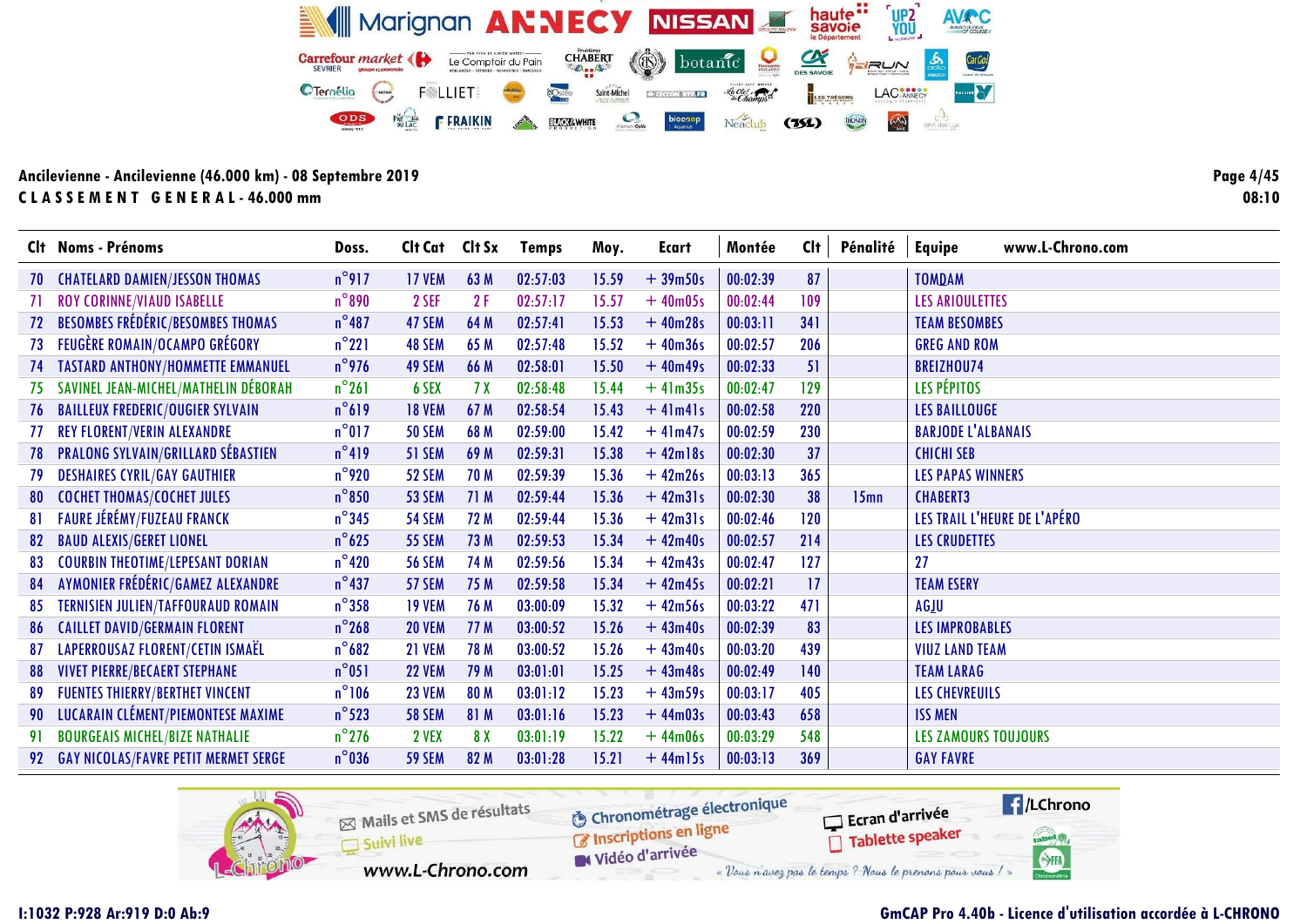|    | Clt Noms - Prénoms                           | Doss.           | Clt Cat Clt Sx |                 | <b>Temps</b> | Moy.  | Ecart      | Montée   | Clt | Pénalité | <b>Equipe</b><br>www.L-Chrono.com |
|----|----------------------------------------------|-----------------|----------------|-----------------|--------------|-------|------------|----------|-----|----------|-----------------------------------|
| 93 | <b>HEURTIER DAVID/CARPENTIER PATRICK</b>     | $n^{\circ}$ 672 | <b>24 VEM</b>  | 83 M            | 03:01:31     | 15.21 | $+44$ ml8s | 00:02:33 | 57  |          | <b>PATDAV</b>                     |
| 94 | <b>VERMET SVEND/SELVAY YOHANN</b>            | $n^{\circ}263$  | 60 SEM         | 84 M            | 03:01:37     | 15.20 | $+44m24s$  | 00:02:19 | 15  |          | <b>ITEAM</b>                      |
| 95 | <b>TEXIER MARILYNE/FERVENTIN STÉPHANE</b>    | $n^{\circ}$ 143 | 3 VEX          | 9 X             | 03:01:42     | 15.19 | $+44m30s$  | 00:02:42 | 104 |          | <b>LES STEMARPHORES</b>           |
|    | 96 LE COINTE ETIENNE/LAZZAROTTO MATHIS       | $n^{\circ}$ 243 | 61 SEM         | 85 M            | 03:01:55     | 15.17 | $+44m42s$  | 00:02:40 | 95  |          | <b>COURTOUJOURS</b>               |
| 97 | <b>COURTOIS MICHAEL/SAENKO MARINA</b>        | $n^{\circ}081$  | 7 SEX          | 10 <sub>X</sub> | 03:01:57     | 15.17 | $+44m44s$  | 00:02:28 | 27  |          | <b>LES BETCHOU</b>                |
|    | 98 TROUESSARD YOANN/PORTIER NICOLAS          | $n^{\circ}$ 697 | 62 SEM         | 86 M            | 03:02:13     | 15.15 | $+45m00s$  | 00:02:40 | 90  |          | <b>LES GAFFETTES</b>              |
| 99 | <b>GOYET CLAIRE/THIEL JEAN-BENOIT</b>        | $n^{\circ}$ 653 | 4 VEX          | 11X             | 03:02:22     | 15.13 | $+45m09s$  | 00:03:02 | 251 |          | <b>FAT AND FURIEUSES</b>          |
|    | 100 SAQUET GUILLAUME/LEGRAND ALICE           | $n^{\circ}$ 499 | 8 SEX          | 12X             | 03:02:30     | 15.12 | $+45$ ml7s | 00:02:55 | 188 |          | ALGUI 07                          |
|    | 101 MOLLARD FREDERIK/EL BOUZIANI NORDINE     | $n^{\circ}$ 587 | 63 SEM         | 87 M            | 03:02:42     | 15.11 | $+45m30s$  | 00:03:01 | 248 |          | <b>TEFAL</b>                      |
|    | 102 PLANELLA JUAN ANTONIO/CHARTIER JEROME    | $n^{\circ}411$  | 64 SEM         | 88 M            | 03:02:59     | 15.08 | $+45m46s$  | 00:02:52 | 157 |          | <b>KINE TEAM</b>                  |
|    | 103 ROCHE EMMANUEL/ROCHE ELODIE              | $n^{\circ}$ 797 | 9 SEX          | 13X             | 03:03:03     | 15.08 | $+45m50s$  | 00:02:52 | 156 |          | <b>ROCHE FAMILY</b>               |
|    | 104 CHALMANDRIER AURÉLIE/POLLIAND NADIA      | $n^{\circ}$ 390 | 1 VEF          | 3F              | 03:03:21     | 15.05 | $+46m09s$  | 00:03:34 | 590 |          | LES PIPE LETTES                   |
|    | <b>105 ACCAMBRAY THIERRY/FUENTES SERGE</b>   | $n^{\circ}687$  | <b>25 VEM</b>  | 89 M            | 03:03:48     | 15.02 | $+46m36s$  | 00:03:10 | 328 |          | <b>LES VIEUX PATOUS</b>           |
|    | 106 BLÉSÈS OLIVIER/CHEMIN SAMUEL             | $n^{\circ}810$  | <b>26 VEM</b>  | <b>90 M</b>     | 03:03:52     | 15.01 | $+46m39s$  | 00:02:47 | 130 |          | <b>LES GARS LACTIQUES</b>         |
|    | <b>107 GOYET PIERRE/FORÊT ISABELLE</b>       | $n^{\circ}$ 655 | 5 VEX          | 14X             | 03:04:11     | 14.99 | $+46m58s$  | 00:03:17 | 403 |          | <b>LES CASTORS LAPONS</b>         |
|    | <b>108 SERMET CHRISTOPHE/VITAL JULIEN</b>    | $n^{\circ}$ 700 | <b>27 VEM</b>  | 91 M            | 03:04:15     | 14.98 | $+47m02s$  | 00:02:56 | 198 |          | <b>EIFFAGE TEAM</b>               |
|    | 109 LOURDELLE FABIENNE/CHAUQUET ROMAIN       | $n^{\circ}$ 233 | 6 VEX          | 15X             | 03:04:26     | 14.97 | $+47m13s$  | 00:03:22 | 475 |          | LA FIÈVRE DU SAMEDI SOIR          |
|    | <b>110 TRANCHANT STEPHAN/VELLUT AURELIEN</b> | $n^{\circ}$ 735 | <b>65 SEM</b>  | 92 M            | 03:04:31     | 14.96 | $+47$ ml8s | 00:02:41 | 96  |          | <b>TRANCHANT-VELLUT</b>           |
|    | <b>111 BRUMENT OLIVIER/CHARRON PIERRE</b>    | $n^{\circ}$ 570 | <b>66 SEM</b>  | 93 M            | 03:04:34     | 14.95 | $+47m21s$  | 00:02:55 | 190 |          | <b>LES BOLOSS</b>                 |
|    | 112 HAUET AMANDINE/MARGUERETTAZ KARINE       | $n^{\circ}1041$ | 2 VEF          | 4F              | 03:04:49     | 14.93 | $+47m36s$  | 00:03:05 | 284 |          | <b>LES TOURISTES</b>              |
|    | 113 YOHANN EMONOT/DUTOIT GRÉGORY             | $n^{\circ}1014$ | 67 SEM         | 94 M            | 03:04:55     | 14.93 | $+47m42s$  | 00:02:50 | 144 |          | <b>BLACK MAMBA</b>                |
|    | 114 DAGNIAUX GILLES/GUILLOT CEDRIC           | $n^{\circ}$ 245 | <b>28 VEM</b>  | 95 M            | 03:05:03     | 14.92 | $+47m50s$  | 00:02:36 | 69  |          | <b>LES CROUSTILLANTS</b>          |
|    | 115 BOUDIN CHRISTOPHE/BERRUX JEAN-MICHEL     | $n^{\circ}$ 026 | <b>29 VEM</b>  | 96 M            | 03:05:12     | 14.90 | $+47m59s$  | 00:03:13 | 364 |          | <b>LA SOCQUETTE AERIENNE</b>      |

 $\mathbf{r}$ 



1:1032 P:928 Ar:919 D:0 Ab:9

#### **GmCAP Pro 4.40b - Licence d'utilisation accordée à L-CHRONO**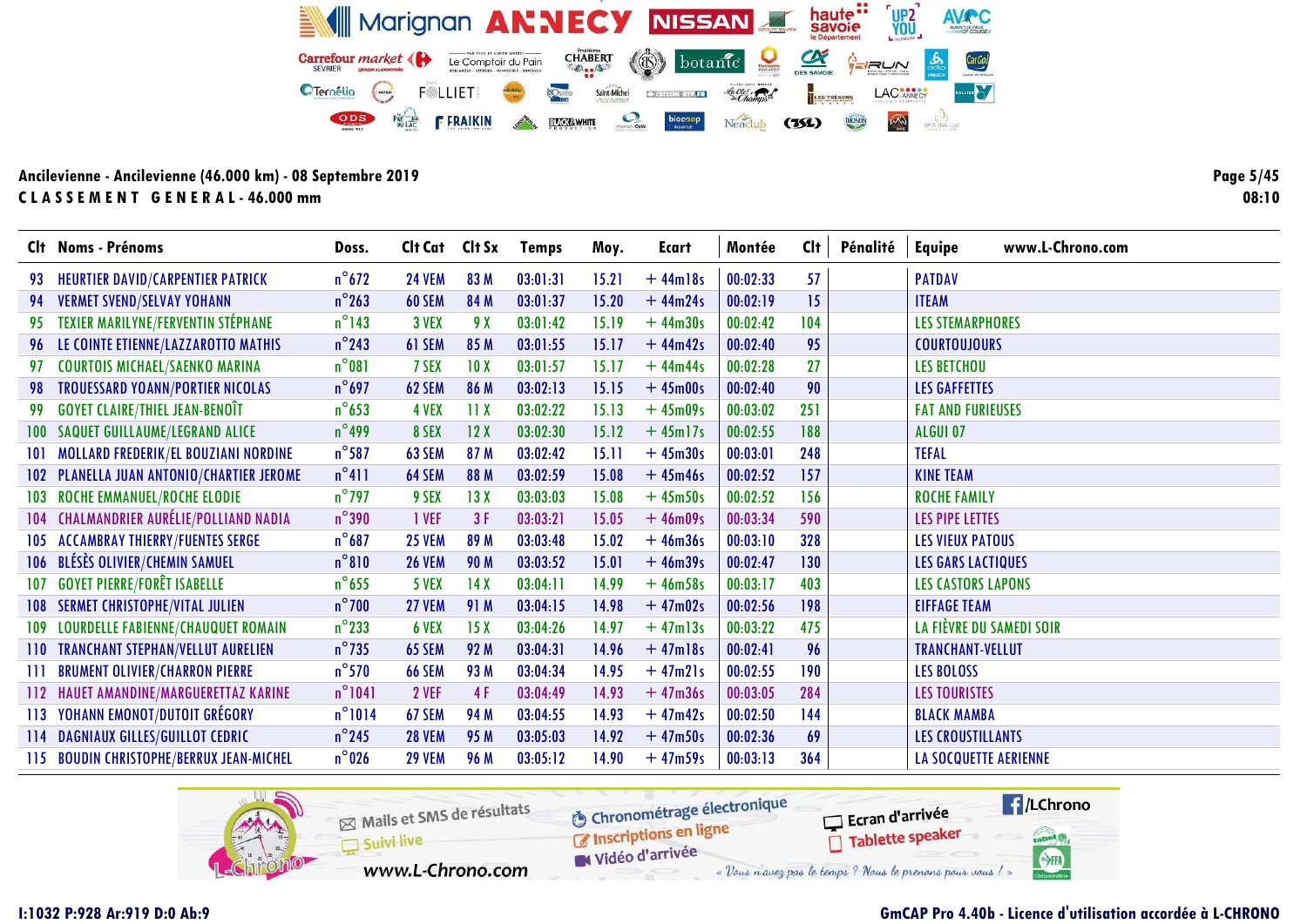|     | Clt Noms - Prénoms                       | Doss.           | Cit Cat Cit Sx |                  | <b>Temps</b> | Moy.  | Ecart      | Montée   | Cl <sub>t</sub> | Pénalité | www.L-Chrono.com<br><b>Equipe</b>   |
|-----|------------------------------------------|-----------------|----------------|------------------|--------------|-------|------------|----------|-----------------|----------|-------------------------------------|
|     | 116 DUFOURNET GUILLAUME/CROCHET JULIA    | $n^{\circ}$ 399 | <b>10 SEX</b>  | 16X              | 03:05:12     | 14.90 | $+47m59s$  | 00:02:57 | 213             |          | DUCROFOURCHET.                      |
| 117 | <b>MUFFAT GAEL/JOND JOHANNY</b>          | $n^{\circ}$ 442 | <b>68 SEM</b>  | 97 M             | 03:05:18     | 14.90 | $+48m05s$  | 00:02:45 | 115             |          | <b>CS MEGÈVE</b>                    |
|     | 118 MALLET LUC/HEBERT ERIC               | $n^{\circ}$ 497 | <b>30 VEM</b>  | 98 M             | 03:05:46     | 14.86 | $+48m33s$  | 00:02:39 | 85              |          | L'EQUIPE DU CŒUR 3                  |
|     | 119 BAU STÉPHANE/ROSSERO JOHAN           | $n^{\circ}$ 923 | <b>69 SEM</b>  | 99 M             | 03:05:49     | 14.85 | $+48m37s$  | 00:02:57 | 207             |          | <b>SQUADRA GARETT</b>               |
|     | 120 CLERC BENOIT/DERUAZ THOMAS           | $n^{\circ}$ 397 | <b>70 SEM</b>  | 100 <sub>M</sub> | 03:05:56     | 14.84 | $+48m44s$  | 00:03:14 | 373             |          | <b>AGENCE CLERC</b>                 |
|     | 121 MOULART ALEXANDRE/MICHELI JÉRÔME     | $n^{\circ}301$  | <b>31 VEM</b>  | 101 M            | 03:05:58     | 14.84 | $+48m46s$  | 00:03:02 | 255             |          | LES SCARABÉES                       |
|     | 122 DOUGE THIBAULT/SALAMON NICOLAS       | $n^{\circ}$ 740 | 71 SEM         | 102 M            | 03:05:59     | 14.84 | $+48m47s$  | 00:02:22 | 19              |          | LES BABOS                           |
|     | 123 VOISIN BAPTISTE/BACHELLIER PAUL      | $n^{\circ}105$  | <b>72 SEM</b>  | 103 M            | 03:06:02     | 14.84 | $+48m49s$  | 00:02:33 | 58              |          | <b>DUDE'N BRO</b>                   |
|     | 124 THOLLOT BERTRAND/BRUN BENJAMIN       | $n^{\circ}820$  | <b>73 SEM</b>  | 104 M            | 03:06:19     | 14.81 | $+49m06s$  | 00:02:27 | 25              |          | <b>LES BEBENS</b>                   |
|     | 125 BILLARD MORGANE/VIRAPIN JONATHAN     | $n^{\circ}$ 719 | 11 SEX         | 17 <sub>X</sub>  | 03:06:25     | 14.81 | $+49m12s$  | 00:02:34 | 60              |          | LES MOUSTIQUES DES ÎLES             |
|     | 126 MULTIN ARNAUD/DARCISSAC JÉRÉMIE      | $n^{\circ}$ 960 | <b>32 VEM</b>  | 105 M            | 03:06:30     | 14.80 | $+49$ ml7s | 00:02:44 | 113             |          | <b>LPP</b>                          |
|     | 127 PIDDAT GUILLAUME/SOISMIER BASTIEN    | $n^{\circ}$ 432 | <b>74 SEM</b>  | 106 M            | 03:06:38     | 14.79 | $+49m26s$  | 00:02:35 | 65              |          | L'ANESTHÉSIEUR ET L'ANESTHÉSIÉ      |
|     | 128 RIGAUD MATHILDE/DENOYELLE GUILLAUME  | $n^{\circ}$ 088 | <b>12 SEX</b>  | 18 <sub>X</sub>  | 03:06:50     | 14.77 | $+49m37s$  | 00:02:41 | 97              |          | <b>LES TOURISTES</b>                |
|     | 129 CHAMBRU FABRICE/DELAITTRE ARNAUD     | $n^{\circ}840$  | <b>33 VEM</b>  | 107 M            | 03:06:54     | 14.77 | $+49m41s$  | 00:03:04 | 278             |          | SOUS LES 3H                         |
|     | 130 PRIEUR-DREVON CAMILLE/LEPRETRE HUGO  | $n^{\circ}$ 377 | <b>75 SEM</b>  | 108 M            | 03:06:56     | 14.77 | $+49m43s$  | 00:02:58 | 222             |          | <b>MICH MOUCH</b>                   |
|     | 131 ARTUSO EDWINO/NAULEAU NICOLAS        | $n^{\circ}$ 293 | <b>76 SEM</b>  | 109 M            | 03:06:58     | 14.76 | $+49m45s$  | 00:02:47 | 131             |          | <b>SOS PREMA</b>                    |
|     | 132 MORES DAMIEN/VIDAL CEDRIC            | $n^{\circ}323$  | 77 SEM         | 110M             | 03:07:05     | 14.75 | $+49m53s$  | 00:02:51 | 147             |          | <b>LA CIBOULETTE</b>                |
|     | 133 PAILLARDET BRUNO/PAILLARDET FLORENT  | $n^{\circ}$ 539 | <b>34 VEM</b>  | 111M             | 03:07:10     | 14.75 | $+49m57s$  | 00:03:04 | 273             |          | <b>RUNNERS CLUB TOURS EN SAVOIE</b> |
|     | 134 LEDENT GRÉGORY/DALMAZ LUDOVIC        | $n^{\circ}$ 337 | <b>35 VEM</b>  | 112M             | 03:07:11     | 14.75 | $+49m58s$  | 00:03:13 | 354             |          | <b>LES CROCOS</b>                   |
|     | <b>135 DEBORDES ANTONY/DURAN NICOLAS</b> | $n^{\circ}$ 192 | <b>78 SEM</b>  | 113M             | 03:07:36     | 14.71 | $+50m23s$  | 00:02:47 | 133             |          | RUNGNOLE                            |
|     | 136 DUBOIS CÉDRIC/BOUVILLE CHRISTOPHE    | $n^{\circ}$ 503 | <b>36 VEM</b>  | 114M             | 03:07:44     | 14.70 | $+50m31s$  | 00:03:11 | 340             |          | <b>LES FRANGINS</b>                 |
|     | 137 BERCHET SÉRAPHIN/BERCHET MAXIME      | $n^{\circ}$ 642 | <b>79 SEM</b>  | 115M             | 03:07:44     | 14.70 | $+50m31s$  | 00:03:04 | 279             |          | <b>BIP-BIP</b>                      |
| 138 | <b>GRANDE LUDOVIC/GAUTEUR NICOLAS</b>    | $n^{\circ}681$  | <b>37 VEM</b>  | 116M             | 03:07:54     | 14.69 | $+50$ m4ls | 00:03:10 | 327             |          | <b>LES BLAIREAUX</b>                |



Page 6/45  $08:10$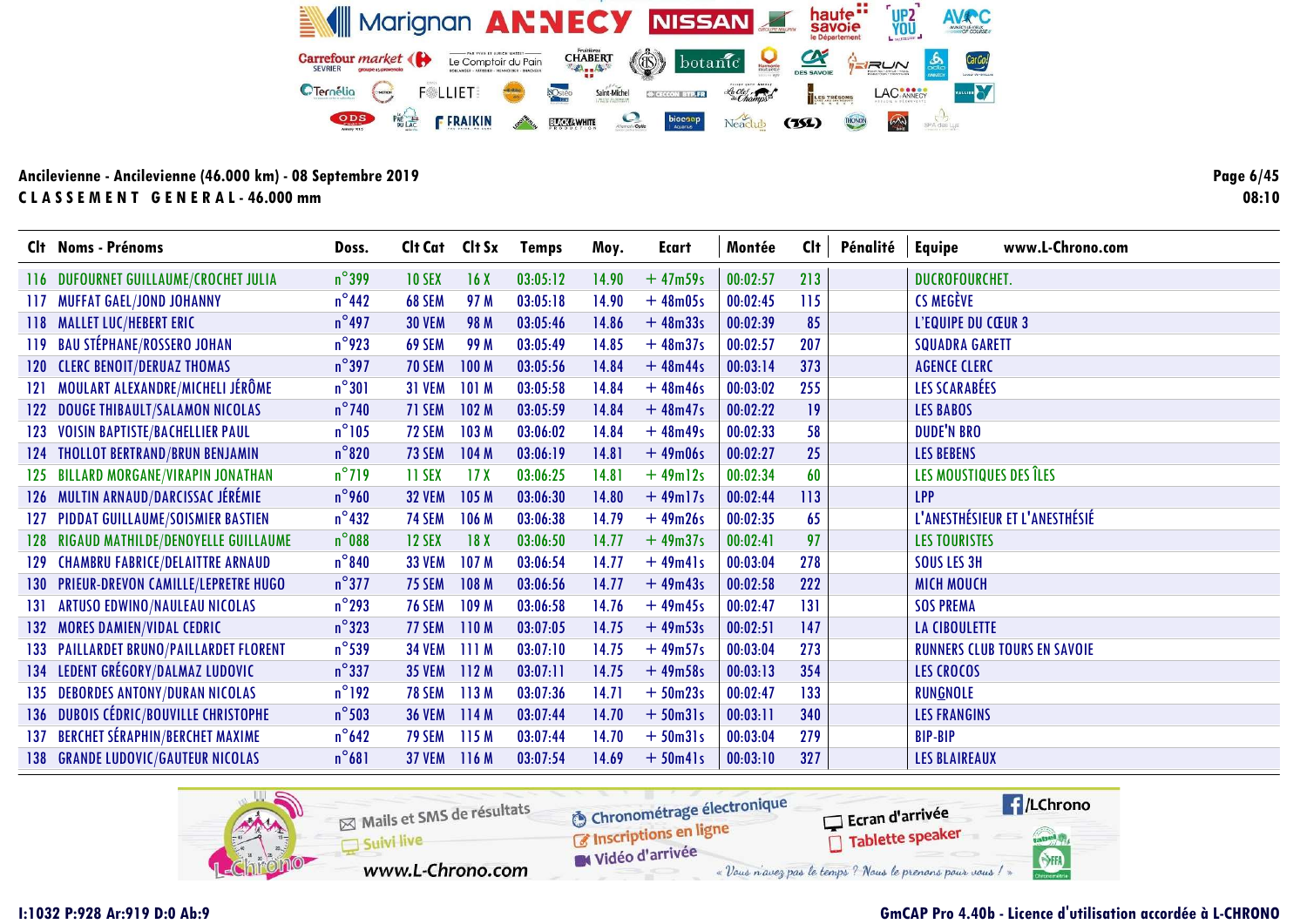| Clt Noms - Prénoms                          | Doss.            | Cit Cat Cit Sx |                  | <b>Temps</b> | Moy.  | Ecart                     | Montée   | <b>Clt</b> | Pénalité | www.L-Chrono.com<br><b>Equipe</b> |
|---------------------------------------------|------------------|----------------|------------------|--------------|-------|---------------------------|----------|------------|----------|-----------------------------------|
| 139 WASSEF ALEXANDRE/GICQUEL JEROME         | $n^{\circ}1021$  | 80 SEM 117 M   |                  | 03:07:55     | 14.69 | $+50m42s$                 | 00:03:02 | 257        |          | <b>ESSONNE ATHLETIC</b>           |
| 140 DONCHE REMY/BODIN GUILLAUME             | $n^{\circ}$ 053  | <b>81 SEM</b>  | 118M             | 03:08:27     | 14.65 | $+51$ m $15s$             | 00:03:02 | 254        |          | <b>PAUPIETTE_CARIBOU</b>          |
| 141 GRUFFAZ ANNE-LISE/NAST BENJAMIN         | $n^{\circ}$ 829  | 13 SEX         | 19X              | 03:08:30     | 14.64 | $+5$ lm $17s$             | 00:02:51 | 145        |          | <b>LES LYONCEAUX</b>              |
| <b>142 BERCHET FRANÇOIS/SCHONER MARTIN</b>  | $n^{\circ}$ 194  | <b>38 VEM</b>  | 119M             | 03:08:34     | 14.64 | $+5$ lm2 $\overline{1}$ s | 00:03:02 | 258        |          | <b>COYOTE</b>                     |
| 143 RENAUD ALAIN/ENCRENAZ CEDRIC            | $n^{\circ}$ 534  | <b>39 VEM</b>  | 120 M            | 03:08:38     | 14.63 | $+51m26s$                 | 00:03:04 | 271        |          | <b>PFEIFFER 3</b>                 |
| 144 DE BRUYNE JULIEN/LASKI AURÉLIE          | $n^{\circ}$ 939  | <b>14 SEX</b>  | 20X              | 03:08:53     | 14.61 | $+51m40s$                 | 00:02:51 | 150        |          | <b>TEAM VAN BROUNSKI</b>          |
| 145 ANDRE FRANCK/DELETRAZ MATTHIEU          | $n^{\circ}$ 134  | 7 VEX          | 21X              | 03:09:01     | 14.60 | $+51m48s$                 | 00:02:53 | 172        |          | <b>FRANCKY ET MICHEL</b>          |
| 146 RONDARD GREGORY/BOUILLOT BÉRENGÈRE      | $n^{\circ}$ 658  | <b>15 SEX</b>  | 22X              | 03:09:05     | 14.60 | $+51m53s$                 | 00:02:54 | 176        |          | LE CORBU                          |
| 147 SOCQUET DOMINIQUE/BOTTOLLIER MARC       | $n^{\circ}$ 047  | <b>40 VEM</b>  | 121M             | 03:09:07     | 14.59 | $+51m54s$                 | 00:03:13 | 368        |          | <b>ESF COMBLOUX</b>               |
| 148 PERRISSOUD KÉVIN/TRANCHANT JÉROME       | $n^{\circ}853$   | <b>82 SEM</b>  | 122M             | 03:09:20     | 14.58 | $+52m07s$                 | 00:03:00 | 238        |          | <b>BALLON DE SUZE</b>             |
| 149 HABRAN MATHIEU/JUHEL SIMON              | $n^{\circ}1012$  | <b>83 SEM</b>  | 123M             | 03:09:35     | 14.56 | $+52m23s$                 | 00:03:29 | 543        |          | <b>2 FAST 2 RISTS</b>             |
| 150 RUBIN FANNY/BAUD OCÉANE                 | $n^{\circ}$ 1032 | 3 SEF          | 5 F              | 03:09:47     | 14.54 | $+52m34s$                 | 00:03:02 | 259        |          | <b>COCONINO GIRLS</b>             |
| <b>151 BRELY JULIEN/VACCHIANI JEAN-MARC</b> | $n^{\circ}801$   | <b>41 VEM</b>  | 124M             | 03:09:55     | 14.53 | $+52m42s$                 | 00:02:47 | 128        |          | <b>TEAM CHAMBÉ</b>                |
| 152 TIRABOSCHI LÉO/MASSARI LUCAS            | $n^{\circ}$ 256  | <b>84 SEM</b>  | 125M             | 03:10:02     | 14.52 | $+52m49s$                 | 00:02:40 | 91         |          | LES MONCHUS CÉLIBATAIRES          |
| <b>153 STOLTZ FRANCIS/MARCHAL REMI</b>      | $n^{\circ}$ 998  | <b>42 VEM</b>  | 126M             | 03:10:16     | 14.51 | $+53m03s$                 | 00:03:19 | 430        |          | <b>PROBIWIAME</b>                 |
| <b>154 DESTENAY LAURA/CHATEL KEVIN</b>      | $n^{\circ}$ 284  | <b>16 SEX</b>  | 23X              | 03:10:23     | 14.50 | $+ 53$ mlls               | 00:03:27 | 519        |          | <b>LES COCODRILOS</b>             |
| 155 BRONQUARD PIERRE/BRONQUARD CLÉMENT      | $n^{\circ}$ 502  | <b>85 SEM</b>  | 127 <sub>M</sub> | 03:10:28     | 14.49 | $+ 53$ ml5s               | 00:03:10 | 335        |          | LES BÛCHERONS DU 39               |
| <b>156 GAUTHIER ALIX/BURNET PIERRE</b>      | $n^{\circ}$ 175  | 17 SEX         | 24X              | 03:10:41     | 14.47 | $+53m29s$                 | 00:03:18 | 418        |          | <b>CANARIS DU 74</b>              |
| <b>157 ANDRIER THIERRY/CLEAU AUDREY</b>     | $n^{\circ}$ 400  | 8 VEX          | 25X              | 03:11:11     | 14.44 | $+53m58s$                 | 00:03:10 | 334        |          | <b>LES COUREURS DU BONHEUR</b>    |
| 158 DUVAL SÉBASTIEN/MERCIER JEAN-FRANÇOIS   | $n^{\circ}$ 703  | <b>43 VEM</b>  | 128 M            | 03:11:15     | 14.43 | $+54m02s$                 | 00:03:18 | 414        |          | <b>LES COPAINS</b>                |
| 159 REMAUD PIERRE-ALEXANDRE/TOLVE MAXIME    | $n^{\circ}521$   | <b>86 SEM</b>  | 129M             | 03:11:22     | 14.42 | $+54m09s$                 | 00:02:54 | 178        |          | <b>GASOIL ET DIESEL</b>           |
| <b>160 LE BOETTE QUENTIN/OGIER MATHIAS</b>  | $n^{\circ}$ 356  | <b>87 SEM</b>  | 130 M            | 03:11:36     | 14.41 | $+54m23s$                 | 00:03:25 | 507        |          | LA FAM'                           |
| <b>161 HOLT CHRISTOPHE/BEGUIN FREDERIC</b>  | $n^{\circ}$ 217  | <b>44 VEM</b>  | 131M             | 03:11:37     | 14.40 | $+54m24s$                 | 00:03:08 | 312        |          | <b>LES REVENANTS</b>              |
|                                             |                  |                |                  |              |       |                           |          |            |          |                                   |



#### I:1032 P:928 Ar:919 D:0 Ab:9 GmCAP Pro 4.40b - Licence d'utilisation accordée à L-CHRONO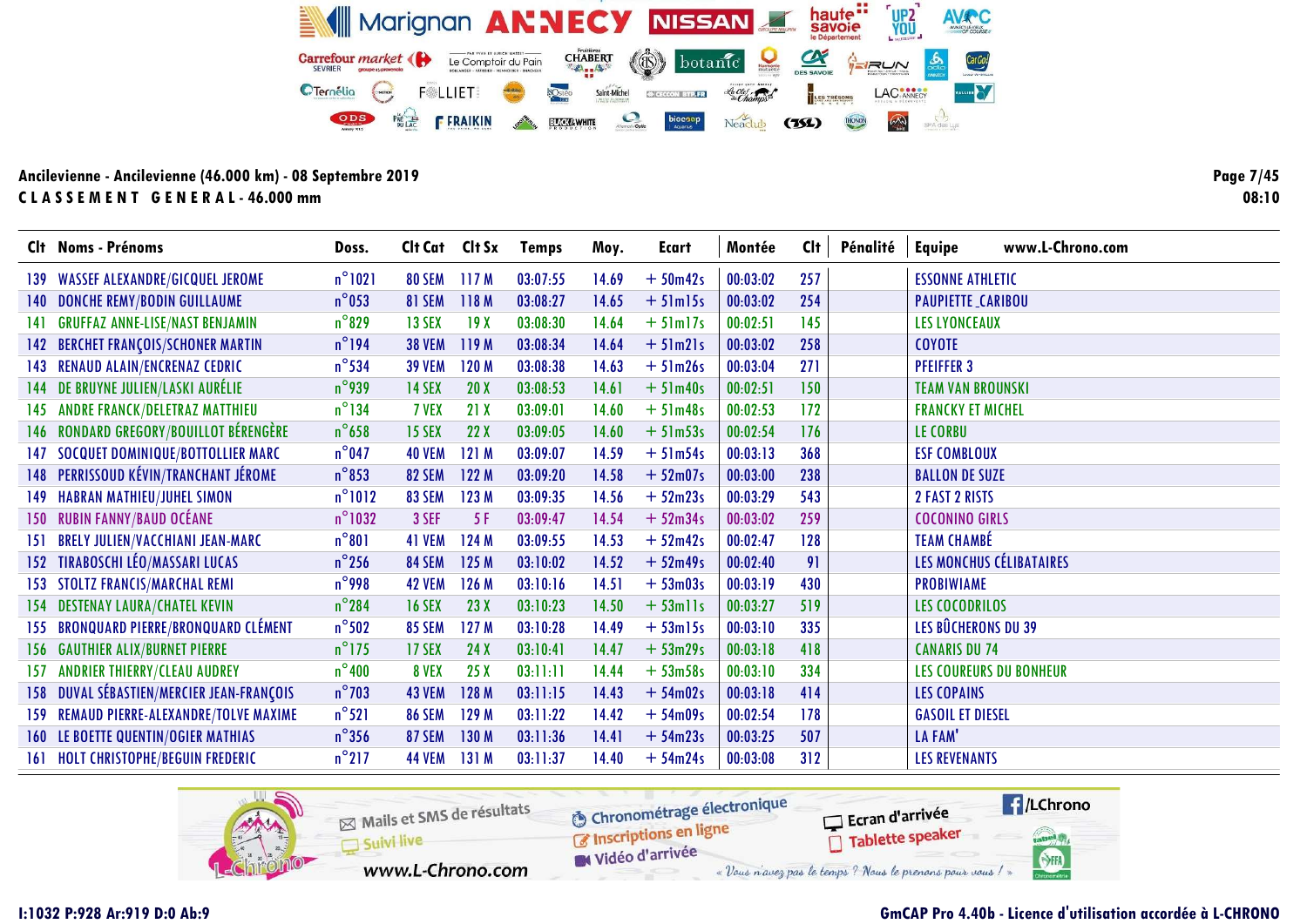|      | Clt Noms - Prénoms                                  | Doss.            | Clt Cat       | Clt Sx          | Temps    | Moy.  | Ecart      | Montée   | Clt | Pénalité | www.L-Chrono.com<br><b>Equipe</b> |
|------|-----------------------------------------------------|------------------|---------------|-----------------|----------|-------|------------|----------|-----|----------|-----------------------------------|
|      | <b>162 BAUDIN LUCIE/DUCLOS CHRISTIAN</b>            | $n^{\circ}$ 733  | <b>18 SEX</b> | 26X             | 03:11:40 | 14.40 | $+54m27s$  | 00:02:55 | 193 |          | <b>CERNECYLEVIENNE</b>            |
|      | <b>163 DUMAS MORGAN/VOLPI FABRICE</b>               | $n^{\circ}$ 326  | <b>88 SEM</b> | 132 M           | 03:11:57 | 14.38 | $+54m44s$  | 00:02:58 | 224 |          | <b>PHATEAM</b>                    |
|      | <b>164 CLAVEL ADRIEN/THÉO ROY</b>                   | $n^{\circ}$ 1023 | <b>89 SEM</b> | 133 M           | 03:12:14 | 14.36 | $+ 55m01s$ | 00:03:35 | 606 |          | <b>GRAND CHELEM 8.6</b>           |
| 165  | QUILLIET VANILLE/DU COLOMBIER PAUL                  | $n^{\circ}862$   | <b>19 SEX</b> | 27 <sub>X</sub> | 03:12:16 | 14.36 | $+55m03s$  | 00:02:39 | 82  |          | <b>LES PORTOS</b>                 |
|      | <b>166 GUELPA SYLVAIN/MAUSSANG SÉBASTIEN</b>        | $n^{\circ}$ 190  | <b>90 SEM</b> | 134 M           | 03:12:20 | 14.35 | $+55m07s$  | 00:03:53 | 718 |          | <b>SEBSYL</b>                     |
|      | <b>167 MARGAINE NICOLAS/BREYSSE PIERRE</b>          | $n^{\circ}$ 466  | <b>91 SEM</b> | 135 M           | 03:12:57 | 14.30 | $+55m44s$  | 00:02:41 | 101 |          | <b>TEAM ADIVA</b>                 |
|      | 168 BENOTTI PASCAL/GONZALEZ ANDRÉ                   | $n^{\circ}382$   | <b>45 VEM</b> | 136 M           | 03:13:03 | 14.30 | $+55m50s$  | 00:03:16 | 395 |          | THE CHIHUAHUA RUNNERS             |
|      | 169 BETTAS-RÉGALIN AURÉLIEN/GAUCHERAND MARION n°675 |                  | <b>20 SEX</b> | 28 X            | 03:13:14 | 14.28 | $+56m01s$  | 00:03:13 | 355 |          | <b>BUCHPITCHOUNE</b>              |
|      | 170 MAZUIR THIBAUT/BUTHOD MICHAEL                   | $n^{\circ}$ 123  | <b>92 SEM</b> | 137 M           | 03:13:15 | 14.28 | $+56m02s$  | 00:03:22 | 467 |          | <b>LACHE RIEN</b>                 |
|      | 171 COMMUNAL SÉBASTIEN/COMMUNAL FANNY               | $n^{\circ}$ 566  | 21 SEX        | 29X             | 03:13:31 | 14.26 | $+56$ ml8s | 00:03:12 | 349 |          | <b>FANNY SEB</b>                  |
|      | 172 DE NICOLA JEAN-PIERRE/DE NICOLA NATHAN          | $n^{\circ}$ 430  | 93 SEM        | 138 M           | 03:13:36 | 14.26 | $+56m23s$  | 00:03:19 | 431 |          | LES FRANCS-MOUILLES               |
|      | 173 FORTIN JORDAN/BLOT OLIVIER                      | $n^{\circ}860$   | <b>94 SEM</b> | 139 M           | 03:13:39 | 14.25 | $+56m26s$  | 00:03:07 | 308 |          | <b>LES P'TITS CABRIS</b>          |
|      | 174 LAGOUTTE FRANCK/DELRUE BENOIT                   | $n^{\circ}685$   | 95 SEM        | 140 M           | 03:13:50 | 14.24 | $+56m37s$  | 00:02:56 | 204 |          | <b>LAGRUE</b>                     |
|      | 175 VULLIET COLINE/LESUEUR JULIETTE                 | $n^{\circ}$ 258  | 4 SEF         | 6 F             | 03:13:53 | 14.24 | $+56m40s$  | 00:02:58 | 219 |          | JUCO                              |
|      | 176 BOUVET RENAUD/MOREL ALICE                       | $n^{\circ}$ 745  | <b>22 SEX</b> | 30X             | 03:13:54 | 14.23 | $+56m42s$  | 00:02:58 | 218 |          | LES MOLLETS EN MOUSSE             |
| 177. | <b>SAINTAGNE TOM/ALLAFORT ALEXANDRE</b>             | $n^{\circ}$ 848  | <b>96 SEM</b> | 141M            | 03:14:10 | 14.22 | $+56m57s$  | 00:03:15 | 383 |          | <b>LES MACHINES</b>               |
|      | 178 DEROCHE YVES/BOUGON JEANNE                      | $n^{\circ}112$   | <b>23 SEX</b> | 31X             | 03:14:21 | 14.20 | $+57m08s$  | 00:03:04 | 282 |          | YDJB                              |
|      | 179 JORGE SOPHIE/KOMI DJIMA                         | $n^{\circ}$ 008  | 9 VEX         | 32X             | 03:14:22 | 14.20 | $+57m09s$  | 00:03:15 | 384 |          | LES LIONS                         |
|      | <b>180 BOURGEL BORIS/LECOQ PIERRE</b>               | $n^{\circ}$ 040  | 97 SEM        | 142 M           | 03:14:23 | 14.20 | $+57$ ml0s | 00:03:10 | 336 |          | <b>JEANJEAN TEAM</b>              |
|      | <b>181 TRAISNEL THOMAS/TRAISNEL CAROLINE</b>        | $n^{\circ}$ 204  | <b>24 SEX</b> | 33X             | 03:14:23 | 14.20 | $+57$ ml0s | 00:03:08 | 319 |          | ABOU2SOUFFLE                      |
|      | 182 CHAPELON JEAN-RÉMI/MAZURCZAK YANNICK            | $n^{\circ}842$   | <b>98 SEM</b> | 143 M           | 03:14:35 | 14.19 | $+57m22s$  | 00:02:56 | 200 |          | <b>COCHONOU</b>                   |
|      | 183 GACHET PAULINE/VELLETAZ ANDY                    | $n^{\circ}$ 866  | <b>25 SEX</b> | 34X             | 03:14:45 | 14.17 | $+57m32s$  | 00:03:07 | 310 |          | <b>BIQUES AND BIKE</b>            |
| 184. | <b>BAGOT STEVE/AUBRY CEDRIC</b>                     | $n^{\circ}108$   | <b>46 VEM</b> | 144 M           | 03:14:45 | 14.17 | $+57m32s$  | 00:03:06 | 295 |          | LES MONSTRUEUX                    |



Page 8/45  $08:10$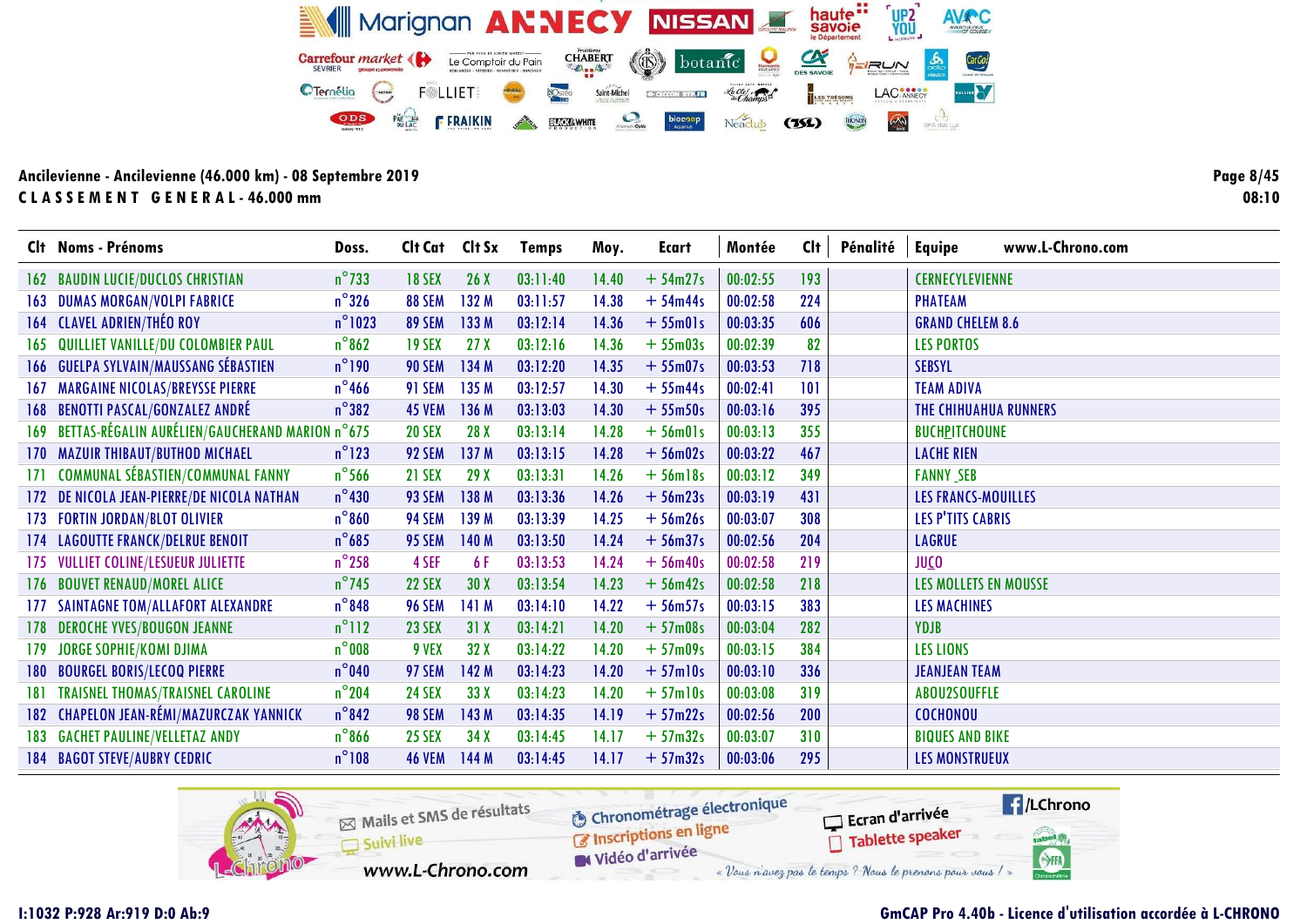| Clt Noms - Prénoms                                  | Doss.           | Clt Cat        | Clt Sx          | <b>Temps</b> | Moy.  | <b>Ecart</b> | Montée   | Clt | Pénalité | www.L-Chrono.com<br><b>Equipe</b>            |
|-----------------------------------------------------|-----------------|----------------|-----------------|--------------|-------|--------------|----------|-----|----------|----------------------------------------------|
| <b>185 DUMAZ QUENTIN/LAIDANI SARAH</b>              | $n^{\circ}$ 684 | <b>26 SEX</b>  | 35X             | 03:14:47     | 14.17 | $+57m34s$    | 00:02:45 | 114 |          | <b>LES GNEUFS</b>                            |
| 186 PASQUIER MATHIEU/LUCCHINI SÉBASTIEN             | $n^{\circ}$ 346 | <b>99 SEM</b>  | 145 M           | 03:14:58     | 14.16 | $+57m45s$    | 00:03:36 | 613 |          | <b>CHAV'ENGERS (FRANCHEMENT C'EST BIENG)</b> |
| 187 BARONNIER MATHILDE/BERG CLÉMENT                 | $n^{\circ}$ 636 | <b>27 SEX</b>  | 36X             | 03:14:59     | 14.16 | $+57m46s$    | 00:02:53 | 169 |          | <b>RUN' AISON</b>                            |
| <b>188 RAYMOND WALTER/ROUX DAVID</b>                | $n^{\circ}839$  | <b>100 SEM</b> | 146 M           | 03:15:05     | 14.15 | $+57m52s$    | 00:02:56 | 201 |          | LES COUZ                                     |
| 189 JEAN MARC/TREUIL PHILIPPE                       | $n^{\circ}320$  | <b>47 VEM</b>  | 147 M           | 03:15:09     | 14.14 | $+57m56s$    | 00:03:06 | 293 |          | <b>LES VETERANS 7494</b>                     |
| <b>190 LUNEAU PHILIPPE/BEL CHRISTIAN</b>            | $n^{\circ}809$  | <b>48 VEM</b>  | 148 M           | 03:15:12     | 14.14 | $+57m59s$    | 00:03:13 | 362 |          | <b>CHABERT8</b>                              |
| 191 CHATEL JEAN-CLAUDE/BABILANI AURÉLIE             | $n^{\circ}$ 006 | <b>28 SEX</b>  | 37 <sub>X</sub> | 03:15:20     | 14.13 | $+58m07s$    | 00:03:14 | 379 |          | AURÉJC                                       |
| 192 ZELKO NICOLAS/ARMATAFFET MAXIME                 | $n^{\circ}$ 997 | <b>49 VEM</b>  | 149 M           | 03:15:21     | 14.13 | $+58m09s$    | 00:03:10 | 329 |          | <b>DON PAPA</b>                              |
| 193 DE ZORDI RODOLPHE/BREYSSE FLORINE               | $n^{\circ}$ 195 | <b>29 SEX</b>  | 38 <sub>X</sub> | 03:15:35     | 14.11 | $+58m22s$    | 00:03:37 | 618 |          | NEWTEAMBACK                                  |
| 194 CROTTET FALCOT MATTHIEU/LA TORRE VALENTIN       | $n^{\circ}871$  | <b>101 SEM</b> | 150 M           | 03:15:37     | 14.11 | $+58m25s$    | 00:02:55 | 180 |          | <b>GENAE</b>                                 |
| 195 CROMBEZ SANDRA/CROMBEZ HUGO                     | $n^{\circ}$ 296 | <b>30 SEX</b>  | 39X             | 03:15:42     | 14.10 | $+58m29s$    | 00:03:46 | 674 |          | <b>TEAM CROMB</b>                            |
| 196 BELMOUNÈS HAMID/BELMOUNÈS ALEXANDRE             | $n^{\circ}351$  | <b>102 SEM</b> | 151 M           | 03:16:11     | 14.07 | $+58m58s$    | 00:02:52 | 163 |          | UN PAS APRÈS L'AUTRE                         |
| 197 MICHELET THOMAS/VANDEPUTTE PHILIPPE             | $n^{\circ}113$  | <b>103 SEM</b> | 152 M           | 03:16:17     | 14.06 | $+59m04s$    | 00:03:12 | 345 |          | <b>LES FIFOUX</b>                            |
| <b>198 VACHER GEORGES/VACHER CHRISTELLE</b>         | $n^{\circ}815$  | <b>31 SEX</b>  | 40X             | 03:16:21     | 14.06 | $+59m08s$    | 00:02:41 | 99  |          | <b>JO ET KIKI</b>                            |
| 199 VIONNET JEAN/TOURAIS ALEXANDRE                  | $n^{\circ}$ 446 | <b>104 SEM</b> | 153 M           | 03:16:23     | 14.05 | $+59$ ml0s   | 00:03:05 | 292 |          | <b>TOUVIO CONNEXION</b>                      |
| 200 CHARBON AURÉLIEN/CEZARD NICOLAS                 | $n^{\circ}$ 786 | <b>105 SEM</b> | 154 M           | 03:16:27     | 14.05 | $+ 59$ ml4s  | 00:02:52 | 164 |          | <b>LES CADETS DE L'ESPACE</b>                |
| 201 CURTY STEPHANE/ANDRIEU JULIE                    | $n^{\circ}375$  | <b>32 SEX</b>  | 41 X            | 03:16:40     | 14.03 | $+59m27s$    | 00:02:35 | 68  |          | <b>LES CUDRIEU</b>                           |
| 202 GULLI CHRISTOPHE/FRESNEL FABIEN                 | $n^{\circ}$ 148 | <b>50 VEM</b>  | 155M            | 03:16:43     | 14.03 | $+59m30s$    | 00:03:13 | 359 |          | <b>SOMMET TEAM</b>                           |
| 203 RONGEN DOMINIQUE/RONGEN YANN KLAUS DIT PIIn°885 |                 | <b>106 SEM</b> | 156 M           | 03:16:56     | 14.02 | $+59m43s$    | 00:03:04 | 277 |          | <b>FORCE ET HONNEUR</b>                      |
| 204 OLIVIER VICTOR/OLIVIER GILLES                   | $n^{\circ}$ 991 | <b>107 SEM</b> | 157M            | 03:16:58     | 14.01 | $+59m45s$    | 00:03:32 | 572 |          | <b>PROVENCIA TEAM 1</b>                      |
| 205 CORBIER GUILLAUME/GIRARD BENJAMIN               | $n^{\circ}$ 378 | <b>108 SEM</b> | 158 M           | 03:17:03     | 14.01 | $+59m50s$    | 00:03:35 | 602 |          | <b>GUIBEN</b>                                |
| 206 CACHEUX WULFRAN/LLORET LINARES CELIA            | $n^{\circ}$ 057 | <b>10 VEX</b>  | 42X             | 03:17:10     | 14.00 | $+ 59m57s$   | 00:03:06 | 300 |          | LES ZOUZOUS                                  |
| 207 LEROU ROMAIN/SAVARY CÉLINE                      | $n^{\circ}191$  | <b>33 SEX</b>  | 43X             | 03:17:12     | 14.00 | $+59m59s$    | 00:02:57 | 212 |          | <b>TEAM COCHONOU</b>                         |
|                                                     |                 |                |                 |              |       |              |          |     |          |                                              |

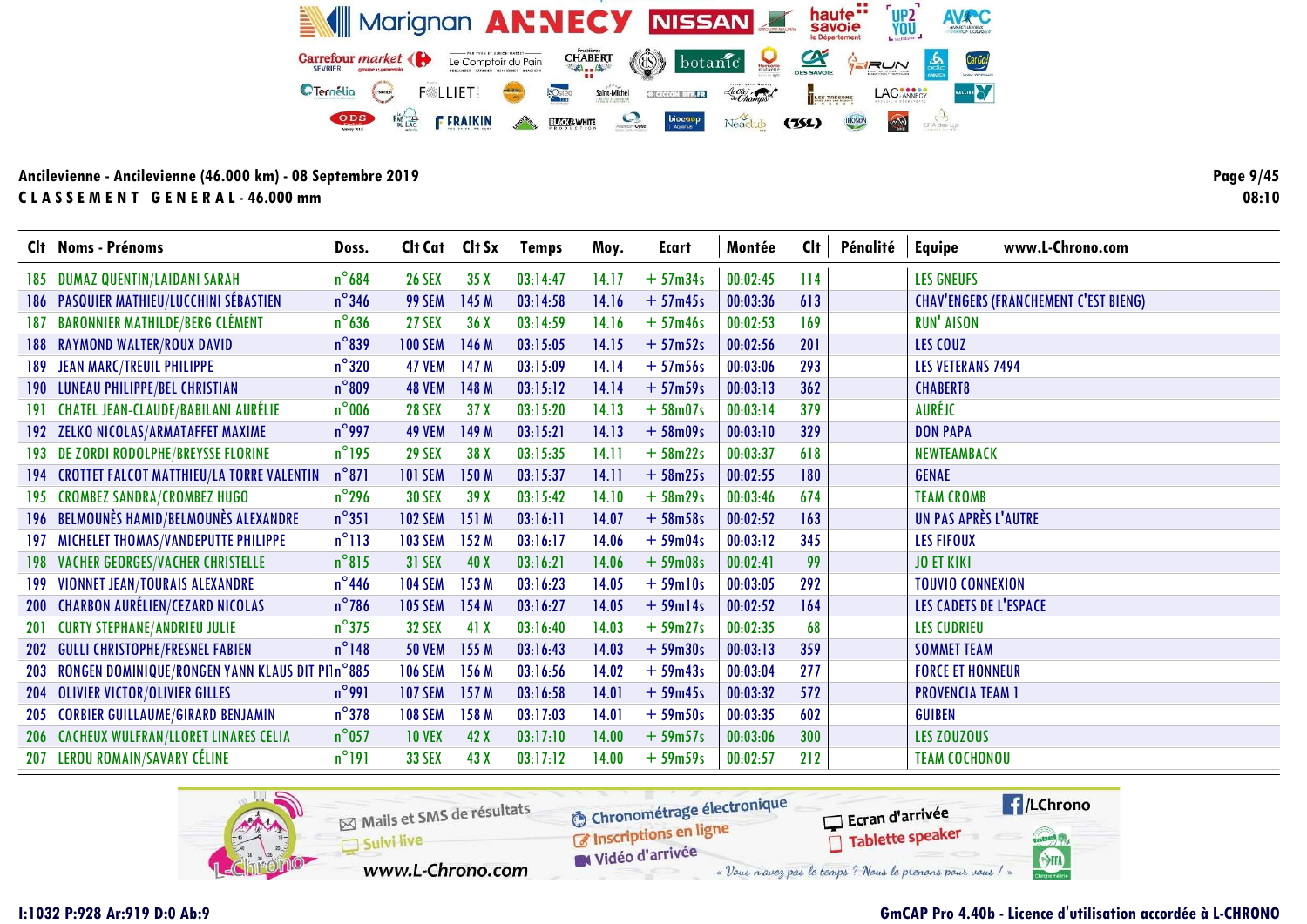| Clt Noms - Prénoms                         | Doss.           | Clt Cat        | Clt Sx          | <b>Temps</b> | Moy.  | Ecart              | Montée   | <b>Clt</b> | Pénalité | www.L-Chrono.com<br><b>Equipe</b> |
|--------------------------------------------|-----------------|----------------|-----------------|--------------|-------|--------------------|----------|------------|----------|-----------------------------------|
| 208 CHAPEL FRANCK/COSTES FANNY             | $n^{\circ}691$  | <b>34 SEX</b>  | 44 X            | 03:17:14     | 13.99 | $+1h00m01s$        | 00:03:00 | 240        |          | <b>CERVIA 2019</b>                |
| 209 FAVRE FABRICE/MARGUERETTAZ CANDICE     | $n^{\circ}$ 009 | <b>35 SEX</b>  | 45X             | 03:17:19     | 13.99 | $+ 1h00m07s$       | 00:03:56 | 734        |          | <b>SEMTHOR</b>                    |
| 210 SAVEL YANN/HALLOUI HENRI               | $n^{\circ}581$  | <b>51 VEM</b>  | 159 M           | 03:17:21     | 13.99 | $+1h00m08s$        | 00:03:28 | 536        |          | <b>FAT AND CURIOUS</b>            |
| 211 RUF SEBASTIEN/MOREAU AURÉLIEN          | $n^{\circ}$ 045 | <b>109 SEM</b> | 160 M           | 03:17:21     | 13.99 | $+1h00m09s$        | 00:03:07 | 302        |          | LILI_BAB                          |
| 212 BRUNET JÉRÔME/MIGNOT MATTHIAS          | $n^{\circ}489$  | <b>110 SEM</b> | 161 M           | 03:17:27     | 13.98 | $+1h00m14s$        | 00:02:51 | 146        |          | <b>TEAM ELYO</b>                  |
| 213 MEUNIER WILLIAM/BRUNET MAXIME          | $n^{\circ}$ 826 | <b>111 SEM</b> | 162M            | 03:17:47     |       | $13.96 + 1h00m34s$ | 00:02:29 | 32         |          | RIRI LOULOU                       |
| 214 CASSE EMMANUEL/GAUTIER MATTHIEU        | $n^{\circ}$ 506 | <b>112 SEM</b> | 163 M           | 03:17:53     |       | $13.95 + 1h00m40s$ | 00:02:44 | 111        |          | <b>LES COPAINS</b>                |
| 215 DE FONTES AVELAR RICARDO/DUBET BASTIEN | $n^{\circ}$ 559 | <b>113 SEM</b> | 164 M           | 03:17:55     |       | $13.95 + 1h00m42s$ | 00:02:34 | 59         |          | LES BÉQUILLES MOLLES              |
| 216 FAUCHEUX JULIEN/LOMBARDI CLAIRE        | $n^{\circ}$ 270 | <b>36 SEX</b>  | 46 X            | 03:17:59     |       | $13.94 + 1h00m46s$ | 00:03:12 | 351        |          | <b>EPAGNY RACE TEAM</b>           |
| 217 HUGONNET VANESSA/BERTHET THOMAS        | $n^{\circ}803$  | <b>37 SEX</b>  | 47 <sub>X</sub> | 03:18:07     | 13.93 | $+1h00m54s$        | 00:02:53 | 171        |          | <b>LES DUBBLES</b>                |
| 218 DEGRANGE RAPHAEL/GABZDYL PIERRE        | $n^{\circ}071$  | <b>52 VEM</b>  | 165 M           | 03:18:08     |       | $13.93 + 1h00m55s$ | 00:02:55 | 187        |          | <b>PIERRE ET RAPH</b>             |
| 219 WOJCIECHOWSKI WILLY/GOTTELAND TOM      | $n^{\circ}316$  | 114 SEM        | 166 M           | 03:18:11     |       | $13.93 + 1h00m58s$ | 00:03:20 | 444        |          | <b>PROBIWIAME TEAM</b>            |
| 220 ANSQUER HERVE/MOREL JEROME             | $n^{\circ}$ 837 | <b>53 VEM</b>  | 167 M           | 03:18:19     |       | $13.92 + 1h01m06s$ | 00:03:46 | 677        |          | <b>LES CLODOS</b>                 |
| 221 COURSON CECILE/MACHET VINCENT          | $n^{\circ}$ 906 | <b>38 SEX</b>  | 48 X            | 03:18:24     | 13.91 | $+$ lh01m11s       | 00:02:32 | 50         |          | <b>LES FERRET CAPIENS</b>         |
| 222 GASNIER SÉBASTIEN/ANDERSON STEVEN      | $n^{\circ}131$  | <b>54 VEM</b>  | 168 M           | 03:18:41     | 13.89 | $+1h01m29s$        | 00:03:02 | 256        |          | <b>DEAVANT TOI JO</b>             |
| 223 JACQUET MARC/BONIFACIO YANNICK         | $n^{\circ}$ 404 | <b>115 SEM</b> | 169 M           | 03:18:44     | 13.89 | $+1h01m32s$        | 00:02:33 | 52         |          | <b>LES RUSTINES</b>               |
| 224 BERRUX MARIE-CLAIRE/BERRUX GEORGES     | $n^{\circ}$ 662 | 11 VEX         | 49 X            | 03:18:49     | 13.88 | $+1h01m36s$        | 00:03:19 | 433        |          | LES BG                            |
| 225 PERROCHAUD ALIDA/VERDIER URIELLE       | $n^{\circ}083$  | 5 SEF          | 7 F             | 03:18:59     | 13.87 | $+1h01m46s$        | 00:03:27 | 518        |          | <b>LES ABEILLES</b>               |
| 226 CALVET ALAIN/CALVET LAURENT            | $n^{\circ}$ 059 | <b>116 SEM</b> | 170 M           | 03:19:01     | 13.87 | $+1h01m48s$        | 00:02:24 | 22         |          | <b>PANTIN</b>                     |
| 227 GALLOIS SARAH/GALLOIS CORENTIN         | $n^{\circ}$ 766 | <b>39 SEX</b>  | 50 X            | 03:19:02     | 13.87 | $+$ 1h01m49s       | 00:03:30 | 553        |          | <b>CHABERT7</b>                   |
| 228 MARIE SYLVAIN/CHAVANEL JEAN LUC        | $n^{\circ}480$  | <b>117 SEM</b> | 171 M           | 03:19:12     |       | $13.86 + 1h01m59s$ | 00:02:39 | 89         |          | <b>VNX 4.0</b>                    |
| 229 GRIMAUD NICOLAS/ROYER FRANCOIS         | $n^{\circ}$ 253 | <b>118 SEM</b> | 172M            | 03:19:16     | 13.85 | $+1h02m03s$        | 00:03:23 | 480        |          | <b>POMPEAVELAO</b>                |
| 230 WIESE FRED/WIESE STÉPHANIE             | $n^{\circ}$ 127 | <b>12 VEX</b>  | 51X             | 03:19:21     |       | $13.85 + 1h02m08s$ | 00:02:48 | 134        |          | LES CUISSES DE GRENOUILLE         |



1:1032 P:928 Ar:919 D:0 Ab:9

#### **GmCAP Pro 4.40b - Licence d'utilisation accordée à L-CHRONO**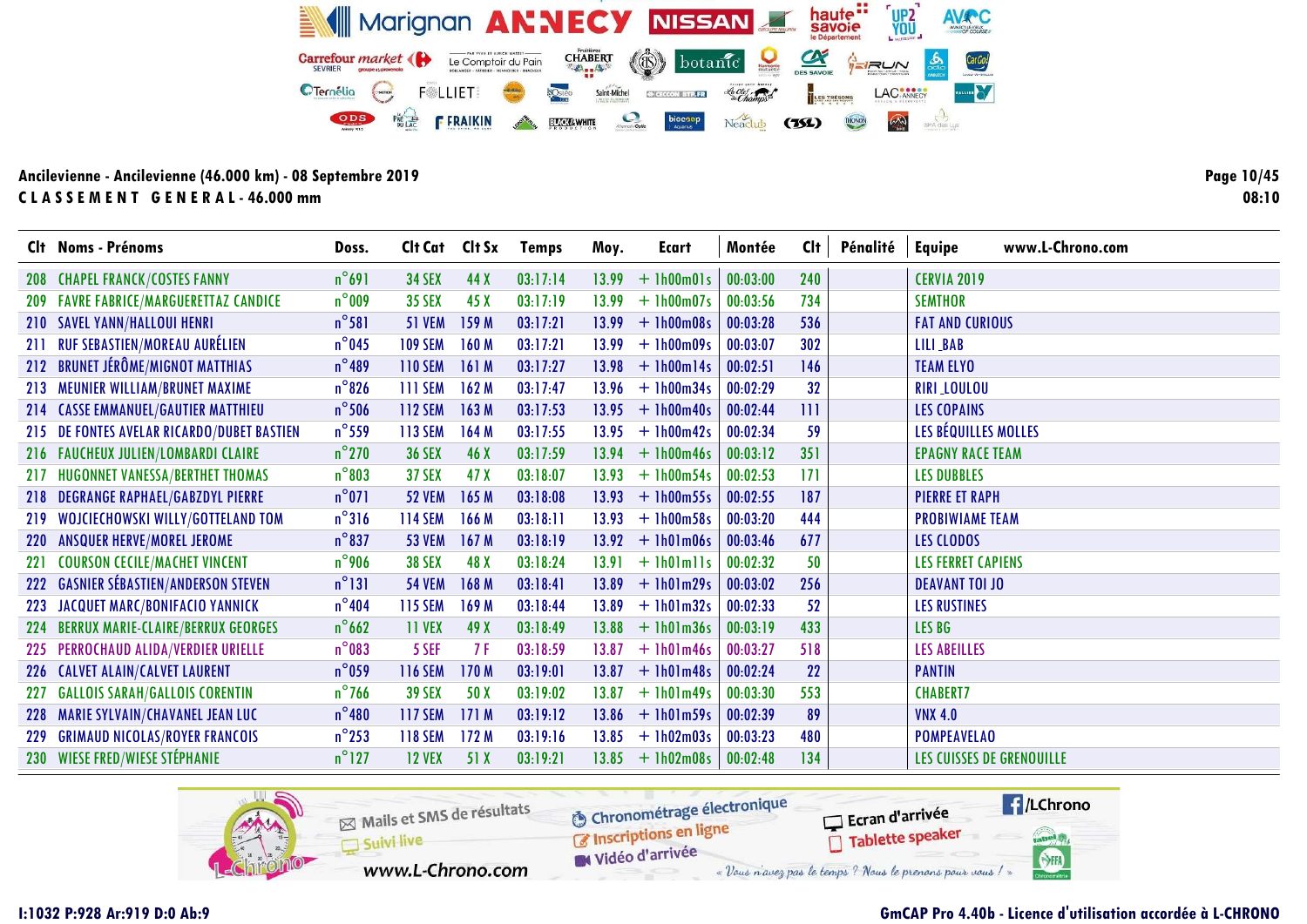| Clt Noms - Prénoms                        | Doss.           | Clt Cat Clt Sx |       | Temps    | Moy.  | Ecart        | Montée   | Cl <sub>t</sub> | Pénalité | www.L-Chrono.com<br><b>Equipe</b> |
|-------------------------------------------|-----------------|----------------|-------|----------|-------|--------------|----------|-----------------|----------|-----------------------------------|
| 231 LAMBIN REMY/CHATEL FLORENT            | $n^{\circ}$ 980 | <b>119 SEM</b> | 173M  | 03:19:32 | 13.83 | $+$ 1h02m19s | 00:03:10 | 332             |          | LES COUSINS D'ABORD               |
| 232 VIOLLET ADRIEN/THYPHONNET FRANCK      | $n^{\circ}$ 548 | <b>120 SEM</b> | 174M  | 03:19:39 | 13.83 | $+1h02m26s$  | 00:03:04 | 275             |          | <b>CHAUVE QUI PEUT !!!</b>        |
| 233 GOY LIONEL/BETEMPS PHILIPPE           | $n^{\circ}$ 734 | <b>55 VEM</b>  | 175M  | 03:19:55 | 13.81 | $+1h02m42s$  | 00:03:13 | 356             |          | <b>SEYNOD LAND</b>                |
| 234 RONDEAU ELISABETH/RONDEAU XAVIER      | $n^{\circ}$ 605 | <b>40 SEX</b>  | 52 X  | 03:19:57 | 13.80 | $+1h02m44s$  | 00:03:06 | 299             |          | SIS'NBRO                          |
| 235 DETOISIEN JEROME/VOGLEVETTE BENOIT    | $n^{\circ}1024$ | <b>121 SEM</b> | 176 M | 03:20:05 | 13.79 | $+1h02m52s$  | 00:03:51 | 706             |          | <b>SOPRA</b>                      |
| 236 CHATEL ERIC/MONTEL PASCAL             | $n^{\circ}811$  | <b>122 SEM</b> | 177M  | 03:20:06 | 13.79 | $+1h02m53s$  | 00:03:00 | 239             |          | <b>PASCALERIC</b>                 |
| 237 MIAS ALEXANDRE/MARGERIT JONATHAN      | $n^{\circ}$ 135 | <b>123 SEM</b> | 178 M | 03:20:08 | 13.79 | $+1h02m55s$  | 00:03:52 | 708             |          | <b>RUN BABY RUN</b>               |
| 238 LENNOZ GRATIN GUY/POULIN CYRILLE      | $n^{\circ}314$  | <b>124 SEM</b> | 179M  | 03:20:10 | 13.79 | $+1h02m57s$  | 00:02:56 | 195             |          | <b>TEAM NINTENDO</b>              |
| 239 MONGENOT YANN/ROESNER STEFAN          | $n^{\circ}$ 553 | <b>125 SEM</b> | 180 M | 03:20:19 | 13.78 | $+1h03m06s$  | 00:03:07 | 305             |          | <b>TEAM MITCH</b>                 |
| 240 NIVET FLORIAN/NIVET MICHEL            | $n^{\circ}$ 670 | <b>126 SEM</b> | 181 M | 03:20:19 | 13.78 | $+1h03m06s$  | 00:03:08 | 313             |          | <b>TEAM MICHOU</b>                |
| 241 GEORGES CEDRIC/LIMACH EDDIE           | $n^{\circ}$ 971 | <b>127 SEM</b> | 182 M | 03:20:27 | 13.77 | $+1h03m14s$  | 00:03:10 | 337             |          | <b>ODLO</b>                       |
| 242 SAUTIER ANGELIQUE/MERIENNE SIMON      | $n^{\circ}$ 093 | 41 SEX         | 53 X  | 03:20:33 | 13.76 | $+1h03m20s$  | 00:03:05 | 290             |          | <b>NUMEROBIS</b>                  |
| 243 COUDURIER LUDOVIC/CIDRERA NICOLAS     | $n^{\circ}688$  | <b>128 SEM</b> | 183 M | 03:20:53 | 13.74 | $+1h03m40s$  | 00:03:12 | 348             |          | <b>LA FILS TEAM</b>               |
| 244 OMS MANON/CHEVALIER VINCENT           | $n^{\circ}$ 895 | 42 SEX         | 54 X  | 03:20:59 | 13.73 | $+1h03m46s$  | 00:03:20 | 435             |          | UP2YOU                            |
| 245 DOULLÉ PATRICE/LEBOEUF VINCENT        | $n^{\circ}388$  | <b>56 VEM</b>  | 184 M | 03:21:05 | 13.73 | $+1h03m53s$  | 00:03:01 | 245             |          | <b>LES SPIRIDONS</b>              |
| 246 DEMEURE ARNAUD/O'NEILL CHARLES        | $n^{\circ}$ 722 | <b>57 VEM</b>  | 185 M | 03:21:10 | 13.72 | $+1h03m57s$  | 00:03:19 | 428             |          | LES AMÉRICAINS                    |
| 247 SYSTERMANS HUBERT/LECOINTRE BORIS     | $n^{\circ}$ 460 | <b>58 VEM</b>  | 186 M | 03:21:17 | 13.71 | $+$ 1h04m04s | 00:03:06 | 298             |          | LES 6 ROSÉS                       |
| 248 CHOPARD JEREMY/TROMMENSCHLAGER MAXIME | $n^{\circ}$ 575 | <b>129 SEM</b> | 187 M | 03:21:18 | 13.71 | $+1h04m06s$  | 00:02:38 | 78              |          | <b>LES CASTORS VOYEURS</b>        |
| 249 DESTRES EMMANUEL/GLENADEL ANTOINE     | $n^{\circ}282$  | <b>59 VEM</b>  | 188 M | 03:21:23 | 13.71 | $+$ lh04mlls | 00:03:05 | 285             |          | <b>GIE ALV</b>                    |
| 250 FALLETTA CHARLES/RIBOULON ELODIE      | $n^{\circ}$ 150 | 43 SEX         | 55X   | 03:21:28 | 13.70 | $+$ 1h04m15s | 00:03:07 | 309             |          | <b>CHARLELO</b>                   |
| 251 DELOUF CLÉMENT/RICHARD BENJAMIN       | $n^{\circ}$ 137 | <b>130 SEM</b> | 189 M | 03:21:37 | 13.69 | $+$ 1h04m24s | 00:02:59 | 226             |          | LES STACHES                       |
| 252 CARMINATI AXEL/JUNGERS CAMILLE        | $n^{\circ}361$  | 44 SEX         | 56 X  | 03:21:37 | 13.69 | $+1h04m24s$  | 00:02:52 | 155             |          | <b>CAMEL</b>                      |
| 253 QUEVAL MARC/HENRY SOLENNE             | $n^{\circ}$ 538 | 45 SEX         | 57 X  | 03:21:38 | 13.69 | $+1h04m26s$  | 00:03:22 | 466             |          | <b>ESL MIXTE 1</b>                |



Page 11/45  $08:10$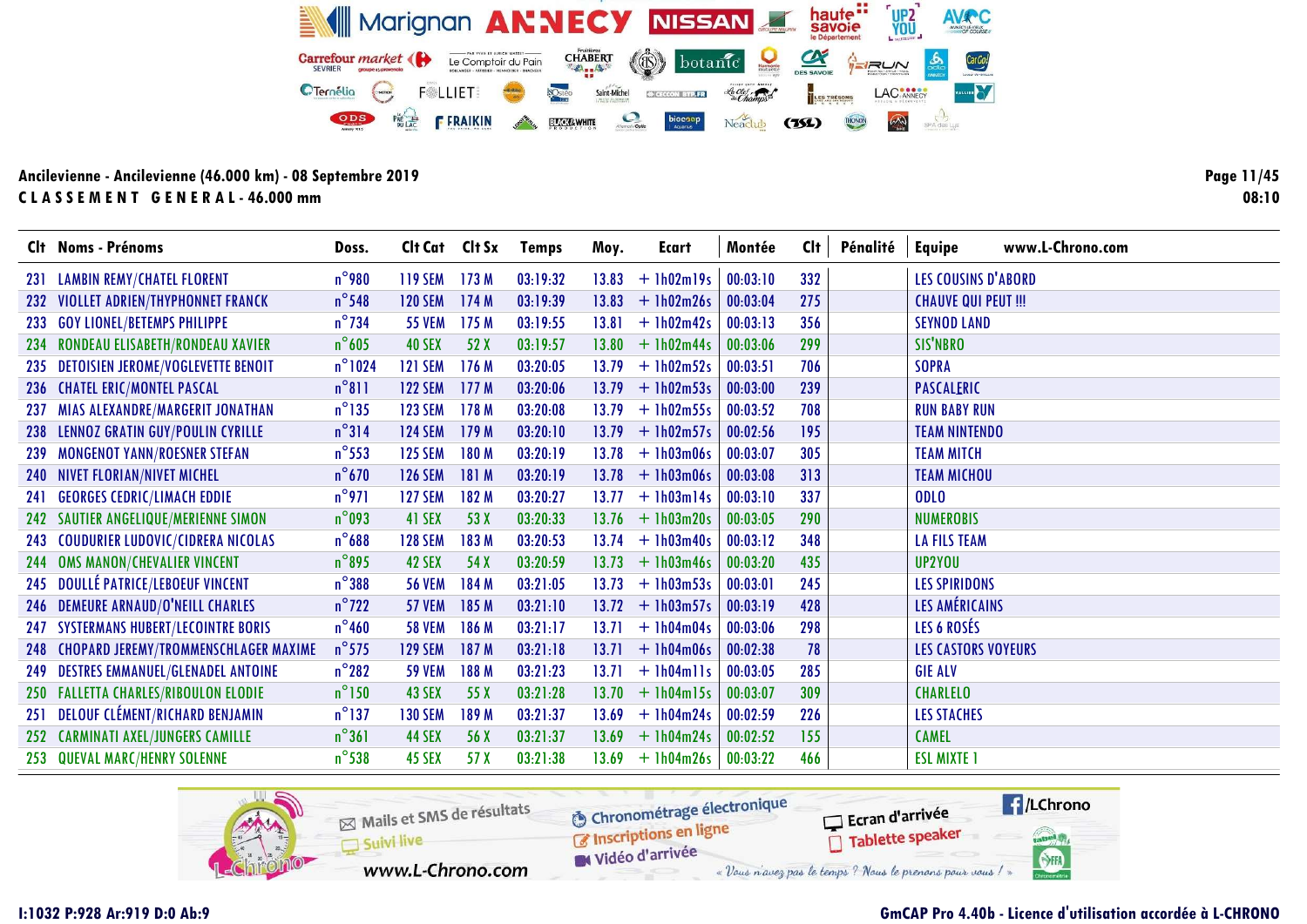Clt Noms - Prénoms Doss. Clt Cat Clt Sx Temps Moy. Ecart Montée Clt Pénalité Equipe www.L-Chrono.com 254 TIRARD GREGOR/CESBRON EMELINE n°169 46 SEX 58 X 03:21:41 13.69 + 1h04m28s 00:02:35 67 CROUSTIRUN 255 EICHHOLTZER DAVID/BORNAND ALEXANDRE n°993 60 VEM 190 M 03:21:45 13.68 + 1h04m32s 00:03:31 567 LES BEAUXBRO<br>256 PERRIOLLAT GILLES/BURNET FAUCHE STEPHANE n°602 61 VEM 191 M 03:21:46 13.68 + 1h04m33s 00:02:49 137 OK 256 PERRIOLLAT GILLES/BURNET FAUCHE STEPHANE n°602 61 VEM 191 M 03:21:46 13.68 + 1h04m33s 00:02:49 137 OK 257 LINTZ JEAN-BAPTISTE/MAILLET NATACHA n<sup>°547</sup> 47 SEX 59 X 03:21:52 13.67 + 1h04m39s 00:03:05 258 TOULEC FRANÇOIS/GORI ADRIEN n°1011 131 SEM 192 M 03:21:53 13.67 + 1h04m40s 00:02:37 75 15mn UP2YOU 259 JOURDAN PHILIPPE/JOURDAN CÉLIA n°161 48 SEX 60 X 03:21:54 13.67 + 1h04m42s 00:03:12 346 TEAM CELPHI 260 PERRILLAT LUCIE/PERRILLAT YVES n<sup>°409</sup> 49 SEX 61 X 03:21:59 13.67 + 1h04m46s 00:03:26 515 TEAM FAMILY<br>261 THOREAU LIONEL/PEYRAT PHILIPPE n°206 62 VEM 193 M 03:22:00 13.66 + 1h04m47s 00:03:31 563 VTT ARAVIS 261 THOREAU LIONEL/PEYRAT PHILIPPE n°206 62 VEM 193 M 03:22:00 13.66 + 1h04m47s 00:03:31 563 VTT ARAVIS 262 BRUSSET PATRICK/GAY JÉRÔME n°210 63 VEM 194 M 03:22:03 13.66 + 1h04m50s 00:02:34 63 TEAMOLIVIA 263 GRAEBLING NICOLAS/GRAEBLING JULES n°584 132 SEM 195 M 03:22:04 13.66 + 1h04m51s 00:02:59 228 JUSTICE FOR GINGERS 264 BARDOTTI FABIEN/BOUCHET PATRICK n°781 133 SEM 196 M 03:22:09 13.65 + 1h04m56s 00:03:19 429 TAIS TOI ET MOULINE !<br>265 MARNAS THIERRY/MECHIN ERIC n°583 64 VEM 197 M 03:22:14 13.65 + 1h05m01s 00:02:48 136 CAVALEFER 265 MARNAS THIERRY/MECHIN ERIC n°583 64 VEM 197 M 03:22:14 13.65 + 1h05m01s 00:02:48 136 ÇAVALEFER 266 ALBOU YANN/PERRET MATHIEU n°249 65 VEM 198 M 03:22:21 13.64 + 1h05m08s 00:03:04 272 LES ESCARGOTS 267 GATTELET LAURENT/FONTAINE FABIEN n°444 134 SEM 199 M 03:22:31 13.63 + 1h05m18s 00:02:59 229 VTTEAM 268 GILLET CEDRIC/BLANC XAVIER n°816 135 SEM 200 M 03:22:34 13.63 + 1h05m21s 00:03:12 343 LES GILLET BLANC 269 BRISON MORAN/BRISON CORENTIN 196571 136 SEM 201 M 03:22:39 13.62 + 1h05m26s 00:03:07 206<br>270 LE BRIS YAN/PERRET FABIENNE 100 m°635 50 SEX 62 X 03:22:40 13.62 + 1h05m27s 00:03:16 400 270 LE BRIS YAN/PERRET FABIENNE n°635 50 SEX 62 X 03:22:40 13.62 + 1h05m27s 00:03:16 400 LES MARMOTTES 271 EPALE BARTHÉLÉMY/DEGOUTTE ROBIN n°537 137 SEM 202 M 03:22:42 13.62 + 1h05m30s 00:02:46 121 LES PETITS PÉDESTRES 272 CASTE MATTHIEU/DASSIN SYLVAIN n°244 138 SEM 203 M 03:22:45 13.61 + 1h05m32s 00:02:46 124 BUGISTE 273 MOKHTARI JAOUAD/FRENAIS GAUTIER n°606 139 SEM 204 M 03:22:45 13.61 + 1h05m32s 00:03:32 569 PROBIWIAME TEAM 274 POYET BRUNO/GAUTIER LAURENT n°791 140 SEM 205 M 03:22:51 13.61 + 1h05m38s 00:02:56 203 TEUCHA TEAM 275 VIX SEBASTIEN/LAURENT MATTHIEU n°520 141 SEM 206 M 03:22:51 13.61 + 1h05m38s 00:02:52<br>276 GILL STEPHANE/DAMERY ARNAUD n°332 66 VEM 207 M 03:22:52 13.61 + 1h05m39s 00:03:04 276 GILL STEPHANE/DAMERY ARNAUD n°332 66 VEM 207 M 03:22:52 13.61 + 1h05m39s 00:03:04 274 LES ZAMI2K



Page 12/45 08:10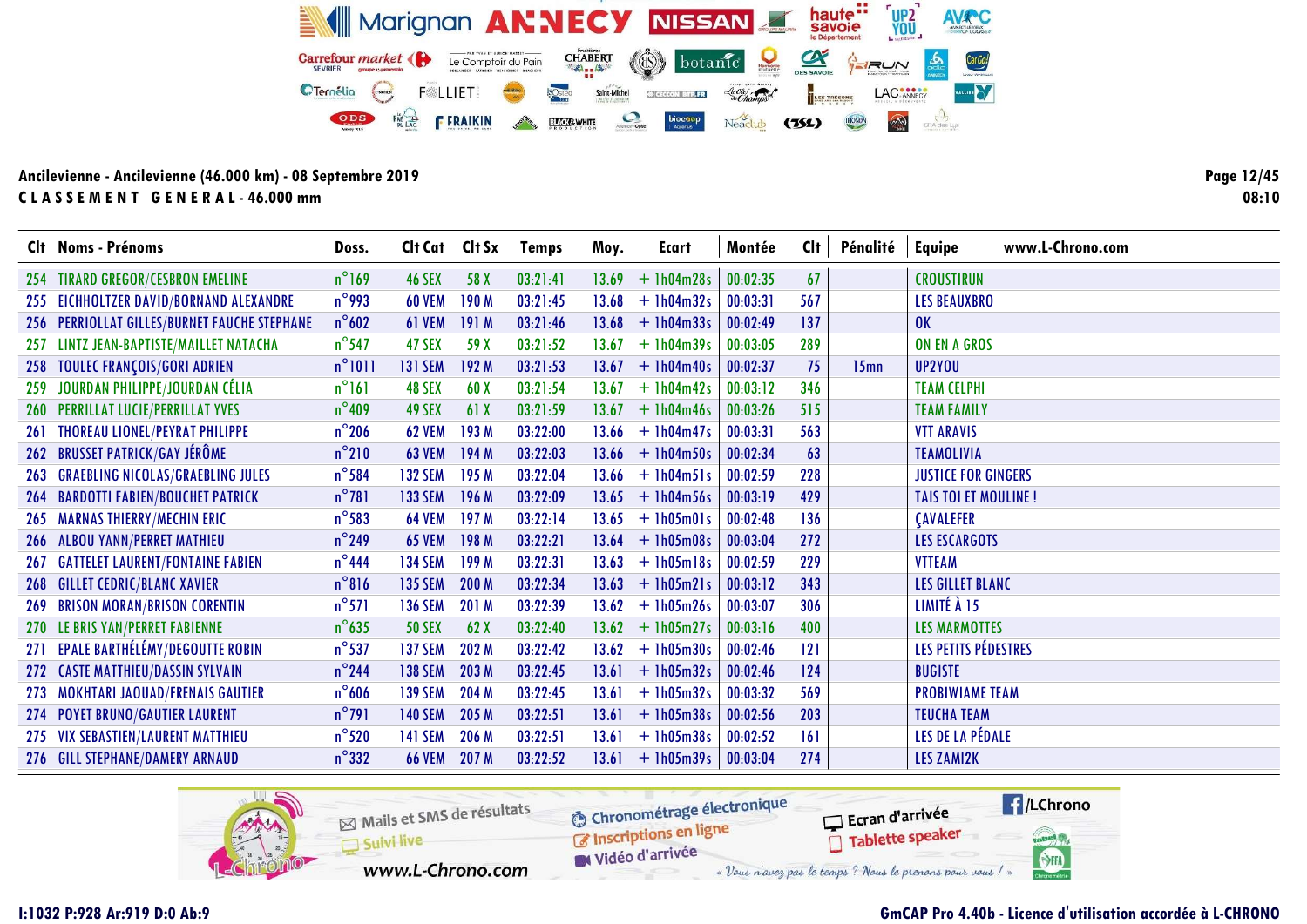| Clt Noms - Prénoms                                    | Doss.           | Cit Cat Cit Sx |       | Temps    | Moy.  | <b>Ecart</b>       | Montée   | Cl <sub>t</sub> | Pénalité | <b>Equipe</b><br>www.L-Chrono.com |
|-------------------------------------------------------|-----------------|----------------|-------|----------|-------|--------------------|----------|-----------------|----------|-----------------------------------|
| 277 DUCROS MAXENCE/GADOUD ALEXIS                      | $n^{\circ}$ 023 | <b>142 SEM</b> | 208 M | 03:22:59 |       | $13.60 + 1h05m46s$ | 00:02:53 | 173             |          | LES CACAHUÈTES                    |
| 278 BOUILLARD PHILIPPE/GOY JEAN-MICHEL                | $n^{\circ}884$  | <b>67 VEM</b>  | 209 M | 03:23:07 | 13.59 | $+1h05m54s$        | 00:03:28 | 540             |          | LES TOUJOURS PLUS                 |
| 279 BERTHOMIERE LÉO/RAYNAL JEFF                       | $n^{\circ}$ 027 | <b>143 SEM</b> | 210 M | 03:23:13 |       | $13.58 + 1h06m00s$ | 00:02:52 | 160             |          | DORY'S                            |
| 280 CHALUMOT XAVIER/DENIS PRUDENCE                    | $n^{\circ}$ 773 | <b>51 SEX</b>  | 63X   | 03:23:17 |       | $13.58 + 1h06m04s$ | 00:02:33 | 55              |          | <b>TITI ET LOULOU</b>             |
| 281 AUBERTIN ONDINE/AUBERTIN FRÉDÉRIQUE               | $n^{\circ}381$  | 6 SEF          | 8 F   | 03:23:30 |       | $13.56 + 1h06m17s$ | 00:03:04 | 267             |          | <b>TEAM CREVETTES</b>             |
| 282 BOURQUENOUD AURELIEN/BILARDI DAVID                | $n^{\circ}483$  | <b>144 SEM</b> | 211 M | 03:23:34 |       | $13.56 + 1h06m21s$ | 00:03:32 | 576             |          | <b>TIC ET TAC</b>                 |
| 283 DELAURAT FRANÇOIS/ALBRECHT MARC                   | $n^{\circ}$ 193 | <b>145 SEM</b> | 212 M | 03:23:45 |       | $13.55 + 1h06m32s$ | 00:03:25 | 512             |          | <b>METRIX</b>                     |
| 284 LATHURAZ LOUISE/NARDIN GAELLE                     | $n^{\circ}$ 999 | 7 SEF          | 9 F   | 03:23:49 |       | $13.54 + 1h06m36s$ | 00:02:57 | 210             |          | <b>LOULOUGAGOU</b>                |
| 285 GANTET MAX/GANTET CHARLIE                         | $n^{\circ}$ 078 | <b>146 SEM</b> | 213M  | 03:24:03 |       | $13.53 + 1h06m50s$ | 00:03:04 | 280             |          | <b>TEAM GANTOUZE</b>              |
| 286 SAFANJON ERIC/DEMEURE MARIE-LAURE                 | $n^{\circ}$ 158 | <b>52 SEX</b>  | 64X   | 03:24:28 |       | $13.50 + 1h07m15s$ | 00:03:22 | 473             |          | LES DOUD'S                        |
| 287 BALERIN GWENAEL/ORY PIERRE EMMANUEL               | $n^{\circ}$ 730 | <b>147 SEM</b> | 214 M | 03:24:30 |       | $13.50 + 1h07m17s$ | 00:03:17 | 411             |          | <b>LES POISSARDS</b>              |
| 288 GILES MANUEL/GILES JÉRÉMY                         | $n^{\circ}$ 856 | <b>148 SEM</b> | 215 M | 03:24:37 |       | $13.49 + 1h07m24s$ | 00:03:45 | 665             |          | <b>FRICADELLE RUNNING CREW</b>    |
| 289 DUARTE PHILIPPE/DUARTE SEVERINE                   | $n^{\circ}$ 294 | <b>13 VEX</b>  | 65X   | 03:24:51 |       | $13.47 + 1h07m38s$ | 00:03:19 | 432             |          | MAIS QU'EST-CE QUI'ON FAIT LA     |
| 290 THIRVAUDEY LUDOVIC/STURZENEGGER CHRISTOPHI n°1006 |                 | <b>149 SEM</b> | 216 M | 03:24:55 |       | $13.47 + 1h07m42s$ | 00:03:06 | 297             |          | <b>RUNNING COMPOSERS</b>          |
| 291 COAN THOMAS/COAN MARC                             | $n^{\circ}321$  | <b>68 VEM</b>  | 217 M | 03:25:01 |       | $13.46 + 1h07m48s$ | 00:03:36 | 614             |          | <b>LES COINS-COINS</b>            |
| <b>292 FRAPPE CHRISTOPHE/FRAPPE NICOLAS</b>           | $n^{\circ}867$  | <b>150 SEM</b> | 218 M | 03:25:15 |       | $13.45 + 1h08m02s$ | 00:02:51 | 149             |          | <b>LES QUINQUAS</b>               |
| 293 MIQUET-SAGE CHRISTOPHE/MULLER DOMINIQUE           | $n^{\circ}1017$ | <b>69 VEM</b>  | 219 M | 03:25:17 |       | $13.44 + 1h08m05s$ | 00:02:57 | 209             |          | <b>LA DRINK TEAM</b>              |
| 294 PERSENICO SANDRA/GATTUSO MATTIA                   | $n^{\circ}317$  | 8 SEF          | 10F   | 03:25:19 |       | $13.44 + 1h08m06s$ | 00:02:55 | 179             |          | <b>LES YAUTASSES</b>              |
| 295 DUPONCHEL FREDERIC/RUSCON FLORIAN                 | $n^{\circ}$ 068 | <b>151 SEM</b> | 220 M | 03:25:26 |       | $13.44 + 1h08m14s$ | 00:04:08 | 796             |          | LES SÉNONS                        |
| 296 GAY JONATHAN/GAY MATTHIEU                         | $n^{\circ}$ 798 | <b>152 SEM</b> | 221 M | 03:25:34 |       | $13.43 + 1h08m21s$ | 00:02:55 | 189             |          | LES GENOUX FRAGILES               |
| 297 JAGER STEPHAN/TRIPARD EMMANUEL                    | $n^{\circ}$ 125 | <b>70 VEM</b>  | 222 M | 03:25:36 |       | $13.42 + 1h08m23s$ | 00:03:21 | 465             |          | <b>4FROMAGES</b>                  |
| 298 MELIARD JÉRÉMY/FORAY TANGUY                       | $n^{\circ}912$  | <b>153 SEM</b> | 223 M | 03:25:39 |       | $13.42 + 1h08m26s$ | 00:03:48 | 683             |          | <b>BOUNTY TEAM</b>                |
| 299 OCAMPO ALPHONSE/GAY-PERRET JOËL                   | $n^{\circ}$ 223 | 71 VEM         | 224 M | 03:25:40 |       | $13.42 + 1h08m27s$ | 00:03:24 | 494             |          | <b>REBLOCHON FERMIER</b>          |



Page 13/45 08:10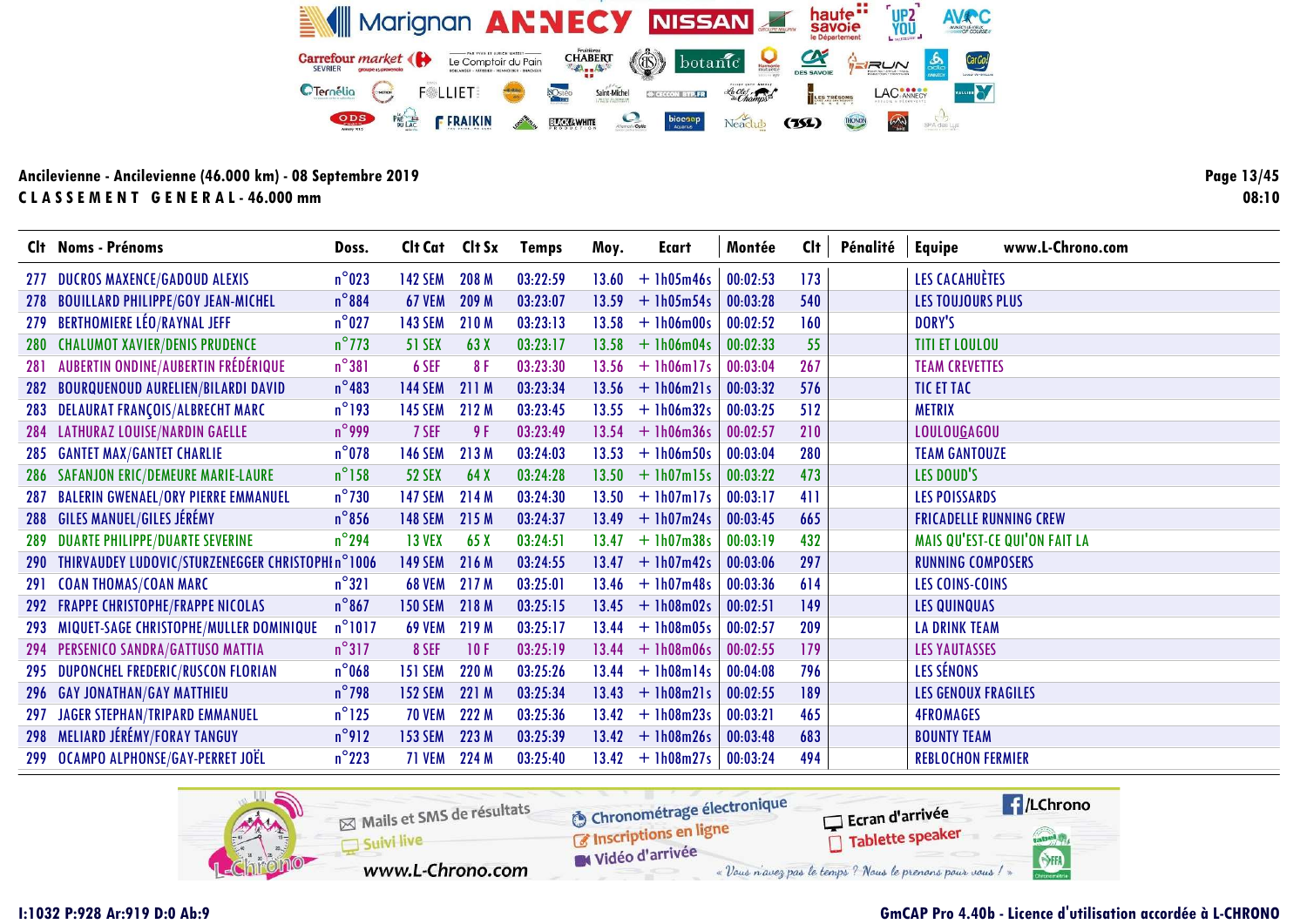Clt Noms - Prénoms Doss. Clt Cat Clt Sx Temps Moy. Ecart Montée Clt Pénalité Equipe www.L-Chrono.com 300 CATOIRE BENJAMIN/CATOIRE SOPHIE n°055 53 SEX 66 X 03:25:41 13.42 + 1h08m28s 00:02:57 211 TIC TAC<br>301 JOURNOUD LUCILE/ROUPIOZ FABIEN n°774 54 SEX 67 X 03:25:42 13.42 + 1h08m29s 00:03:14 377 GRAND FRAIS 301 JOURNOUD LUCILE/ROUPIOZ FABIEN n°774 54 SEX 67 X 03:25:42 13.42 + 1h08m29s 00:03:14 377<br>302 LAFAYE DE MICHEAUX HERVÉ/VÉZANT HENRI n°353 72 V 302 LAFAYE DE MICHEAUX HERVÉ/VÉZANT HENRI n°353 72 VEM 225 M 03:25:44 13.42 + 1h08m32s 00:03:00 236 TEAM HERRISSON 303 MATZ PASCAL/ANTZ MAUDE n°904 55 SEX 68 X 03:25:47 13.41 + 1h08m34s 00:03:27 526 LES MANTZ 304 VINCENT SÉBASTIEN/VINCENT GILLES n°705 154 SEM 226 M 03:25:57 13.40 + 1h08m44s 00:03:12 344 TEAM VINCENT 305 BARBOT CHRISTOPHE/BOUILLARD DIDIER  $\frac{n^{\circ}869}{n^3}$  73 VEM 227 M 03:26:04 13.39 + 1h08m51s 306 GROSS STEPHANIE/GUILLAUMIN CAROLE  $\frac{n^{\circ}371}{n^3}$  3 VEF 11 F 03:26:05 13.39 + 1h08m52s 306 GROSS STEPHANIE/GUILLAUMIN CAROLE n°371 3 VEF 11 F 03:26:05 13.39 + 1h08m52s 00:03:26 516 LES CPN'S GIRLS 307 GABARD DELPHINE/BUTTIGLIERI STÉPHANE n°783 56 SEX 69 X 03:26:07 13.39 + 1h08m55s 00:02:50 143 #ONVATOUTDECHIRER<br>308 SIMON JULIETTE/GRABOWSKI YOANN n°376 57 SEX 70 X 03:26:15 13.38 + 1h09m02s 00:03:36 612 308 SIMON JULIETTE/GRABOWSKI YOANN n°376 57 SEX 70 X 03:26:15 13.38 + 1h09m02s 00:03:36 612 TEAM CHATON 309 TRABICHET DAVID/DELATTRE QUENTIN n°952 155 SEM 228 M 03:26:30 13.37 + 1h09m17s 00:03:04 283 CHABERT6 310 GARAMPON EMMANUEL/MOLARD ALINE n°706 14 VEX 71 X 03:26:36 13.36 + 1h09m23s 00:02:59 233 GAMO 311 EXERTIER VIVIEN/PECORARO PASCAL n°702 156 SEM 229 M 03:26:38 13.36 + 1h09m25s 00:02:36 72 "ON EST MAL" 312 PEZENNEC CHLOÉ/DOROTTE GUILLAUME  $n^{\circ}807$  58 SEX 72 X 03:26:40 13.36 + 1h09m27s 00:02:38 80 LES ROI LYON 313 VERRIER LOUISE/MAÏSSANE LAKEHAL-AYAT n°937 9 SEF 12 F 03:26:45 13.35 + 1h09m32s 00:03:14 375 MAÏSS ET LOULOU 314 DELATTRE ALBÉRIC/DELATTRE FABIENNE n°516 59 SEX 73 X 03:26:52 13.34 + 1h09m39s 00:03:56 733<br>315 BOUZEREAU ROMAIN/PAVILLON CANDICE n°212 60 SEX 74 X 03:27:00 13.33 + 1h09m47s 00:03:13 361 315 BOUZEREAU ROMAIN/PAVILLON CANDICE n°212 60 SEX 74 X 03:27:00 13.33 + 1h09m47s 00:03:13 361 LA BELLE ET LA BÊTE 2.0<br>316 DENAMBRIDE NICOLAS/DENAMBRIDE JULIE n°407 61 SEX 75 X 03:27:05 13.33 + 1h09m53s 00:03:21 451 LES 2 316 DENAMBRIDE NICOLAS/DENAMBRIDE JULIE  $n^{\circ}407$  61 SEX 75 X 03:27:05 13.33 + 1h09m53s 00:03:21 317 MARIN NICOLAS/MARIN LUCIE n°360 15 VEX 76 X 03:27:11 13.32 + 1h09m58s 00:03:58 751 TEAM MARIN 318 MATHERET JULIEN/STERPIONE LAURIE n°481 62 SEX 77 X 03:27:19 13.31 + 1h10m06s 00:03:15 386 AIR FORCE TWO 319 CHEVALLEY SÉVERINE/CHEVALLEY FLORIAN n°359 63 SEX 78 X 03:27:20 13.31 + 1h10m07s 00:03:25 511 LES CHVLLY 320 RICHER MAEL/SOLLEU JUSTINE n°785 64 SEX 79 X 03:27:22 13.31 + 1h10m10s 00:02:46 123 LES GAZELLES 321 DOUGE OLIVIER/JANIN SIMON n°271 157 SEM 230 M 03:27:35 13.30 + 1h10m22s 00:03:12 350 VIGNES 1 322 DE LA TOURRETTE THIBAUT/GUINET FABIEN n°352 74 VEM 231 M 03:27:35 13.30 + 1h10m22s 00:02:45 116 LAUREL ET HARDY



Page 14/45 08:10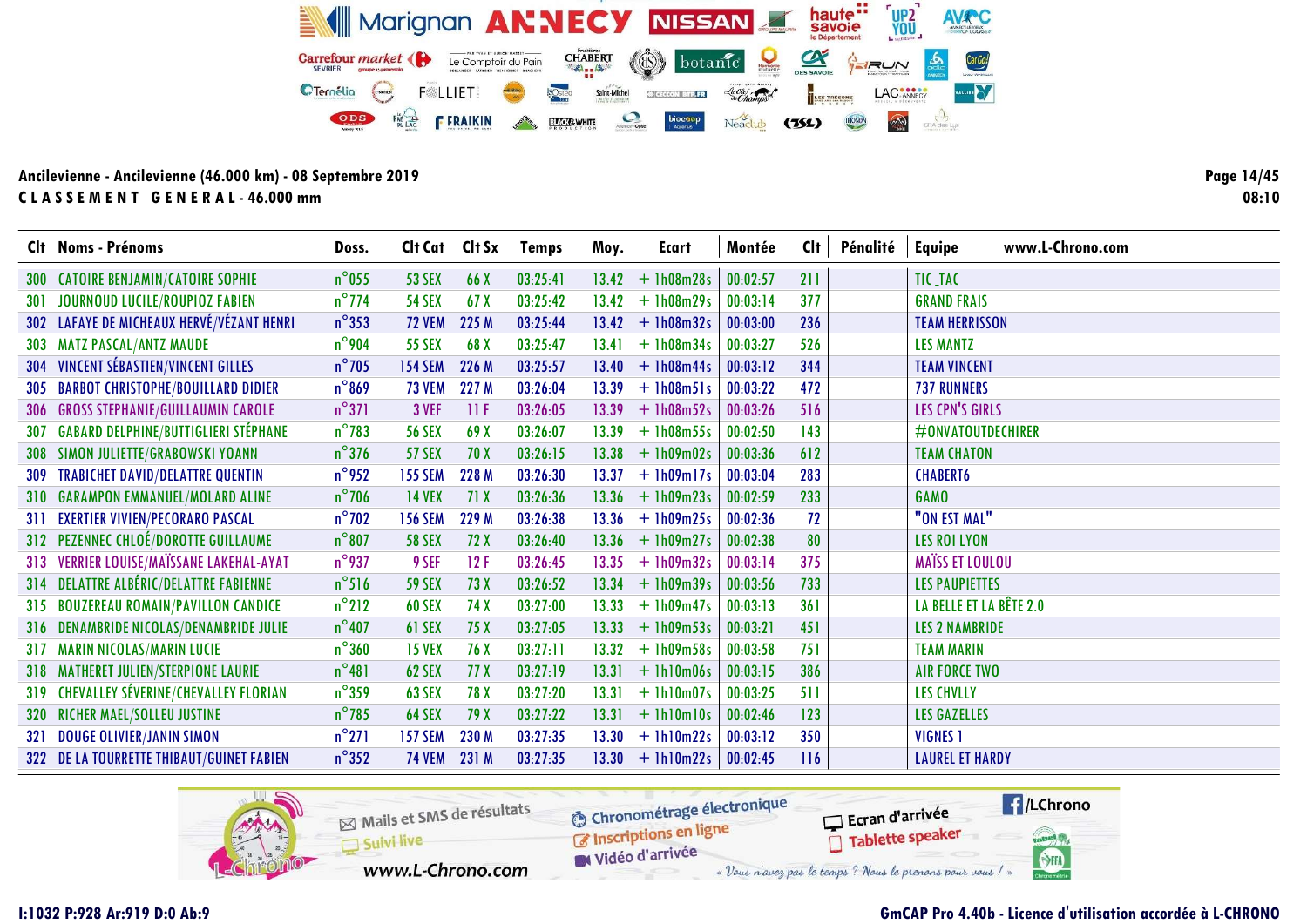|            | Clt Noms - Prénoms                              | Doss.            | Clt Cat        | Clt Sx | <b>Temps</b> | Moy.    | Ecart           | Montée   | Cl <sub>t</sub> | Pénalité         | <b>Equipe</b><br>www.L-Chrono.com |
|------------|-------------------------------------------------|------------------|----------------|--------|--------------|---------|-----------------|----------|-----------------|------------------|-----------------------------------|
|            | 323 CARLIOZ OLIVIER/JAMEUX CÉCILE               | $n^{\circ}$ 202  | <b>16 VEX</b>  | 80 X   | 03:27:38     | 13.29   | $+1h10m25s$     | 00:03:50 | 697             |                  | DAIM'GO                           |
| 324        | DOMENGE FABIENNE/MIÈVRE CÉDRIC                  | $n^{\circ}$ 966  | <b>17 VEX</b>  | 81 X   | 03:27:39     | 13.29   | $+ 1h10m26s$    | 00:03:17 | 404             |                  | LES COUS                          |
| 325        | AULARD GUILLAUME/MANIERE STÉPHANIE              | $n^{\circ}$ 943  | <b>65 SEX</b>  | 82 X   | 03:27:40     | 13.29   | $+ 1h10m28s$    | 00:02:44 | 110             |                  | MACH12                            |
| <b>326</b> | <b>AISSAT FAYZA/PIGEON ROMAIN</b>               | $n^{\circ}$ 569  | <b>10 SEF</b>  | 13F    | 03:27:46     | 13.28   | $+1h10m33s$     | 00:03:08 | 318             |                  | LES GAZELLES DES SOINS            |
| 327        | <b>SORLUT GAEL/GASSE JULIEN</b>                 | $n^{\circ}$ 758  | <b>158 SEM</b> | 232 M  | 03:27:46     | 13.28   | $+1h10m34s$     | 00:03:25 | 505             |                  | <b>LAUREL_HARDY</b>               |
|            | 328 PIANARO LIONNEL/PAULME DAMIEN               | $n^{\circ}$ 593  | <b>75 VEM</b>  | 233 M  | 03:27:52     | 13.28   | $+ 1h10m39s$    | 00:03:04 | 281             |                  | <b>LES NOVICES</b>                |
| 329        | <b>FEPPON JOHANN/BERTIN GAEL</b>                | $n^{\circ}$ 1025 | <b>159 SEM</b> | 234 M  | 03:27:57     | 13.27   | $+1h10m44s$     | 00:02:54 | 175             |                  | <b>LEROY MERLIN</b>               |
| <b>330</b> | RICHARD JEAN-PATRICE/CADET MAÏLIS               | $n^{\circ}$ 240  | <b>66 SEX</b>  | 83 X   | 03:28:00     | 13.27   | $+$ 1h10m47s    | 00:03:31 | 562             |                  | <b>CHAMOIS ET HIPPOPOTAME</b>     |
| 331        | <b>DOUGE LUDOVIC/GAUDIN LUCIE</b>               | $n^{\circ}$ 336  | 67 SEX         | 84 X   | 03:28:01     | 13.27   | $+ 1h10m48s$    | 00:03:16 | 401             |                  | <b>VIGNES 2</b>                   |
| 332        | <b>DEURLOO ALEXANDRE/GERAT JULES</b>            | $n^{\circ}$ 156  | <b>160 SEM</b> | 235 M  | 03:28:06     | 13.26   | $+1h10m54s$     | 00:03:02 | 253             |                  | PEEPOODO PEEPOODUR                |
|            | 333 LALANNE DAVID/MENARD BRUNO                  | $n^{\circ}$ 710  | <b>76 VEM</b>  | 236 M  | 03:28:07     | 13.26   | $+1h10m54s$     | 00:03:10 | 326             | 15 <sub>mn</sub> | <b>GO PERS JUSSY</b>              |
| 334        | <b>ROBIN STÉPHANE/TARDIVAUD FRANCINE</b>        | $n^{\circ}241$   | <b>18 VEX</b>  | 85 X   | 03:28:28     | 13.24   | $+$ 1h $11m15s$ | 00:03:16 | 396             |                  | <b>LA MATOURINE</b>               |
| 335        | <b>RAMPANT ESTELLE/MEUNIER THEOPHILE</b>        | $n^{\circ}911$   | <b>68 SEX</b>  | 86 X   | 03:28:31     | 13.24   | $+$ 1h $11m18s$ | 00:03:29 | 542             |                  | <b>TEAM BUBBLE BAR</b>            |
|            | 336 POENCIER CYRIL/CARISEY ESTELLE              | $n^{\circ}$ 049  | <b>69 SEX</b>  | 87 X   | 03:28:38     | 13.23   | $+$ 1h11m25s    | 00:03:50 | 693             |                  | <b>TEEAM OUISTITI</b>             |
| 337        | POUZOL DOMINIQUE/AUCHATRAIRE PIERRE             | $n^{\circ}363$   | <b>77 VEM</b>  | 237 M  | 03:28:41     | 13.23   | $+$ 1h11m28s    | 00:03:08 | 315             |                  | <b>JET FORCE</b>                  |
| 338        | <b>CHAMOUTON MARGAUX/MARGUERON LISE</b>         | $n^{\circ}$ 638  | 11 SEF         | 14F    | 03:28:48     | $13.22$ | $+ 1h11m36s$    | 00:03:21 | 454             |                  | <b>MARMOUT TEAM</b>               |
| 339        | DUFAU CASANABE CORINNE/ROBOAM PASCAL            | $n^{\circ}$ 085  | <b>19 VEX</b>  | 88 X   | 03:28:49     | 13.22   | $+$ 1h11 $m36s$ | 00:03:06 | 296             |                  | <b>DODOTEAM</b>                   |
|            | <b>340 LEPRETRE ERIC/CAILLAU ELODIE</b>         | $n^{\circ}$ 947  | <b>70 SEX</b>  | 89 X   | 03:28:51     | 13.22   | $+ 1h11m38s$    | 00:03:21 | 461             |                  | <b>MONTAGNETTE</b>                |
| 341        | <b>BEROD MARTIN-BORRET JULIEN/MANON LUDOVIC</b> | $n^{\circ}$ 425  | <b>161 SEM</b> | 238 M  | 03:29:01     | 13.21   | $+1$ hllm48s    | 00:02:32 | 49              |                  | <b>LES TONTONS</b>                |
| 342        | <b>CAPARROS CEDRIC/PETROUD CHARLES</b>          | $n^{\circ}$ 576  | <b>162 SEM</b> | 239 M  | 03:29:09     | 13.20   | $+$ 1h11m56s    | 00:03:16 | 389             |                  | C <sub>TO</sub> C                 |
| 343        | <b>GIRARD ALEXIS/GRANGER ANTHONY</b>            | $n^{\circ}$ 778  | <b>163 SEM</b> | 240 M  | 03:29:11     | 13.20   | $+ 1h11m58s$    | 00:03:23 | 477             |                  | <b>CHABERT1</b>                   |
|            | <b>344 WIAME HERVE/BETTENS SEBASTIEN</b>        | $n^{\circ}541$   | <b>78 VEM</b>  | 241 M  | 03:29:14     | 13.19   | $+$ 1h12m01s    | 00:03:32 | 577             |                  | <b>PROBIWIAME TEAM</b>            |
|            | 345 FELISAZ JEAN-BAPTISTE/TARDIVAUD JÉROME      | $n^{\circ}501$   | 164 SEM 242 M  |        | 03:29:30     | 13.17   | $+$ 1h12m17s    | 00:04:06 | 789             |                  | <b>LES BOISEUX</b>                |

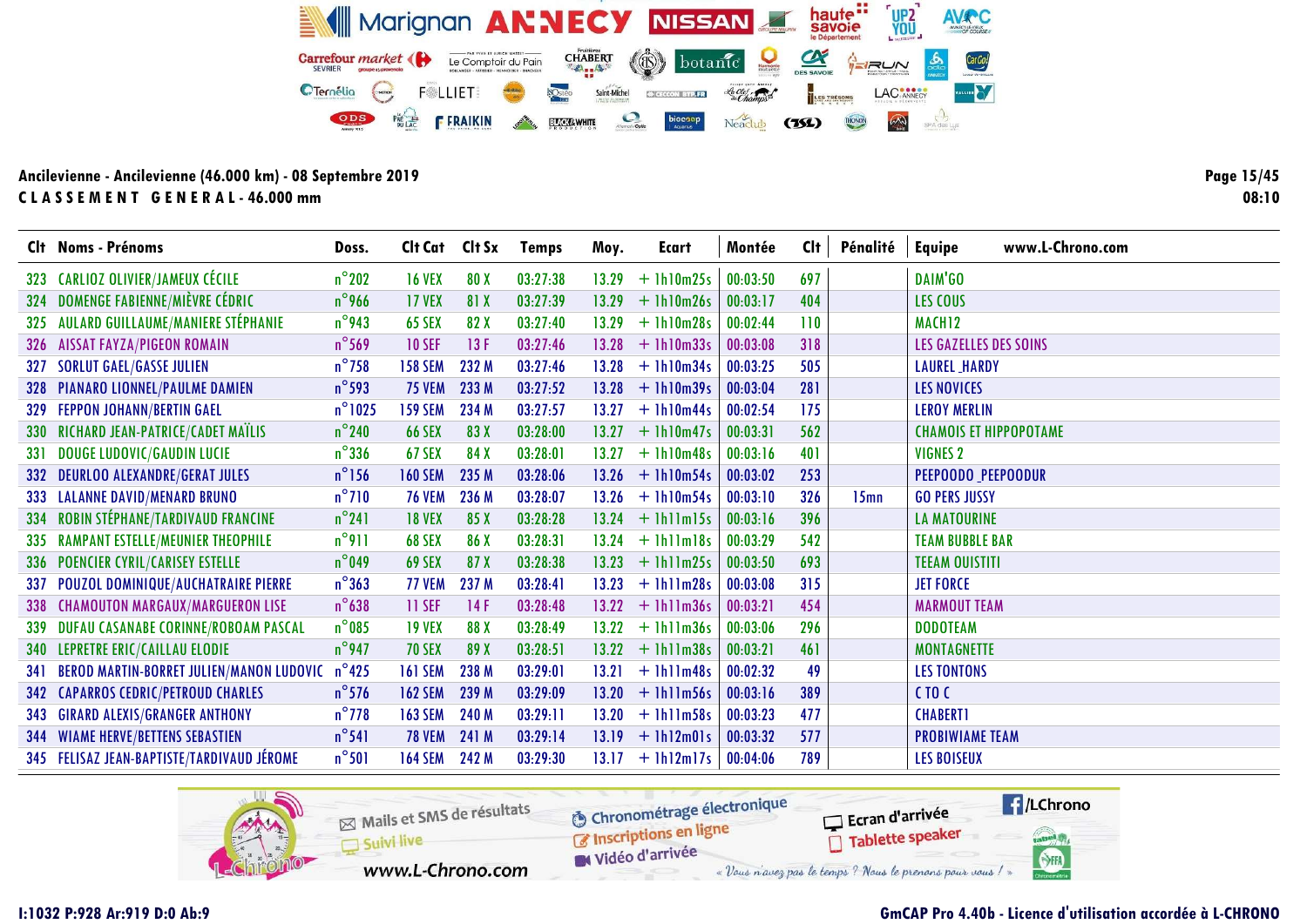|            | Clt Noms - Prénoms                            | Doss.           | Clt Cat Clt Sx |       | <b>Temps</b> | Moy.  | Ecart        | Montée   | Cl <sub>t</sub> | Pénalité         | www.L-Chrono.com<br><b>Equipe</b> |
|------------|-----------------------------------------------|-----------------|----------------|-------|--------------|-------|--------------|----------|-----------------|------------------|-----------------------------------|
|            | 346 THIEBLEMONT ALEXANDRE/COURLET MARIE       | $n^{\circ}$ 525 | <b>20 VEX</b>  | 90 X  | 03:29:34     | 13.17 | $+1h12m21s$  | 00:03:00 | 235             |                  | <b>LOVETOURNESOL</b>              |
| 347        | <b>TROUILLET FLORENT/GILLY OLIVIER</b>        | $n^{\circ}$ 787 | <b>79 VEM</b>  | 243 M | 03:29:35     | 13.17 | $+$ 1h12m22s | 00:03:08 | 316             |                  | <b>BIGFLO_OLI</b>                 |
| 348        | <b>AUBERT DELPHINE/BOEHLER VINCENT</b>        | $n^{\circ}128$  | 71 SEX         | 91X   | 03:29:38     | 13.17 | $+$ 1h12m25s | 00:02:57 | 215             |                  | <b>TEAM BOLIDES??</b>             |
|            | 349 SAMPAIO JOSÉ/NANTY PHILIPPE               | $n^{\circ}$ 215 | <b>80 VEM</b>  | 244 M | 03:29:38     | 13.17 | $+1h12m25s$  | 00:03:27 | 522             |                  | <b>AVALANCHE4</b>                 |
|            | 350 REMILLON DAMIEN/GASPERINI SABRINA         | $n^{\circ}$ 595 | <b>72 SEX</b>  | 92 X  | 03:29:52     | 13.15 | $+ 1h12m39s$ | 00:03:29 | 546             |                  | <b>GROISY BEACH</b>               |
| 351        | <b>COMBES ARIANE/COMBES ANTOINE</b>           | $n^{\circ}806$  | <b>21 VEX</b>  | 93 X  | 03:29:58     | 13.15 | $+$ 1h12m45s | 00:03:10 | 325             |                  | <b>LA COOBS FAMILY</b>            |
|            | 352 MAILLET JEAN-CHARLES/MAILLET MARIELLE     | $n^{\circ}$ 030 | <b>22 VEX</b>  | 94 X  | 03:30:01     | 13.14 | $+1h12m49s$  | 00:03:01 | 246             |                  | <b>ALPEISERE</b>                  |
|            | 353 LEZENVEN THIERRY/LEZENVEN YANN            | $n^{\circ}824$  | <b>165 SEM</b> | 245 M | 03:30:04     | 13.14 | $+$ 1h12m51s | 00:03:28 | 533             |                  | <b>LEVANTYS</b>                   |
|            | 354 GUERRAZ THOMAS/ISEPPI LUDOVIC             | $n^{\circ}$ 433 | <b>166 SEM</b> | 246 M | 03:30:10     | 13.13 | $+$ 1h12m57s | 00:02:54 | 177             |                  | <b>MANAÏ</b>                      |
| 355        | <b>TORION FRANÇOIS/BRUNET GUILLAUME</b>       | $n^{\circ}$ 167 | <b>167 SEM</b> | 247 M | 03:30:10     | 13.13 | $+$ 1h12m57s | 00:03:24 | 501             |                  | <b>LES CAMPEURS OHOHOH</b>        |
|            | 356 BOULAY JULIEN/CICHON BENOIT               | $n^{\circ}894$  | <b>168 SEM</b> | 248 M | 03:30:18     | 13.13 | $+$ 1h13m05s | 00:03:18 | 419             |                  | UP2YOU                            |
| 357        | <b>COURTOIS KATIA/GILLER MARIANNE</b>         | $n^{\circ}$ 034 | <b>12 SEF</b>  | 15F   | 03:30:19     | 13.12 | $+1h13m06s$  | 00:02:41 | 98              |                  | LES FOULÉES HYERES                |
| 358        | <b>DUBUY DENIS/BASTIAN CATHERINE</b>          | $n^{\circ}$ 876 | <b>23 VEX</b>  | 95X   | 03:30:21     | 13.12 | $+$ 1h13m08s | 00:03:06 | 301             |                  | <b>CATHY</b>                      |
| 359        | <b>MERLE CHRISTIAN/CADET PASCAL</b>           | $n^{\circ}330$  | <b>81 VEM</b>  | 249 M | 03:30:23     | 13.12 | $+$ 1h13m10s | 00:03:19 | 426             |                  | <b>LES KEYNANS</b>                |
| <b>360</b> | <b>TERRIER PATRICK/TERRIER JIMMY</b>          | $n^{\circ}$ 098 | <b>169 SEM</b> | 250 M | 03:30:23     | 13.12 | $+$ 1h13m10s | 00:03:21 | 449             |                  | <b>PATCO</b>                      |
| 361        | <b>DIANA FLORIAN/REVIL MANON</b>              | $n^{\circ}$ 162 | <b>73 SEX</b>  | 96 X  | 03:30:39     | 13.10 | $+1h13m26s$  | 00:02:31 | 42              |                  | <b>BENNUT'S</b>                   |
|            | <b>362 BERRUX CATHERINE/BERRUX CHARLOTTE</b>  | $n^{\circ}$ 039 | <b>13 SEF</b>  | 16F   | 03:30:45     | 13.10 | $+$ 1h13m33s | 00:03:21 | 452             |                  | <b>CHACHACAT</b>                  |
| 363        | DANIEL JEROME/GIRAUD-MOINE DAVID              | $n^{\circ}$ 639 | <b>82 VEM</b>  | 251 M | 03:30:47     | 13.09 | $+$ 1h13m34s | 00:02:52 | 165             |                  | <b>ALAIX TEAM</b>                 |
| -364       | <b>BELLON MARINE/BELLON MATHIEU</b>           | $n^{\circ}851$  | <b>74 SEX</b>  | 97 X  | 03:30:49     | 13.09 | $+ 1h13m36s$ | 00:03:53 | 714             |                  | <b>POUR GUIGUI</b>                |
|            | <b>365 BONTRON BENJAMIN/SUBLET PHILIPPE</b>   | $n^{\circ}761$  | <b>83 VEM</b>  | 252 M | 03:30:51     | 13.09 | $+$ 1h13m39s | 00:02:55 | 182             |                  | <b>CHABERT2</b>                   |
|            | <b>366 POUZET GILLES/MASSOT JEAN-FRANCOIS</b> | $n^{\circ}$ 951 | <b>84 VEM</b>  | 253 M | 03:30:53     | 13.09 | $+1h13m40s$  | 00:02:49 | 139             |                  | NEW YORK, C'EST PAR OÙ?           |
| 367        | <b>SCOTTON PASCAL/HADJIKRIKORIAN GREGOIRE</b> | $n^{\circ}327$  | <b>170 SEM</b> | 254 M | 03:30:53     | 13.09 | $+$ 1h13m40s | 00:03:21 | 459             |                  | <b>RICK ET NEGAN</b>              |
|            | <b>368 DUPUIT BRUNO/TERRE GUILLAUME</b>       | $n^{\circ}817$  | <b>85 VEM</b>  | 255 M | 03:30:54     | 13.09 | $+$ 1h13m41s | 00:02:49 | 141             | 15 <sub>mn</sub> | LES HYDROSDOUSSARDIENS            |

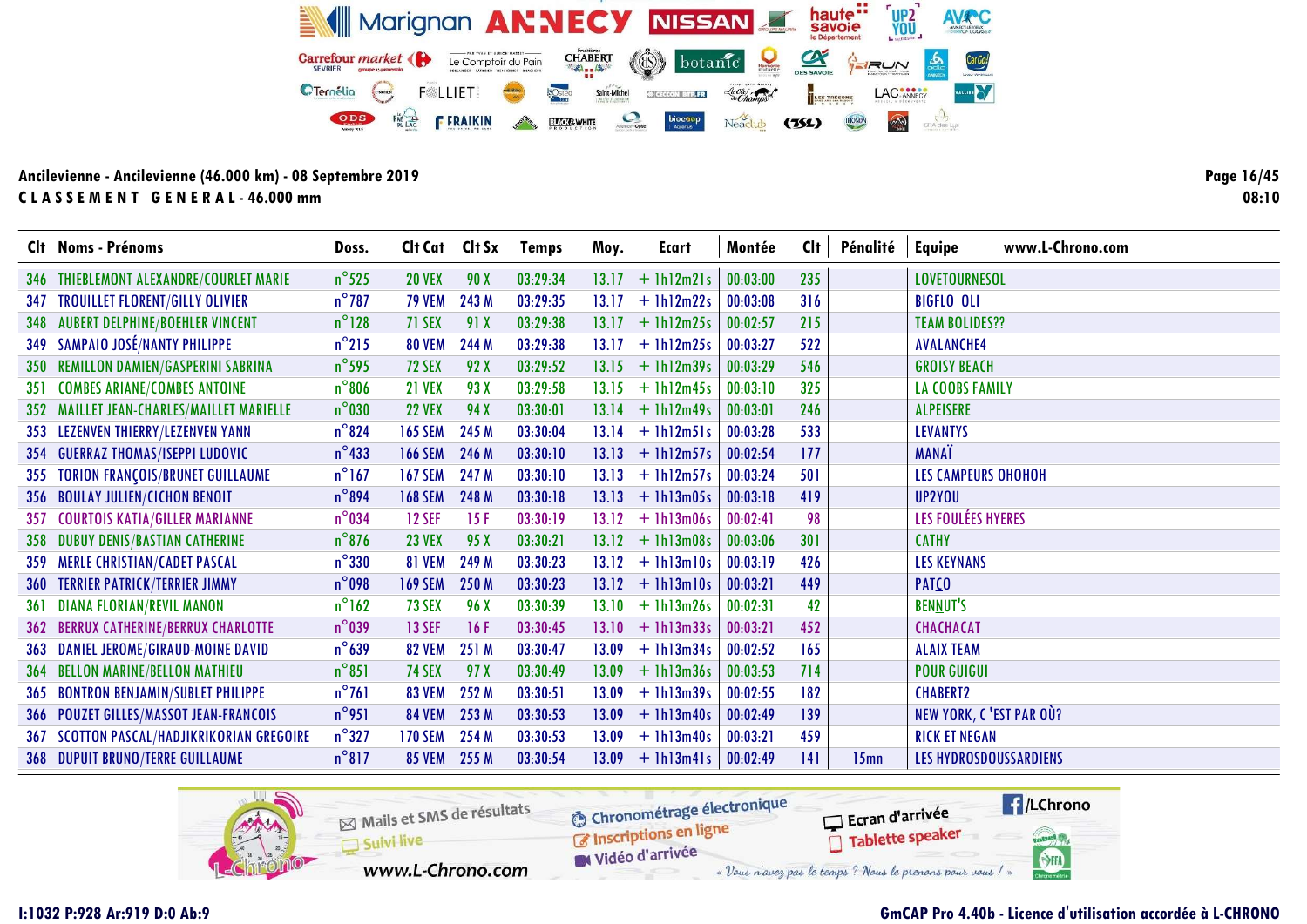|      | Clt Noms - Prénoms                                | Doss.            | Clt Cat Clt Sx |       | <b>Temps</b> | Moy.  | Ecart        | Montée   | Clt | Pénalité | www.L-Chrono.com<br><b>Equipe</b> |
|------|---------------------------------------------------|------------------|----------------|-------|--------------|-------|--------------|----------|-----|----------|-----------------------------------|
|      | <b>369 PETITCOLAS CHARLES/LECOMTE ADRIEN</b>      | $n^{\circ}$ 1035 | <b>171 SEM</b> | 256 M | 03:30:54     | 13.09 | $+$ 1h13m41s | 00:02:58 | 223 |          | LE RETOUR DES SAUMONS             |
| 370  | NOMMÉ ESTHER/VANACKER AMANDINE                    | $n^{\circ}315$   | <b>14 SEF</b>  | 17F   | 03:30:58     | 13.08 | $+$ 1h13m45s | 00:03:02 | 263 |          | <b>NARVALO</b>                    |
| -371 | <b>HUSSER ALEXIS/MOSER THOMAS</b>                 | $n^{\circ}$ 568  | <b>172 SEM</b> | 257 M | 03:30:59     | 13.08 | $+$ 1h13m46s | 00:02:47 | 132 |          | <b>MOZHUF</b>                     |
|      | 372 SENTENAC AURÉLIEN/DABET ANNE-LAURE            | $n^{\circ}415$   | <b>75 SEX</b>  | 98 X  | 03:31:01     | 13.08 | $+$ 1h13m48s | 00:03:19 | 434 |          | <b>LES DANAC</b>                  |
| 373  | <b>ROURE INGRID/ALDEGUER LAURENT</b>              | $n^{\circ}$ 290  | <b>24 VEX</b>  | 99 X  | 03:31:02     | 13.08 | $+$ 1h13m50s | 00:03:08 | 314 |          | <b>CATOU'S POWER</b>              |
|      | 374 GIRERD YANNAEL/FERRIER MATHIEU                | $n^{\circ}$ 983  | <b>173 SEM</b> | 258 M | 03:31:04     | 13.08 | $+$ 1h13m51s | 00:02:30 | 39  |          | <b>LES POIROTINS</b>              |
|      | 375 ORTIZ SÉBASTIEN/BRIER PATRICK                 | $n^{\circ}868$   | <b>86 VEM</b>  | 259 M | 03:31:11     | 13.07 | $+$ 1h13m58s | 00:04:01 | 767 |          | <b>LES GRENOUILLES</b>            |
|      | 376 VELLETAZ JORDAN/VIALLET JEHANE                | $n^{\circ}$ 544  | <b>76 SEX</b>  | 100X  | 03:31:14     | 13.07 | $+$ 1h14m01s | 00:04:20 | 827 |          | <b>KENYANS SAVOYARDS</b>          |
| 377  | <b>WATTELLIER GILLES/MURACZEWSKI STAN</b>         | $n^{\circ}$ 440  | <b>174 SEM</b> | 260 M | 03:31:22     | 13.06 | $+$ 1h14m09s | 00:02:53 | 167 |          | LES AINIEMMES TROTTEURS           |
| 378  | <b>SERGENT KATHLEEN/FRETUN SYLVAIN</b>            | $n^{\circ}$ 154  | 77 SEX         | 101X  | 03:31:29     | 13.05 | $+$ 1h14m17s | 00:03:27 | 524 |          | <b>PROBIWIAME TEAM</b>            |
| 379  | MOURGUES CAMILLE/DUFOUR FRÉDÉRIC                  | $n^{\circ}$ 147  | <b>175 SEM</b> | 261 M | 03:31:32     | 13.05 | $+$ 1h14m19s | 00:02:56 | 202 |          | <b>LES DUCS DE MARZAN</b>         |
| 380  | <b>MAROC MICHAEL/KUHN MICKAEL</b>                 | $n^{\circ}$ 930  | <b>176 SEM</b> | 262 M | 03:31:38     | 13.04 | $+$ 1h14m26s | 00:03:24 | 488 |          | <b>ME AND MICHAEL</b>             |
| 381  | TERRIER JÉRÔME/TERRIER SANDRINE                   | $n^{\circ}$ 769  | <b>25 VEX</b>  | 102X  | 03:31:49     | 13.03 | $+ 1h14m36s$ | 00:03:33 | 586 |          | <b>CHABERT4</b>                   |
| 382  | <b>GIGLIO MELANIE/MERMILLOD STEPHANIE</b>         | $n^{\circ}$ 701  | 4 VEF          | 18F   | 03:31:50     | 13.03 | $+$ 1h14m37s | 00:03:06 | 294 |          | <b>LES QUADRAS</b>                |
| 383  | SEIGNEMARTIN LOIC/PERDRIX GAETAN                  | $n^{\circ}$ 462  | <b>177 SEM</b> | 263 M | 03:31:51     | 13.03 | $+$ 1h14m38s | 00:02:31 | 40  |          | <b>MAX ET LÉON</b>                |
| 384  | SIMON CLAIRE/SIMON JÉRÔME                         | $n^{\circ}$ 060  | <b>78 SEX</b>  | 103X  | 03:32:01     | 13.02 | $+$ 1h14m48s | 00:03:33 | 588 |          | <b>LES CHOUCHOUS</b>              |
| 385  | <b>VEROLLET FRANCOIS/DESBOIS FABIEN</b>           | $n^{\circ}$ 779  | <b>178 SEM</b> | 264 M | 03:32:10     | 13.01 | $+$ 1h14m57s | 00:04:03 | 778 |          | LES TRAINENT LA GROLLE            |
| -386 | JAOUAD MATHIEU/FOUQUET OLIVIER                    | $n^{\circ}182$   | <b>179 SEM</b> | 265 M | 03:32:15     | 13.00 | $+$ 1h15m03s | 00:02:55 | 183 |          | LES COLOKS DE LA 426              |
| 387  | ROCHE AXEL/BLAIZAC RAPHAËL                        | $n^{\circ}$ 792  | <b>180 SEM</b> | 266 M | 03:32:17     | 13.00 | $+$ 1h15m04s | 00:02:48 | 135 |          | <b>LES OPTIMISTES</b>             |
| 388  | ROUSSIN-MOYNIER AURÉLIE/LEGRAND JULIEN            | $n^{\circ}892$   | <b>79 SEX</b>  | 104X  | 03:32:17     | 13.00 | $+$ 1h15m04s | 00:03:25 | 503 |          | <b>TEAMCOOKIE</b>                 |
| 389  | <b>GILLET MATHIEU/LAURENT XAVIER</b>              | $n^{\circ}$ 775  | <b>181 SEM</b> | 267 M | 03:32:25     | 12.99 | $+$ 1h15m12s | 00:03:23 | 476 |          | <b>LA TEAM 73</b>                 |
|      | <b>390 GRILLOT THIBAUD/BERTHIER JEAN FRANÇOIS</b> | $n^{\circ}882$   | <b>182 SEM</b> | 268 M | 03:32:31     | 12.99 | $+$ 1h15m18s | 00:03:46 | 671 |          | <b>LES BOSSS</b>                  |
| 391  | REYNAUD MÉLANIE/DUFAURET ENZO                     | $n^{\circ}087$   | <b>80 SEX</b>  | 105X  | 03:32:41     | 12.98 | $+$ 1h15m28s | 00:02:56 | 205 |          | <b>LES AIXOIS</b>                 |

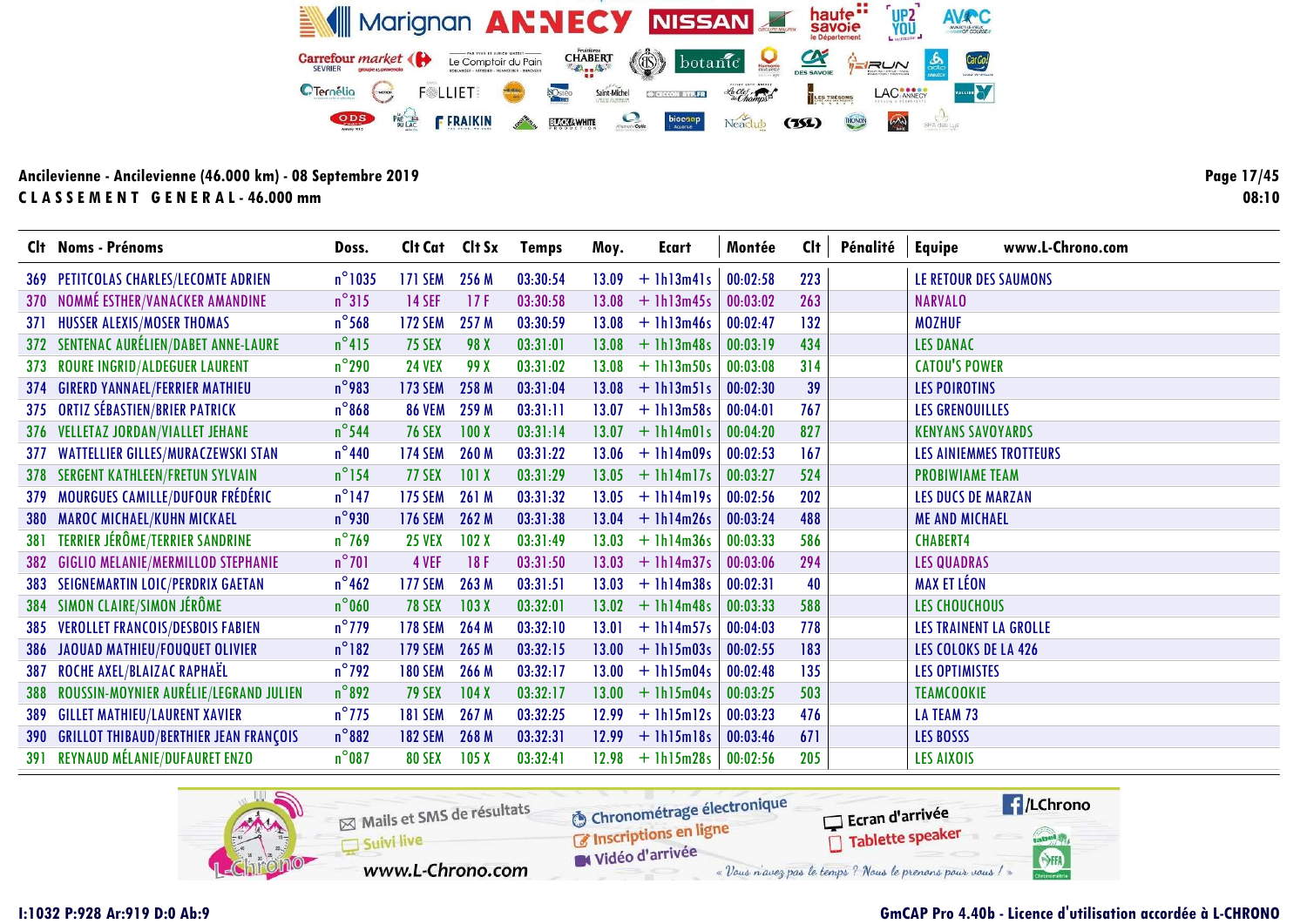| Clt Noms - Prénoms                        | Doss.            | Cit Cat Cit Sx |       | <b>Temps</b> | Moy.  | <b>Ecart</b> | Montée   | <b>Clt</b> | <b>Pénalité</b> | Equipe<br>www.L-Chrono.com |
|-------------------------------------------|------------------|----------------|-------|--------------|-------|--------------|----------|------------|-----------------|----------------------------|
| 392 GONON JULIE/DOREL STÉPHANE            | $n^{\circ}$ 286  | <b>81 SEX</b>  | 106X  | 03:32:48     | 12.97 | $+1h15m35s$  | 00:03:23 | 481        |                 | <b>LES TONTINOUS</b>       |
| 393 FAVRE-LORRAINE ELODIE/LEVAN NICOLAS   | $n^{\circ}$ 627  | <b>82 SEX</b>  | 107X  | 03:32:52     | 12.97 | $+1h15m39s$  | 00:03:18 | 415        |                 | SISTERS' APOTHÉOSE         |
| <b>394 FEYEUX HERVE/FEYEUX LAURENCE</b>   | $n^{\circ}$ 070  | <b>26 VEX</b>  | 108X  | 03:32:57     | 12.96 | $+$ 1h15m44s | 00:03:25 | 506        |                 | <b>LOVE TEAM</b>           |
| <b>395 PIN LAURENT/GUEPRATTE BERNARD</b>  | $n^{\circ}$ 469  | <b>87 VEM</b>  | 269 M | 03:33:35     | 12.92 | $+1h16m22s$  | 00:03:01 | 249        |                 | <b>GUEPIN</b>              |
| 396 BONNEVILLLE PHILIPPE/COMBES FRÉDÉRIC  | $n^{\circ}$ 288  | 88 VEM 270 M   |       | 03:33:44     | 12.91 | $+$ 1h16m31s | 00:03:24 | 493        |                 | <b>ATSCAF DES SAVOIE</b>   |
| 397 DIEBOLT JOCELYN/D'HALLUIN ARNAUD      | $n^{\circ}$ 760  | <b>89 VEM</b>  | 271 M | 03:34:03     | 12.89 | $+$ 1h16m50s | 00:03:28 | 539        |                 | <b>LES CANARDS BOITEUX</b> |
| 398 BAFCOP MICKAEL/BAFCOP MARTIN          | $n^{\circ}$ 594  | 183 SEM 272 M  |       | 03:34:06     | 12.89 | $+$ 1h16m53s | 00:02:56 | 199        |                 | <b>BAFCOP</b>              |
| <b>399 FAVRE DAMIEN/ROUSEE DOMINIQUE</b>  | $n^{\circ}$ 533  | 184 SEM 273 M  |       | 03:34:06     | 12.89 | $+$ 1h16m53s | 00:03:04 | 269        |                 | <b>PFEIFFER 2</b>          |
| 400 CAMBE SIMON/LEYDIER JEAN-WILFRID      | $n^{\circ}$ 927  | 185 SEM 274 M  |       | 03:34:13     | 12.88 | $+1h17m00s$  | 00:02:52 | 158        |                 | <b>LES CROCOS</b>          |
| <b>401 FETIG FLAVIEN/THIERRY LAURENT</b>  | $n^{\circ}$ 712  | <b>186 SEM</b> | 275 M | 03:34:20     | 12.88 | $+1h17m07s$  | 00:03:33 | 578        |                 | <b>VITTEL ET CHOUFFE</b>   |
| 402 GRALL GWENAELLE/BADEA CRISTINA        | $n^{\circ}$ 1027 | <b>15 SEF</b>  | 19F   | 03:34:21     | 12.88 | $+ 1h17m08s$ | 00:03:23 | 478        |                 | LES IMPROVISÉES            |
| 403 MATECKI JEAN PIERRE/GAGGI FLORENT     | $n^{\circ}615$   | <b>90 VEM</b>  | 276 M | 03:34:29     | 12.87 | $+$ 1h17m16s | 00:03:05 | 291        |                 | <b>EACHAMBERY</b>          |
| 404 COEUR JEAN-PHILIPPE/CHOVET AURELIA    | $n^{\circ}$ 1037 | <b>83 SEX</b>  | 109X  | 03:34:35     | 12.86 | $+$ 1h17m22s | 00:03:15 | 385        |                 | <b>MARIGNAN</b>            |
| 405 GAILLARD EMMANUEL/CHIROSSEL GREGORY   | $n^{\circ}$ 343  | <b>91 VEM</b>  | 277 M | 03:34:42     | 12.86 | $+1h17m29s$  | 00:03:42 | 650        |                 | <b>BEN_NUTS</b>            |
| 406 LEONGUE PHILIPPE/GUIRCHOUNE SAMY      | $n^{\circ}$ 368  | <b>92 VEM</b>  | 278 M | 03:34:46     | 12.85 | $+$ 1h17m33s | 00:03:43 | 660        |                 | LES SENS UNIQUES           |
| <b>407 LOPEZ CARLOS/LUCAS STEPHANE</b>    | $n^{\circ}318$   | <b>93 VEM</b>  | 279 M | 03:34:51     | 12.85 | $+1h17m38s$  | 00:03:15 | 381        |                 | <b>PROBIWIAME TEAM</b>     |
| 408 HERPIN LENY/ETIEVENT MARION           | $n^{\circ}$ 736  | <b>84 SEX</b>  | 110X  | 03:34:55     | 12.84 | $+1h17m42s$  | 00:03:00 | 241        |                 | <b>TEAM BERLAND</b>        |
| 409 PIQUEMAL DAMIEN/VITTOZ CLEMENT        | $n^{\circ}$ 628  | <b>187 SEM</b> | 280 M | 03:34:56     | 12.84 | $+1h17m43s$  | 00:03:16 | 397        |                 | LES COPAINS D'ABORD        |
| 410 ARNAUDON AURÉLIEN/DEMONTEIL GUILLAUME | $n^{\circ}091$   | <b>188 SEM</b> | 281 M | 03:35:00     | 12.84 | $+$ 1h17m47s | 00:02:46 | 125        |                 | LES ARDÉCHOIS DU 74        |
| <b>411 LUCAS TITOUAN/TRABER MARION</b>    | $n^{\circ}$ 530  | <b>85 SEX</b>  | 111 X | 03:35:08     | 12.83 | $+1h17m55s$  | 00:02:54 | 174        |                 | <b>LES MACHINS</b>         |
| 412 ROY ROMAIN/BERTHIER YANN              | $n^{\circ}$ 771  | <b>94 VEM</b>  | 282 M | 03:35:21     | 12.82 | $+1h18m08s$  | 00:03:12 | 353        |                 | <b>WAKETEAM 2</b>          |
| 413 MARTIAL MUZARD/DELDYCKE MARIE         | $n^{\circ}410$   | <b>27 VEX</b>  | 112X  | 03:35:24     | 12.81 | $+$ 1h18m11s | 00:03:14 | 376        |                 | <b>MMS</b>                 |
| 414 ELIE FRED/ELIE MATTHIEU               | $n^{\circ}718$   | <b>95 VEM</b>  | 283 M | 03:35:30     | 12.81 | $+$ 1h18m17s | 00:03:17 | 406        |                 | TEAM ÉLIE                  |



Page 18/45  $08:10$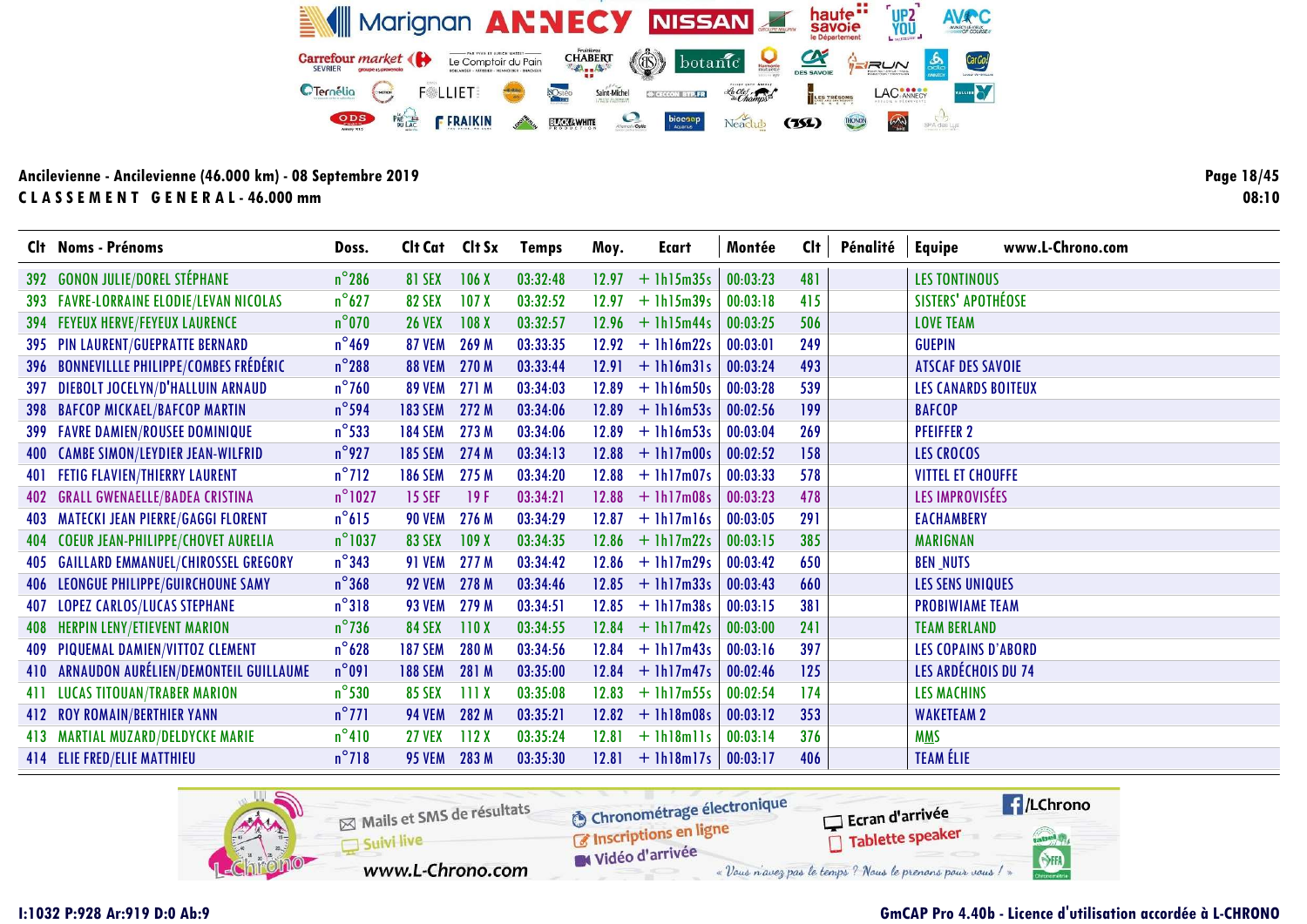|     | Clt Noms - Prénoms                          | Doss.           | Clt Cat Clt Sx |       | Temps    | Moy.  | Ecart              | Montée   | Clt | Pénalité | www.L-Chrono.com<br><b>Equipe</b>   |
|-----|---------------------------------------------|-----------------|----------------|-------|----------|-------|--------------------|----------|-----|----------|-------------------------------------|
|     | 415 BERTHIER CHARLES/PAILLARD MORGANE       | $n^{\circ}$ 076 | <b>86 SEX</b>  | 113X  | 03:35:30 | 12.81 | $+$ 1h18m17s       | 00:03:35 | 605 |          | <b>LES LOULOUS</b>                  |
|     | 416 BLANCHARD CHRISTOPHE/BLANCHARD MARIE    | $n^{\circ}$ 247 | <b>28 VEX</b>  | 114X  | 03:35:32 | 12.81 | $+ 1h18m20s$       | 00:03:29 | 544 |          | <b>FAT IS LIFE</b>                  |
| 417 | <b>BONNET-LIGEON NATHAN/BROUARD MARIE</b>   | $n^{\circ}$ 235 | <b>87 SEX</b>  | 115X  | 03:35:33 | 12.80 | $+1h18m20s$        | 00:03:21 | 462 |          | <b>RUNLOVE</b>                      |
|     | 418 TAVOLA ANDREA/FURNON NEIL               | $n^{\circ}$ 277 | <b>189 SEM</b> | 284 M | 03:35:39 | 12.80 | $+$ 1h18m26s       | 00:03:35 | 599 |          | <b>THE TWINS</b>                    |
| 419 | <b>BELOT EMMANUEL/BELOT BENJAMIN</b>        | $n^{\circ}$ 224 | <b>190 SEM</b> | 285 M | 03:35:51 | 12.79 | $+$ 1h18m38s       | 00:03:17 | 409 |          | <b>SPECKSPORT TEAM</b>              |
|     | 420 RIOU JULIEN/CHENU MICKAEL               | $n^{\circ}$ 724 | <b>191 SEM</b> | 286 M | 03:36:33 | 12.75 | $+1h19m20s$        | 00:03:03 | 264 |          | <b>TIC ET TAC TEAM</b>              |
| 421 | LEMERAY JULIEN/LE ZAUSE GUILLAUME           | $n^{\circ}$ 919 | <b>192 SEM</b> | 287 M | 03:36:37 | 12.74 | $+$ 1h19m24s       | 00:03:54 | 724 |          | <b>CHOUFFE TOUJOURS</b>             |
| 422 | PETRE CHRISTOPHE/JOURDAN BEATRICE           | $n^{\circ}$ 640 | <b>29 VEX</b>  | 116X  | 03:36:46 | 12.73 | $+1h19m33s$        | 00:03:13 | 366 |          | <b>HAUTE LOIRE</b>                  |
| 423 | <b>KRIEF JACQUES/TROUCHE BERANGERE</b>      | $n^{\circ}$ 795 | <b>30 VEX</b>  | 117X  | 03:36:57 | 12.72 | $+1h19m44s$        | 00:03:13 | 360 |          | <b>IRONMAN</b>                      |
| 424 | <b>RAVOIRE PIERRIC/RAVOIRE LUCAS</b>        | $n^{\circ}$ 448 | <b>193 SEM</b> | 288 M | 03:37:06 | 12.71 | $+1h19m53s$        | 00:03:47 | 682 |          | LES-BORE-LA-FATE                    |
| 425 | NIGI QUENTIN/HUDRY ALINE                    | $n^{\circ}$ 985 | <b>88 SEX</b>  | 118X  | 03:37:17 | 12.70 | $+1h20m04s$        | 00:03:05 | 287 |          | <b>BABE'S</b>                       |
|     | 426 NAULIN VINCENT/CHARLES RÉMI             | $n^{\circ}$ 439 | <b>194 SEM</b> | 289 M | 03:37:24 | 12.70 | $+$ 1h20m12s       | 00:03:40 | 633 |          | LE RETOUR DES FILS                  |
| 427 | <b>FERRIER CÉLINE/FERRIER MANON</b>         | $n^{\circ}$ 949 | <b>16 SEF</b>  | 20F   | 03:37:27 | 12.69 | $+$ 1h20m15s       | 00:03:20 | 437 |          | <b>COURGEASSES TEAM</b>             |
| 428 | <b>COUSSOUNEAU CLEMENCE/BELOUNISS SONIA</b> | $n^{\circ}$ 586 | 5 VEF          | 21F   | 03:37:28 | 12.69 | $+$ 1h20m16s       | 00:03:24 | 489 |          | LES MERY BELLES OIES                |
| 429 | <b>SAUBIN GÉRARD/MARTOS JEROME</b>          | $n^{\circ}285$  | <b>96 VEM</b>  | 290 M | 03:37:31 | 12.69 | $+$ 1h20m18s       | 00:03:24 | 497 |          | <b>LES BRONZ'AMIS</b>               |
| 430 | D'HONNEUR MARIE/DESJACQUOT NICOLAS          | $n^{\circ}413$  | <b>31 VEX</b>  | 119X  | 03:37:34 | 12.69 | $+$ 1h20m21s       | 00:03:13 | 358 |          | <b>JUST DO IT</b>                   |
|     | 431 WALLE CLÉMENT/MIREK-ROUGEAUX JULIEN     | $n^{\circ}804$  | <b>195 SEM</b> | 291 M | 03:37:37 | 12.68 | $+1h20m25s$        | 00:03:41 | 641 |          | <b>DEUX ENTRAÎNEMENTS GRAND MAX</b> |
| 432 | ALVES TIFANIE/ARFOUILLERE PIERRE            | $n^{\circ}800$  | <b>89 SEX</b>  | 120X  | 03:37:42 | 12.68 | $+$ 1h20m29s       | 00:03:11 | 342 |          | ARFOUILLERE                         |
| 433 | LAYDERNIER CYRIELLE/GRUMEAU JORIS           | $n^{\circ}$ 020 | <b>90 SEX</b>  | 121X  | 03:37:55 | 12.67 | $+$ 1h20m42s       | 00:04:06 | 787 |          | LES FRANCS MOUILLÉS                 |
|     | 434 VERRECCHIA KRISTEL/FRATTALI AXELLE      | $n^{\circ}$ 799 | 6 VEF          | 22 F  | 03:37:56 | 12.66 | $+1h20m44s$        | 00:03:47 | 681 |          | <b>BELLES ET REBELLES</b>           |
|     | 435 ACCAMBRAY JEAN-PIERRE/LASCKOWIEZ DAVID  | $n^{\circ}324$  | <b>97 VEM</b>  | 292 M | 03:38:09 | 12.65 | $+$ 1h20m56s       | 00:03:21 | 458 |          | <b>TEAM JARDIN</b>                  |
|     | 436 JANUEL ETIENNE/FARINEAUX ALINE          | $n^{\circ}101$  | <b>91 SEX</b>  | 122X  | 03:38:10 | 12.65 | $+$ 1h20m57s       | 00:03:34 | 597 |          | #CRAMPES                            |
|     | <b>437 ANTRAYGUES ASTRID/PIAU CORINNE</b>   | $n^{\circ}$ 035 | 7 VEF          | 23F   | 03:38:19 |       | $12.64 + 1h21m06s$ | 00:03:25 | 513 |          | <b>FOXY BIKERS</b>                  |

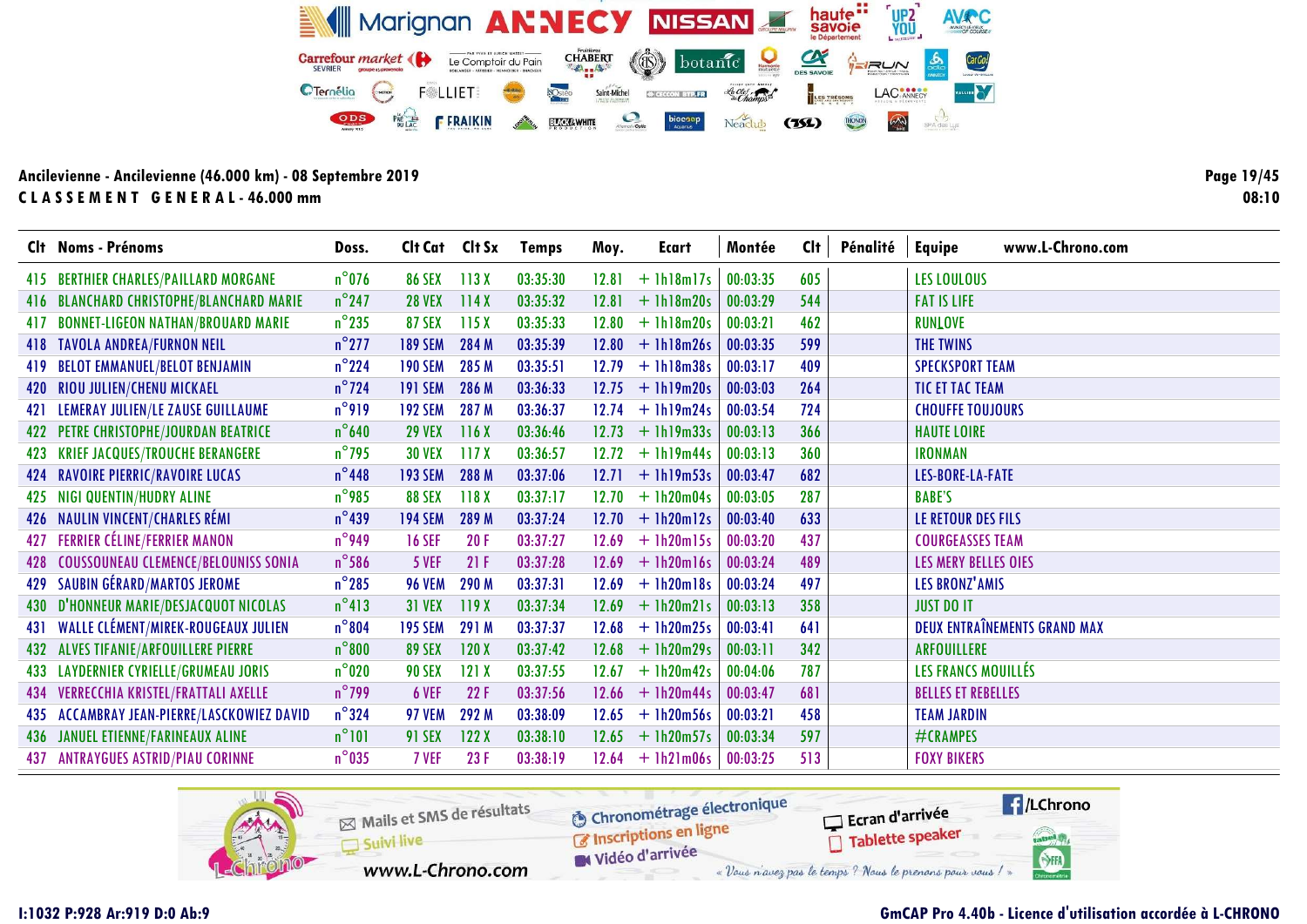|     | Clt Noms - Prénoms                        | Doss.           | Cit Cat Cit Sx |       | <b>Temps</b> | Moy.  | Ecart              | Montée   | Clt | Pénalité | www.L-Chrono.com<br><b>Equipe</b> |
|-----|-------------------------------------------|-----------------|----------------|-------|--------------|-------|--------------------|----------|-----|----------|-----------------------------------|
|     | 438 TOLLIUS CHRYSTELLE/KACKI STEPHANE     | $n^{\circ}$ 835 | <b>32 VEX</b>  | 123X  | 03:38:20     |       | $12.64 + 1h21m07s$ | 00:02:44 | 108 |          | <b>TEAM SEPASIMPOSSIBLE</b>       |
|     | 439 DESFONTAINES LUC/ALIX ANTOINE         | $n^{\circ}$ 114 | <b>196 SEM</b> | 293 M | 03:38:27     | 12.63 | $+$ lh2lm14s       | 00:03:36 | 609 |          | LES COYOTES DE L'OUEST            |
|     | 440 DUPONT MICKAEL/ROLLAND FANNY          | $n^{\circ}$ 505 | <b>92 SEX</b>  | 124X  | 03:38:30     |       | $12.63 + 1h21m17s$ | 00:03:45 | 666 |          | <b>DUSTIN'S BITCHES</b>           |
|     | <b>441 BARBERI WILLIAM/RONCATO FARES</b>  | $n^{\circ}$ 727 | <b>197 SEM</b> | 294 M | 03:38:41     | 12.62 | $+$ 1h21m28s       | 00:03:44 | 661 |          | <b>LES FARWEST</b>                |
|     | 442 OGIER NATHALIE/CASALIN DOROTHÉE       | $n^{\circ}$ 765 | 17 SEF         | 24 F  | 03:38:43     |       | $12.62 + 1h21m30s$ | 00:03:29 | 547 |          | <b>CHOUM TEAM</b>                 |
|     | 443 BERAULT ADELE/FAURE DARAN ANTONIN     | $n^{\circ}$ 969 | <b>93 SEX</b>  | 125X  | 03:38:49     | 12.61 | $+$ 1h21m36s       | 00:02:45 | 117 |          | <b>COMMENT ÇA 46KM ?</b>          |
|     | <b>444 EXCOFFIER ALAIN/HASCOET PIERRE</b> | $n^{\circ}$ 877 | <b>198 SEM</b> | 295 M | 03:38:51     |       | $12.61 + 1h21m38s$ | 00:03:18 | 424 |          | <b>LES MAURIENNAIS</b>            |
|     | 445 BARBE NICOLAS/DEMICHEL JULIEN         | $n^{\circ}$ 197 | <b>199 SEM</b> | 296 M | 03:38:51     | 12.61 | $+$ 1h21m39s       | 00:02:28 | 28  |          | GS                                |
|     | 446 DE ABREU JÉRÉMY/MORIN POMME           | $n^{\circ}$ 563 | <b>94 SEX</b>  | 126X  | 03:38:55     |       | $12.61 + 1h21m43s$ | 00:03:01 | 247 |          | LES VÉNERS                        |
|     | 447 JACQUIN ALEXANDRE/ALAGAPIN MICKAEL    | $n^{\circ}$ 707 | <b>200 SEM</b> | 297 M | 03:38:56     | 12.61 | $+1h21m43s$        | 00:04:20 | 828 |          | <b>JULOU</b>                      |
|     | 448 PAVERO GUILLAUME/BORTOLOTTI RAPHAEL   | $n^{\circ}$ 668 | <b>201 SEM</b> | 298 M | 03:38:58     | 12.60 | $+$ 1h21m45s       | 00:03:28 | 534 |          | LES EXPLOSIBLES                   |
|     | 449 BATISTA STEPHANE/BATISTA PATRICE      | $n^{\circ}$ 526 | <b>98 VEM</b>  | 299 M | 03:38:59     | 12.60 | $+$ 1h21m46s       | 00:03:24 | 492 |          | <b>LES PICCOLOS</b>               |
| 450 | <b>BOULIER ANNE/THOMAS FRANCOIS</b>       | $n^{\circ}350$  | <b>95 SEX</b>  | 127X  | 03:39:03     | 12.60 | $+$ lh2lm5ls       | 00:04:01 | 766 |          | LES PINOUNETTES                   |
|     | 451 PINOT JEAN-PIERRE/PINOT FRANÇOIS      | $n^{\circ}$ 338 | <b>99 VEM</b>  | 300 M | 03:39:07     | 12.60 | $+1h21m54s$        | 00:03:27 | 530 |          | <b>FAUT TY BOURDER?</b>           |
|     | 452 BRACHET LAURENT/LE ROUX SYLVIE        | $n^{\circ}$ 209 | <b>33 VEX</b>  | 128X  | 03:39:09     | 12.59 | $+$ 1h21m56s       | 00:03:16 | 399 |          | <b>TEAM ORGEMONT</b>              |
|     | 453 YETETFI NOURREDINE/AMARTI BADREDINE   | $n^{\circ}531$  | <b>100 VEM</b> | 301 M | 03:39:18     | 12.59 | $+1h22m05s$        | 00:03:57 | 746 |          | <b>TECHNICIEN DU SPORT</b>        |
|     | 454 CLAPPIER BENOIT/BUFQUIN BERTRAND      | $n^{\circ}$ 620 | <b>101 VEM</b> | 302 M | 03:39:34     | 12.57 | $+$ 1h22m22s       | 00:03:16 | 392 |          | <b>LES JOYEUX DAHU</b>            |
| 455 | ARQUIZAN CLARA/ARQUIZAN ROMAIN            | $n^{\circ}$ 484 | <b>96 SEX</b>  | 129X  | 03:39:44     | 12.56 | $+$ 1h22m31s       | 00:03:30 | 555 |          | <b>ARQUIZAN</b>                   |
|     | 456 BEAURENT NICOLAS/BOUZGHOUB OMAR       | $n^{\circ}$ 957 | <b>102 VEM</b> | 303 M | 03:39:47     | 12.56 | $+$ 1h22m34s       | 00:02:53 | 166 |          | LES 8-6                           |
|     | 457 DEUX PLANTE VICTOR/NOZIERE VICTOR     | $n^{\circ}$ 347 | <b>202 SEM</b> | 304 M | 03:40:03     | 12.54 | $+$ 1h22m51s       | 00:03:46 | 672 |          | <b>LES VICTORS</b>                |
| 458 | <b>MESMIN OLIVIER/MESMIN GEOFFREY</b>     | $n^{\circ}365$  | <b>203 SEM</b> | 305 M | 03:40:06     | 12.54 | $+$ 1h22m54s       | 00:03:02 | 252 |          | <b>LES MESMIN</b>                 |
|     | 459 CHAMBOUVET GUILLAUME/VIDAL VALERY     | $n^{\circ}610$  | <b>204 SEM</b> | 306 M | 03:40:18     | 12.53 | $+$ 1h23m05s       | 00:03:34 | 598 |          | <b>43 MON AMOUR</b>               |
|     | <b>460 SOTTAS LOÏC/DESCOMBES TIPHAINE</b> | $n^{\circ}015$  | <b>97 SEX</b>  | 130X  | 03:40:20     | 12.53 | $+1h23m07s$        | 00:03:05 | 286 |          | <b>GRÜTZI VOLL</b>                |



Page 20/45  $08:10$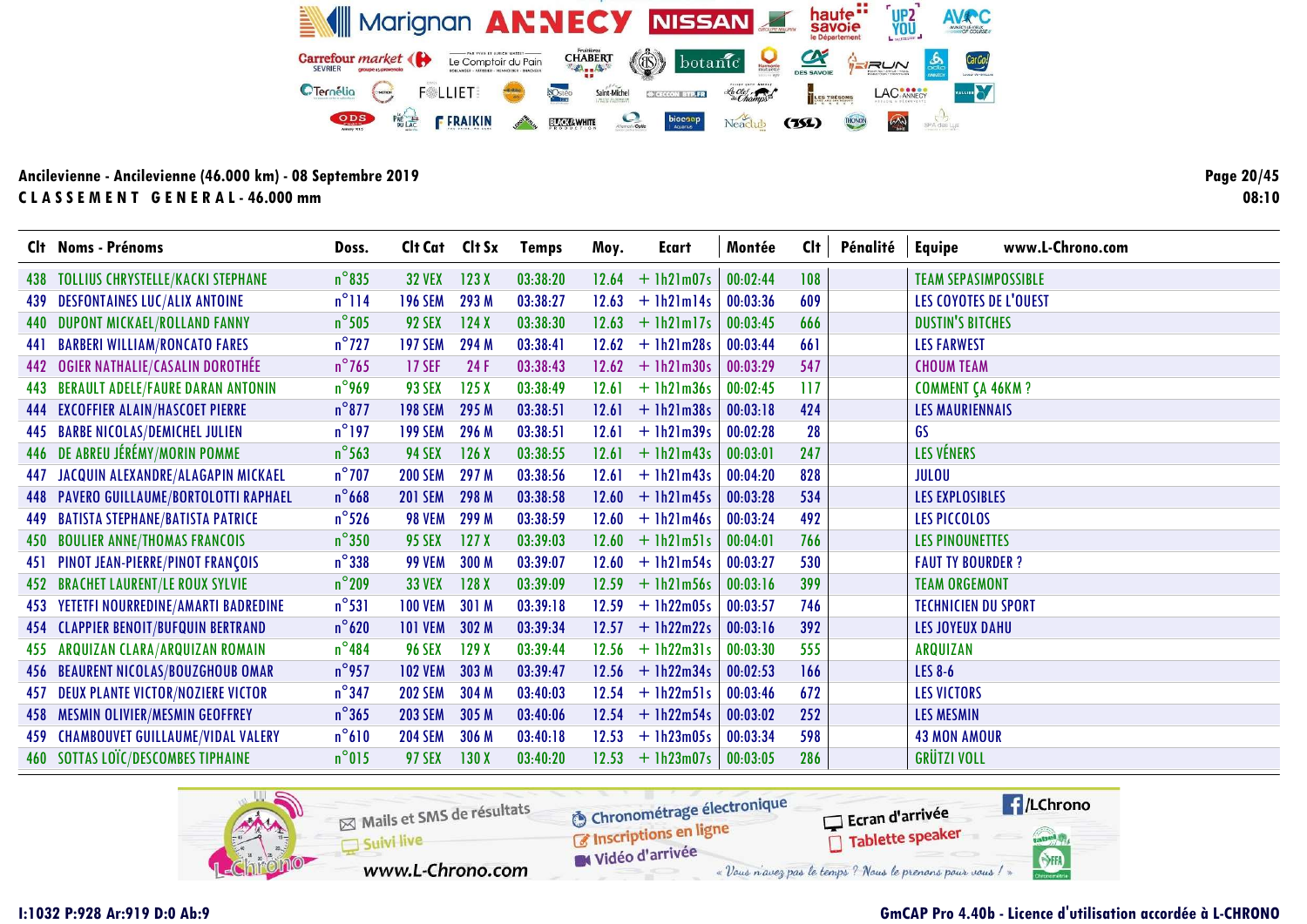Clt Noms - Prénoms Doss. Clt Cat Clt Sx Temps Moy. Ecart Montée Clt Pénalité Equipe www.L-Chrono.com 461 TEISSERENC MARION/LENGLET ARNAUD n°857 34 VEX 131 X 03:40:20 12.53 + 1h23m07s 00:03:27 525 CATCH ME IF YOU RUN 462 MORO MATHILDE/DUTRO PERRINE n°168 18 SEF 25 F 03:40:28 12.52 + 1h23m15s 00:03:45 668 LES FONDUES 463 ESPINOSA OCEANE/DUNAND-MARTIN LAURIE n°790 19 SEF 26 F 03:40:30 12.52 + 1h23m17s 00:03:03 266 LES PINTADES<br>464 PEROT FRANCIS/TULIK CHRISTOPHE n°746 103 VEM 307 M 03:40:39 12.51 + 1h23m27s 00:04:12 806 464 PEROT FRANCIS/TULIK CHRISTOPHE n°746 103 VEM 307 M 03:40:39 12.51 + 1h23m27s | 00:04:12 465 TORELLE STEVE/DUFOND ADRIEN n°436 205 SEM 308 M 03:40:49 12.50 + 1h23m36s 00:03:28 538 LES CLAIRSEMÉS 166 GAY MATTHIEU/GAY CHARLINE 11 1267 132 X 03:40:52 12.50 + 1h23m39s 00:03:36 611<br>167 GESTO JAVIER/SAIDANI MEHDI 116 1208 1206 SEM 309 M 03:40:52 12.50 + 1h23m39s 00:03:53 716 467 GESTO JAVIER/SAIDANI MEHDI n°908 206 SEM 309 M 03:40:52 12.50 + 1h23m39s 00:03:53 716 LA JAJATOUNSS 468 COLLET GABRIELLA/RIBEYRE MAXIME 19932 99 SEX 133 X 03:40:53 12.50 + 1h23m40s 00:03:23 483<br>469 BROISSAND CORENTIN/JALLABERT ANNE 1990 35 VEX 134 X 03:40:57 12.49 + 1h23m44s 00:03:29 545 469 BROISSAND CORENTIN/JALLABERT ANNE n°509 35 VEX 134 X 03:40:57 12.49 + 1h23m44s 00:03:29 545 OH POPEYE !<br>470 CHAMPEIL ALEXANDRE/DESCAMPS ANGÉLIQUE n°794 36 VEX 135 X 03:41:00 12.49 + 1h23m47s 00:03:20 446 LES PETITS 470 CHAMPEIL ALEXANDRE/DESCAMPS ANGÉLIQUE n°794 36 VEX 135 X 03:41:00 12.49 + 1h23m47s 00:03:20 446 LES PETITS AVENTURIERS<br>471 FONTAINE ROLAND/FONTAINE FLORENCE n°014 37 VEX 136 X 03:41:17 12.47 + 1h24m05s 00:03:50 694 LES 471 FONTAINE ROLAND/FONTAINE FLORENCE n°014 37 VEX 136 X 03:41:17 12.47 + 1h24m05s 00:03:50 694 LES FLÉCHES D OZON<br>472 CHASSOT PRUNELLE/CHASSOT MAXIME n°216 100 SEX 137 X 03:41:25 12.47 + 1h24m13s 00:02:39 84 BROTHERSISTER 472 CHASSOT PRUNELLE/CHASSOT MAXIME n°216 100 SEX 137 X 03:41:25 12.47 + 1h24m13s 00:02:39 84 BROTHERSISTER4EVER<br>473 BURIGOTTO SEBASTIEN/LARREDE PASCAL n°879 104 VEM 310 M 03:41:27 12.46 + 1h24m15s 00:03:21 450 PASSE LE VÉ 473 BURIGOTTO SEBASTIEN/LARREDE PASCAL n°879 104 VEM 310 M 03:41:27 12.46 + 1h24m15s 00:03:21 450<br>474 LACROIX JIMMY/PASTORELLO PHILIPPE n°280 105 VEM 311 M 03:41:30 12.46 + 1h24m18s 00:04:07 791 474 LACROIX JIMMY/PASTORELLO PHILIPPE n°280 105 VEM 311 M 03:41:30 12.46 + 1h24m18s 00:04:07 791 LES POTOSSES 475 BURTIN ELIE/PICHON JEROME n°611 207 SEM 312 M 03:41:37 12.45 + 1h24m24s 00:02:59 234 JP MAINT 476 VULLIET DACIANA/CHÉDIN SYLVIE n°589 8 VEF 27 F 03:41:38 12.45 + 1h24m25s 00:03:28 535 ETERNELLE FÉMININ 477 VIAL CHRISTIAN/COURBON ERIC n°699 106 VEM 313 M 03:41:39 12.45 + 1h24m26s 00:03:18 422 ERICHRIS 478 COMAS MÉLOÉE/LAUNAY LOU-ANN n°557 20 SEF 28 F 03:41:45 12.45 + 1h24m32s 00:03:16 394 TEAM MÉLOU 479 MAZET SAUZEAT ALEXANDRA/BRUN BRUNET CLIO n°1036 21 SEF 29 F 03:41:59 12.43 + 1h24m47s 00:03:13 357<br>480 DAVID REMY/DUBOUT MARION n°669 101 SEX 138 X 03:42:08 12.43 + 1h24m56s 00:03:30 551 480 DAVID REMY/DUBOUT MARION n°669 101 SEX 138 X 03:42:08 12.43 + 1h24m56s 00:03:30 551 WAKE TEAM 481 JOGUET JEAN-PIERRE/JOGUET ELODIE n°126 102 SEX 139 X 03:42:10 12.42 + 1h24m57s 00:03:48 686 LES JOG'EURS 482 LAPLACE D'OLONDE PATRICK/PERRET BÉATRICE n°649 38 VEX 140 X 03:42:11 12.42 + 1h24m58s 00:03:30<br>483 FOURNERIE REMI/FOURNERIE PATRICIA n°054 103 SEX 141 X 03:42:12 12.42 + 1h24m59s 00:03:43 483 FOURNERIE REMI/FOURNERIE PATRICIA n°054 103 SEX 141 X 03:42:12 12.42 + 1h24m59s 00:03:43 652 NÉNA TEAM



Page 21/45 08:10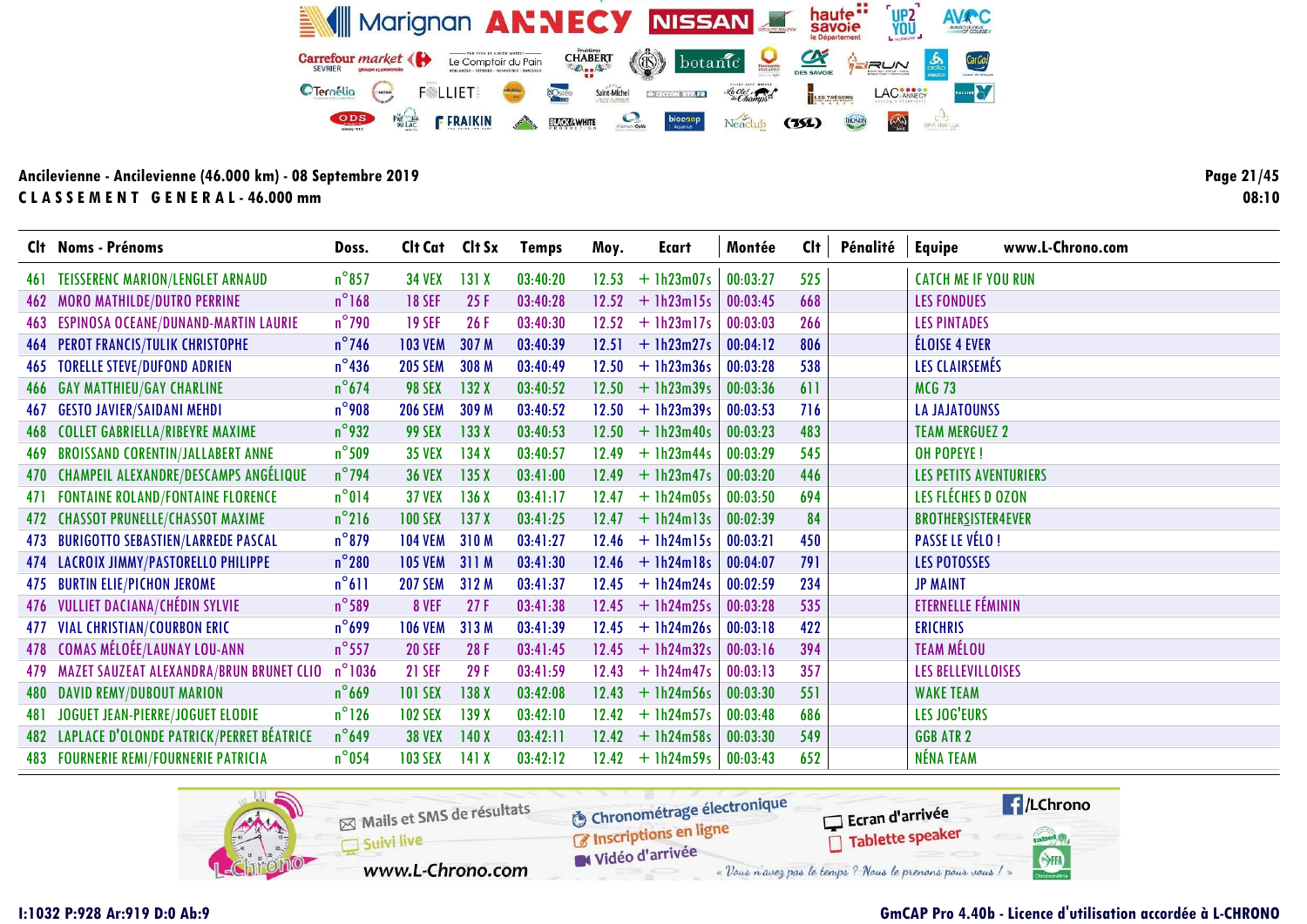Clt Noms - Prénoms Doss. Clt Cat Clt Sx Temps Moy. Ecart Montée Clt Pénalité Equipe www.L-Chrono.com 484 LODIER SERGE/DUJARDIN FLORIAN n°654 208 SEM 314 M 03:42:13 12.42 + 1h25m00s 00:03:56 735 LES CORONS 74 485 BLIN BASTIEN/BLIN PATRICK n°013 209 SEM 315 M 03:42:15 12.42 + 1h25m02s 00:03:04 276 TEAM GAMMA GT 486 PATRIARCA LEO/NERI BENJAMIN n°958 210 SEM 316 M 03:42:19 12.42 + 1h25m06s 00:03:48 684 LES BABOUCHES MEN 487 DORGET MICKAËL/GRISEY GILLES n°550 211 SEM 317 M 03:42:28 12.41 + 1h25m15s 00:03:15 387 LES DÉGÉNÉRÉS 488 PINEAULT JEAN CHRISTOPHE/MADELPUECH CARMEI n°173 104 SEX 142 X 03:42:29 12.41 + 1h25m16s 00:03:31 566 LES WINNERS<br>489 PHEULPIN TRISTAN/LAMART HECTOR n°852 212 SEM 318 M 03:42:31 12.40 + 1h25m18s 00:03:12 352 LES GAULOI 489 PHEULPIN TRISTAN/LAMART HECTOR n°852 212 SEM 318 M 03:42:31 12.40 + 1h25m18s 00:03:12 352 LES GAULOIS 490 BUFFLIER GILLES/LEVET PASCAL n°357 107 VEM 319 M 03:42:40 12.40 + 1h25m28s 00:03:18 416 DUPONT-DUPONT 491 MARCHAL LUCIE/MARCHAL SIMON n°881 105 SEX 143 X 03:42:45 12.39 + 1h25m32s 00:02:53 170<br>492 AURIERES MARIE-LAURE/SIERRA FERNANDO n°597 39 VEX 492 AURIERES MARIE-LAURE/SIERRA FERNANDO n°597 39 VEX 144 X 03:42:52 12.38 + 1h25m39s 00:03:17 410 BIP BIP BIP<br>493 HAMET LOUISE/LECLER ROMAIN n°319 106 SEX 145 X 03:43:02 12.38 + 1h25m49s 00:04:13 811 TRUST / 493 HAMET LOUISE/LECLER ROMAIN n°319 106 SEX 145 X 03:43:02 12.38 + 1h25m49s 00:04:13 811 TRUST ME I AM PHYSIOTHERAPIST 494 DECOURT MICHAEL/DECOURT YOANN n°141 213 SEM 320 M 03:43:17 12.36 + 1h26m04s 00:03:26 517 DECOURT 495 WATTIAU BRYAN/GOY MAXIME n°1018 214 SEM 321 M 03:43:38 12.34 + 1h26m25s 00:03:09 320 UP2YOU 496 REME CAROLINE/SCHMITT CHRISTOPHE 1999 108 VEX 146 X 03:43:42 12.34 + 1h26m29s 00:03:31 565 CARO-CHRIS (ARO-CHRIS<br>197 BRUNET PASCAL/DUTILLEUL FREDERIC 1999 108 VEM 322 M 03:43:49 12.33 + 1h26m36s 00:03:34 596 LES SUPER 497 BRUNET PASCAL/DUTILLEUL FREDERIC n°309 108 VEM 322 M 03:43:49 12.33 + 1h26m36s 00:03:34 596 LES SUPER GUEULES A FIOUL 498 PIZON ALAIN/CORCELLA AUDREY n°677 41 VEX 147 X 03:43:51 12.33 + 1h26m39s 00:03:40 635 LES CAT'ASTROPHES 499 JANNOU PHILIPPE/LAUGIER CYRIL n°124 109 VEM 323 M 03:43:52 12.33 + 1h26m39s 00:02:58 217 LES TAGADAS 500 ROUSSEL FRÉDÉRIC/ROUSSEL CÉLINE n°572 42 VEX 148 X 03:43:57 12.32 + 1h26m45s 00:03:57 744 LES 3 MOUSSES 501 MICHEL ANTOINE/DUPERRIER-SIMOND ANAÏS n°220 107 SEX 149 X 03:44:02 12.32 + 1h26m50s 00:03:16 390 LES DOUD 502 CIEMNIEWSKI ROMAIN/RICHARD COLINE n°107 108 SEX 150 X 03:44:03 12.32 + 1h26m50s 00:02:58 225 LES TULLINOIS 503 LIEVIN ROMAIN/LORRAIN JEREMY n°768 215 SEM 324 M 03:44:05 12.32 + 1h26m52s 00:02:56 197 TEAM BAT E 504 PARROCHE NICOLAS/LECOMTE ANTOINE n°647 216 SEM 325 M 03:44:05 12.32 + 1h26m52s 00:03:03 265 SWORD PUSH THE LIMITS<br>505 RIBEIRO MICHAEL/LHOMME PHILIPPE n°028 217 SEM 326 M 03:44:05 12.32 + 1h26m52s 00:03:13 367 PP 505 RIBEIRO MICHAEL/LHOMME PHILIPPE n°028 217 SEM 326 M 03:44:05 12.32 + 1h26m52s 00:03:13 367 PP 506 CHEVARIN GUY/CHEREL LOIC n°208 110 VEM 327 M 03:44:07 12.32 + 1h26m54s 00:03:44 662 MASSON



Page 22/45 08:10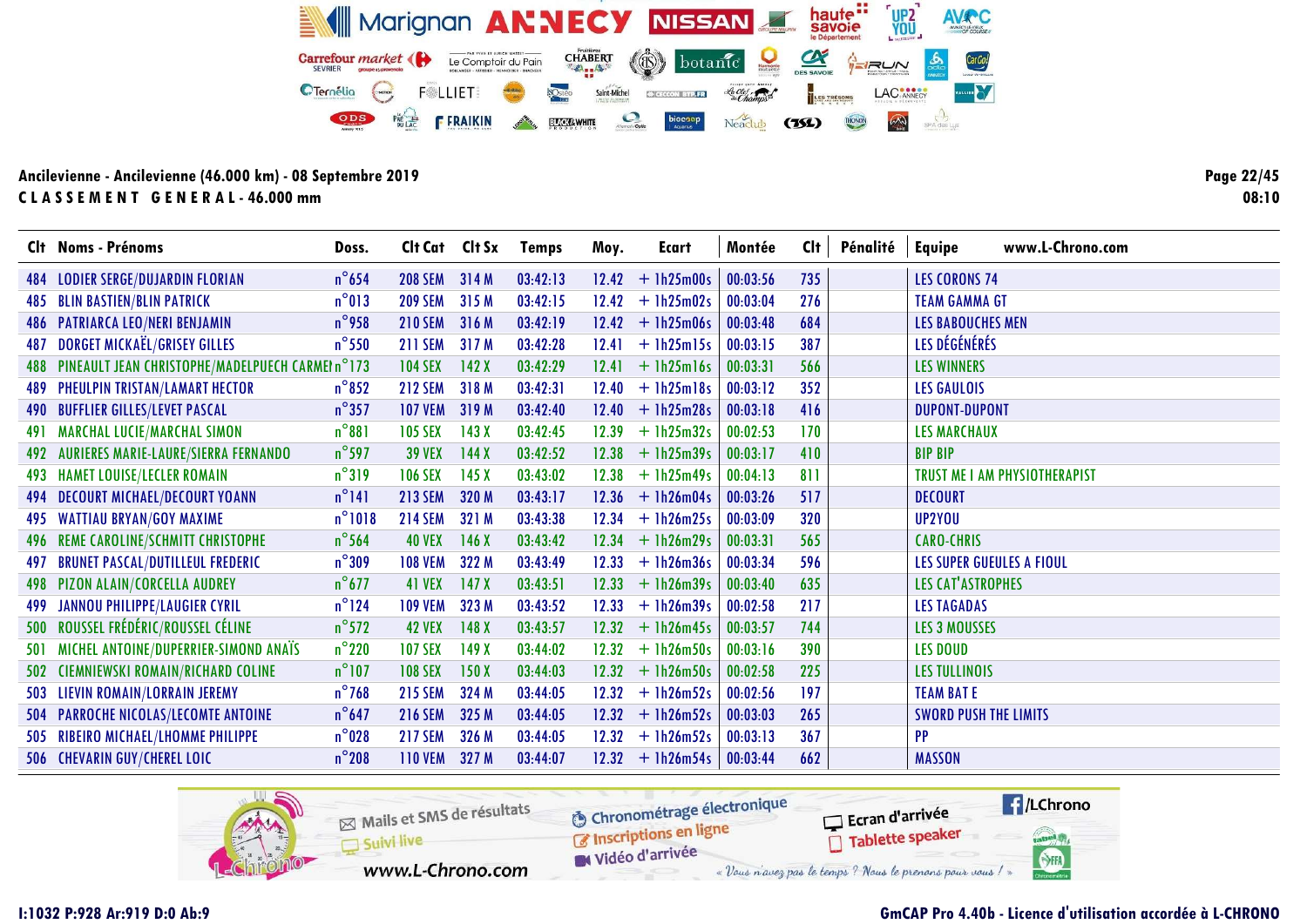|     | Clt Noms - Prénoms                          | Doss.           | Clt Cat        | Clt Sx | Temps    | Moy.  | Ecart        | Montée   | Cl <sub>t</sub> | Pénalité | <b>Equipe</b><br>www.L-Chrono.com     |
|-----|---------------------------------------------|-----------------|----------------|--------|----------|-------|--------------|----------|-----------------|----------|---------------------------------------|
|     | 507 DUROYON FRANÇOIS-XAVIER/DUAUX STÉPHAN   | $n^{\circ}831$  | <b>218 SEM</b> | 328 M  | 03:44:19 | 12.30 | $+ 1h27m07s$ | 00:03:40 | 632             |          | <b>COURS TOUJOURS TU M'INTERESSES</b> |
|     | 508 MASSARD ALEXANDRE/MASSARD THOMAS        | $n^{\circ}880$  | <b>219 SEM</b> | 329 M  | 03:44:22 | 12.30 | $+ 1h27m09s$ | 00:02:51 | 151             |          | <b>ALPINETWINS</b>                    |
|     | 509 MERMAZ REMI/FERLAY ALEXANDRE            | $n^{\circ}1004$ | <b>220 SEM</b> | 330 M  | 03:44:24 | 12.30 | $+$ 1h27m12s | 00:02:14 | 9               |          | LES BARJOS SONT LÀ !!                 |
|     | 510 GAVEL BORNEND SOPHIE/CATTIN NATHALIE    | $n^{\circ}$ 928 | 9 VEF          | 30 F   | 03:44:29 | 12.30 | $+$ 1h27m16s | 00:03:09 | 322             |          | <b>NO PAIN NO GAIN</b>                |
|     | 511 CLAVILLIER YANN/SALANÇON MURIEL         | $n^{\circ}$ 855 | <b>43 VEX</b>  | 151X   | 03:44:31 | 12.29 | $+$ 1h27m19s | 00:03:16 | 391             |          | <b>LES ZBOUBIS</b>                    |
|     | 512 CHARLIN MATTHIEU/LOGEROT ANTHONY        | $n^{\circ}$ 709 | <b>221 SEM</b> | 331 M  | 03:44:54 | 12.27 | $+$ lh27m41s | 00:03:20 | 441             |          | <b>CPB ORIGINAL</b>                   |
|     | 513 DELAREUX VINCENT/TANCREZ STEPHANE       | $n^{\circ}451$  | <b>222 SEM</b> | 332 M  | 03:44:55 | 12.27 | $+1h27m42s$  | 00:03:34 | 591             |          | <b>PROBIWIAME TEAM</b>                |
|     | 514 CHAUDOREILLE FRANCOIS/KILBERGER LAURENT | $n^{\circ}629$  | <b>223 SEM</b> | 333 M  | 03:44:56 | 12.27 | $+1h27m43s$  | 00:02:50 | 142             |          | <b>CHAPS</b>                          |
|     | 515 REYBIER PIERRICK/REYBIER MARIE          | $n^{\circ}$ 482 | <b>109 SEX</b> | 152X   | 03:44:58 | 12.27 | $+1h27m45s$  | 00:03:33 | 581             |          | <b>LES REYBIER</b>                    |
|     | 516 LENOIR SÉBASTIEN/LENOIR KARINE          | $n^{\circ}$ 218 | <b>44 VEX</b>  | 153X   | 03:44:59 | 12.27 | $+1h27m46s$  | 00:03:21 | 463             |          | THE BLACK                             |
|     | 517 BAUDET GILLES/PHILIPPIN STEPHANIE       | $n^{\circ}$ 767 | <b>45 VEX</b>  | 154X   | 03:45:04 | 12.26 | $+$ 1h27m51s | 00:04:51 | 881             |          | <b>CHABERT5</b>                       |
|     | 518 PROD'HOMME SEBASTIEN/POLLIER VIVIEN     | $n^{\circ}822$  | <b>111 VEM</b> | 334 M  | 03:45:13 | 12.26 | $+1h28m00s$  | 00:03:12 | 347             |          | <b>CHAVAN BAD BOYS TEAM</b>           |
|     | 519 DAGBERT BENOIT/VIDANA JULIEN            | $n^{\circ}$ 720 | <b>224 SEM</b> | 335 M  | 03:45:24 | 12.24 | $+$ 1h28m12s | 00:03:43 | 655             |          | <b>ALAMBIKE POWER</b>                 |
|     | 520 GARINO THIERRY/CHAUVINEAU MARC          | $n^{\circ}819$  | <b>112 VEM</b> | 336 M  | 03:45:29 | 12.24 | $+1h28m16s$  | 00:03:35 | 604             |          | LES MARINS DU LAC                     |
|     | 521 OLSZEWSKI JACQUES/RICARD THIERRY        | $n^{\circ}355$  | <b>113 VEM</b> | 337 M  | 03:45:31 | 12.24 | $+1h28m18s$  | 00:03:09 | 324             |          | TRIO7/PRVR                            |
|     | 522 DUCLOS JULIEN/CHAPPELET MARC-ANTOINE    | $n^{\circ}$ 205 | <b>225 SEM</b> | 338 M  | 03:45:34 | 12.24 | $+1h28m22s$  | 00:03:19 | 427             |          | <b>BRAKASS</b>                        |
|     | 523 FLAMION ANTONIN/FLAMION LAURINE         | $n^{\circ}$ 273 | <b>110 SEX</b> | 155X   | 03:45:42 | 12.23 | $+1h28m29s$  | 00:02:55 | 181             |          | <b>LES FLAMS</b>                      |
|     | 524 SCHUSTER MARGAUX/SCHUSTER BERNARD       | $n^{\circ}$ 573 | 111 SEX        | 156X   | 03:45:48 | 12.22 | $+1h28m35s$  | 00:03:17 | 413             |          | 2 SCHUSS                              |
|     | 525 BANZET MANON/DECKER LAETITIA            | $n^{\circ}$ 465 | <b>22 SEF</b>  | 31F    | 03:45:54 | 12.22 | $+$ 1h28m41s | 00:03:09 | 323             |          | <b>LES BRUCHOISES</b>                 |
|     | 526 SOULARD FRANCOIS/GOTZIG BERNHARD        | $n^{\circ}631$  | <b>114 VEM</b> | 339 M  | 03:45:57 | 12.22 | $+1h28m44s$  | 00:03:10 | 333             |          | <b>FRANÇOIS ET BERNHARD</b>           |
| 527 | <b>ASSIE BAPTISTE/VERKINDEREN PATRICE</b>   | $n^{\circ}$ 542 | <b>226 SEM</b> | 340 M  | 03:46:06 | 12.21 | $+$ 1h28m53s | 00:03:10 | 331             |          | <b>PROBIWIAME TEAM</b>                |
|     | 528 LACHAUX PIERRE/MOENNE-LOCCOZ THIBAULT   | $n^{\circ}$ 715 | <b>227 SEM</b> | 341 M  | 03:46:13 | 12.20 | $+1h29m00s$  | 00:02:42 | 105             |          | <b>PATRICK SERGES</b>                 |
|     | 529 MEGDAD RAISSA/MAHIEUX STÉPHANIE         | $n^{\circ}617$  | <b>23 SEF</b>  | 32F    | 03:46:19 | 12.20 | $+$ 1h29m06s | 00:03:46 | 675             |          | LE COMBAT D'ELÉNA                     |



Page 23/45  $08:10$ 

1:1032 P:928 Ar:919 D:0 Ab:9

#### **GmCAP Pro 4.40b - Licence d'utilisation accordée à L-CHRONO**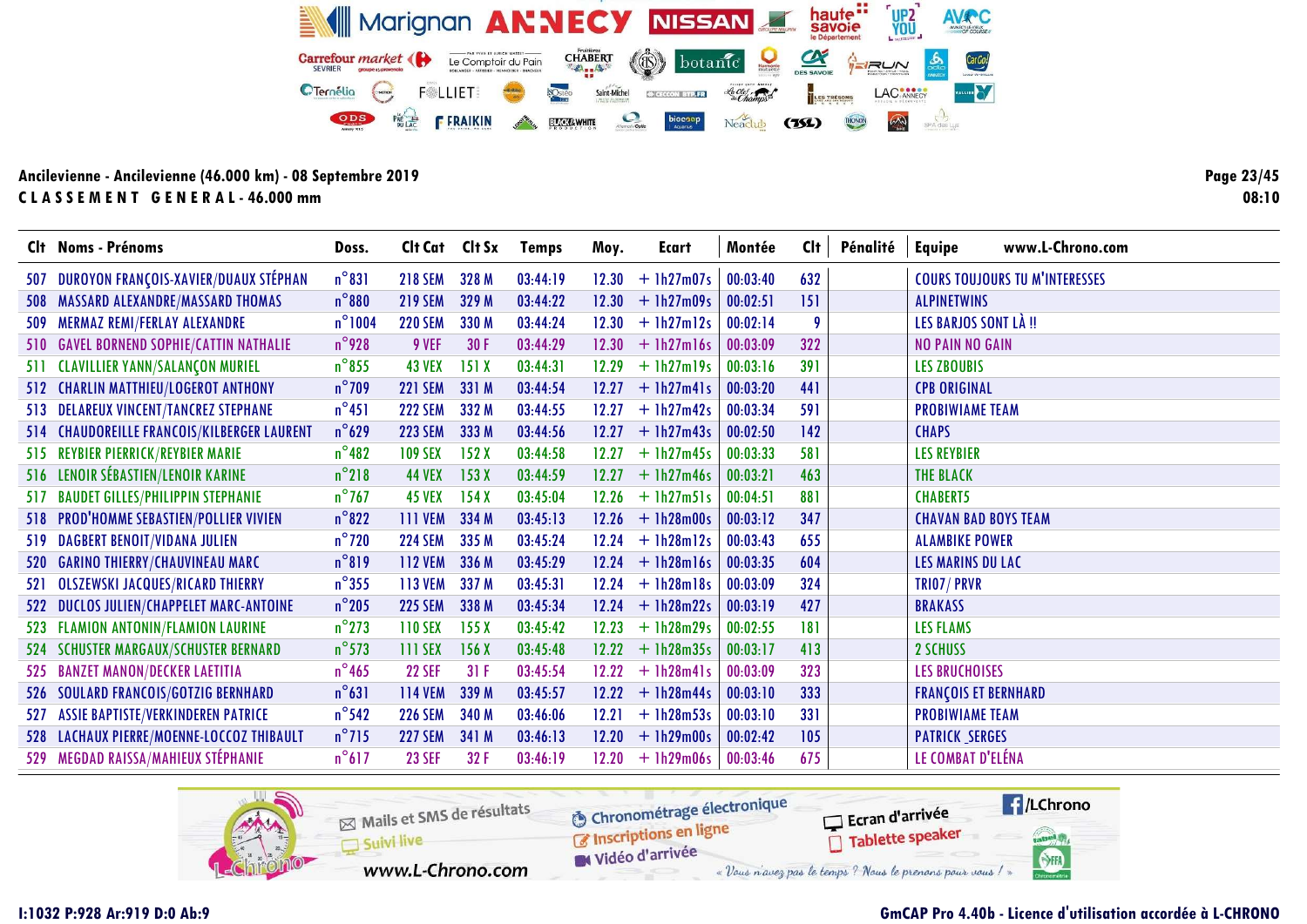Moy.

Clt Cat Clt Sx

**Temps** 

Doss.

## Ancilevienne - Ancilevienne (46.000 km) - 08 Septembre 2019 CLASSEMENT GENERAL-46.000 mm

Clt Noms - Prénoms

538

539

547

510 530 MANNAZ VICTORIEN/CHABRAND PAULINE  $n^{\circ}328$ **112 SEX**  $157X$  $03:46:21$  $12.19 + 1h29m08s$  $00:03:25$ **IFS GYOZS**  $n^{\circ}$ 219 531 GUILBAUD ALINE/AMBLARD REGIS 158 X  $00:03:32$ 574 **TWO TEAM 46 VEX** 03:46:23  $12.19$  $+1h29m10s$  $n^{\circ}$ 749 528 532 TRIEU TAM/HUYNH CHRISTOPHE 115 VEM 342 M 03:46:26  $12.19 + 1h29m13s$  $00:03:27$ **LATRIBUE** 533 SARNEL GUILLAUME/GILSON CÉCILE  $n^{\circ}041$  $+1h29m20s$  $621$ **LA BELLE ÉTOILE** 113 SEX  $159X$  $03:46:33$  $12.18$  $00:03:38$ **ALPIN BIKE** 534 HOLVECK MIKAEL/VOISIN PIERRE  $n^{\circ}$ 1033 228 SEM 343 M  $03:46:52$  $12.17 + 1h29m39s$  $00:03:18$ 420  $n^{\circ}121$ **AMBLANCE**  $12.16 + 1h29m42s$ 535 DHERBEYS MARC/VARRAUD OLIVIER **116 VEM** 344 M 03:46:55  $00:02:41$ 103  $n^{\circ}$ 334 536 BONIFACE CHARLOTTE/BONIFACE OLIVIER 468 47 VEX 160 X  $03:46:56$  $12.16 + 1h29m44s$  $00:03:22$ **BONIOS**  $n^{\circ}303$ 584 **MAMOUR'S** 537 FYOT ISABELLE/PERSOUD RICHARD **48 VEX**  $161X$  $03:47:00$  $12.16 + 1h29m47s$  $00:03:33$  $n^{\circ}$ 762 **GENLOT CHRIS/IBENKOUAR YASS** 229 SEM 345 M  $03:47:00$  $12.16 + 1h29m47s$  $00:02:52$ 154 **MODJO**  $n^{\circ}$ 007 **24 SEF**  $03:47:01$  $12.16 + 1h29m48s$ 242 **CA VA R'VENIR COLPO ISABELLE/FAVRE REGUILLON ELODIE** 33 F  $00:03:00$ 540 POLIDORI VALÉRIE/DURAND GAELLE  $n^{\circ}512$ 554 **10 VEF** 34 F  $03:47:04$  $12.16 + 1h29m51s$  $00:03:30$ **ALLEZ LES FILLES**  $n^{\circ}$ 335  $715$ 541 MASSFELDER JULIE/MASSFELDER CAROLINE **25 SEF**  $35F$  $03:47:05$  $12.15 + 1h29m52s$  $00:03:53$ **MINUS ET CORTEX**  $n^{\circ}833$ 826 542 DEMARTA NICOLAS/GONNET PIERRICK 117 VEM 346 M  $03:47:22$  $12.14 + 1h30m09s$  $00:04:19$ LE PICNIC DES BEAUFS 543 ASPIN KEVIN/ASPIN LEIGH  $n^{\circ}849$ 347 M  $+$  1h30m13s  $162$ **LES ASPINS 118 VEM**  $03:47:26$  $12.14$  $00:02:52$  $n^{\circ}$ 025  $521$ **544 MOREL PAUL/CONTET OLIVIER** 230 SEM 348 M  $03:47:27$  $12.13 + 1h30m14s$  $00:03:27$ **LES FROMAGES FONDUS**  $n^{\circ}$ 650 874 **LES GO'BEAUX** 545 GOBAUT SYLVAIN/GOBAUT CINDY 114 SEX  $162X$  $03:47:31$  $12.13$  $+1h30m18s$  $00:04:41$  $n^{\circ}$ 921 288 546 BATARDIN SYLVAIN/IVIC ALAIN 231 SEM 349 M 03:47:35  $12.13 + 1h30m22s$  $00:03:05$ **SOLOMUN**  $n^{\circ}$ 079 531 **VAN BÉTI BETI BENOIT/VAN HERREWGHE CHRISTOPHE 119 VEM** 350 M  $03:47:37$  $12.13$  $+1h30m24s$  $00:03:27$  $n^{\circ}854$ 548 HENRIOT LUCAS/BODIN LESLIE 115 SEX  $163X$  $03:47:41$  $12.12 + 1h30m29s$  $00:04:17$ 819 **PULL-UP**  $n^{\circ}$ 443 116 SEX 470 549 JOUSSELIN ALEXIS/BASTAT CAMILLE  $164X$ 03:48:02  $12.10$  $+1h30m49s$  $00:03:22$ **TEAM CAMALEX** 692  $n^{\circ}$ 094 117 SEX  $03:48:21$  $12.09 + 1h31m08s$  $00:03:49$ **LA MAFIA DE TARENTAISE** 550 DE NALE DAVID/MARTIN ELODIE 165 X  $n^{\circ}651$ 438 118 SEX  $+1h31m12s$ **PAR TOUTATIS** 551 MANGOLD IVANNA/PARQUET GUILLAUME 166 X  $03:48:24$ 12.08  $00:03:20$  $n^{\circ}632$ 120 VEM 351 M  $12.08 + 1h31m18s | 00:03:37$  $03:48:30$ 617 **DREAM TEAM** 552 MOREL STEPHANE/CAILLAT MATTHIEU

**Ecart** 

Clt

Montée

Pénalité

Equipe

www.L-Chrono.com



Page 24/45  $08:10$ 

1:1032 P:928 Ar:919 D:0 Ab:9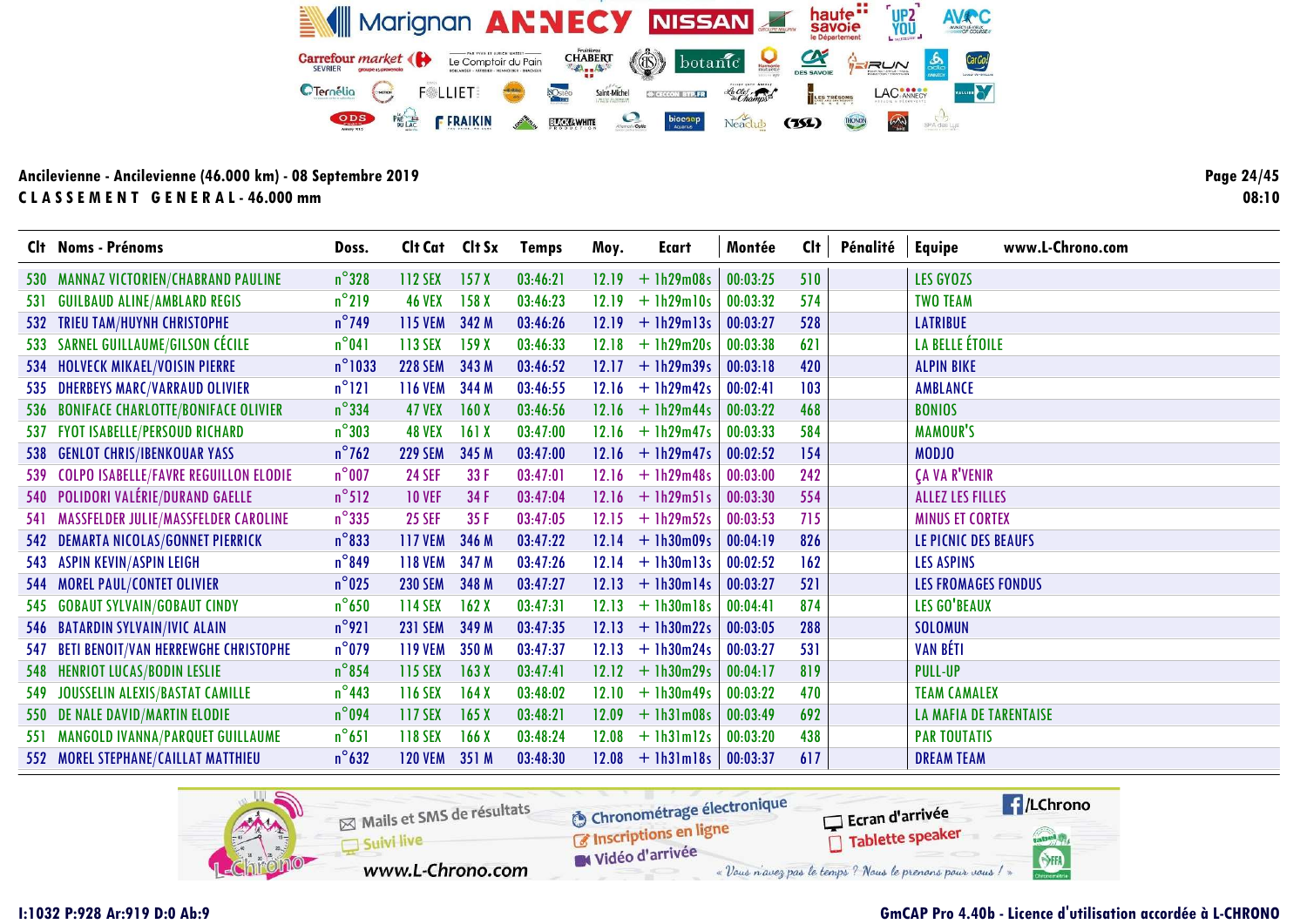| Clt Noms - Prénoms                                    | Doss.           |                | Clt Cat Clt Sx | <b>Temps</b> | Moy.  | Ecart                         | Montée   | Cl <sub>t</sub> | <b>Pénalité</b> | Equipe                        | www.L-Chrono.com |
|-------------------------------------------------------|-----------------|----------------|----------------|--------------|-------|-------------------------------|----------|-----------------|-----------------|-------------------------------|------------------|
| 553 PEGUET FABRICE/PEGUET LILIAN                      | $n^{\circ}$ 748 | 232 SEM 352 M  |                | 03:48:31     |       | $12.08 + 1h31m19s$            | 00:03:07 | 303             |                 | <b>CHAÎNE BLANCHE</b>         |                  |
| 554 SCHREIER AIGOUL/HENRI ROBIN                       | $n^{\circ}$ 726 | 119 SEX        | 167X           | 03:48:33     |       | $12.08 + 1h31m20s$            | 00:03:24 | 495             |                 | <b>DEBILOS</b>                |                  |
| 555 HOUDIN THOMAS/GOMEZ REMI                          | $n^{\circ}380$  | <b>233 SEM</b> | 353 M          | 03:48:33     |       | $12.08 + 1h3Im21s$            | 00:02:55 | 184             |                 | <b>PROBIWIAME TEAM</b>        |                  |
| 556 GRABIT PERRINE/UBALDINO LAURE                     | $n^{\circ}$ 171 | <b>26 SEF</b>  | 36 F           | 03:48:35     |       | $12.07 + 1h31m22s$            | 00:03:50 | 698             |                 | <b>LES GAZELLES</b>           |                  |
| 557   VEYRAT-DUREBEX FRANÇOIS/MAISONHAUTE LORÈN n°772 |                 | <b>120 SEX</b> | 168X           | 03:48:39     |       | $12.07 + 1h31m26s$            | 00:03:31 | 568             |                 | <b>LES CREVETTES</b>          |                  |
| 558 LE COQ YANNICK/LE COQ CÉLINE                      | $n^{\circ}$ 122 | <b>49 VEX</b>  | 169X           | 03:48:40     |       | $12.07 + 1h3Im27s$            | 00:03:33 | 583             |                 | LES COQS                      |                  |
| 559 PICHON CECILE/CAVORET TEDDY                       | $n^{\circ}$ 580 | <b>121 SEX</b> | 170 X          | 03:48:47     |       | $12.06 + 1h31m34s$            | 00:03:22 | 469             |                 | <b>CAVONICHON</b>             |                  |
| 560 TAGLIABUE THOMAS/GABAY AUBIN                      | $n^{\circ}$ 248 | <b>234 SEM</b> | 354 M          | 03:48:47     |       | $12.06 + 1h31m35s$            | 00:02:39 | 86              |                 | <b>CROSSFIT 74230</b>         |                  |
| 561 JOURDAN ARNAUD/TURONNET MAXIME                    | $n^{\circ}$ 982 | <b>235 SEM</b> | 355 M          | 03:48:58     |       | $12.05 + 1h31m45s$            | 00:02:08 | 5               |                 | LES PONCHOS VILLAS            |                  |
| 562 CLEMENT STEPHANE/DAVILLERD MURIEL                 | $n^{\circ}291$  | <b>50 VEX</b>  | 171X           | 03:48:58     |       | $12.05 + 1h31m46s$            | 00:03:47 | 680             |                 | <b>MUST</b>                   |                  |
| 563 TOSTI JULIE/MEZIN BERANGERE                       | $n^{\circ}$ 992 | <b>27 SEF</b>  | 37 F           | 03:49:00     |       | $12.05 + 1h31m47s$            | 00:04:11 | 802             |                 | LES BIKETTES TEE              |                  |
| 564 LAPERROUSAZ ANOUK/NORMAND LOUIS                   | $n^{\circ}372$  | <b>122 SEX</b> | 172X           | 03:49:05     |       | $12.05 + 1h31m53s$            | 00:03:27 | 520             |                 | <b>TEAM RALOUTE</b>           |                  |
| 565 ALLART MARINE/HOAREAU YOANN                       | $n^{\circ}$ 229 | <b>123 SEX</b> | 173X           | 03:49:08     |       | $12.05 + 1h31m55s$            | 00:02:59 | 232             |                 | <b>MAYO KETCHUP</b>           |                  |
| 566 GIACOMINI LAURA/MARTINEZ ANTONIO                  | $n^{\circ}151$  | <b>124 SEX</b> | 174X           | 03:49:11     |       | $12.04 + 1h31m58s$            | 00:04:02 | 773             |                 | <b>LES VASYVITE</b>           |                  |
| 567 DEMESSINE FABRICE/DEMESSINE FANNY                 | $n^{\circ}183$  | <b>51 VEX</b>  | 175X           | 03:49:11     |       | $12.04 + 1h31m58s$            | 00:03:14 | 371             |                 | <b>TEAM DEMESSINE</b>         |                  |
| 568 ANDRÉ FLORIAN/ANDRÉ YOAN                          | $n^{\circ}$ 902 | <b>236 SEM</b> | 356 M          | 03:49:12     |       | $12.04 + 1h31m59s$            | 00:03:08 | 311             |                 | <b>LES CANTALOUS</b>          |                  |
| 569 TROHET MANON/POITEVIN JIMMY                       | $n^{\circ}$ 159 | <b>125 SEX</b> | 176X           | 03:49:26     |       | $12.03 + 1h32m13s$            | 00:03:55 | 731             |                 | LES FILLETTES À BICYCLETTE    |                  |
| 570 MAZUIR THOMAS/ANCIAN MATHIEU                      | $n^{\circ}$ 742 | 237 SEM 357 M  |                | 03:49:28     |       | $12.03 + 1h32m15s$            | 00:02:51 | 153             |                 | <b>LES GROS BUGISTES FOUS</b> |                  |
| 571 CALVET DOMINIQUE/LEHUIC LAURE                     | $n^{\circ}$ 044 | <b>52 VEX</b>  | 177X           | 03:49:28     |       | $12.03 + 1h32m15s$            | 00:03:35 | 600             |                 | <b>NATHERIN</b>               |                  |
| 572 DALL'AGNOL ALAIN/DEVILLE DUC MIKAEL               | $n^{\circ}$ 828 | 121 VEM 358 M  |                | 03:49:42     |       | $12.02 + 1h32m29s$            | 00:03:40 | 640             |                 | <b>MECADA'S</b>               |                  |
| 573 GAUDILLOT GEORGES/BONNOD LAURENT                  | $n^{\circ}325$  | 122 VEM 359 M  |                | 03:49:43     |       | $12.02 + 1h32m30s$            | 00:03:17 | 408             |                 | <b>LES BLUES BROTHERS</b>     |                  |
| 574 BOULITROP CELIA/METTAIS CARTIER OLIVIER           | $n^{\circ}$ 873 | <b>126 SEX</b> | 178X           | 03:49:46     | 12.01 | $+1h32m33s$                   | 00:03:38 | 623             |                 | <b>DRAGON PÂQUERETTE</b>      |                  |
| 575 CRISCUOLO PHILIPPE/VINET BERTRAND                 | $n^{\circ}$ 463 | <b>123 VEM</b> | 360 M          | 03:49:50     |       | $12.01 + 1h32m37s   00:03:10$ |          | 330             |                 | <b>TRAMOYES</b>               |                  |



Page 25/45 08:10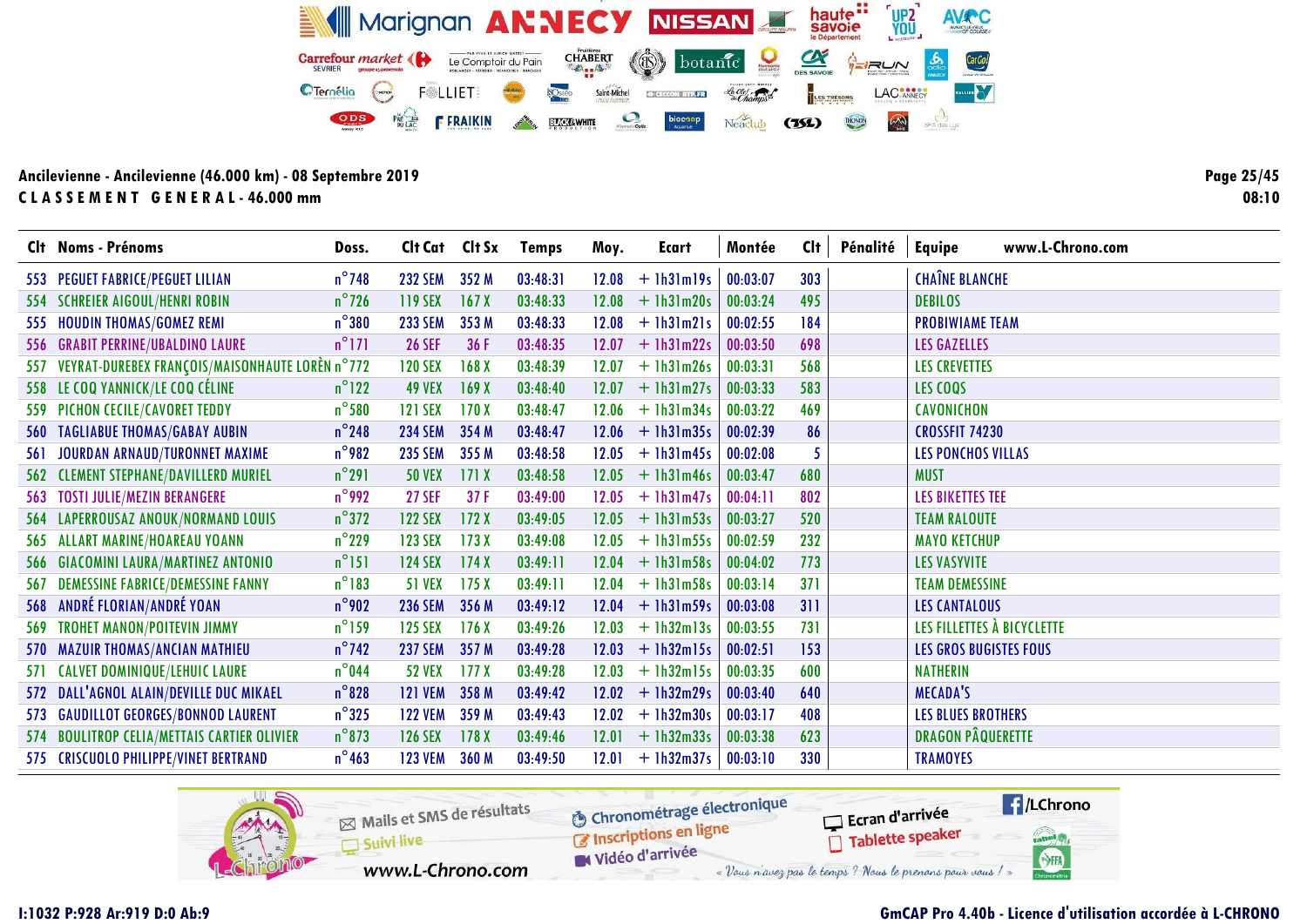Clt Cat Clt Sx Clt Pénalité Equipe www.L-Chrono.com Clt Noms - Prénoms Montée Doss. **Temps** Moy. **Ecart** 631 576 PALMIER ERIC/DAMERON LIONEL  $n^{\circ}$ 522 124 VEM 361 M  $03:50:07$  $11.99$  $+$  1h32m54s  $00:03:39$ **POUR LE MEILLEUR**  $n^{\circ}$ 708 577 LAVOREL XAVIER/PIERREUSE MICHELLE  $+ 1h32m55s$  $00:03:50$ 696 **XAMICHE 53 VEX**  $179X$  $03:50:08$ 11.99 POUSSE TÉ D'LÀ QUE J'MI METTE  $n^{\circ}$ 732 834 578 ROUQUETTE LAURENT/ROUQUETTE SYLVIE 54 VEX 180 X  $03:50:24$  $11.98 + 1h33m12s$  $00:04:21$ 579 SZLAWSKI TIFFANY/DENOYELLE SYLVAIN  $n^{\circ}018$  $+1h33m14s$ 307 **LES MARMOTTES EN FOLIES 127 SEX** 181 X  $03:50:27$ 11.98  $00:03:07$ 580 FOREST MICHAËL/PASSIN PATRICIA  $n^{\circ}$ 075 **55 VEX** 182 X  $03:50:36$  $11.97$  $+ 1h33m23s$  $00:04:01$ 765 J'Y VAIS... MAIS J'AI PEUR 581 PASQUET GUILLAUME/THEET DIANE  $n^{\circ}$ 266 LES CRÊPES DE MINUIT **128 SEX**  $+1h33m28s$ 755 183X  $03:50:41$  $11.96$  $00:03:59$ 582 ROTGÉ SIMON/MARGRY GWILHERM  $n^{\circ}$ 170 388 238 SEM 362 M  $03:50:45$  $11.96 + 1h33m32s$  $00:03:16$ **LES BOFS** 583 HERBAUT LAURENT/CHARVIN DENIS  $n^{\circ}$ 756 709 **239 SEM** 363 M  $03:50:51$  $11.96$  $+1h33m38s$  $00:03:52$ **LA DREAM TEAM**  $n^{\circ}$ 643 579 584 HUYGHE LAURA/VUILLEREZ PAUL **129 SEX**  $184X$  $03:50:55$  $11.95 + 1h33m43s$  $00:03:33$ **SAPASSOUSAKASS**  $n^{\circ}$ 426 **LES FRÉROTS** 585 LEGON SÉBASTIEN/LEGON GREGORY **240 SEM** 364 M  $03:51:03$  $+$  1h33m50s  $00:03:34$ 593  $11.95$ 425 586 DAVID LEA/VIGAND FANNY  $n^{\circ}$ 066 **28 SEF** 38 F  $03:51:03$  $11.95 + 1h33m50s$  $00:03:19$ **EN BOMBE BB**  $n^{\circ}383$ 448 587 RICHARD GILLES/DENEL MARION **130 SEX** 185 X  $03:51:07$  $11.94 + 1h33m54s$  $00:03:20$ **LES WARRIORS**  $n^{\circ}012$ 588 BOUCHAHDANE NOUREDINE/BIGRAT JULIEN 241 SEM 365 M  $03:51:09$  $11.94 + 1h33m56s$  $00:03:11$ 338 **MERSEYSIDE RED**  $n^{\circ}841$ 589 JOULALI NAHID-KARIM/JOULALI ILHEM  $+1h34m02s$  $00:04:07$ 790 **LES DJOUL'Z 131 SEX** 186 X  $03:51:14$ 11.94 590 VANTOURNHOUDT ALBANE/VANTOURNHOUDT THIB n°929 663 **132 SEX** 187X  $03:51:22$  $11.93 + 1h34m10s$  $00:03:45$ **LA TOURNHOUDT TEAM** 591 MORTIER FABRICE/REY RAPHAËL  $n^{\circ}$ 237 726 **125 VEM** 366 M  $03:51:25$  $11.93$  $+$  1h34m12s  $00:03:54$ **LES MONCHUS**  $n^{\circ}$ 038 148 592 FERRIER THOMAS/FERRIER DIDIER **242 SEM** 367 M  $03:51:30$  $11.92 + 1h34m18s$  $00:02:51$ **TEAM FERRIER** 593 LEULIET FREDERIC/LEULIET VÉRONIQUE  $n^{\circ}$ 693  $+1h34m27s$ 552 **56 VEX** 188 X  $03:51:40$  $11.91$  $00:03:30$  $15<sub>mn</sub>$ **LES LEULEUS**  $n^{\circ}$ 545 738 594 TRAMEAU THIBAUT/CLAUDET SARAH 133 SEX 189 X  $03:51:43$  $11.91 + 1h34m30s$  $00:03:56$ **CALISATI** 595 GENS ALEXANDRE/CANDELIER KEVIN  $n^{\circ}471$ **243 SEM** 774 368 M  $03:51:43$  $11.91$  $+$  1h34m31s  $00:04:03$ LES CHTI DE LA YAUTE 596 JANIAUD FRANCK/JANIAUD ALEXIS  $n^{\circ}$ 578 **244 SEM** 369 M  $03:51:51$  $11.90 + 1h34m38s$  $00:03:43$ 659 **JAJA TEAM** 597 BONA ERIC/BENETTI HERVÉ  $n^{\circ}269$ 455 **LA DIANGETEAM 126 VEM** 370 M  $03:51:53$ 11.90  $+1h34m40s$  $00:03:21$ **LES PÉRUVIENS** 598 TRUDELLE ADRIEN/CONSTANS MAXIME  $n^{\circ}$ 579 245 SEM 371 M  $11.90 + 1h34m41s | 00:03:20$ 447  $03:51:54$ 



Page 26/45  $08:10$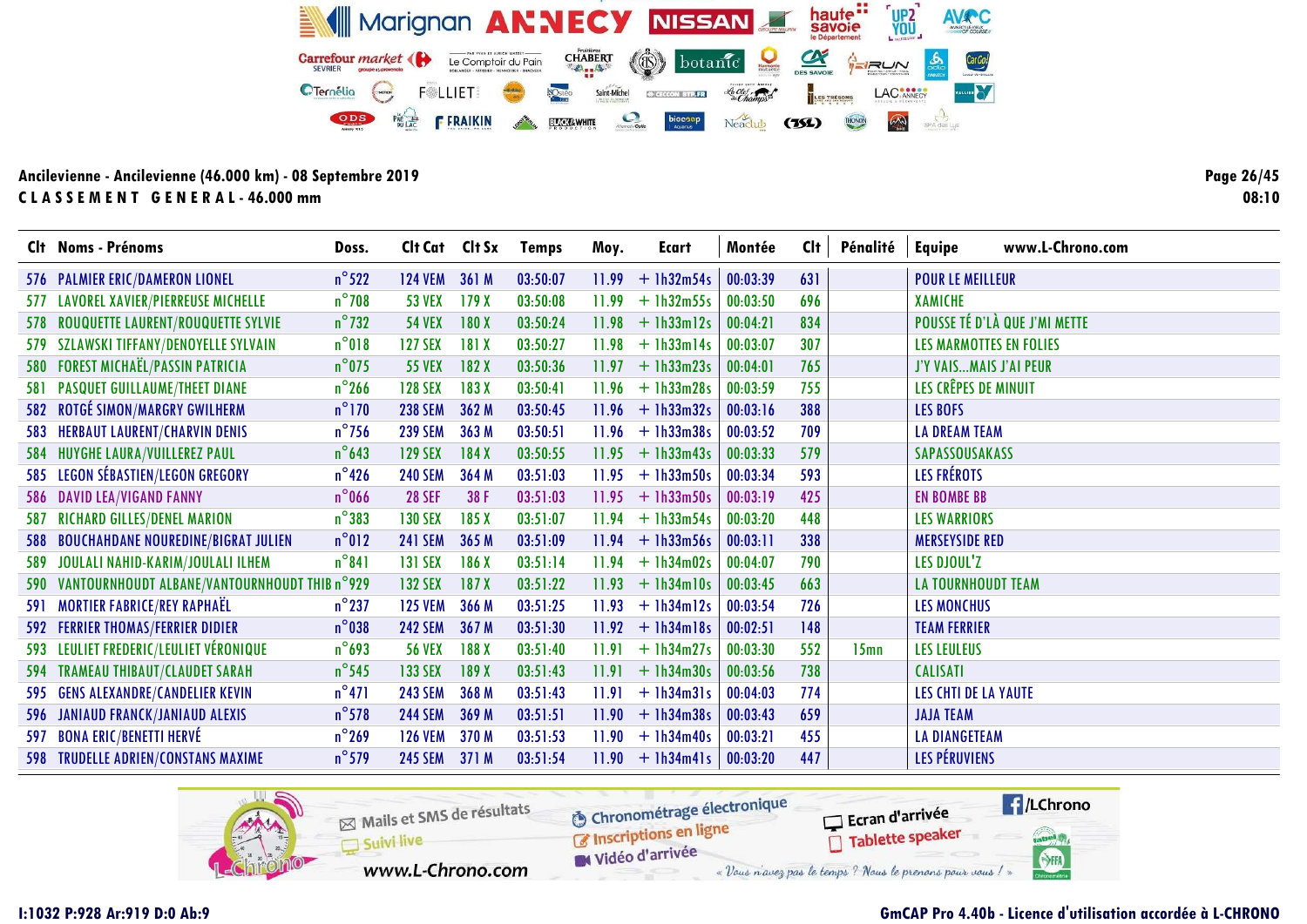| Clt Noms - Prénoms                                   | Doss.           | Cit Cat Cit Sx |       | Temps    | Moy.  | Ecart              | Montée   | Cl <sub>t</sub> | Pénalité | www.L-Chrono.com<br><b>Equipe</b>   |
|------------------------------------------------------|-----------------|----------------|-------|----------|-------|--------------------|----------|-----------------|----------|-------------------------------------|
| 599 RAMU SYLVAIN/PERGOD ROMAIN                       | $n^{\circ}$ 136 | <b>246 SEM</b> | 372 M | 03:51:58 |       | $11.90 + 1h34m45s$ | 00:03:11 | 339             |          | PAS D'ENTRAÎNEMENT, JUSTE DU TALENT |
| <b>600 AUBRY THIBAULT/COLLOMBAT ELODIE</b>           | $n^{\circ}$ 729 | <b>57 VEX</b>  | 190X  | 03:51:58 |       | $11.90 + 1h34m45s$ | 00:03:34 | 595             |          | <b>LES ROBLOCHES</b>                |
| <b>601 CASON STÉPHANE/CASON VALENTIN</b>             | $n^{\circ}$ 200 | <b>247 SEM</b> | 373 M | 03:52:05 |       | $11.89 + 1h34m52s$ | 00:03:22 | 474             |          | <b>LES GRAS DU BIDE</b>             |
| 602 GARDILLOU SELIMA/CARNET STÉPHANIE                | $n^{\circ}$ 232 | 11 VEF         | 39 F  | 03:52:09 | 11.89 | $+1h34m56s$        | 00:04:01 | 769             |          | <b>LES STARLETTES</b>               |
| <b>603 KERAMBRUN VINCENT/DRUZ JOHANN</b>             | $n^{\circ}$ 226 | <b>248 SEM</b> | 374 M | 03:52:16 |       | $11.88 + 1h35m03s$ | 00:03:38 | 626             |          | <b>KD ROUES SELLE</b>               |
| <b>604 FIORE FABIENNE/SIMEON MICHAEL</b>             | $n^{\circ}$ 500 | <b>58 VEX</b>  | 191X  | 03:52:17 | 11.88 | $+1h35m04s$        | 00:03:25 | 509             |          | <b>RABBITSHAMBLES</b>               |
| <b>605 BOUCHERON FABRICE/TELLIER SIDONIE</b>         | $n^{\circ}163$  | 134 SEX        | 192X  | 03:52:18 |       | $11.88 + 1h35m05s$ | 00:04:05 | 785             |          | <b>LA BELLE ETOILE</b>              |
| 606 RODRIGUEZ ETIENNE/RODRIGUEZ SANDRA               | $n^{\circ}103$  | <b>59 VEX</b>  | 193X  | 03:52:37 | 11.87 | $+1h35m24s$        | 00:03:40 | 637             |          | <b>LES RODS</b>                     |
| 607 DE GUILLEBON RAPHAEL/DE GUILLEBON ISABELLE n°306 |                 | <b>60 VEX</b>  | 194 X | 03:52:40 |       | $11.86 + 1h35m27s$ | 00:04:22 | 839             |          | LES DÉGLINGOS                       |
| <b>608 GENOUX MARJORIE/EVREUX ERIC</b>               | $n^{\circ}$ 752 | <b>135 SEX</b> | 195X  | 03:52:44 |       | $11.86 + 1h35m32s$ | 00:03:51 | 700             |          | <b>PIPO ET MOLO</b>                 |
| 609 SIAME AURELIA/PRUD'HOMME VIRGINIE                | $n^{\circ}$ 532 | <b>29 SEF</b>  | 40 F  | 03:52:47 |       | $11.86 + 1h35m34s$ | 00:03:21 | 460             |          | <b>VINILIA</b>                      |
| 610 DUCLOS BÉRANGÈRE/BRACHET JEAN CLAUDE             | $n^{\circ}211$  | <b>61 VEX</b>  | 196X  | 03:52:49 |       | $11.86 + 1h35m36s$ | 00:03:15 | 382             |          | <b>POUR UN FLIRT</b>                |
| 611 PLISSONNIER-GENERET BASTIEN/BOSTVIRONNOIS Mn°561 |                 | <b>136 SEX</b> | 197X  | 03:52:54 |       | $11.85 + 1h35m42s$ | 00:03:42 | 644             |          | <b>LES MABABIKE</b>                 |
| <b>612 CHAUDON ISABELLE/EVRARD CHARLES</b>           | $n^{\circ}$ 166 | <b>137 SEX</b> | 198 X | 03:53:01 |       | $11.85 + 1h35m48s$ | 00:03:02 | 260             |          | <b>CARPE DIEM</b>                   |
| <b>613 STOAKES SIMON/BUGNION EMILIE</b>              | $n^{\circ}416$  | <b>62 VEX</b>  | 199X  | 03:53:29 |       | $11.82 + 1h36m16s$ | 00:03:15 | 380             |          | THE SWINGERS                        |
| <b>614 AUBIN SOPHIE/BILAS CAROLINE</b>               | $n^{\circ}1010$ | <b>30 SEF</b>  | 41F   | 03:53:33 |       | $11.82 + 1h36m20s$ | 00:03:40 | 639             |          | <b>SOFISOF</b>                      |
| 615 MOREL LAURENT/CLAY MARJORIE                      | $n^{\circ}$ 428 | <b>138 SEX</b> | 200X  | 03:53:34 |       | $11.82 + 1h36m21s$ | 00:03:23 | 484             |          | <b>MACLAMOLO</b>                    |
| <b>616 THOLLON RONAN/BERTHIER DUBOZ MARION</b>       | $n^{\circ}260$  | <b>139 SEX</b> | 201X  | 03:53:37 | 11.81 | $+1h36m24s$        | 00:03:14 | 370             |          | <b>MARIONAN</b>                     |
| <b>617 WAUTHIER PAULINE/DIOT CYRIELLE</b>            | $n^{\circ}$ 384 | <b>31 SEF</b>  | 42 F  | 03:53:44 | 11.81 | $+1h36m32s$        | 00:03:14 | 374             |          | <b>RAID AND BEER</b>                |
| 618 YETERIAN PHILIPPE/DE PIERREFEU AMICIE            | $n^{\circ}$ 714 | <b>140 SEX</b> | 202 X | 03:53:46 | 11.81 | $+1h36m33s$        | 00:03:27 | 527             |          | <b>PHILIMICIE</b>                   |
| 619 ZELLER DANIEL/ZELLER ROBIN                       | $n^{\circ}$ 438 | <b>249 SEM</b> | 375 M | 03:53:54 | 11.80 | $+$ 1h36m41s       | 00:02:52 | 159             |          | <b>ZELLER D'EN BAVER</b>            |
| <b>620 POCHARD OLIVIER/COPPEL STEPHANE</b>           | $n^{\circ}$ 796 | <b>127 VEM</b> | 376 M | 03:54:01 |       | $11.79 + 1h36m48s$ | 00:03:20 | 443             |          | <b>WARRIORS</b>                     |
| 621 CHEN CAROLE/JACQUEMOUD CORINNE                   | $n^{\circ}$ 793 | <b>32 SEF</b>  | 43 F  | 03:54:05 |       | $11.79 + 1h36m53s$ | 00:03:40 | 634             |          | <b>ENCORE ET TOUJOURS</b>           |



Page 27/45 08:10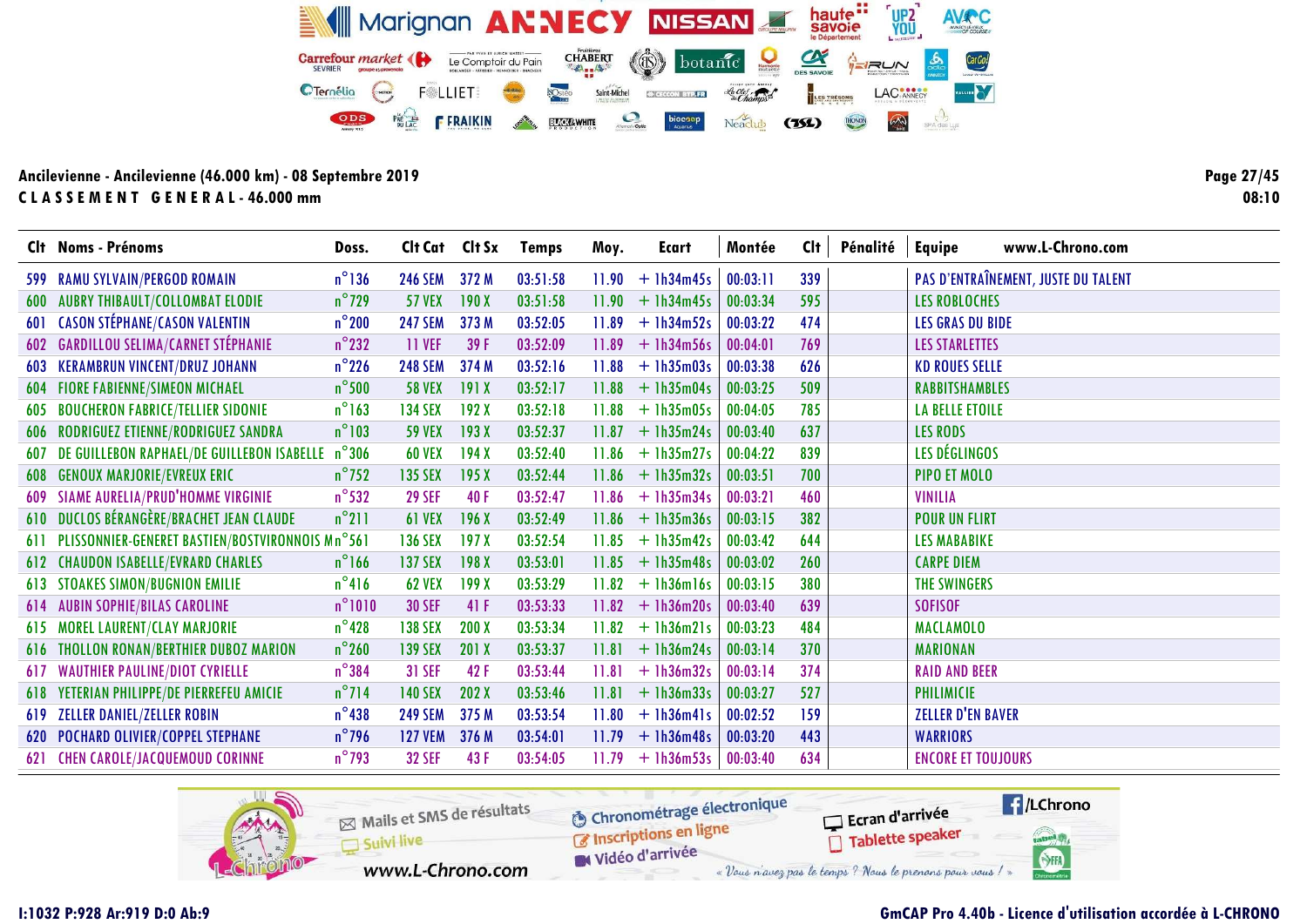| Clt Noms - Prénoms                           | Doss.            |                | Cit Cat Cit Sx | Temps    | Moy.  | <b>Ecart</b>       | Montée   | <b>Clt</b> | Pénalité         | www.L-Chrono.com<br><b>Equipe</b> |
|----------------------------------------------|------------------|----------------|----------------|----------|-------|--------------------|----------|------------|------------------|-----------------------------------|
| 622 OUSTRY GUILLAUME/TRILLES MATTHIEU        | $n^{\circ}$ 398  | <b>250 SEM</b> | 377 M          | 03:54:08 | 11.79 | $+$ 1h36m55s       | 00:04:13 | 809        |                  | <b>GUI-MAT</b>                    |
| 623 TROCCAZ MYRIAM/TEILLERIE LORAN           | $n^{\circ}$ 743  | <b>63 VEX</b>  | 203 X          | 03:54:08 | 11.79 | $+1h36m55s$        | 00:03:24 | 487        |                  | <b>KABAN</b>                      |
| 624 GRIVEL NATHALIE/CHAUVIN ISABELLE         | $n^{\circ}$ 838  | <b>12 VEF</b>  | 44 F           | 03:54:15 | 11.78 | $+ 1h37m02s$       | 00:03:33 | 585        |                  | <b>NATISA</b>                     |
| 625 DANESSE CHRISTOPHE/DEVELAY ROMAIN        | $n^{\circ}$ 434  | <b>251 SEM</b> | 378 M          | 03:54:23 |       | $11.78 + 1h37m11s$ | 00:03:43 | 654        |                  | <b>LES BEAUFS</b>                 |
| <b>626 BABAZ MATHIEU/BABAZ PASCAL</b>        | $n^{\circ}$ 988  | <b>252 SEM</b> | 379 M          | 03:54:27 |       | $11.77 + 1h37m14s$ | 00:03:24 | 491        |                  | <b>BAB'Z</b>                      |
| 627 BOIS LAURINE/LEMMEL LAURA                | $n^{\circ}$ 366  | <b>33 SEF</b>  | 45 F           | 03:54:28 |       | $11.77 + 1h37m15s$ | 00:04:03 | 777        |                  | LAULAU <sup>2</sup>               |
| <b>628 SEVAMY NELLY/VALTON SOLENE</b>        | $n^{\circ}491$   | <b>34 SEF</b>  | 46 F           | 03:54:33 |       | $11.77 + 1h37m20s$ | 00:03:24 | 499        |                  | <b>SOLEXIS</b>                    |
| 629 GRANDJEAN JEAN PAUL/GRANDJEAN FLORIANE   | $n^{\circ}$ 227  | 141 SEX        | 204X           | 03:54:37 | 11.76 | $+$ 1h37m24s       | 00:03:46 | 670        |                  | <b>SPECKSPORT TEAM</b>            |
| 630 PEYRARD HUBERT/PEYRARD AURÉLIE           | $n^{\circ}392$   | <b>142 SEX</b> | 205X           | 03:54:42 |       | $11.76 + 1h37m29s$ | 00:03:49 | 689        |                  | <b>GROISYLAND BEACH</b>           |
| 631 VUARNET MARYLINE/PLESI REYNALD           | $n^{\circ}$ 704  | <b>143 SEX</b> | 206X           | 03:55:19 | 11.73 | $+1h38m06s$        | 00:03:58 | 750        |                  | <b>LES BARBEAUX</b>               |
| 632 VALLIER CELINE/BALLY PATRICIA            | $n^{\circ}$ 931  | <b>13 VEF</b>  | 47 F           | 03:55:24 | 11.72 | $+$ 1h38mlls       | 00:03:17 | 412        | 15 <sub>mn</sub> | <b>BIKE, SMILE AND RUN</b>        |
| <b>633 CHARLES STEPHANE/ROUSSET ALEXIS</b>   | $n^{\circ}$ 780  | <b>253 SEM</b> | 380 M          | 03:55:29 | 11.72 | $+1h38m16s$        | 00:03:36 | 615        |                  | <b>LUTINS MALINS</b>              |
| 634 LUGAND DENIS/MONTAZ-ROSSET MARLÈNE       | $n^{\circ}$ 176  | <b>144 SEX</b> | 207X           | 03:55:43 | 11.71 | $+1h38m30s$        | 00:03:57 | 748        |                  | <b>LES MOUSTICOS</b>              |
| 635 PROVENCHERES CHRISTOPHE/NICOLLIN FANETTE | $n^{\circ}313$   | <b>145 SEX</b> | 208 X          | 03:55:49 | 11.70 | $+$ 1h38m36s       | 00:03:31 | 561        |                  | <b>TEAM JULES</b>                 |
| <b>636 MONDHER LAURANE/PHILIPPE LAURE</b>    | $n^{\circ}$ 633  | <b>35 SEF</b>  | 48 F           | 03:56:04 | 11.69 | $+$ 1h38m52s       | 00:03:47 | 679        |                  | <b>SANG DOULAUR'</b>              |
| <b>637 LECOMTE BAPTISTE/BARBOT ISAURE</b>    | $n^{\circ}$ 386  | <b>146 SEX</b> | 209X           | 03:56:11 | 11.69 | $+1h38m59s$        | 00:03:59 | 756        |                  | <b>LES CHAMOIS</b>                |
| <b>638 VINCENT ALAIN/MULLER ANNICK</b>       | $n^{\circ}231$   | <b>64 VEX</b>  | <b>210X</b>    | 03:56:19 |       | $11.68 + 1h39m06s$ | 00:04:00 | 762        |                  | <b>BIBIP</b>                      |
| <b>639 CROCHET HUGO/DREYFUS MATHILDE</b>     | $n^{\circ}$ 1029 | <b>147 SEX</b> | 211 X          | 03:56:23 | 11.68 | $+1h39m10s$        | 00:02:39 | 88         |                  | <b>FLIPPER</b>                    |
| <b>640 FANTIN SABRINA/TAPIAS DAVY</b>        | $n^{\circ}818$   | <b>148 SEX</b> | 212X           | 03:56:24 |       | $11.68 + 1h39m11s$ | 00:03:27 | 529        |                  | <b>ELISE</b>                      |
| 641 MAURAS CÉLINE/PEDROSA MARISA             | $n^{\circ}$ 961  | <b>36 SEF</b>  | 49 F           | 03:56:24 | 11.68 | $+$ 1h39m11s       | 00:03:55 | 732        |                  | <b>FUNCKYCREW</b>                 |
| 642 CHATELARD JEREMY/REPENTIN MYRIAM         | $n^{\circ}311$   | <b>149 SEX</b> | 213X           | 03:56:27 |       | $11.67 + 1h39m14s$ | 00:03:24 | 490        |                  | <b>LA TEAM FAMILY</b>             |
| <b>643 COL JEAN-MICHEL/DEHON NADEGE</b>      | $n^{\circ}$ 776  | <b>65 VEX</b>  | 214X           | 03:56:43 |       | $11.66 + 1h39m30s$ | 00:03:31 | 560        |                  | <b>SUPER COL</b>                  |
| <b>644 HONYIGLO GILLES/BLAZER TANGUY</b>     | $n^{\circ}$ 665  | <b>254 SEM</b> | 381 M          | 03:56:50 |       | $11.65 + 1h39m37s$ | 00:06:30 | 915        |                  | <b>LA BLAZONYIGLO</b>             |



Page 28/45  $08:10$ 

1:1032 P:928 Ar:919 D:0 Ab:9

#### **GmCAP Pro 4.40b - Licence d'utilisation accordée à L-CHRONO**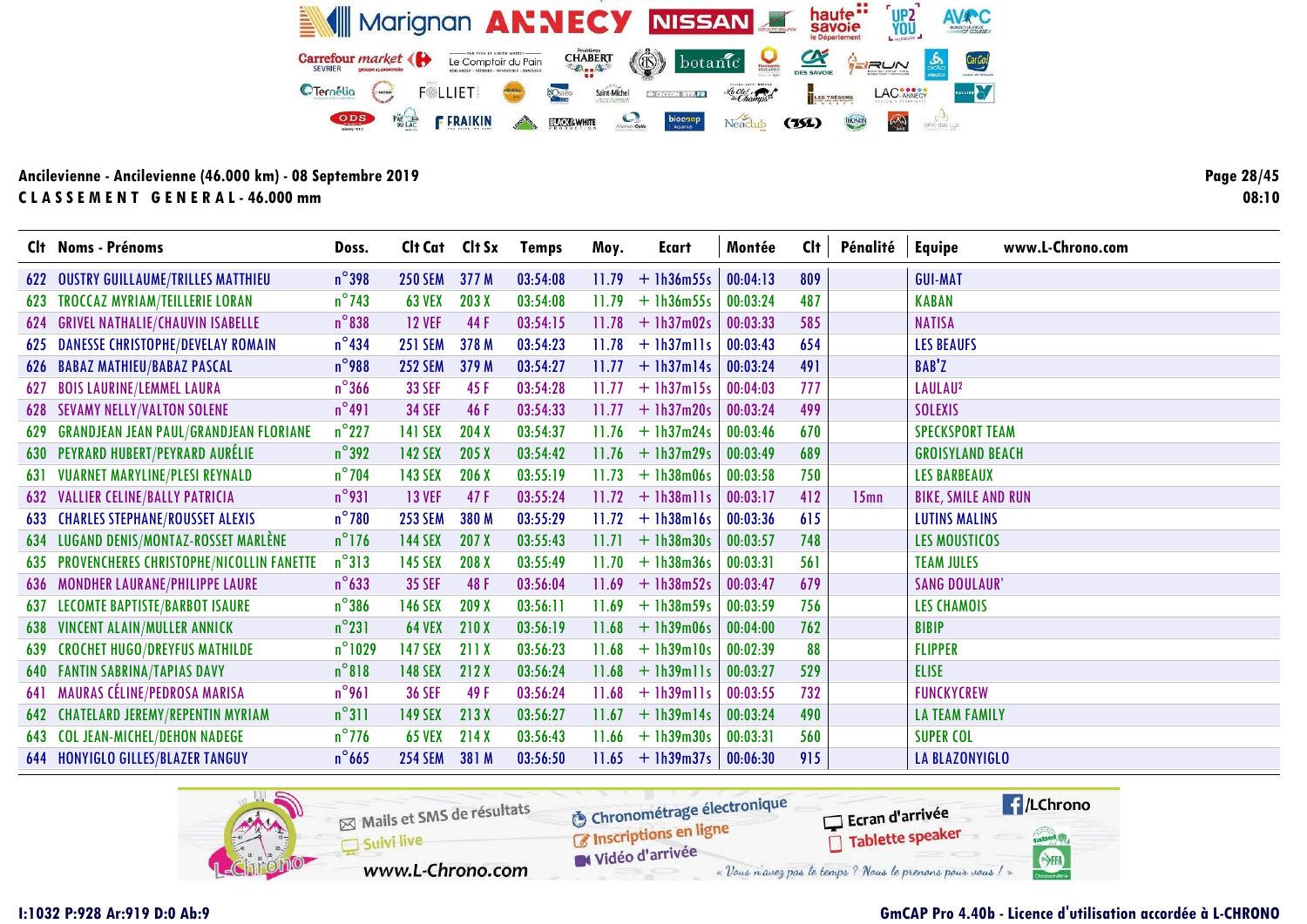|     | Clt Noms - Prénoms                                   | Doss.            | Clt Cat Clt Sx |       | <b>Temps</b> | Moy.  | Ecart        | Montée   | Cl <sub>t</sub> | Pénalité | www.L-Chrono.com<br><b>Equipe</b> |
|-----|------------------------------------------------------|------------------|----------------|-------|--------------|-------|--------------|----------|-----------------|----------|-----------------------------------|
|     | <b>645 CHOLLET YVAN/CHOLLET AXEL</b>                 | $n^{\circ}$ 648  | <b>255 SEM</b> | 382 M | 03:56:50     | 11.65 | $+1h39m38s$  | 00:02:37 | 74              |          | <b>FAMILYTEAM</b>                 |
|     | <b>646 ROMAIN KEVIN/MILLION LEO</b>                  | $n^{\circ}1015$  | <b>256 SEM</b> | 383 M | 03:56:51     | 11.65 | $+1h39m38s$  | 00:02:46 | 126             |          | <b>LEROY MERLIN</b>               |
|     | 647 LE GLON JEAN-MARIE/MALINGE DAVID                 | $n^{\circ}624$   | <b>128 VEM</b> | 384 M | 03:57:00     | 11.65 | $+1h39m48s$  | 00:03:32 | 570             |          | <b>YAKOLO</b>                     |
|     | <b>648 TATU SÉBASTIEN/REDOUTEY SYLVAIN</b>           | $n^{\circ}$ 213  | <b>257 SEM</b> | 385 M | 03:57:06     | 11.64 | $+$ 1h39m53s | 00:03:25 | 514             |          | <b>LES PADAWANS</b>               |
|     | MERIEUX BENOIT/MERIEUX CHARLOTTE                     | $n^{\circ}$ 878  | <b>150 SEX</b> | 215 X | 03:57:18     | 11.63 | $+1h40m05s$  | 00:03:31 | 564             |          | <b>TEAM CHACHA 2019</b>           |
|     | <b>650 MARRONE REMY/RABÈS CLAIRE</b>                 | $n^{\circ}$ 938  | <b>151 SEX</b> | 216 X | 03:57:19     | 11.63 | $+1h40m07s$  | 00:03:20 | 440             |          | <b>LES TRINQUETTES</b>            |
|     | <b>651 REILLY JOHANN/REILLY STEPHANIE</b>            | $n^{\circ}$ 535  | <b>66 VEX</b>  | 217 X | 03:57:43     | 11.61 | $+1h40m30s$  | 00:04:12 | 807             |          | <b>LES SEPTIMONTAINS</b>          |
|     | <b>652 GUY ALEXANDRE/PELLETIER NATHAN</b>            | $n^{\circ}$ 1003 | <b>258 SEM</b> | 386 M | 03:57:43     | 11.61 | $+1h40m30s$  | 00:02:32 | 48              |          | <b>CROSSFIT L'ENGRENAGE</b>       |
|     | 653 BIGONNET SÉBASTIEN/BREGLIANO LAURA               | $n^{\circ}551$   | <b>152 SEX</b> | 218 X | 03:57:45     | 11.61 | $+1h40m32s$  | 00:04:00 | 764             |          | CA PASSE OU ÇA CASSE !            |
|     | 654 DELLI ZARROUG/GONZALEZ FRANCK                    | $n^{\circ}198$   | <b>129 VEM</b> | 387 M | 03:57:48     | 11.61 | $+1h40m36s$  | 00:03:21 | 453             |          | <b>CAUCHEMAR</b>                  |
|     | <b>655 THUBERT FLORENT/DEHAIS BRUNO</b>              | $n^{\circ}731$   | <b>130 VEM</b> | 388 M | 03:57:57     | 11.60 | $+1h40m44s$  | 00:03:40 | 636             |          | <b>LINDEMANS TEAM</b>             |
|     | <b>656 GROUT LAURENT/GROUT MATHIAS</b>               | $n^{\circ}$ 405  | <b>259 SEM</b> | 389 M | 03:57:59     | 11.60 | $+1h40m46s$  | 00:03:39 | 630             |          | <b>SHARK ARAVIS</b>               |
|     | <b>657 PETTEX ANAÏS/MOREL ANTHONY</b>                | $n^{\circ}$ 941  | <b>153 SEX</b> | 219 X | 03:58:04     | 11.59 | $+$ 1h40m51s | 00:03:33 | 582             |          | <b>PAKITA'S TEAM</b>              |
|     | 658 TERRIER JEAN-FRANÇOIS/MANCHERON MARIE-PIERIn°234 |                  | <b>154 SEX</b> | 220 X | 03:58:16     | 11.58 | $+1h41m03s$  | 00:04:39 | 869             |          | <b>ÇA MASSE OU ÇA CASSE</b>       |
|     | <b>659 ALTER MARION/LAUNAY CAMILLE</b>               | $n^{\circ}832$   | <b>37 SEF</b>  | 50 F  | 03:58:27     | 11.57 | $+$ lh4lml4s | 00:03:24 | 486             |          | <b>LES CHOUQUETTES</b>            |
|     | <b>660 VALYNSEELE ERIC/VALYNSEELE ANNE</b>           | $n^{\circ}$ 214  | <b>67 VEX</b>  | 221X  | 03:58:30     | 11.57 | $+$ 1h41m17s | 00:03:46 | 669             |          | <b>VALYNS'TEAM</b>                |
| 661 | <b>CANTIN VICTOR/BASTIAN ARNAUD</b>                  | $n^{\circ}641$   | <b>260 SEM</b> | 390 M | 03:58:42     | 11.56 | $+1h41m29s$  | 00:02:55 | 192             |          | <b>TEAM PETACCHI</b>              |
|     | <b>662 ROTH VERONIQUE/ROTH LAURENT</b>               | $n^{\circ}417$   | <b>68 VEX</b>  | 222 X | 03:58:58     | 11.55 | $+$ 1h41m45s | 00:03:57 | 742             |          | <b>LA ROTH FAMILY</b>             |
|     | <b>663 WACKER VALÉRIE/THOMMEN EMILIE</b>             | $n^{\circ}872$   | <b>14 VEF</b>  | 51F   | 03:58:59     | 11.55 | $+1h41m46s$  | 00:03:04 | 268             |          | <b>SAPERLIPOUPETTES</b>           |
|     | <b>664 HOUDRY GILLES/HOUDRY LOTE</b>                 | $n^{\circ}$ 488  | <b>261 SEM</b> | 391 M | 03:59:03     | 11.55 | $+$ 1h41m50s | 00:03:42 | 649             |          | <b>FITZROY</b>                    |
| 665 | <b>CARTERON CHRISTOPHE/CARTERON VALÉRIE</b>          | $n^{\circ}812$   | <b>69 VEX</b>  | 223X  | 03:59:11     | 11.54 | $+$ 1h41m58s | 00:03:02 | 261             |          | <b>VALIOPH</b>                    |
|     | <b>666 BORDET OLIVIER/BORDET MARIE-LAURE</b>         | $n^{\circ}$ 646  | <b>70 VEX</b>  | 224 X | 03:59:11     | 11.54 | $+$ 1h41m59s | 00:02:57 | 208             |          | L'ANCILEVIENNE EN AMOUREUX        |
|     | <b>667 COCHARD ARNAUD/ROCH CAMILLE</b>               | $n^{\circ}$ 979  | 155 SEX        | 225 X | 03:59:13     | 11.54 | $+1h42m00s$  | 00:03:54 | 722             |          | <b>COCH FAMILY</b>                |



# I:1032 P:928 Ar:919 D:0 Ab:9 GmCAP Pro 4.40b - Licence d'utilisation accordée à L-CHRONO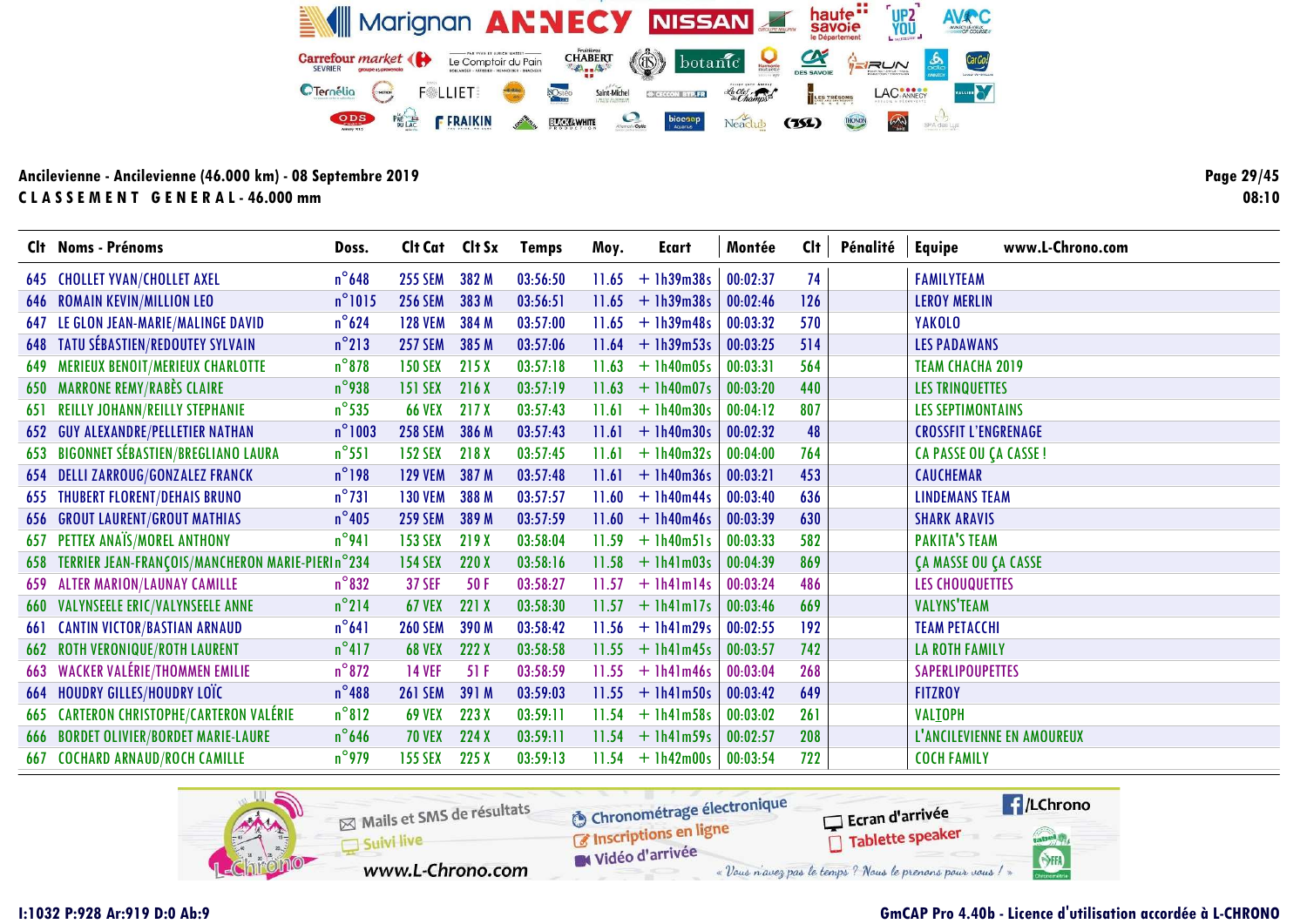Clt Noms - Prénoms Doss. Clt Cat Clt Sx Temps Moy. Ecart Montée Clt Pénalité Equipe www.L-Chrono.com 668 PREVAULT PHILIPPE/LAPIERRE RACHEL n°073 156 SEX 226 X 03:59:17 11.53 + 1h42m04s 00:02:55 191 ADIMC2 669 GIORGIO ASTRID/VOTQUENNE BENJAMIN n°181 157 SEX 227 X 03:59:17 11.53 + 1h42m04s 00:02:56 194 ADIMC1 670 LACROIX ANTOINE/HAMEL LACROIX ANNE n°1001 71 VEX 228 X 03:59:19 11.53 + 1h42m06s 00:03:31 557 DE LA CRUZ<br>671 CHAUCHEPRAT STANISLAS/SALOT FLORENT n°972 131 VEM 392 M 03:59:26 11.53 + 1h42m13s 00:03:21 456 LES PEPERES 671 CHAUCHEPRAT STANISLAS/SALOT FLORENT n°972 131 VEM 392 M 03:59:26 11.53 + 1h42m13s 00:03:21 456 LES PEPERES 672 ETIENNE NICOLAS/PESENTI STEPHANIE n°916 158 SEX 229 X 03:59:50 11.51 + 1h42m37s 00:03:53 717 PESETIENNE 673 CHARRIÉ GAELLE/BORNATICO ROMAIN n°738 72 VEX 230 X 03:59:57 11.50 + 1h42m44s 00:03:33 587 TEAMDE L'ABBAYE DE LA CIVAUDE<br>674 VITRY STÉPHANE/SABA DAVY n°664 262 SEM 393 M 04:00:00 11.50 + 1h42m47s 00:04:10 799 LES CUBIS 674 VITRY STÉPHANE/SABA DAVY n°664 262 SEM 393 M 04:00:00 11.50 + 1h42m47s 00:04:10 799 LES CUBIS 675 ROGER BENJAMIN/BRUN ÉLODIE n°064 159 SEX 231 X 04:00:07 11.49 + 1h42m55s 00:03:33 580 TEAM BALOU 676 MASSE FREDERIC/GINES SERGE n°186 132 VEM 394 M 04:00:09 11.49 + 1h42m56s 00:03:24 496 LES WINNERS 677 SIRVEN PIERRE/CHANEL JÉRÔME n°299 133 VEM 395 M 04:00:12 11.49 + 1h42m59s 00:03:35 608 THE DREAM TEAM 678 JANIN EMILIE/MARCHANKA VIKTORYIA n°913 38 SEF 52 F 04:00:18 11.49 + 1h43m05s 00:03:54 723 VIC TEAMILIE<br>679 VANHELMON ERIC/BOURRIEN GERARD n°1013 134 VEM 396 M 04:00:28 11.48 + 1h43m15s 00:03:17 407 LES BONS VIV 679 VANHELMON ERIC/BOURRIEN GERARD n°1013 134 VEM 396 M 04:00:28 11.48 + 1h43m15s 00:03:17 407 LES BONS VIVANTS 680 DREYFUS XAVIER/DREYFUS HELENE n°1030 73 VEX 232 X 04:00:35 11.47 + 1h43m22s 00:03:38 627 ROULMABOULE 681 GONZALEZ HEPBURN DELOUF KATHERINE/VERANT /n°139 39 SEF 53 F 04:00:39 11.47 + 1h43m26s 00:03:36 610 PANACOMTOISE<br>682 GAUFFRENET AURÉLIEN/DONCHE MARIELLE n°429 160 SEX 233 X 04:00:40 11.47 + 1h43m27s 00:04:04 782 CHRONIC 682 GAUFFRENET AURÉLIEN/DONCHE MARIELLE n°429 160 SEX 233 X 04:00:40 11.47 + 1h43m27s 00:04:04 782 CHRONIC COFFEE TEAM<br>683 DELESCLUSE ANAIS/DAUTEUILLE YVES n°1034 161 SEX 234 X 04:00:52 11.46 + 1h43m40s 00:03:31 559 LES RU 683 DELESCLUSE ANAIS/DAUTEUILLE YVES n°1034 161 SEX 234 X 04:00:52 11.46 + 1h43m40s 00:03:31 559 LES RUNNING LOUTRES<br>684 MISTOUFLET CYRILLE/LINET CELINE n°097 74 VEX 235 X 04:00:58 11.45 + 1h43m46s 00:03:27 523 LES MISTOTI 684 MISTOUFLET CYRILLE/LINET CELINE n°097 74 VEX 235 X 04:00:58 11.45 + 1h43m46s 00:03:27 523 LES MISTOTIE 685 RONGER CELINE/VEYRAT JEAN n°165 162 SEX 236 X 04:00:59 11.45 + 1h43m47s 00:02:46 122 J ET C 686 DELALANDE JULIEN/DELALANDE SOPHIE n°770 75 VEX 237 X 04:01:00 11.45 + 1h43m47s 00:04:11 800 COOLOS<br>687 D'HONNEUR ANDRÉ/SELLIER BRUNO n°072 135 VEM 397 M 04:01:19 11.44 + 1h44m06s 00:04:12 808 PAPYS B 687 D'HONNEUR ANDRÉ/SELLIER BRUNO n°072 135 VEM 397 M 04:01:19 11.44 + 1h44m06s 00:04:12 808 PAPYS BOYS BAND 688 PEREZ DIEGO/BERTHET ANTHONY n°089 263 SEM 398 M 04:01:20 11.44 + 1h44m07s 00:03:56 736 SILLINGY 689 MORICE MARTIN/DUBOULOZ LISE n°391 163 SEX 238 X 04:01:28 11.43 + 1h44m15s 00:03:48 685 PROF D'EPS 2.0 690 GARIN ADELINE/GARIN MAEL n°549 164 SEX 239 X 04:01:39 11.42 + 1h44m26s 00:03:45 664 TEAM VML



Page 30/45 08:10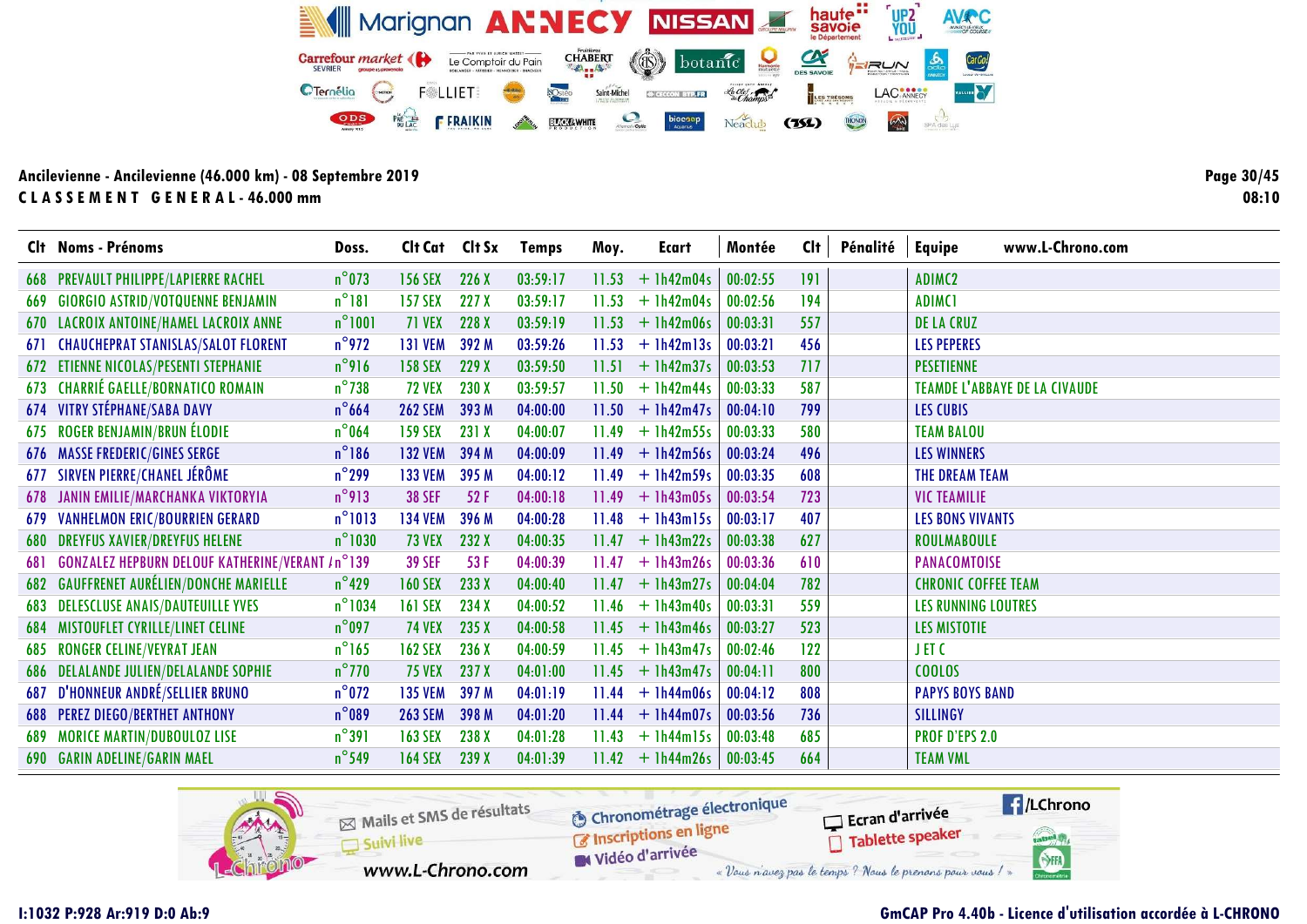## Ancilevienne - Ancilevienne (46.000 km) - 08 Septembre 2019 CLASSEMENT GENERAL-46.000 mm

| Clt Noms - Prénoms                           | Doss.           | Clt Cat Clt Sx |       | <b>Temps</b> | Moy.  | Ecart              | Montée   | Cl <sub>t</sub> | Pénalité         | <b>Equipe</b>             | www.L-Chrono.com |
|----------------------------------------------|-----------------|----------------|-------|--------------|-------|--------------------|----------|-----------------|------------------|---------------------------|------------------|
| 691 VICHOT LAURENCE/PONCIN ALIX              | $n^{\circ}387$  | <b>40 SEF</b>  | 54 F  | 04:01:41     | 11.42 | $+$ 1h44m28s       | 00:03:14 | 378             |                  | <b>LES PETOKASK</b>       |                  |
| <b>692 RISPE CLAIRE/HASSLACHER CHARLOTTE</b> | $n^{\circ}$ 788 | <b>15 VEF</b>  | 55 F  | 04:01:44     | 11.42 | $+$ 1h44m31s       | 00:03:20 | 445             |                  | <b>SECOND TIME LUCKY</b>  |                  |
| <b>693 CARRUE PIERRE/LANGLADE LAURIE</b>     | $n^{\circ}$ 225 | <b>165 SEX</b> | 240 X | 04:01:47     | 11.42 | $+1h44m34s$        | 00:03:50 | 695             |                  | <b>LES FURETS</b>         |                  |
| 694 BOLLARD JOFRAY/LAYDERNIER EMILIE         | $n^{\circ}$ 459 | <b>166 SEX</b> | 241 X | 04:01:48     |       | $11.42 + 1h44m35s$ | 00:03:59 | 759             |                  | <b>PORTO CRUZ</b>         |                  |
| 695 BERNARDÉ AGNÈS/BERNARDÉ ANTOINE          | $n^{\circ}805$  | <b>76 VEX</b>  | 242 X | 04:01:51     | 11.41 | $+$ 1h44m38s       | 00:03:40 | 638             |                  | LES BERN'                 |                  |
| 696 LEMAIRE ROMAIN/LEMAIRE AURELIE           | $n^{\circ}$ 900 | <b>167 SEX</b> | 243X  | 04:01:59     | 11.41 | $+$ 1h44m46s       | 00:03:58 | 754             |                  | <b>LEMAIRE</b>            |                  |
| 697 GUILLERMIN ANNE-LAURE/DESESQUELLE NINON  | $n^{\circ}$ 133 | 41 SEF         | 56 F  | 04:02:28     | 11.38 | $+$ 1h45m15s       | 00:04:00 | 763             |                  | <b>TOM ET JERRY</b>       |                  |
| 698 CHARRIER JEAN-GUILLAUME/ARBY CHARLOTTE   | $n^{\circ}$ 468 | <b>168 SEX</b> | 244 X | 04:02:36     | 11.38 | $+1h45m23s$        | 00:03:21 | 457             |                  | <b>TEAM GOMERA</b>        |                  |
| 699 LECOINTRE BENJAMIN/LOY DAVID             | $n^{\circ}671$  | <b>136 VEM</b> | 399 M | 04:02:43     | 11.37 | $+1h45m30s$        | 00:03:24 | 500             |                  | <b>TEAM DE LA BATH</b>    |                  |
| 700 DIETRICH GUIDO/DAUBANTON ODILE           | $n^{\circ}$ 527 | <b>77 VEX</b>  | 245 X | 04:02:59     | 11.36 | $+1h45m46s$        | 00:03:25 | 502             |                  | <b>GUIDODILE</b>          |                  |
| <b>701 LEROUX JACQUES/CHASTEAU PHILIPPE</b>  | $n^{\circ}694$  | <b>137 VEM</b> | 400 M | 04:03:02     | 11.36 | $+1h45m50s$        | 00:03:53 | 711             |                  | <b>LES BLUES BROTHERS</b> |                  |
| <b>702 PLAIT JULIEN/CASSE ELISE</b>          | $n^{\circ}$ 475 | <b>169 SEX</b> | 246 X | 04:03:06     | 11.35 | $+$ 1h45m53s       | 00:04:33 | 860             | 15 <sub>mn</sub> | <b>LES COINCOINS</b>      |                  |
| <b>703 CADOUOT MATHIEU/BLANC RAPHAËL</b>     | $n^{\circ}$ 986 | <b>264 SEM</b> | 401 M | 04:03:14     | 11.35 | $+$ 1h46m01s       | 00:03:56 | 737             |                  | <b>LEROY MERLIN</b>       |                  |
| <b>704 LEUFEN MATHIAS/LEUFEN LUCAS</b>       | $n^{\circ}$ 978 | <b>265 SEM</b> | 402 M | 04:03:36     | 11.33 | $+1h46m23s$        | 00:03:50 | 699             |                  | LES LEUF'S                |                  |
| 705 MIGUEL FRANÇOIS/MIGUEL MAXIME            | $n^{\circ}865$  | <b>266 SEM</b> | 403 M | 04:03:38     | 11.33 | $+1h46m25s$        | 00:03:59 | 760             |                  | <b>LES FRAMAX</b>         |                  |
| 706 LAPLAIGE ALEXIS/GUILLOT CHANY            | $n^{\circ}$ 155 | <b>170 SEX</b> | 247 X | 04:03:40     | 11.33 | $+$ 1h46m27s       | 00:03:49 | 688             |                  | <b>PROBIWIAME TEAM</b>    |                  |
| 707 CHEVILLARD PIERRE YVES/FRENE GERALD      | $n^{\circ}692$  | <b>138 VEM</b> | 404 M | 04:03:42     | 11.33 | $+1h46m29s$        | 00:03:16 | 393             |                  | <b>FORCE ET HONNEUR</b>   |                  |
| 708 GARDET VALÉRIE/GIRAUD MURIEL             | $n^{\circ}$ 490 | <b>16 VEF</b>  | 57 F  | 04:03:44     | 11.32 | $+$ 1h46m31s       | 00:04:11 | 801             |                  | LES COP'S                 |                  |
| <b>709 GAY PASCAL/BASSET GILLES</b>          | $n^{\circ}016$  | <b>139 VEM</b> | 405 M | 04:03:49     | 11.32 | $+1h46m36s$        | 00:03:18 | 421             |                  | LES MOUFLONS DU PÈSE-LAIT |                  |
| 710 LECLERCQ DANIEL/LEPAPE AGNES             | $n^{\circ}$ 080 | <b>78 VEX</b>  | 248 X | 04:03:52     | 11.32 | $+1h46m39s$        | 00:03:42 | 646             |                  | <b>PLOUF PLOUF</b>        |                  |
| <b>711 FRANCK MARIN/ERIC OTTE</b>            | $n^{\circ}897$  | <b>140 VEM</b> | 406 M | 04:04:03     | 11.31 | $+1h46m50s$        | 00:03:21 | 464             |                  | <b>LES AMBITIEUX</b>      |                  |
| 712 ROSSI SANDRO/CLEMENCET JULES             | $n^{\circ}$ 498 | <b>267 SEM</b> | 407 M | 04:04:14     | 11.30 | $+$ 1h47m01s       | 00:03:36 | 616             |                  | LES SANS JUS              |                  |
| 713 MEUNIER YVES/MEUNIER CÉLINE              | $n^{\circ}$ 996 | <b>79 VEX</b>  | 249 X | 04:04:15     | 11.30 | $+1h47m02s$        | 00:03:16 | 402             |                  | <b>BIO À DONF!</b>        |                  |



1:1032 P:928 Ar:919 D:0 Ab:9

#### **GmCAP Pro 4.40b - Licence d'utilisation accordée à L-CHRONO**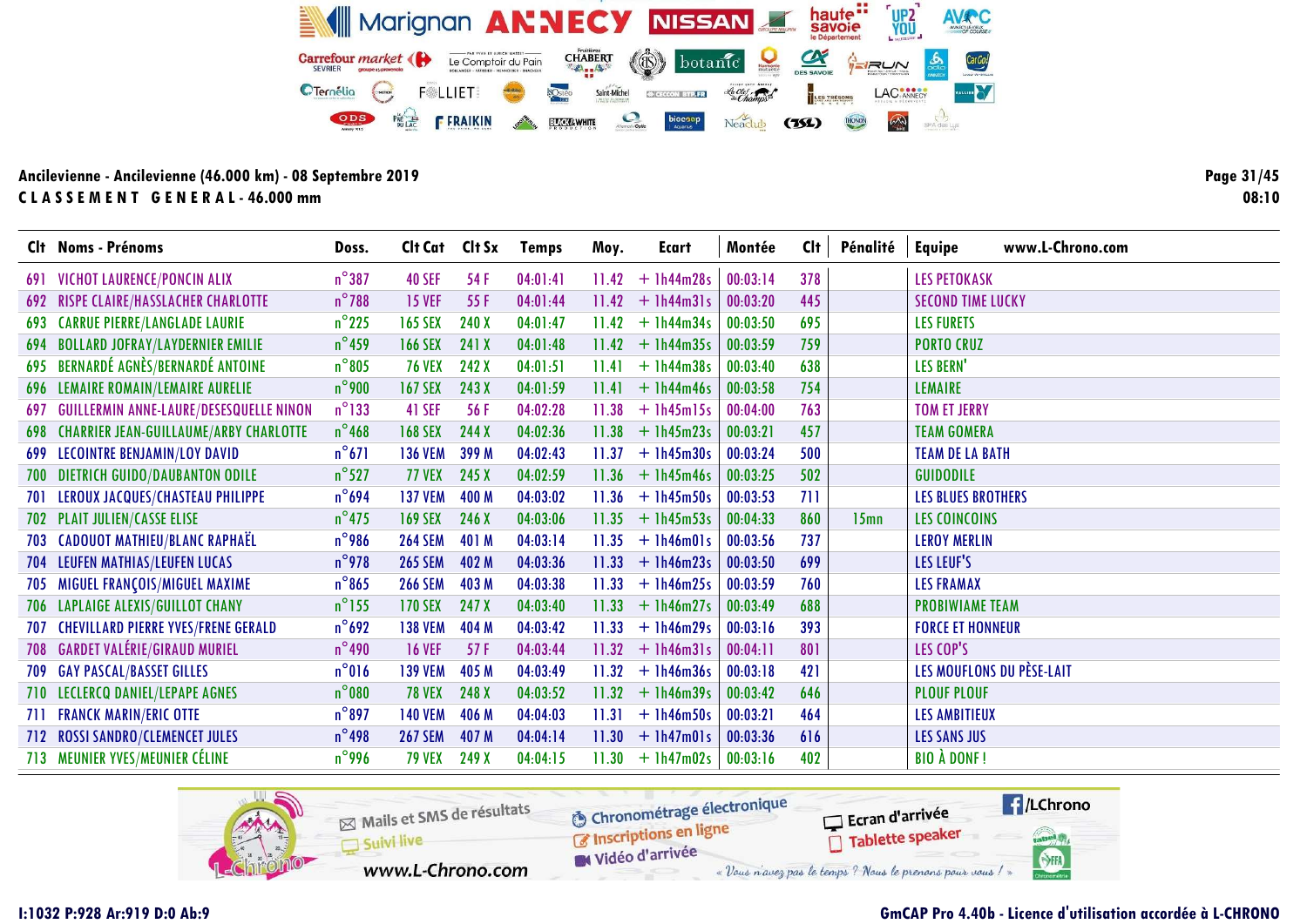| Clt Noms - Prénoms                            | Doss.            | Cit Cat Cit Sx |       | Temps    | Moy.  | <b>Ecart</b>                  | Montée   | Cl <sub>t</sub> | Pénalité         | www.L-Chrono.com<br><b>Equipe</b>  |
|-----------------------------------------------|------------------|----------------|-------|----------|-------|-------------------------------|----------|-----------------|------------------|------------------------------------|
| 714 BILLIOUD CLÉMENTINE/HEITZ RENAUD          | $n^{\circ}$ 757  | 171 SEX        | 250 X | 04:04:23 |       | $11.29 + 1h47m11s$            | 00:03:18 | 417             |                  | <b>TARTI FLETTE</b>                |
| 715 COURANT LÉA/PONT CARLA                    | $n^{\circ}$ 728  | 42 SEF         | 58 F  | 04:04:27 | 11.29 | $+$ 1h47m14s                  | 00:03:31 | 558             |                  | <b>LES PETITES MOUSSES</b>         |
| 716 DE CANET LAURA/D'ALESSANDRO DAVID         | $n^{\circ}$ 918  | <b>172 SEX</b> | 251X  | 04:04:33 |       | $11.29 + 1h47m21s$            | 00:03:04 | 270             |                  | <b>POULIE D'OR</b>                 |
| 717 VARNET FANNY/BLIN CLEMENT                 | $n^{\circ}$ 029  | 173 SEX        | 252 X | 04:04:35 | 11.28 | $+1h47m22s$                   | 00:03:37 | 619             |                  | <b>LES PETITS NEUTRONS</b>         |
| 718 VULLIET ETIENNE/VULLIET TIPHAINE          | $n^{\circ}367$   | <b>80 VEX</b>  | 253 X | 04:04:35 |       | $11.28 + 1h47m22s$            | 00:03:33 | 589             |                  | <b>TANGUY</b>                      |
| <b>719 GAUTIER XAVIER/MASCLE DOMINIQUE</b>    | $n^{\circ}$ 922  | <b>141 VEM</b> | 408 M | 04:04:41 | 11.28 | $+1h47m28s$                   | 00:03:51 | 704             |                  | <b>TWENTY-FIVE</b>                 |
| 720 MIGNE PHILIPPE/DIF-TURGIS JULIEN          | $n^{\circ}373$   | <b>142 VEM</b> | 409 M | 04:04:46 |       | $11.28 + 1h47m34s$            | 00:03:59 | 757             |                  | <b>LES BAUJUS</b>                  |
| 721 CAGNE JEAN PHILIPPE/VIGNE MICHEL          | $n^{\circ}$ 909  | <b>143 VEM</b> | 410 M | 04:05:08 |       | $11.26 + 1h47m55s$            | 00:04:41 | 873             |                  | L'EQUIPE DU CŒUR 1                 |
| 722 FRANCOU MATHIAS/CHANAL CAROLE             | $n^{\circ}$ 024  | <b>174 SEX</b> | 254X  | 04:05:11 |       | $11.26 + 1h47m58s$            | 00:04:20 | 830             |                  | LES PÉTALES DOUSS                  |
| 723 DUPONT CORALINE/FALQUET LUDOVIC           | $n^{\circ}$ 721  | <b>175 SEX</b> | 255X  | 04:05:16 | 11.25 | $+1h48m03s$                   | 00:03:14 | 372             |                  | <b>BICYCLETTE À ROULETTE</b>       |
| 724 CONDEMINE FREDERIC/RIGAL NATHALIE         | $n^{\circ}$ 062  | <b>81 VEX</b>  | 256 X | 04:05:20 |       | $11.25 + 1h48m07s$            | 00:03:08 | 317             |                  | <b>BILLY ET NATH LES BORDELAIS</b> |
| 725 BRUGUIER OLIVIER/THIBAUD JEAN FRANÇOIS    | $n^{\circ}$ 936  | <b>268 SEM</b> | 411 M | 04:05:32 | 11.24 | $+$ 1h48m19s                  | 00:03:43 | 657             |                  | <b>SOUTHSIDERS</b>                 |
| 726 ALDA MICHÈLE/DEMARS ISABELLE              | $n^{\circ}010$   | <b>17 VEF</b>  | 59F   | 04:06:01 |       | $11.22 + 1h48m48s$            | 00:04:30 | 855             |                  | <b>MIMOSA</b>                      |
| 727 KOLIFRATH MARTINE/RUCH JACKY              | $n^{\circ}189$   | <b>82 VEX</b>  | 257X  | 04:06:25 | 11.20 | $+1h49m12s$                   | 00:03:32 | 573             |                  | <b>LES PIVOINES</b>                |
| 728 GENLOT MICHEL/GENLOT ALAIN                | $n^{\circ}$ 196  | <b>144 VEM</b> | 412 M | 04:06:28 |       | $11.20 + 1h49m15s$            | 00:02:59 | 231             | 15 <sub>mn</sub> | <b>LES ANCIENS-LEVIENNE</b>        |
| 729 MADDIO ISABELLE/NDOYE AXEL                | $n^{\circ}$ 1040 | <b>176 SEX</b> | 258 X | 04:06:52 | 11.18 | $+1h49m39s$                   | 00:04:22 | 842             |                  | <b>TEAM POP PLAGE</b>              |
| 730 THIBAUD RAVAILLE/LAVANCHY OCÉANE          | $n^{\circ}$ 696  | <b>177 SEX</b> | 259 X | 04:06:55 |       | $11.18 + 1h49m42s$            | 00:04:04 | 779             |                  | <b>LES COQUILLETTES</b>            |
| 731 QUENTIN PIERRE/ARTUS ROGER-DALBERT ASTRID | $n^{\circ}$ 764  | <b>83 VEX</b>  | 260X  | 04:07:00 | 11.17 | $+1h49m48s$                   | 00:04:06 | 788             |                  | L'ATTACHÉ                          |
| 732 ZABOTTO JULIE/DUFFAUD ROXANE              | $n^{\circ}$ 562  | <b>43 SEF</b>  | 60F   | 04:07:04 |       | $11.17 + 1h49m52s$            | 00:03:38 | 622             |                  | <b>LA CHENILLE</b>                 |
| 733 GHEZZI LUDOVIC/GHEZZI DAMIEN              | $n^{\circ}891$   | <b>269 SEM</b> | 413M  | 04:07:12 | 11.17 | $+$ 1h49m59s                  | 00:04:22 | 840             |                  | <b>LA CRAZY COUZZ' TEAM</b>        |
| 734 PLISSONNIER PIERRE/EISINGER CHARLOTTE     | $n^{\circ}$ 275  | <b>178 SEX</b> | 261X  | 04:07:25 |       | $11.16 + 1h50m12s$            | 00:04:36 | 864             |                  | TURTLEIANARD                       |
| 735 PEREZ MÉLANIE/VRHOVAC MARIJANA            | $n^{\circ}$ 967  | <b>44 SEF</b>  | 61 F  | 04:07:25 |       | $11.16 + 1h50m12s$            | 00:04:21 | 832             |                  | <b>GIN TONIC</b>                   |
| 736 NADAL JEROME/LEBERVET VINCENT             | $n^{\circ}$ 663  | <b>145 VEM</b> | 414 M | 04:07:33 |       | $11.15 + 1h50m20s   00:04:49$ |          | 880             |                  | LES BOUFFEURS DE BITUME            |
|                                               |                  |                |       |          |       |                               |          |                 |                  |                                    |



Page 32/45 08:10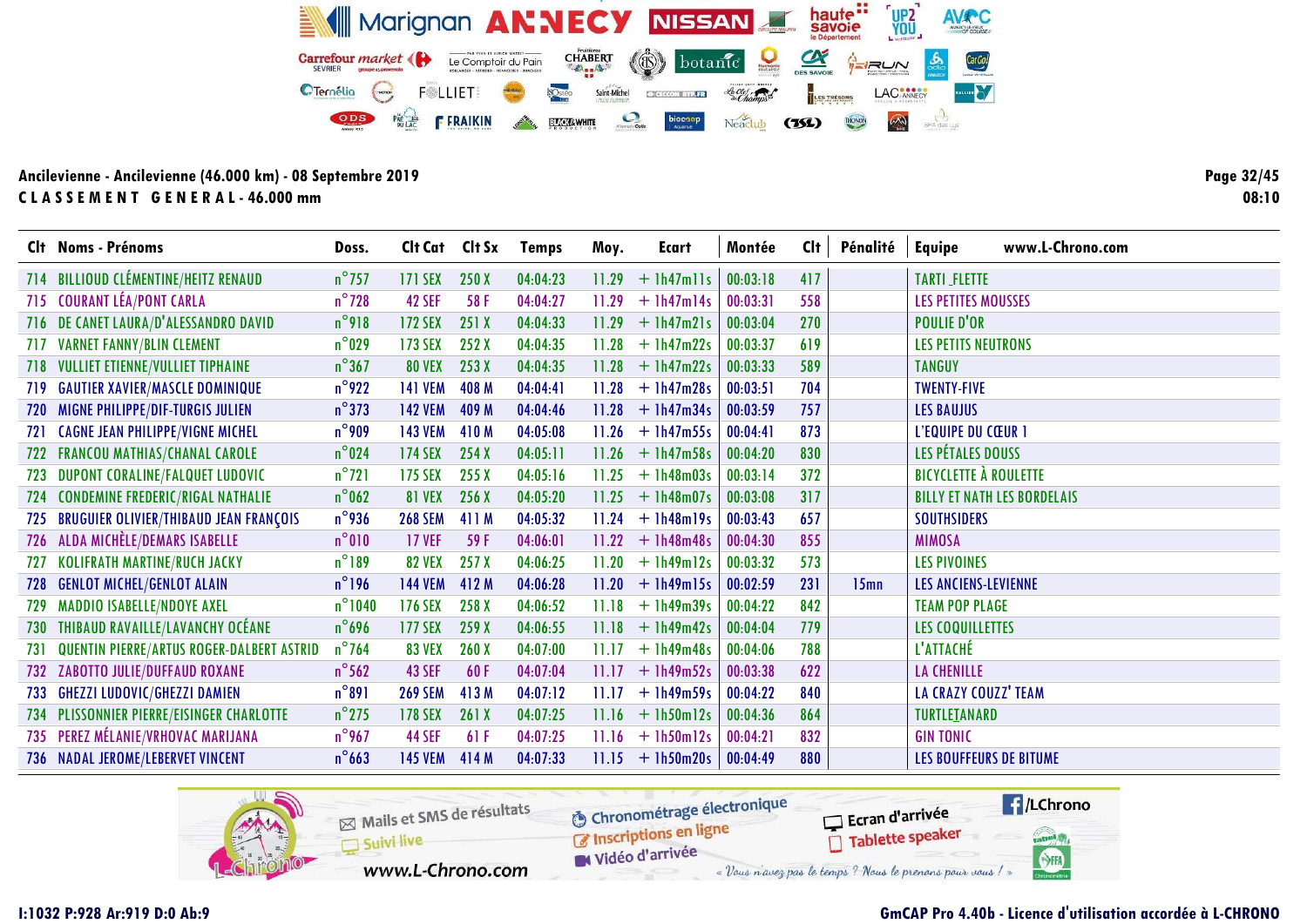|      | Clt Noms - Prénoms                           | Doss.            | Clt Cat Clt Sx |       | Temps    | Moy.  | Ecart          | Montée   | Clt | Pénalité | www.L-Chrono.com<br><b>Equipe</b> |
|------|----------------------------------------------|------------------|----------------|-------|----------|-------|----------------|----------|-----|----------|-----------------------------------|
|      | 737 VIALON LAURENCE/ROCHET SOPHIE            | $n^{\circ}518$   | <b>18 VEF</b>  | 62F   | 04:07:46 | 11.14 | $+1h50m33s$    | 00:03:34 | 592 |          | <b>SOLO</b>                       |
| 738  | <b>CESARO CAROLE/ROUGIER GAELLE</b>          | $n^{\circ}$ 507  | <b>45 SEF</b>  | 63F   | 04:07:55 | 11.13 | $+$ 1h50m42s   | 00:03:55 | 729 |          | <b>LES CAGADES</b>                |
| 739. | MIMAUD MARIE-EMMANUELLE/BIETRIX YVES         | $n^{\circ}$ 065  | <b>84 VEX</b>  | 262X  | 04:07:59 | 11.13 | $+$ 1h50m46s   | 00:03:20 | 436 |          | <b>HORIZON 38</b>                 |
|      | 740 MOREL ERIC/GOYON FABRICE                 | $n^{\circ}$ 452  | <b>146 VEM</b> | 415 M | 04:08:02 | 11.13 | $+1h50m50s$    | 00:03:49 | 690 |          | <b>LACHE TES BOULETS</b>          |
| 741  | PIGNOL ERIC/PIGNOL LAURENCE                  | $n^{\circ}$ 582  | <b>85 VEX</b>  | 263X  | 04:08:09 | 11.12 | $+1h50m56s$    | 00:03:23 | 482 |          | <b>LOLO ET ERIC</b>               |
|      | 742 ATCHAMA GREGORY/CAILLEUX FAUSTINE        | $n^{\circ}109$   | <b>179 SEX</b> | 264X  | 04:08:15 | 11.12 | $+$ 1h51m02s   | 00:03:46 | 676 |          | <b>PEACE CRACKER</b>              |
|      | 743 BLANC LAETITIA/LEROUX ANNE               | $n^{\circ}$ 278  | <b>19 VEF</b>  | 64F   | 04:08:28 | 11.11 | $+$ $1h51m15s$ | 00:04:22 | 841 |          | <b>STARSKY ET HUTCH</b>           |
|      | 744 CARON CHRISTOPHE/STEININGER BERTRAND     | $n^{\circ}119$   | <b>147 VEM</b> | 416 M | 04:08:32 | 11.11 | $+1h51m19s$    | 00:03:38 | 620 |          | <b>HOPLA TEAM</b>                 |
|      | 745 RICHARD FRÉDÉRIC/HONORAT JEAN-CHRISTOPHE | $n^{\circ}$ 777  | <b>148 VEM</b> | 417 M | 04:08:44 | 11.10 | $+$ 1h51m32s   | 00:04:37 | 865 |          | <b>INOVA</b>                      |
|      | 746 CROSNIER MARIE-AGNES/LAGARDE OLIVIER     | $n^{\circ}$ 408  | <b>86 VEX</b>  | 265X  | 04:08:49 | 11.09 | $+1h51m36s$    | 00:04:33 | 859 |          | <b>CHATON ET SA CHATOUNETTE</b>   |
| 747  | <b>BERNARD LISA/ROSIER MARION</b>            | $n^{\circ}$ 924  | <b>46 SEF</b>  | 65F   | 04:09:28 | 11.06 | $+$ 1h52m16s   | 00:04:15 | 815 |          | LES INFIRMIÈRE EN BASKETS         |
| 748  | <b>GODARD ERWAN/REYMANN JÉRÔME</b>           | $n^{\circ}863$   | <b>270 SEM</b> | 418M  | 04:09:36 | 11.06 | $+$ 1h52m23s   | 00:03:35 | 601 |          | CHICAMOCHA                        |
| 749  | ROBILLARD DAMIEN/COQUAZ ELISABETH            | $n^{\circ}$ 129  | <b>180 SEX</b> | 266X  | 04:10:07 | 11.04 | $+$ 1h52m54s   | 00:03:32 | 575 |          | <b>DAMABAB</b>                    |
|      | 750 BERGER PASCAL/BERGER CÉCILE              | $n^{\circ}$ 145  | <b>87 VEX</b>  | 267X  | 04:10:11 | 11.03 | $+$ 1h52m58s   | 00:03:24 | 498 |          | <b>LES BERGER</b>                 |
|      | 751 LONG AURÉLIA/SANGARE ISSA                | $n^{\circ}$ 875  | <b>181 SEX</b> | 268 X | 04:10:13 | 11.03 | $+$ 1h53m00s   | 00:03:56 | 740 |          | <b>LA SOURCE</b>                  |
| 752  | <b>EGLIZOT BRICE/BORRON LYDIE</b>            | $n^{\circ}$ 637  | <b>182 SEX</b> | 269 X | 04:10:26 | 11.02 | $+$ 1h53m13s   | 00:03:45 | 667 |          | <b>LES CHAMPIS</b>                |
|      | 753 DIEBOLD JEAN-LUC/DIEBOLD CARINE          | $n^{\circ}$ 759  | <b>88 VEX</b>  | 270 X | 04:10:31 | 11.02 | $+$ 1h53m18s   | 00:03:58 | 752 |          | LES DIEB'S                        |
|      | 754 LE BERVET THOMAS/CAUQUOZ ELISA           | $n^{\circ}$ 1005 | <b>183 SEX</b> | 271X  | 04:10:43 | 11.01 | $+1h53m30s$    | 00:03:25 | 508 |          | <b>LES LOULOU</b>                 |
|      | 755 MEUNIER JENNIFER/MEUNIER CEDRIC          | $n^{\circ}$ 144  | <b>184 SEX</b> | 272 X | 04:10:44 | 11.01 | $+$ 1h53m31s   | 00:03:28 | 541 |          | <b>TEAM VML</b>                   |
|      | 756 PERRODIN JULIEN/GUILLAUMAUD CLEMENCE     | $n^{\circ}$ 974  | <b>185 SEX</b> | 273 X | 04:10:52 | 11.00 | $+$ 1h53m40s   | 00:04:45 | 878 |          | <b>MONTANA</b>                    |
|      | 757 FOUCHARD DJEBLI ANNICK/VALOUR STÉPHANIE  | $n^{\circ}$ 402  | <b>20 VEF</b>  | 66 F  | 04:10:58 | 11.00 | $+$ 1h53m45s   | 00:04:11 | 803 |          | <b>MÈRE ET FILLE</b>              |
|      | 758 PATRUNO ANNE/DEBRA NATACHA               | $n^{\circ}$ 496  | <b>21 VEF</b>  | 67F   | 04:11:00 | 11.00 | $+$ 1h53m47s   | 00:03:55 | 728 |          | <b>COUBLEVITAINES</b>             |
|      | 759 BARBIER LAURENT/BORDIGNON BENOIT         | $n^{\circ}$ 690  | <b>149 VEM</b> | 419 M | 04:11:02 | 10.99 | $+$ 1h53m49s   | 00:03:23 | 485 |          | <b>BENOIT_LAURENT</b>             |



# **GmCAP Pro 4.40b - Licence d'utilisation accordée à L-CHRONO**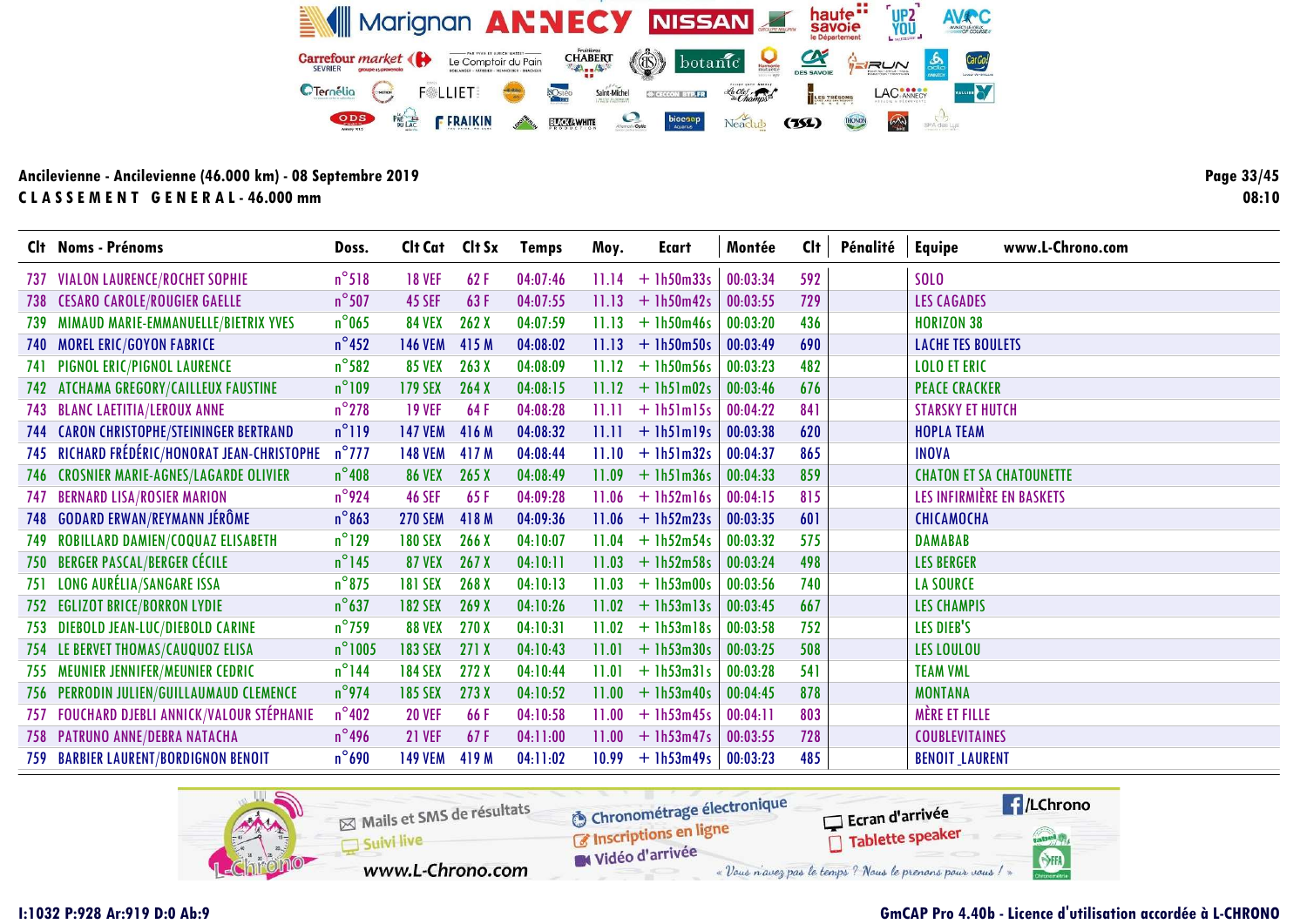Clt Cat Clt Sx Clt Pénalité Equipe www.L-Chrono.com Clt Noms - Prénoms Doss. **Temps** Moy. **Ecart** Montée 760 MARTON RICQUART LUCILE/DAGHERIR STÉPHANIE n°524 730 **22 VEF** 68 F  $04:11:07$ 10.99  $+$  1h53m54s  $00:03:55$ **STEFALUCE** 761 JACQUIER PATRICK/CHESSEL JEAN PHILIPPE  $n^{\circ}$ 157 **150 VEM**  $00:03:43$ 653 **PATJACKBOB** 420 M  $04:11:11$ 10.99  $+1h53m58s$  $n^{\circ}$ 458 89 VEX 274 X  $10.98 + 1h54m11s$  $00:04:18$ 823 **CALME 762 ELAIN LOIC/ELAIN CLAUDIE**  $04:11:24$ 763 FELTEN LUCAS/PILLE RÉMI  $n^{\circ}901$  $+1h54m14s$  $321$ **271 SEM** 421 M  $04:11:27$ 10.98  $00:03:09$ ARCADE FIRE ET SON  $+1$ 764 WEIMER CHLOÉ/STEIBEL ROMAIN  $n^{\circ}$ 495 **272 SEM** 422 M  $04:11:29$  $10.97 + 1h54m17s$  $00:03:55$ 727 **CHLOROPHYLLE ET ROMARIN**  $n^{\circ}281$ 765 MOREL PAULINE/MORICE CELINE **47 SEF** 69F  $04:11:33$ 10.97  $+1h54m20s$  $00:04:05$ 784 **MOMO**  $n^{\circ}$ 239 766 VANSPEYBROCK YOANN/LEDOUX JOËL 571 273 SEM 423 M  $10.97 + 1h54m27s$  $00:03:32$ **LES GORILLES**  $04:11:40$ 767 CROTTET GILLES/CROTTET-FALCOT RÉMI  $n^{\circ}883$ 861 **274 SEM** 424 M  $04:11:47$  $10.96 + 1h54m34s$  $00:04:33$ GUIGNOL 768 COGLIATI ENRICO/COGLIATI MARIE LYNE  $n^{\circ}601$ **186 SEX**  $275X$  $04:12:02$  $10.95 + 1h54m49s$  $00:04:41$ 872 **MARICO**  $n^{\circ}$ 739 769 ROCIPON VIRGINIE/FAURE-BRAC SÉVERINE **48 SEF**  $+$  1h54m51s 656 **LA TEAM GUENILLES** 70 F  $04:12:04$  $10.95$  $00:03:43$  $n^{\circ}$ 222 770 PINCON ALEXIS/ADELINE PINCON 90 VEX 276 X 856  $04:12:11$  $10.94 + 1h54m58s$  $00:04:30$ **LES PINPINS**  $n^{\circ}$ 678 651 771 WAINER BARBARA/LAURENT VIVIEN **187 SEX**  $277X$  $04:12:22$  $10.94 + 1h55m09s$  $00:03:43$ **TIP AND TOP**  $n^{\circ}$ 494 278 X 772 PASQUIER VINENT/BECK ANNE-SOPHIE **91 VEX**  $04:12:34$  $10.93 + 1h55m22s$  $00:03:49$ 691 **KUNG FU CHOUF** 773 BLOND MARIE/MARIN LAMELLET STÉPHANIE  $n^{\circ}600$ 642 **SCRAKO 23 VEF**  $71F$  $04:13:01$ 10.91  $+1h55m49s$  $00:03:41$  $n^{\circ}441$ 774 PETITOT CHRISTOPHE/VINSSON JEAN CYRILLE 849 151 VEM 425 M  $04:13:20$  $10.90 + 1h56m07s$  $00:04:25$ **LES SAUGEAIS** 775 MESNIER LUC/BÖHM SABRINA  $n^{\circ}$ 178 678 **92 VEX** 279 X  $04:13:20$ 10.90  $+1h56m07s$  $00:03:46$ **ARABAV**  $n^{\circ}$ 508 747 776 LE ROUX YOANN/HIRTZ THIERRY 275 SEM 426 M  $04:13:23$ 10.89  $+$  1h56m10s  $00:03:57$ **TEAM2 ORGEMONT**  $n^{\circ}$ 395 829 **FLOCAT** 777 **MENETRIEUX FLORIAN/BARBOSA KEVIN 276 SEM** 427 M  $04:13:26$ 10.89  $+$  1h56m13s  $00:04:20$  $n^{\circ}$ 968 778 BELLO RUI/BOUCHETIBAT SAMIR **152 VEM** 428 M  $04:13:32$ 10.89  $+1h56m20s$  $00:03:25$ 504 **LA CARPE ET LE LAPIN**  $713$ **GOISOT OLIVIER/SUBRAN DAVID**  $n^{\circ}$ 698 **153 VEM** 429 M  $04:13:40$ 10.88  $+1h56m27s$  $00:03:53$ **LES CENT CHEVEUX** 779  $n^{\circ}$ 946 780 DUGA PIERRE-YVES/LEBRUN GUILLAUME **277 SEM** 430 M  $04:13:42$  $10.88 + 1h56m29s$  $00:03:56$ 739 **PROBIWIAME TEAM**  $n^{\circ}680$  $741$ **DELOGE FRANCOIS/DUTREVE LUCIE 188 SEX** 280X  $04:13:46$ 10.88  $+1h56m33s$  $00:03:56$ **LF TEAM** 781 782 ODEYER NELLY/MONRO SALLY  $n^{\circ}823$  $10.87 + 1h56m37s$  00:04:53 **24 VEF**  $72F$  $04:13:50$ 884 **TEAM ENDURANCE** 

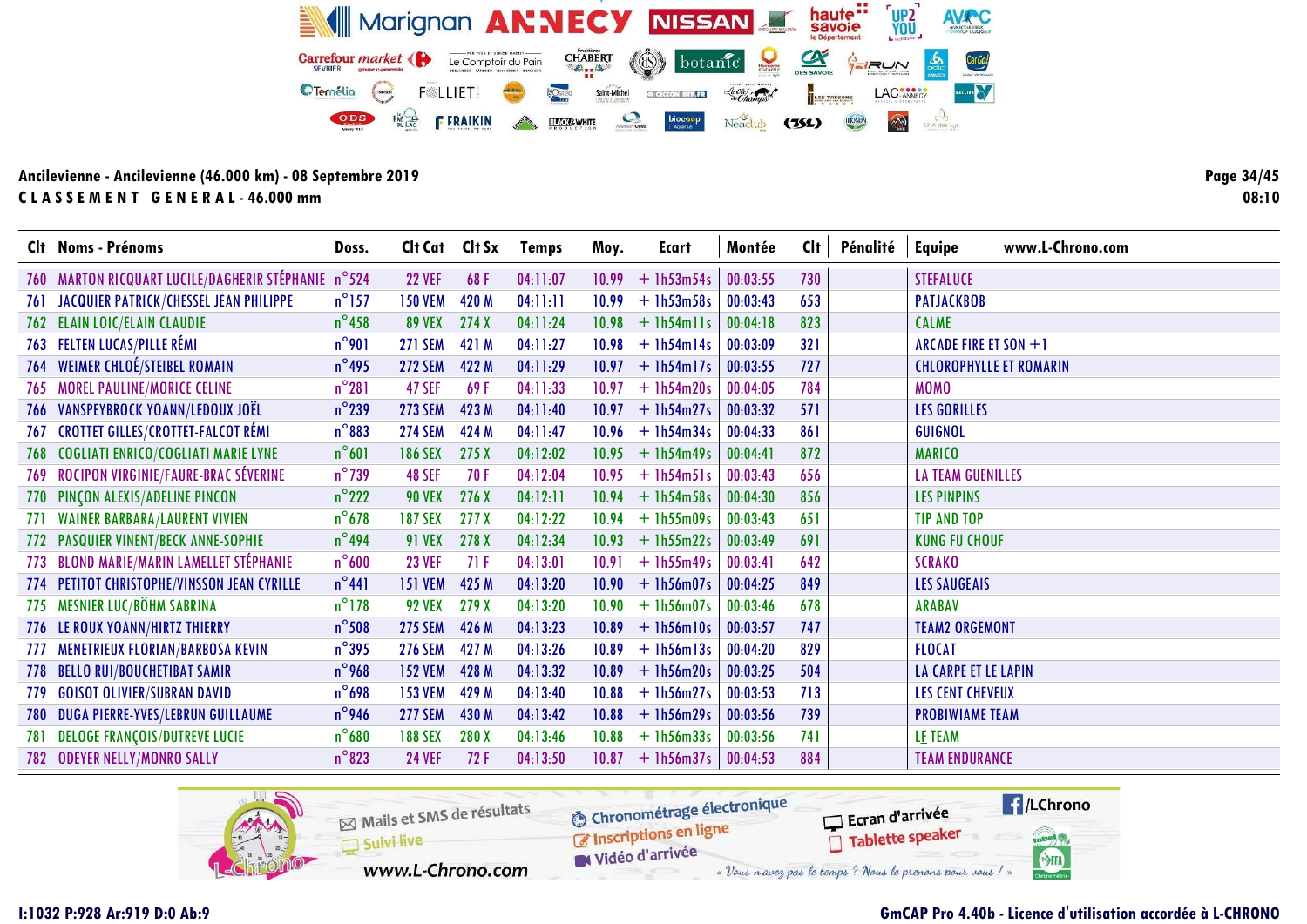|     | Clt Noms - Prénoms                        | Doss.           | Clt Cat Clt Sx |       | <b>Temps</b> | Moy.  | Ecart        | Montée   | Clt | Pénalité | <b>Equipe</b><br>www.L-Chrono.com |
|-----|-------------------------------------------|-----------------|----------------|-------|--------------|-------|--------------|----------|-----|----------|-----------------------------------|
| 783 | <b>GIRAUD GÉRALDINE/MEDIAVILLA MARIO</b>  | $n^{\circ}187$  | <b>93 VEX</b>  | 281 X | 04:13:54     | 10.87 | $+$ 1h56m41s | 00:04:00 | 761 |          | LES MARGÉ                         |
| 784 | <b>BETEMPS LAURENCE/CHARRIER FABIENNE</b> | $n^{\circ}061$  | <b>25 VEF</b>  | 73F   | 04:13:56     | 10.87 | $+1h56m44s$  | 00:03:30 | 550 |          | <b>FABY LOLOTTE</b>               |
| 785 | <b>BURDIN CHRISTELLE/MARTINOT PASCALE</b> | $n^{\circ}$ 588 | <b>26 VEF</b>  | 74 F  | 04:13:58     | 10.87 | $+1h56m45s$  | 00:03:59 | 758 |          | <b>LES QUEENS</b>                 |
| 786 | <b>BOURY MATHIAS/GENTHIAL DAVID</b>       | $n^{\circ}591$  | <b>154 VEM</b> | 431 M | 04:14:20     | 10.85 | $+$ 1h57m07s | 00:03:54 | 719 |          | <b>MATDAV</b>                     |
| 787 | <b>REISS BENJAMIN/REISS KARINE</b>        | $n^{\circ}412$  | <b>94 VEX</b>  | 282 X | 04:14:23     | 10.85 | $+$ lh57mlls | 00:03:51 | 701 |          | <b>BIQUETT'S TEAM</b>             |
| 788 | <b>BOURGEOIS NICOLAS/COULAUD FREDERIC</b> | $n^{\circ}$ 977 | <b>155 VEM</b> | 432 M | 04:14:36     | 10.84 | $+$ 1h57m23s | 00:04:11 | 804 |          | <b>FRED ET NICO</b>               |
| 789 | <b>MALTAVERNE LAURENCE/POUGET PATRICK</b> | $n^{\circ}$ 236 | <b>95 VEX</b>  | 283 X | 04:14:40     | 10.84 | $+$ 1h57m27s | 00:04:23 | 843 |          | <b>LES TRICOOL</b>                |
| 790 | <b>QUINTRIC GAËLLE/CHAUVIN MAUD</b>       | $n^{\circ}$ 975 | <b>49 SEF</b>  | 75 F  | 04:14:43     | 10.84 | $+$ 1h57m30s | 00:03:30 | 556 |          | <b>GAMA</b>                       |
| 791 | <b>DELOUCHE CAROLE/DELOULME CAROLE</b>    | $n^{\circ}$ 052 | <b>27 VEF</b>  | 76 F  | 04:14:47     | 10.83 | $+1h57m35s$  | 00:03:42 | 645 |          | <b>CAROL'TEAM</b>                 |
|     | 792 LE GUEN STEPHANE/LE GUEN BRIGITTE     | $n^{\circ}$ 005 | <b>96 VEX</b>  | 284 X | 04:14:52     | 10.83 | $+$ 1h57m39s | 00:05:01 | 896 |          | <b>TOGETHER WE STRONG</b>         |
|     | 793 NICOLAS JOEL/BAGNON MICHEL            | $n^{\circ}265$  | <b>156 VEM</b> | 433 M | 04:14:56     | 10.83 | $+$ 1h57m43s | 00:03:42 | 647 |          | <b>VALEO WARRIORS</b>             |
|     | 794 DUMAS HENRIETTE/TURBET SÉBASTIEN      | $n^{\circ}$ 886 | <b>189 SEX</b> | 285 X | 04:15:08     | 10.82 | $+$ 1h57m55s | 00:04:14 | 814 |          | <b>LES TUTUTS!!</b>               |
|     | 795 ZERVOS ANNA/NOTTET AUDE               | $n^{\circ}$ 259 | <b>50 SEF</b>  | 77 F  | 04:15:08     | 10.82 | $+$ 1h57m55s | 00:03:34 | 594 |          | <b>LES BELLES GROSSES</b>         |
|     | 796 MARTINETTI VERONIQUE/PITROIS MICHEL   | $n^{\circ}$ 529 | <b>97 VEX</b>  | 286 X | 04:15:14     | 10.81 | $+$ 1h58m01s | 00:04:07 | 792 |          | <b>LA FINE EQUIPE</b>             |
| 797 | LEMARCHAND PHILIPPE/LEMARCHAND LESLIE     | $n^{\circ}$ 634 | <b>190 SEX</b> | 287 X | 04:15:36     | 10.80 | $+1h58m23s$  | 00:03:35 | 607 |          | <b>FILEZ 6030</b>                 |
| 798 | <b>DEGROOTE CHARLOTTE/PAGET MARIE</b>     | $n^{\circ}$ 092 | <b>28 VEF</b>  | 78 F  | 04:15:51     | 10.79 | $+$ 1h58m38s | 00:03:18 | 423 |          | <b>TEAM PIOUS</b>                 |
| 799 | <b>HAENEL PATRICK/HAENEL BRIGITTE</b>     | $n^{\circ}830$  | <b>98 VEX</b>  | 288 X | 04:15:57     | 10.78 | $+1h58m44s$  | 00:04:21 | 831 |          | LES N'L                           |
| 800 | TRANCHANT JPAUL/PIROLLET BRUNO            | $n^{\circ}$ 933 | <b>157 VEM</b> | 434 M | 04:15:57     | 10.78 | $+$ 1h58m44s | 00:04:12 | 805 |          | LES GIVRÉS                        |
| 801 | <b>GUIVIER LAURENT/GUIVIER ALEXANDRA</b>  | $n^{\circ}845$  | <b>191 SEX</b> | 289 X | 04:16:10     | 10.77 | $+1h58m57s$  | 00:04:53 | 885 |          | <b>LES GUIVZ</b>                  |
| 802 | <b>BULTEL ETIENNE/BALLESTO LUCAS</b>      | $n^{\circ}$ 987 | <b>278 SEM</b> | 435 M | 04:16:22     | 10.77 | $+ 1h59m09s$ | 00:03:38 | 628 |          | <b>LES BROUETTES</b>              |
| 803 | PERRIN MICHELE/GUITART ARNAU CHRISTOPHE   | $n^{\circ}864$  | <b>99 VEX</b>  | 290 X | 04:16:29     | 10.76 | $+$ 1h59m16s | 00:04:07 | 793 |          | <b>LES MUSICOS</b>                |
|     | <b>804 TRAN DUY/BOTHIER CHRISTOPHE</b>    | $n^{\circ}$ 907 | <b>158 VEM</b> | 436 M | 04:16:29     | 10.76 | $+$ 1h59m17s | 00:04:21 | 833 |          | <b>RUN 69</b>                     |
|     | 805 JOUBERT MAËLLE/DRUESNE FLORIAN        | $n^{\circ}$ 230 | <b>192 SEX</b> | 291 X | 04:16:43     | 10.75 | $+1h59m30s$  | 00:03:35 | 603 |          | LES MOKA                          |

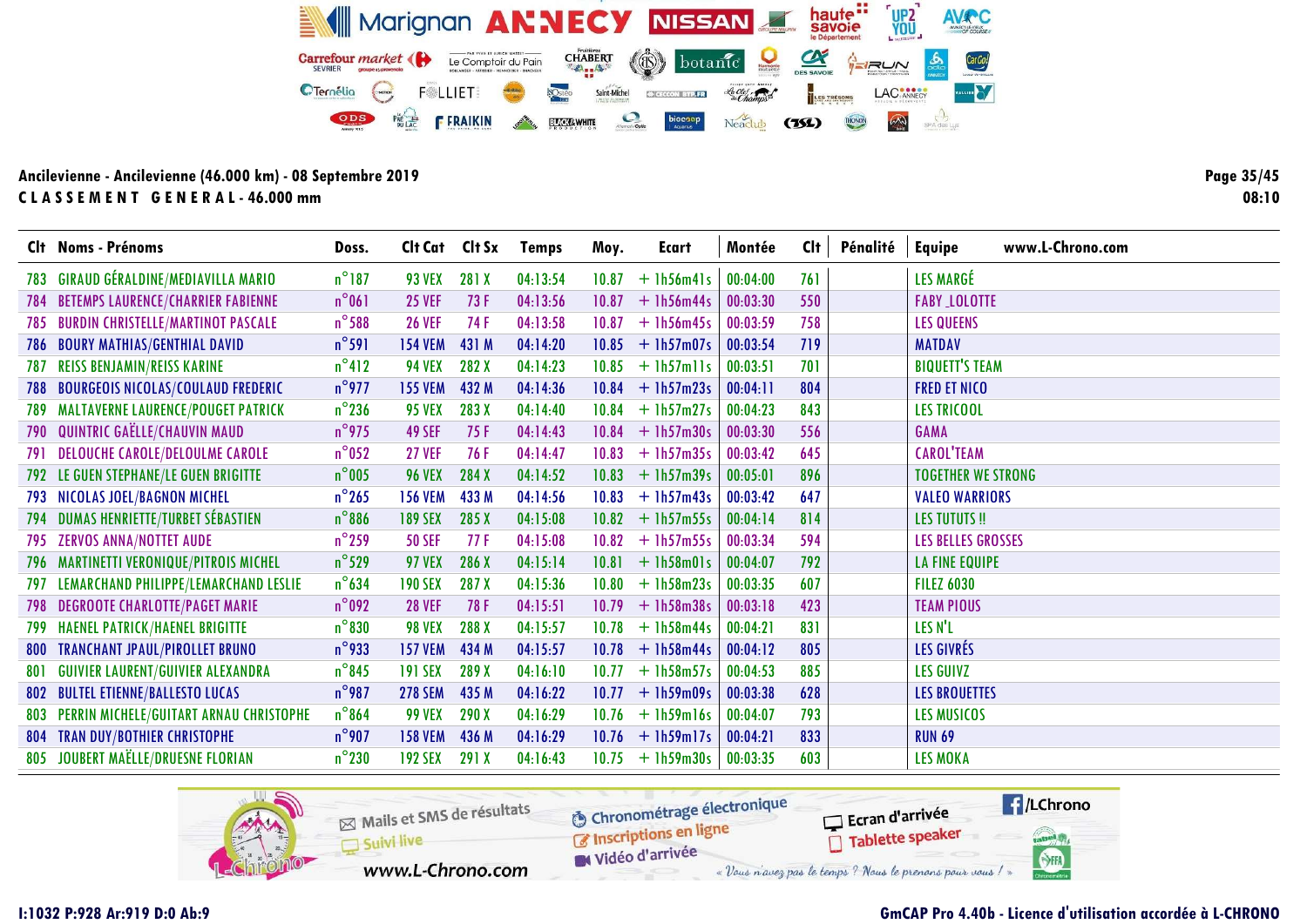| Clt Noms - Prénoms                                   | Doss.           | Cit Cat Cit Sx |       | Temps    | Moy.  | <b>Ecart</b>                | Montée   | Cl <sub>t</sub> | Pénalité         | www.L-Chrono.com<br><b>Equipe</b> |
|------------------------------------------------------|-----------------|----------------|-------|----------|-------|-----------------------------|----------|-----------------|------------------|-----------------------------------|
| 806 LIONNET LUCAS/BRICE RAVOIRE                      | $n^{\circ}513$  | <b>279 SEM</b> | 437 M | 04:16:50 |       | $10.75 + 1h59m37s$          | 00:07:20 | 918             |                  | <b>LES PERROQUETS SAUVAGES</b>    |
| <b>807 GAVERIAUX SYLVIE/FORESTIER SYLVIE</b>         | $n^{\circ}$ 558 | <b>29 VEF</b>  | 79 F  | 04:16:55 | 10.74 | $+1h59m43s$                 | 00:04:04 | 780             |                  | <b>SYLVIE'S TEAM</b>              |
| 808 DUCHOSAL JULIEN/DIGEON MATTHIEU                  | $n^{\circ}389$  | <b>280 SEM</b> | 438 M | 04:16:56 |       | $10.74 + 1h59m43s$          | 00:03:38 | 624             |                  | LES DUDI'S                        |
| 809 NIVEAU NOÉMIE/MINJOZ SÉPHORA                     | $n^{\circ}$ 348 | <b>51 SEF</b>  | 80F   | 04:17:40 | 10.71 | $+2h00m28s$                 | 00:03:51 | 703             |                  | <b>LES PSY</b>                    |
| 810 ROGIER PHILIPPE/ROGIER CLEMENCE                  | $n^{\circ}$ 374 | <b>193 SEX</b> | 292 X | 04:17:46 |       | $10.71 + 2h00m33s$          | 00:05:38 | 912             |                  | <b>ALIAS</b>                      |
| <b>811 BERTHET ASTRID/GUIGNIER CHARLES</b>           | $n^{\circ}$ 667 | <b>194 SEX</b> | 293 X | 04:18:25 | 10.68 | $+ 2h01m12s$                | 00:04:57 | 889             |                  | <b>POUPOUNE ET CARLOS</b>         |
| 812 BOUILLARD YANN/UNAL AGNÈS                        | $n^{\circ}267$  | <b>100 VEX</b> | 294 X | 04:18:28 |       | $10.68 + 2h01m15s$          | 00:04:07 | 794             |                  | <b>J'VAIS Y FAIRE!</b>            |
| 813 BOETTCHER MÉLANIE/COZE ALEXIS                    | $n^{\circ}401$  | <b>195 SEX</b> | 295 X | 04:18:38 | 10.67 | $+ 2h01m25s$                | 00:03:13 | 363             | 15 <sub>mn</sub> | <b>COZE</b>                       |
| 814 MELOT OLIVIER/MELOT MAGALIE                      | $n^{\circ}$ 456 | <b>101 VEX</b> | 296 X | 04:18:48 |       | $10.66 + 2h01m36s$          | 00:04:03 | 775             |                  | LES RUN FUN                       |
| 815 COTTEAUX MARGOT/METRAL HÉLOÏSE                   | $n^{\circ}$ 695 | <b>52 SEF</b>  | 81 F  | 04:18:55 |       | $10.66 + 2h01m43s$          | 00:03:57 | 743             |                  | <b>LES ACOLYTES</b>               |
| 816 GRANGE PIERRE/ABOAB LUCIE                        | $n^{\circ}$ 717 | <b>196 SEX</b> | 297 X | 04:19:00 |       | $10.66 + 2h01m48s$          | 00:03:51 | 702             |                  | <b>LES PETITS POIS</b>            |
| <b>817 PRUNAC JEREMY/FAVIER NICOLAS</b>              | $n^{\circ}$ 608 | <b>281 SEM</b> | 439 M | 04:19:01 |       | $10.66 + 2h01m48s$          | 00:04:53 | 883             |                  | <b>PROBIWIAME TEAM</b>            |
| 818 VUADENS DOMINIQUE/VUADENS MARIE                  | $n^{\circ}$ 504 | <b>102 VEX</b> | 298 X | 04:19:16 |       | $10.65 + 2h02m03s$          | 00:04:02 | 771             |                  | <b>TEAM LUGRIN</b>                |
| 819 BENEDETTI ROMAIN/CRIDEL THIBAUT                  | $n^{\circ}$ 536 | <b>282 SEM</b> | 440 M | 04:19:17 | 10.64 | $+ 2h02m05s$                | 00:03:07 | 304             |                  | <b>CHRONIC.</b>                   |
| 820 BELLEVILLE GEORGES/FRANCISOD ERIC                | $n^{\circ}472$  | <b>159 VEM</b> | 441 M | 04:19:20 |       | $10.64 + 2h02m07s$          | 00:04:21 | 837             |                  | <b>LES GAIS LURONS</b>            |
| 821 BERTOIN JULIE/BERTOIN OLIVIER                    | $n^{\circ}$ 457 | <b>197 SEX</b> | 299 X | 04:19:47 | 10.62 | $+ 2h02m34s$                | 00:03:39 | 629             |                  | <b>JOHZT</b>                      |
| 822 MARTY CLOTILDE/LAURENT HELENE                    | $n^{\circ}$ 478 | <b>30 VEF</b>  | 82F   | 04:20:05 |       | $10.61 + 2h02m52s$          | 00:03:57 | 745             |                  | L'ÉQUIPE DU CŒUR 2                |
| 823 BRUYERE CÉLINE/BRUYERE CYRIL                     | $n^{\circ}618$  | <b>103 VEX</b> | 300X  | 04:20:35 | 10.59 | $+ 2h03m23s$                | 00:03:01 | 244             |                  | <b>TEAM HEATHER</b>               |
| 824 DASSONNEVILLE THIERRY/DASSONNEVILLE SOPHIE n°422 |                 | <b>104 VEX</b> | 301X  | 04:20:41 | 10.59 | $+ 2h03m28s$                | 00:04:54 | 887             |                  | <b>J'RAMÈNE MA FRAISE</b>         |
| 825 DEBAY LUDOVIC/TARDY BASTIEN                      | $n^{\circ}$ 344 | <b>283 SEM</b> | 442 M | 04:20:54 | 10.58 | $+ 2h03m41s$                | 00:04:01 | 768             |                  | <b>STAUBLI XXL</b>                |
| 826 SCHMUCK GUILLAUME/PERRIER STÉPHANE               | $n^{\circ}821$  | <b>160 VEM</b> | 443 M | 04:22:23 |       | $10.52 + 2h05m10s$          | 00:03:00 | 237             |                  | <b>GS-PEED</b>                    |
| 827 SCHERRER VANESSA/COMBAZ PHILIPPE                 | $n^{\circ}$ 292 | <b>105 VEX</b> | 302 X | 04:22:24 | 10.52 | $+ 2h05m11s$                | 00:04:59 | 893             |                  | <b>SHAKALOVE</b>                  |
| 828 BABEL CHLOÉ/LEMETEIL EUGÉNIE                     | $n^{\circ}$ 926 | <b>53 SEF</b>  | 83F   | 04:22:27 |       | $10.52 + 2h05m14s$ 00:04:37 |          | 866             |                  | <b>LEROY MERLIN</b>               |
|                                                      |                 |                |       |          |       |                             |          |                 |                  |                                   |



Page 36/45 08:10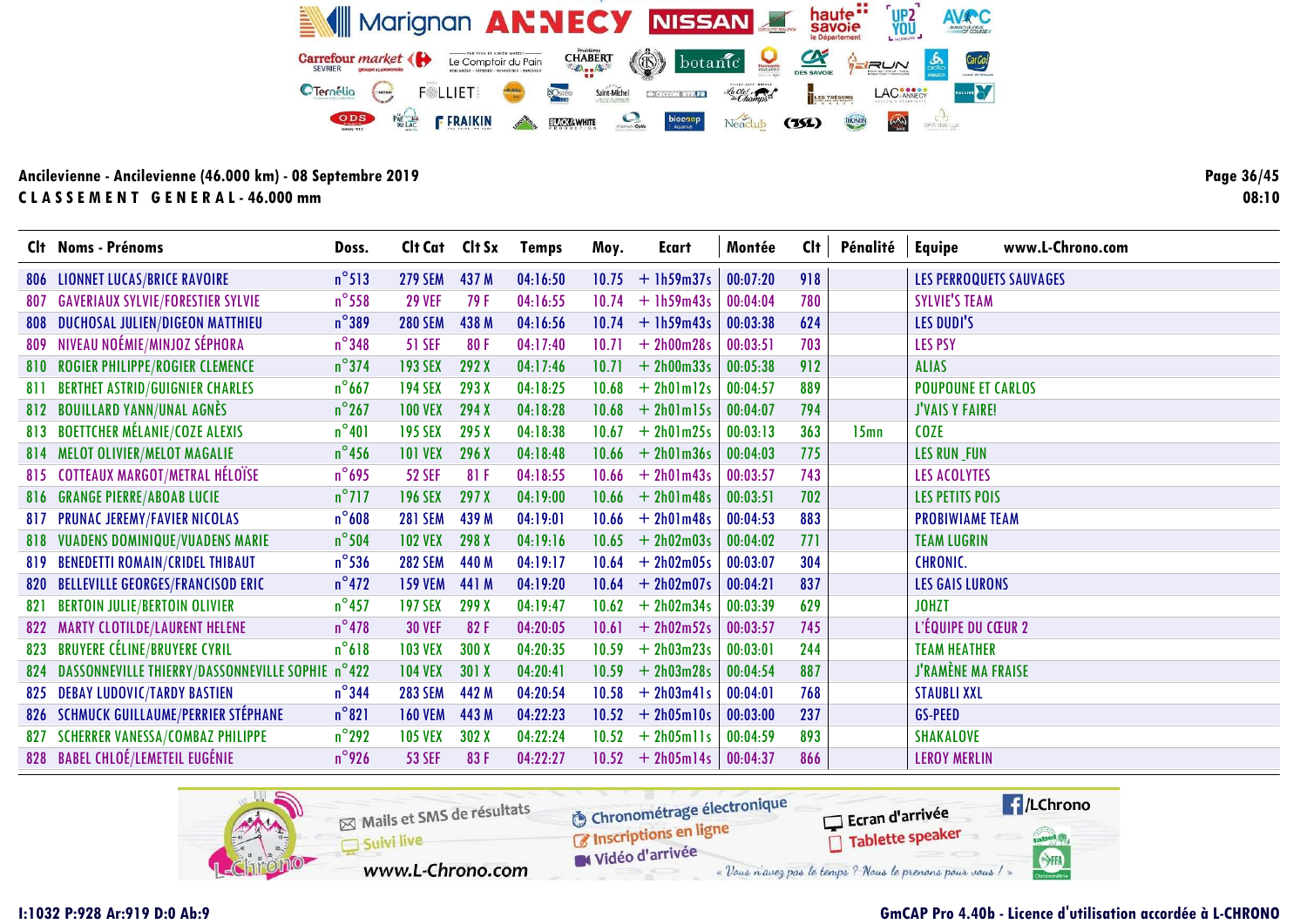|     | Clt Noms - Prénoms                        | Doss.            | Clt Cat        | Clt Sx | <b>Temps</b> | Moy.  | Ecart         | Montée   | Clt | Pénalité         | www.L-Chrono.com<br><b>Equipe</b> |
|-----|-------------------------------------------|------------------|----------------|--------|--------------|-------|---------------|----------|-----|------------------|-----------------------------------|
|     | 829 PUECH EMELINE/LORCY CLÉMENCE          | $n^{\circ}$ 898  | <b>54 SEF</b>  | 84F    | 04:22:28     | 10.52 | $+ 2h05m15s$  | 00:03:51 | 705 |                  | <b>RUNNING KITTENS</b>            |
| 830 | <b>HEMERY LÉA/HEMERY CHRISTOPHE</b>       | $n^{\circ}$ 623  | <b>198 SEX</b> | 303 X  | 04:22:42     | 10.51 | $+ 2h05m29s$  | 00:03:54 | 725 |                  | PÈRE-FILLE                        |
| 831 | <b>LAVAULT SABINE/TEYSSIER NATHALIE</b>   | $n^{\circ}$ 032  | <b>31 VEF</b>  | 85F    | 04:23:02     | 10.49 | $+ 2h05m49s$  | 00:04:18 | 822 |                  | <b>BINOME 12</b>                  |
| 832 | MEILLEUR LAURINE/MOLLIER ALEXIS           | $n^{\circ}$ 995  | <b>199 SEX</b> | 304 X  | 04:23:03     | 10.49 | $+ 2h05m50s$  | 00:03:27 | 532 |                  | <b>GATEAU SEC</b>                 |
| 833 | <b>GUERIN CEDRINE/MAISON MARIE-PIERRE</b> | $n^{\circ}$ 1038 | <b>32 VEF</b>  | 86F    | 04:23:09     | 10.49 | $+ 2h05m56s$  | 00:04:38 | 868 |                  | <b>CHABERT9</b>                   |
| 834 | <b>RENAUX JESSICA/JAEGGI MAUD</b>         | $n^{\circ}612$   | <b>55 SEF</b>  | 87F    | 04:23:17     | 10.48 | $+ 2h06m04s$  | 00:04:23 | 844 |                  | <b>ROULE MA POULE</b>             |
|     | 835 BULOU ALISON/REAL ROMAIN              | $n^{\circ}$ 063  | <b>200 SEX</b> | 305X   | 04:23:20     | 10.48 | $+ 2h06m07s$  | 00:04:19 | 824 |                  | <b>LES CHARRETTES</b>             |
|     | 836 CENCI ANDRÉ/LAVOREL BAPTISTE          | $n^{\circ}$ 789  | <b>284 SEM</b> | 444 M  | 04:23:22     | 10.48 | $+ 2h06m09s$  | 00:04:09 | 798 |                  | <b>LA CORTONA</b>                 |
|     | 837 PELLET LAURA/PELLET OLIVIER           | $n^{\circ}$ 146  | <b>201 SEX</b> | 306 X  | 04:23:24     | 10.48 | $+ 2h06m$ lls | 00:04:57 | 891 |                  | HULK_CAPTAIN MARVEL               |
|     | 838 RAY SÉGOLÈNE/RAY MARION               | $n^{\circ}981$   | <b>56 SEF</b>  | 88F    | 04:23:24     | 10.48 | $+ 2h06m12s$  | 00:03:52 | 710 |                  | LES INSÉPARABLES                  |
|     | 839 MOTTA QUENTIN/GAUTHIER PASCALE        | $n^{\circ}$ 074  | <b>202 SEX</b> | 307 X  | 04:23:42     | 10.47 | $+ 2h06m30s$  | 00:03:53 | 712 |                  | ADIMC3                            |
| 840 | <b>TARDY EDDY/LAURENT LAETITIA</b>        | $n^{\circ}414$   | <b>203 SEX</b> | 308 X  | 04:23:44     | 10.47 | $+ 2h06m31s$  | 00:04:03 | 776 |                  | ADIMC4                            |
| 841 | <b>GOMES ELISA/GOMES PASCAL</b>           | $n^{\circ}$ 283  | <b>204 SEX</b> | 309 X  | 04:23:46     | 10.46 | $+ 2h06m33s$  | 00:03:48 | 687 |                  | <b>CLAVICULE ET VENTURIA</b>      |
|     | 842 BROYER ERIC/DA SILVA JOAO             | $n^{\circ}307$   | <b>161 VEM</b> | 445 M  | 04:24:38     | 10.43 | $+ 2h07m26s$  | 00:04:40 | 871 | 15 <sub>mn</sub> | <b>CORCY ENDURANCE</b>            |
|     | 843 DONZEL CHRISTOPHE/MONOD GREGORY       | $n^{\circ}$ 846  | <b>285 SEM</b> | 446 M  | 04:24:43     | 10.43 | $+ 2h07m31s$  | 00:04:09 | 797 |                  | <b>CHABERT1</b>                   |
|     | 844 GOMES AUDREY/LECONTE ALBANE           | $n^{\circ}511$   | <b>57 SEF</b>  | 89F    | 04:24:56     | 10.42 | $+ 2h07m43s$  | 00:03:58 | 749 |                  | <b>LES POULETTES</b>              |
|     | 845 GRAD STÉPHANIE/PALADE ALINE           | $n^{\circ}$ 043  | <b>33 VEF</b>  | 90 F   | 04:25:16     | 10.40 | $+ 2h08m03s$  | 00:04:13 | 812 |                  | <b>LES BUTINEUSES</b>             |
|     | 846 GARRIGOS MARIE/DEVILLARD MARIE        | $n^{\circ}$ 984  | <b>58 SEF</b>  | 91F    | 04:25:24     | 10.40 | $+ 2h08m11s$  | 00:04:15 | 816 |                  | LES POULETTES FITNESS             |
| 847 | DINH JULIE/MACHU TIFANNY                  | $n^{\circ}$ 435  | <b>59 SEF</b>  | 92 F   | 04:25:46     | 10.39 | $+ 2h08m34s$  | 00:04:31 | 857 |                  | <b>LA TEAM PICON FRITES</b>       |
| 848 | <b>RICHER JEROME/CROZET YANNICK</b>       | $n^{\circ}$ 847  | <b>162 VEM</b> | 447 M  | 04:25:48     | 10.38 | $+ 2h08m35s$  | 00:04:25 | 850 |                  | <b>VANILLE-FRAISE TEAM 1</b>      |
| 849 | <b>TRITSCH NATHALIE/GUYOT CECILE</b>      | $n^{\circ}$ 279  | <b>34 VEF</b>  | 93F    | 04:26:27     | 10.36 | $+ 2h09m14s$  | 00:03:54 | 721 |                  | <b>CÉCILE ET NATH</b>             |
| 850 | <b>CURIEN MAELENN/COLIN FABIEN</b>        | $n^{\circ}$ 199  | <b>205 SEX</b> | 310X   | 04:26:27     | 10.36 | $+ 2h09m14s$  | 00:03:42 | 648 |                  | <b>AVENTURE 1</b>                 |
| 851 | <b>GENIN ANTOINE/GENIN CHARLOTTE</b>      | $n^{\circ}362$   | <b>106 VEX</b> | 311 X  | 04:26:33     | 10.35 | $+ 2h09m21s$  | 00:03:42 | 643 |                  | <b>GENIUS</b>                     |

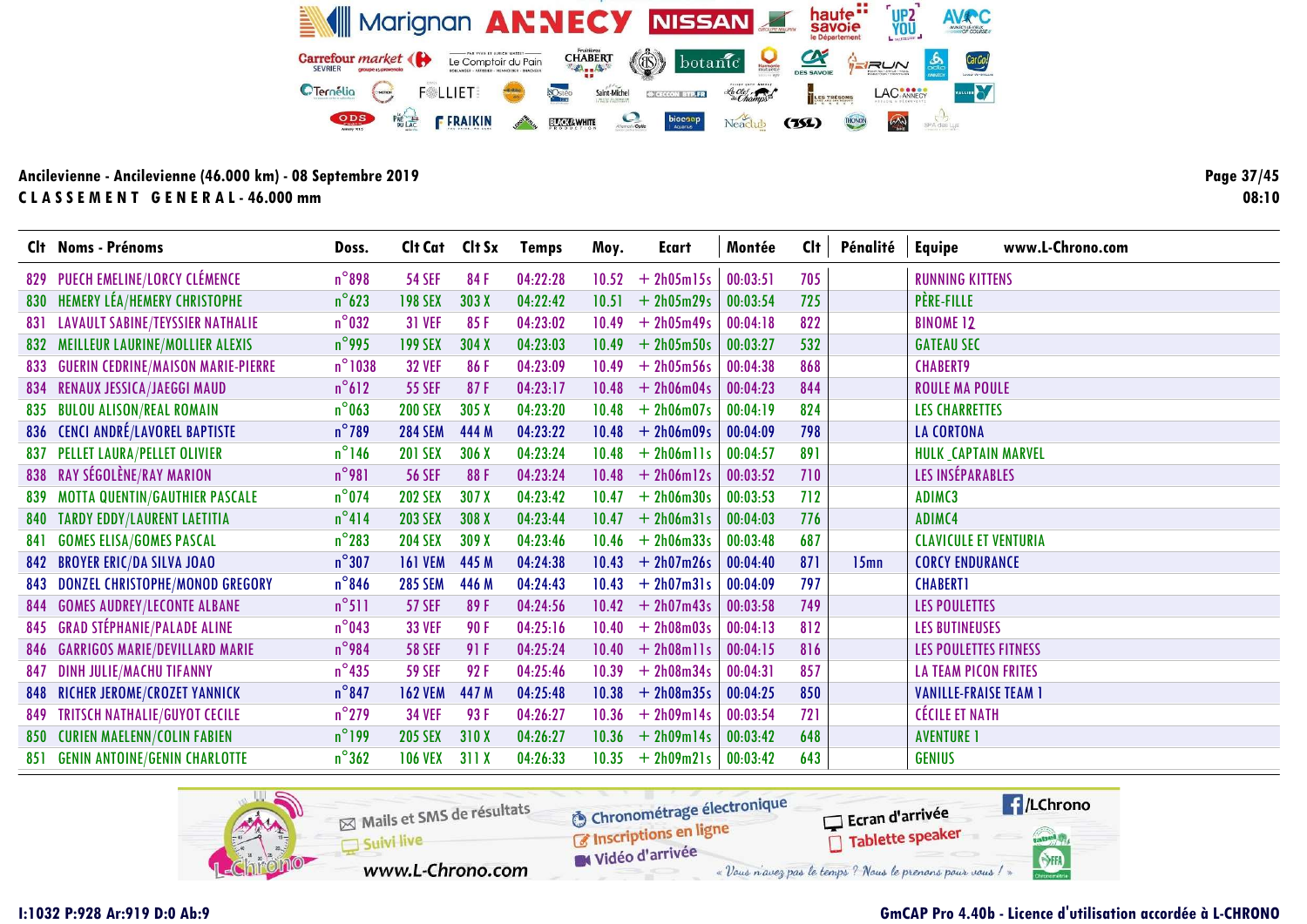Clt Noms - Prénoms Doss. Clt Cat Clt Sx Temps Moy. Ecart Montée Clt Pénalité Equipe www.L-Chrono.com 852 POTIN CHRISTOPHE/HAMACHE SORAYA n°644 107 VEX 312 X 04:26:39 10.35 + 2h09m26s 00:05:08 899 LES PLONGEURS<br>853 DESPRES MICKAEL/BENOISTON CECILE n°750 108 VEX 313 X 04:26:58 10.34 + 2h09m45s 00:04:38 867 LES STAFETTES 853 DESPRES MICKAEL/BENOISTON CECILE n°750 108 VEX 313 X 04:26:58 10.34 + 2h09m45s 00:04:38 867 LES STAFETTES<br>854 HANNEQUIN VIRGINIE/MAURICE AUDREY n°528 60 SEF 94 F 04:26:59 10.34 + 2h09m47s 00:04:26 851 LES INSÉPARABLES 854 HANNEQUIN VIRGINIE/MAURICE AUDREY n°528 60 SEF 94 F 04:26:59 10.34 + 2h09m47s 00:04:26 851 LES INSÉPARABLES 855 ULRICH PHILIPPE/ULRICH KARINA n°251 109 VEX 314 X 04:27:09 10.33 + 2h09m56s 00:03:16 398 ULRICH POWER 856 TREMBLET AURELIE/CHABAS CHLOE n°585 61 SEF 95 F 04:27:10 10.33 + 2h09m57s 00:03:51 707 LES PÉDALES DOUCES 857 GOSSART ISABELLE/BOISSEAUX ERIC n°130 110 VEX 315 X 04:27:21 10.32 + 2h10m09s 00:04:22 838 PROBIWIAME TEAM 858 ANDRE JULIANE/DUCRET ANDRÉANE n°160 62 SEF 96 F 04:27:26 10.32 + 2h10m14s 00:04:24 847 SISTER DUCK 859 TRILLEZ MARJORIE/RICARD SARAH n°298 63 SEF 97 F 04:28:07 10.29 + 2h10m54s 00:04:05 783 BP GIRL 860 GOURIN DANIEL/ELADIE LAETITIA https://www.men.com/men.com/men.com/men.com/men.com/men.com/men.com/men.com/<br>861 Jeanblanc Gabrielle/Tallec Gwendoline https://www.men.com/men.com/men.com/men.com/men.com/men.com/men/men/ 861 JEANBLANC GABRIELLE/TALLEC GWENDOLINE n°725 64 SEF 98 F 04:28:53 10.27 + 2h11m40s 00:04:21 835 WONDER RIDEUSES<br>862 RUOTOLO ALEXANDRE/RUOTOLO NATHALIE n°666 112 VEX 317 X 04:29:01 10.26 + 2h11m48s 00:05:27 906 MR MS MR 862 RUOTOLO ALEXANDRE/RUOTOLO NATHALIE n°666 112 VEX 317 X 04:29:01 10.26 + 2h11m48s 00:05:27 906 MR MS MS<br>863 GUERIN SEBASTIEN/GUERIN BÉNÉDICTE n°546 206 SEX 318 X 04:29:13 10.25 + 2h12m01s 00:04:32 858 LESZAN 863 GUERIN SEBASTIEN/GUERIN BÉNÉDICTE n°546 206 SEX 318 X 04:29:13 10.25 + 2h12m01s 00:04:32 858 LESZAMOUREUX<br>864 PRADEL SYLVIE/MAILLET GUY n°454 113 VEX 319 X 04:29:20 10.25 + 2h12m07s 00:04:23 845 LES GUEULATIS 864 PRADEL SYLVIE/MAILLET GUY n°454 113 VEX 319 X 04:29:20 10.25 + 2h12m07s 00:04:23 845 LES GUEULATIS 865 TOMLIK JOHAN/JOURNET HELENE n<sup>o</sup> 474 207 SEX 320 X 04:30:29 10.20 + 2h13m16s 00:05:46 913 LA FRANGINE ET LE FRANGIN 866 CAILLET VINCENT/SPORTIELLO JULIETTE n°046 208 SEX 321 X 04:30:48 10.19 + 2h13m35s 00:04:21 836 00:04:21 0KTOBERFESTER<br>867 DUPERRET JEAN-CHARLES/DUPERRET SEBASTIEN n°011 286 SEM 448 M 04:31:01 10.18 + 2h13m49s 00:03:28 867 DUPERRET JEAN-CHARLES/DUPERRET SEBASTIEN n°011 286 SEM 448 M 04:31:01 10.18 + 2h13m49s 00:03:28 537 15mn LES VALGAUX 868 EYROULET SOPHIE/FROMENT SANDRA n°808 35 VEF 99 F 04:31:11 10.18 + 2h13m58s 00:04:04 781 LES COPS 869 FALCO TONY/GERARDIN JACQUET PATRICIA n°179 209 SEX 322 X 04:31:50 10.15 + 2h14m37s 00:04:19 825 MERE ET FILS 870 FOURNIER GAËLLE/SELLA ELODIE n°310 65 SEF 100 F 04:32:45 10.12 + 2h15m32s 00:04:06 786 TEAM MAUNOIR 871 FOBER JULIEN/OSTRE LISA n°116 210 SEX 323 X 04:33:59 10.07 + 2h16m46s 00:05:14 900 LOS BIQUETOS 872 BUHOT VIRGINIE/VIVALDO ISABELLE nº050 66 SEF 101 F 04:34:06 10.07 + 2h16m53s 00:04:43 876 LES FURIES<br>873 LUCCHESI CHARLINE/PERRON LISA nº577 67 SEF 102 F 04:34:08 10.07 + 2h16m55s 00:03:23 479 LES LILIS 873 LUCCHESI CHARLINE/PERRON LISA n°577 67 SEF 102 F 04:34:08 10.07 + 2h16m55s 00:03:23 479 LES LILIS 874 BULTEL MAEVA/CLOT LUDIVINE n°250 68 SEF 103 F 04:34:26 10.06 + 2h17m13s 00:04:33 862 LES GLOB' NANAS



Page 38/45 08:10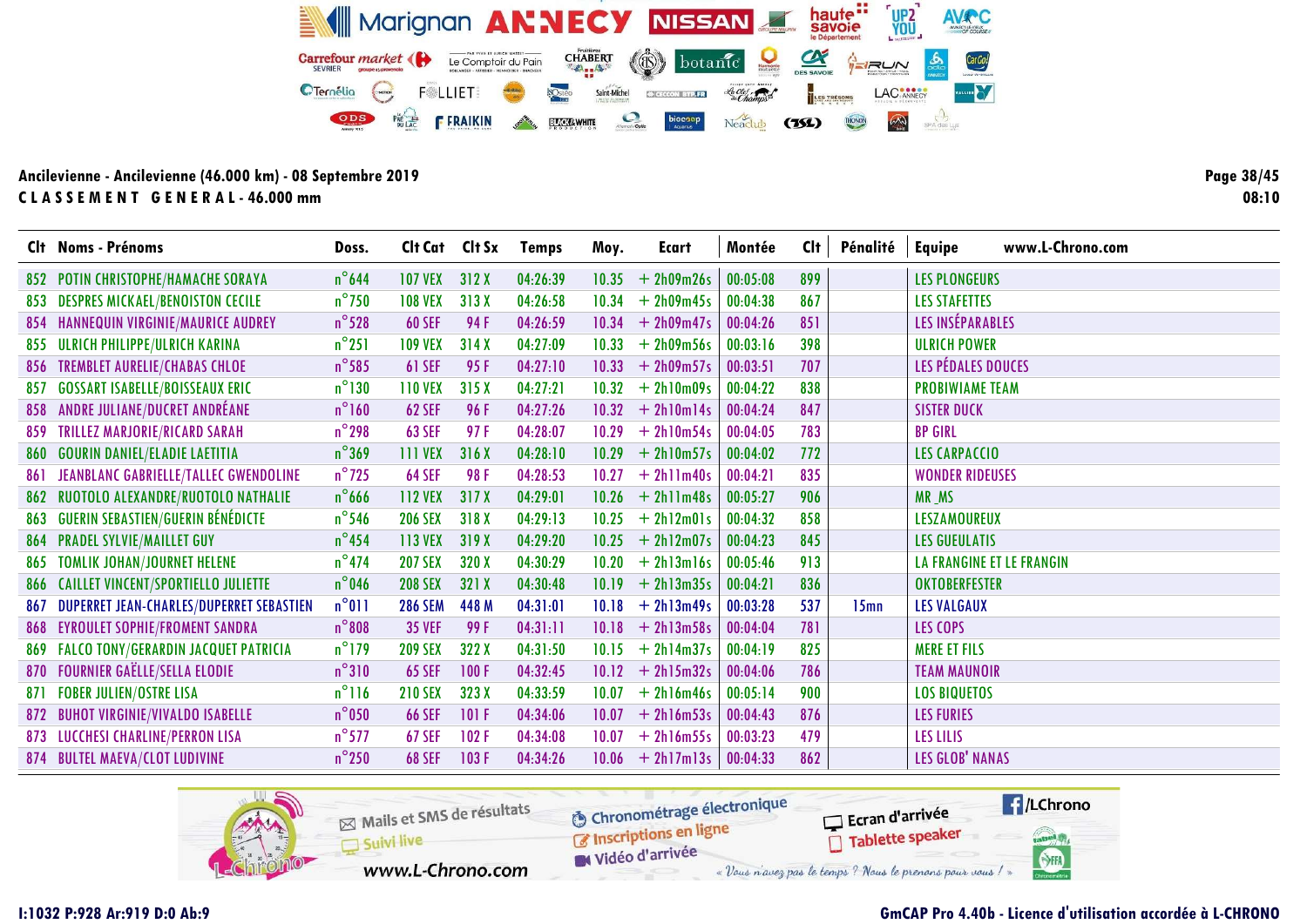|     | Clt Noms - Prénoms                             | Doss.            | Cit Cat Cit Sx |       | <b>Temps</b> | Moy.  | Ecart        | Montée   | Cl <sub>t</sub> | Pénalité         | www.L-Chrono.com<br><b>Equipe</b> |
|-----|------------------------------------------------|------------------|----------------|-------|--------------|-------|--------------|----------|-----------------|------------------|-----------------------------------|
|     | 875 RAYMOND ESTELLE/FERRER ELODIE              | $n^{\circ}$ 656  | <b>69 SEF</b>  | 104F  | 04:34:28     | 10.06 | $+ 2h17m15s$ | 00:05:01 | 897             |                  | LES ELLES D'OR                    |
|     | 876 TEILLARD BÉRANGÈRE/CLEPOINT JULIETTE       | $n^{\circ}$ 149  | <b>70 SEF</b>  | 105F  | 04:34:30     | 10.06 | $+ 2h17m17s$ | 00:05:00 | 895             |                  | <b>BEEJ'S</b>                     |
|     | 877 VUILLEMOT MARION/RAVEROT LAETITIA          | $n^{\circ}843$   | <b>71 SEF</b>  | 106F  | 04:34:49     | 10.04 | $+ 2h17m36s$ | 00:04:15 | 817             |                  | <b>CREWSTIFLETTE</b>              |
|     | 878 FORT JEROME/UGHETTO MONFRIN ELODIE         | $n^{\circ}$ 659  | <b>211 SEX</b> | 324X  | 04:36:13     | 9.99  | $+ 2h19m00s$ | 00:04:29 | 854             |                  | <b>CHOU</b>                       |
|     | 879 PELLEN CAMILLE/SCHMIDT NICOLAS             | $n^{\circ}$ 1039 | <b>212 SEX</b> | 325X  | 04:37:04     | 9.96  | $+ 2h19m51s$ | 00:04:44 | 877             |                  | 42KM195 - SPODE                   |
|     | 880 VERBEKE BETTY/CALLENDRIER PERRINE          | $n^{\circ}$ 858  | <b>72 SEF</b>  | 107F  | 04:37:33     | 9.94  | $+ 2h20m20s$ | 00:03:46 | 673             |                  | <b>LES BLEUES</b>                 |
|     | 881 VALLERIX ISABELLE/VALLERIX PIERRE          | $n^{\circ}$ 042  | 114 VEX        | 326 X | 04:37:51     | 9.93  | $+ 2h20m39s$ | 00:04:14 | 813             |                  | VALLERIX                          |
|     | 882 LE MOULEC LOÏC/TAUPIN EMILIE               | $n^{\circ}$ 090  | <b>213 SEX</b> | 327 X | 04:40:13     | 9.85  | $+ 2h23m01s$ | 00:05:22 | 903             |                  | <b>MIMI AND LOLO JOSVIENS</b>     |
|     | 883 SALENTINY JENNIFER/TACHON JULIE            | $n^{\circ}$ 755  | <b>73 SEF</b>  | 108F  | 04:40:18     | 9.85  | $+ 2h23m05s$ | 00:05:34 | 908             |                  | LES CREWSTACH DE LA NIGHT         |
|     | 884 LAUGIER EMILIE/JANNOU VANESSA              | $n^{\circ}$ 067  | <b>36 VEF</b>  | 109F  | 04:40:38     | 9.84  | $+ 2h23m25s$ | 00:04:29 | 853             |                  | <b>LES POUPETTES</b>              |
|     | 885 LABRANQUE LAURENCE/CHARRIER SANDRINE       | $n^{\circ}$ 555  | <b>74 SEF</b>  | 110F  | 04:40:44     | 9.83  | $+ 2h23m31s$ | 00:04:52 | 882             |                  | <b>CREWSTACH FLOWER</b>           |
|     | 886 MANGEL CHARLENE/MARTIN SOPHIE              | $n^{\circ}$ 354  | <b>75 SEF</b>  | 111F  | 04:40:54     | 9.83  | $+ 2h23m42s$ | 00:04:24 | 846             |                  | <b>LES MISS RETARDATAIRES</b>     |
| 887 | <b>MENARD AMANDINE/MENARD THIERRY</b>          | $n^{\circ}$ 467  | <b>214 SEX</b> | 328 X | 04:41:30     | 9.80  | $+ 2h24m18s$ | 00:05:00 | 894             |                  | TIC ET TAC                        |
|     | 888 ERTZBISCHOFF SEBASTIEN/ERTZBISCHOFF SANDRA | $n^{\circ}613$   | <b>215 SEX</b> | 329 X | 04:41:48     | 9.79  | $+ 2h24m35s$ | 00:04:27 | 852             |                  | LES BRETZEL'S                     |
|     | 889 BRETZNER MICHEL/KNAB SONIA                 | $n^{\circ}$ 228  | <b>115 VEX</b> | 330 X | 04:41:52     | 9.79  | $+ 2h24m39s$ | 00:03:54 | 720             | 15 <sub>mn</sub> | <b>SPECKSPORT TEAM</b>            |
|     | 890 BLANDIN AMELIE/ACKER CELINE                | $n^{\circ}$ 470  | <b>76 SEF</b>  | 112F  | 04:43:03     | 9.75  | $+ 2h25m50s$ | 00:04:57 | 890             |                  | LES BRAS CASSÉS                   |
| 891 | <b>DECKER LAETITIA/OSTRE CLÉMENCE</b>          | $n^{\circ}$ 077  | <b>77 SEF</b>  | 113F  | 04:43:03     | 9.75  | $+ 2h25m50s$ | 00:04:56 | 888             |                  | LES 100NON                        |
|     | 892 CENCI ALICIA/CENCI BÉRÉNICE                | $n^{\circ}322$   | <b>78 SEF</b>  | 114F  | 04:43:55     | 9.72  | $+ 2h26m42s$ | 00:04:01 | 770             |                  | <b>JOBI JOBA</b>                  |
|     | <b>893 FABRIS LUDOVIC/SUCHET PATRICK</b>       | $n^{\circ}$ 574  | <b>287 SEM</b> | 449 M | 04:44:38     | 9.70  | $+ 2h27m25s$ | 00:03:38 | 625             |                  | TÉMOIN JUSQU'AU BOUT              |
|     | 894 GRANGEON LAURE/PAGE CLOÉ                   | $n^{\circ}$ 679  | <b>79 SEF</b>  | 115F  | 04:45:12     | 9.68  | $+ 2h27m59s$ | 00:04:16 | 818             |                  | BP <sub>2C</sub>                  |
|     | 895 BROCHARD NICOLAS/TOUSSAINT THIERRY         | $n^{\circ}813$   | <b>163 VEM</b> | 450 M | 04:45:13     | 9.68  | $+ 2h28m00s$ | 00:05:21 | 902             |                  | <b>LES KILLER</b>                 |
|     | 896 DITTSCHEID CHRISTELLE/MERCIER VALÉRIE      | $n^{\circ}201$   | <b>37 VEF</b>  | 116F  | 04:45:14     | 9.68  | $+ 2h28m01s$ | 00:05:23 | 905             |                  | <b>AVENTURE 2</b>                 |
|     | 897 HOSPITAL NADIA/PIMBERT ANNE                | $n^{\circ}$ 953  | <b>80 SEF</b>  | 117F  | 04:45:14     | 9.68  | $+ 2h28m01s$ | 00:04:18 | 820             |                  | <b>SUPER POULETTES</b>            |

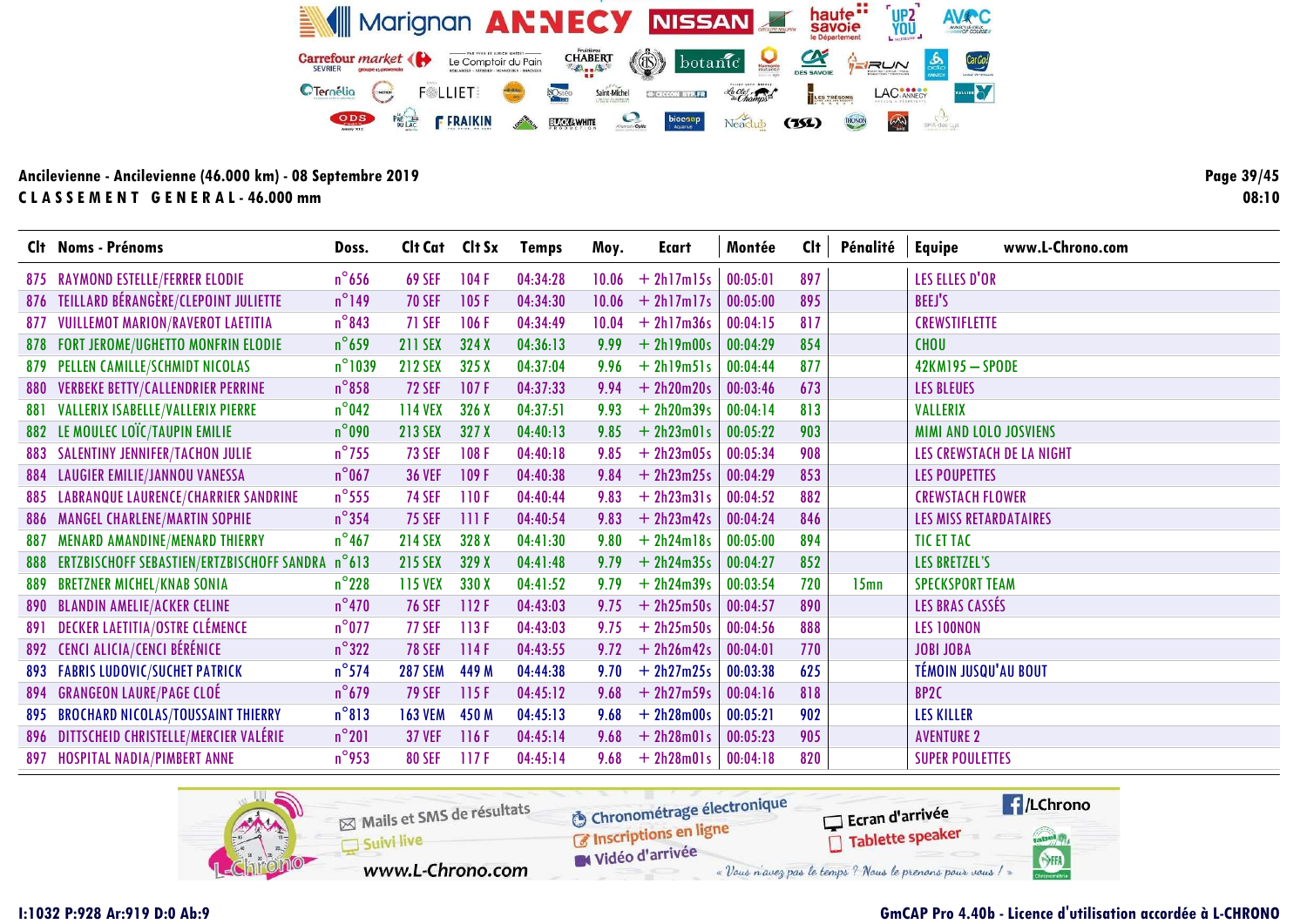|     | Clt Noms - Prénoms                        | Doss.           | Clt Cat Clt Sx |              | <b>Temps</b> | Moy. | Ecart        | Montée   | Clt | Pénalité         | <b>Equipe</b><br>www.L-Chrono.com |
|-----|-------------------------------------------|-----------------|----------------|--------------|--------------|------|--------------|----------|-----|------------------|-----------------------------------|
|     | 898 BUCINA VANESSA/ALIAS JULIE            | $n^{\circ}$ 554 | <b>81 SEF</b>  | 118F         | 04:46:00     | 9.65 | $+ 2h28m47s$ | 00:04:13 | 810 |                  | LES COUZS                         |
|     | 899 BILLAUD DELPHINE/CELLIER MARION       | $n^{\circ}604$  | <b>82 SEF</b>  | 119F         | 04:46:14     | 9.64 | $+ 2h29m01s$ | 00:05:22 | 904 |                  | <b>WARRIORS SISTERS</b>           |
|     | 900 FOND CHRISTOPHE/ROHR JOELLE           | $n^{\circ}$ 716 | <b>164 VEM</b> | 451 M        | 04:46:35     | 9.63 | $+ 2h29m22s$ | 00:04:18 | 821 |                  | <b>JOJO ET N1 SPECK</b>           |
|     | 901 PAILLARD LAURENT/PILLOUD NATHALIE     | $n^{\circ}$ 254 | <b>116 VEX</b> | 331 X        | 04:47:05     | 9.61 | $+ 2h29m53s$ | 00:06:51 | 916 |                  | ADIMC5                            |
|     | 902 BADEL AURÉLIE/LEBRUN CORENTIN         | $n^{\circ}$ 393 | <b>216 SEX</b> | 332 X        | 04:47:06     | 9.61 | $+ 2h29m54s$ | 00:06:52 | 917 |                  | ADIMC6                            |
|     | 903 BURG LAETITIA/MULLER KARINE           | $n^{\circ}893$  | <b>83 SEF</b>  | 120F         | 04:47:08     | 9.61 | $+ 2h29m56s$ | 00:04:54 | 886 |                  | UP2YOU                            |
|     | 904 MEYNET HUGUES/CHRISTIN OLIVIER        | $n^{\circ}825$  | <b>165 VEM</b> | 452 M        | 04:47:53     | 9.59 | $+ 2h30m40s$ | 00:05:30 | 907 |                  | THE FINISHERS                     |
|     | 905 BERTRAND CHARLES/ABRIEU CLARYSSE      | $n^{\circ}$ 297 | <b>217 SEX</b> | 333 X        | 04:48:31     | 9.57 | $+ 2h3lm19s$ | 00:05:36 | 910 |                  | <b>FOXY-ROXY</b>                  |
|     | 906 RIVIERE NICOLAS/BARBA PERRINE         | $n^{\circ}$ 836 | <b>218 SEX</b> | 334 X        | 04:49:47     | 9.52 | $+ 2h32m35s$ | 00:04:47 | 879 |                  | <b>LES BOUCHERS!</b>              |
| 907 | MIGUET CÉLINE/CLAVELIN ELÉONORE           | $n^{\circ}$ 272 | <b>84 SEF</b>  | 121F         | 04:51:10     | 9.48 | $+ 2h33m58s$ | 00:04:39 | 870 |                  | LES CORNEMUSES À BICYCLETTE       |
| 908 | <b>DUBOIS LAURIANNE/DUBOIS THOMAS</b>     | $n^{\circ}616$  | <b>219 SEX</b> | 335 X        | 04:53:24     | 9.41 | $+ 2h36m11s$ | 00:05:34 | 909 |                  | <b>TEAM VML</b>                   |
| 909 | <b>SAPPEY MARIE/BEAGLEY CLEO</b>          | $n^{\circ}$ 844 | <b>85 SEF</b>  | 122F         | 04:55:19     | 9.35 | $+ 2h38m06s$ | 00:05:37 | 911 |                  | LA GAGNE C'EST SO 2010            |
|     | 910 VIDOT ELPHEGE/URBAN THIERRY           | $n^{\circ}$ 004 | <b>288 SEM</b> | 453 M        | 04:55:49     | 9.33 | $+ 2h38m36s$ | 00:05:06 | 898 |                  | <b>LES RONDOUDOUS</b>             |
|     | 911 GRISNAUX JEAN-CLAUDE/BORNER AURELIE   | $n^{\circ}$ 238 | <b>220 SEX</b> | 336 X        | 05:02:31     | 9.12 | $+ 2h45m18s$ | 00:04:58 | 892 |                  | <b>LES FADAS</b>                  |
|     | 912 PONCHON COLOMB CAROLE/CHIPIER YOLANDE | $n^{\circ}814$  | <b>86 SEF</b>  | 123F         | 05:04:22     | 9.07 | $+ 2h47m09s$ | 00:04:24 | 848 |                  | <b>LES YOCHICAPOS</b>             |
|     | 913 BOTTIN FABIEN/BOTTIN ELODIE           | $n^{\circ}385$  | <b>221 SEX</b> | 337 X        | 05:06:27     | 9.01 | $+ 2h49m14s$ | 00:06:30 | 914 |                  | <b>LES BOTALONS</b>               |
|     | 914 GHILAIN ELODIE/POLLMANN HILL NATHALIE | $n^{\circ}$ 153 | <b>87 SEF</b>  | 124 F        | 05:08:08     | 8.96 | $+ 2h50m55s$ | 00:04:34 | 863 |                  | <b>LES GUMPETTES</b>              |
|     | 915 MARGERIT AURORE/DIEU VIRGINIE         | $n^{\circ}$ 552 | <b>88 SEF</b>  | 125F         | 05:14:58     | 8.76 | $+ 2h57m45s$ | 00:04:42 | 875 |                  | <b>FISH AND CHIPS</b>             |
|     | 916 FERRY ANNE/CROUZET NATHALIE           | $n^{\circ}304$  | <b>38 VEF</b>  | 126 F        | 05:16:42     | 8.72 | $+ 2h59m29s$ | 00:04:08 | 795 | 15 <sub>mn</sub> | <b>NOT'ANATH</b>                  |
|     | 917 FERRY OLIVIER/AIRIAU SYLVIE           | $n^{\circ}305$  | <b>117 VEX</b> | 338 X        | 05:16:44     | 8.71 | $+ 2h59m31s$ | 00:03:58 | 753 | 15 <sub>mn</sub> | <b>FERRYBAMBELLE</b>              |
|     | 918 GENNUSO ELEONORE/GUILLAUMOT MELISSA   | $n^{\circ}$ 965 | <b>89 SEF</b>  | 127F         | 05:21:52     | 8.58 | $+3h04m40s$  | 00:07:43 | 919 |                  | <b>LA BOURBOULE CREW</b>          |
|     | 919 DOMANSKI GEOFFREY/DOMANSKI LOIC       | $n^{\circ}$ 086 | <b>289 SEM</b> | 454 M        | 05:29:01     | 8.39 | $+3h11m49s$  | 00:05:18 | 901 |                  | <b>LES FRANGINS</b>               |
|     | DNS ALLAIS GUILLAUME/ALLAIS DELPHINE      | $n^{\circ}421$  | <b>DNS VEX</b> | <b>DNS X</b> | 00:00:00     | 0.00 |              |          |     |                  | LA FAMILLE TCHOUPI                |



# I:1032 P:928 Ar:919 D:0 Ab:9 GmCAP Pro 4.40b - Licence d'utilisation accordée à L-CHRONO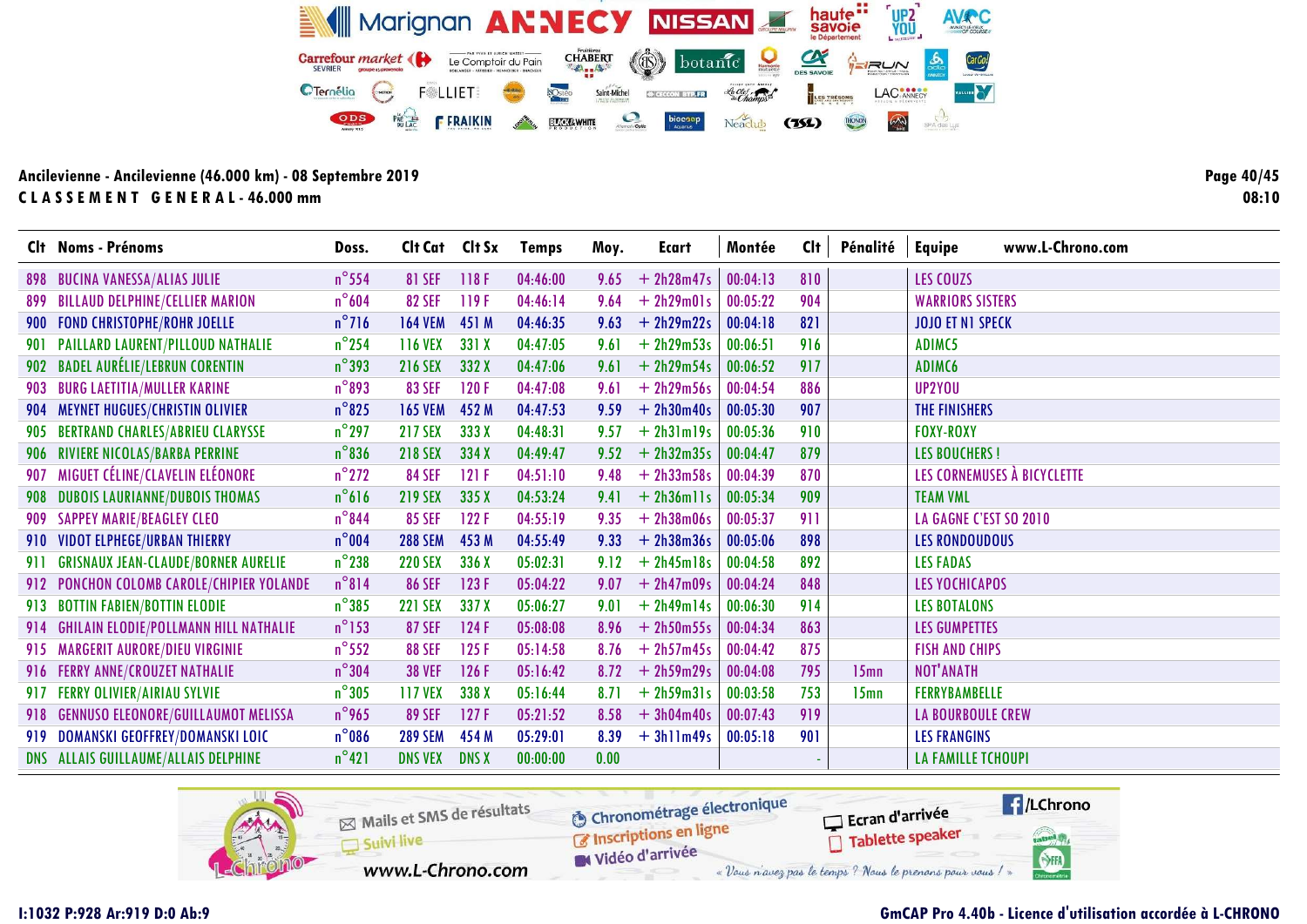| Clt Noms - Prénoms                         | Doss.           | Cit Cat Cit Sx |              | <b>Temps</b> | Moy. | Ecart | Montée | Clt | Pénalité | www.L-Chrono.com<br><b>Equipe</b> |  |
|--------------------------------------------|-----------------|----------------|--------------|--------------|------|-------|--------|-----|----------|-----------------------------------|--|
| DNS ANDRE LUCIE/LECOT PACÔME               | $n^{\circ}$ 956 | <b>DNS SEX</b> | <b>DNS X</b> | 00:00:00     | 0.00 |       |        |     |          | <b>JUST MARRIED</b>               |  |
| DNS BAILLY ROMAIN/DUCORPS NICOLAS          | $n^{\circ}$ 095 | <b>DNS SEM</b> | <b>DNSM</b>  | 00:00:00     | 0.00 |       |        |     |          | DUC ET LE LION                    |  |
| <b>DNS BALLERY BENOÎT/TERBOIS PHILIPPE</b> | $n^{\circ}$ 686 | <b>DNS VEM</b> | <b>DNS M</b> | 00:00:00     | 0.00 |       |        |     |          | LES ARRACHÉS                      |  |
| DNS BARBIER SANDRINE/CARLADOUS MICHELE     | $n^{\circ}$ 626 | <b>DNS VEF</b> | <b>DNSF</b>  | 00:00:00     | 0.00 |       |        |     |          | <b>LES BARBIDOUS</b>              |  |
| <b>DNS BARRAL AUDREY/GEX VERONIQUE</b>     | $n^{\circ}$ 660 | <b>DNS VEF</b> | <b>DNSF</b>  | 00:00:00     | 0.00 |       |        |     |          | <b>WONDERWOMAN</b>                |  |
| <b>DNS BASSO FRANCK/BOUCHET LOANN</b>      | $n^{\circ}$ 455 | <b>DNS SEM</b> | <b>DNS M</b> | 00:00:00     | 0.00 |       |        |     |          | <b>BOUCHBASS'</b>                 |  |
| DNS BASTIAN OLIVIER/LOCHU MARYLINE         | $n^{\circ}$ 142 | <b>DNS VEX</b> | <b>DNS X</b> | 00:00:00     | 0.00 |       |        |     |          | JALL                              |  |
| DNS BATTAIL MAGALI/BATTAIL SYLVAIN         | $n^{\circ}$ 264 | <b>DNS SEX</b> | <b>DNS X</b> | 00:00:00     | 0.00 |       |        |     |          | MAGSYL                            |  |
| <b>DNS BAZARD PAUL/FREBY CLAIRE</b>        | $n^{\circ}$ 870 | <b>DNS VEX</b> | <b>DNS X</b> | 00:00:00     | 0.00 |       |        |     |          | <b>NOUNOURS</b>                   |  |
| DNS BENEDETTI HAGUET KARINE/HAGUET PIERRE  | $n^{\circ}$ 556 | <b>DNS SEX</b> | <b>DNS X</b> | 00:00:00     | 0.00 |       |        |     |          | <b>CHOUCHOU ET LOULOU</b>         |  |
| DNS BERARD GUILLAUME/FEREZ EMILIE          | $n^{\circ}$ 164 | <b>DNS SEX</b> | <b>DNS X</b> | 00:00:00     | 0.00 |       |        |     |          | <b>LES MIXTES</b>                 |  |
| DNS BERTHET VINCENT/BERTHET MARJOLAINE     | $n^{\circ}$ 340 | <b>DNS VEX</b> | <b>DNS X</b> | 00:00:00     | 0.00 |       |        |     |          | <b>MAVITOLISE</b>                 |  |
| <b>DNS BICH YVAN/BICH SIMON</b>            | $n^{\circ}329$  | <b>DNS SEM</b> | <b>DNSM</b>  | 00:00:00     | 0.00 |       |        |     |          | <b>LES BICH</b>                   |  |
| DNS BLOT STEPHANE/TARTARE GREGORY          | $n^{\circ}$ 464 | <b>DNS SEM</b> | <b>DNS M</b> | 00:00:00     | 0.00 |       |        |     |          | <b>LES ZOUZES</b>                 |  |
| DNS BOUVRET BENOIT/LONCHAMPT ANNE          | $n^{\circ}$ 132 | <b>DNS VEX</b> | <b>DNS X</b> | 00:00:00     | 0.00 |       |        |     |          | <b>BB TEAM</b>                    |  |
| DNS BRAS JÉRÉMY/POURQUERY CÉDRIC           | $n^{\circ}$ 492 | <b>DNS SEM</b> | <b>DNS M</b> | 00:00:00     | 0.00 |       |        |     |          | <b>TEAM MERGUEZ 1</b>             |  |
| DNS BRAUN PASCAL/BONIFACJ JEAN-CHARLES     | $n^{\circ}$ 940 | <b>DNS SEM</b> | <b>DNSM</b>  | 00:00:00     | 0.00 |       |        |     |          |                                   |  |
| DNS BRUYERE ERIC/DEHEUNYNCK REMI           | $n^{\circ}$ 763 | <b>DNS SEM</b> | <b>DNSM</b>  | 00:00:00     | 0.00 |       |        |     |          | <b>LES VERTS</b>                  |  |
| DNS BUTTEN STACEY/BRULLON MICKAEL          | $n^{\circ}082$  | <b>DNS SEX</b> | <b>DNS X</b> | 00:00:00     | 0.00 |       |        |     |          | <b>SM</b>                         |  |
| DNS CARA ELODIE/MEZIANE IMAN               | $n^{\circ}$ 874 | <b>DNS SEF</b> | <b>DNSF</b>  | 00:00:00     | 0.00 |       |        |     |          | <b>LES GAZELLES DU 74</b>         |  |
| DNS CARVALHO DAMIEN/CARVALHO EMILIE        | $n^{\circ}115$  | <b>DNS SEX</b> | <b>DNS X</b> | 00:00:00     | 0.00 |       |        |     |          | <b>LES GIRAFONS</b>               |  |
| DNS CASTELLI DAVID/BORDIGONI YANN          | $n^{\circ}609$  | <b>DNS SEM</b> | <b>DNSM</b>  | 00:00:00     | 0.00 |       |        |     |          | <b>LES BRO</b>                    |  |
| <b>DNS CHARLES YANNICK/CHARLES SONIA</b>   | $n^{\circ}102$  | <b>DNS VEX</b> | <b>DNS X</b> | 00:00:00     | 0.00 |       |        |     |          | <b>LES T'CHARLES</b>              |  |

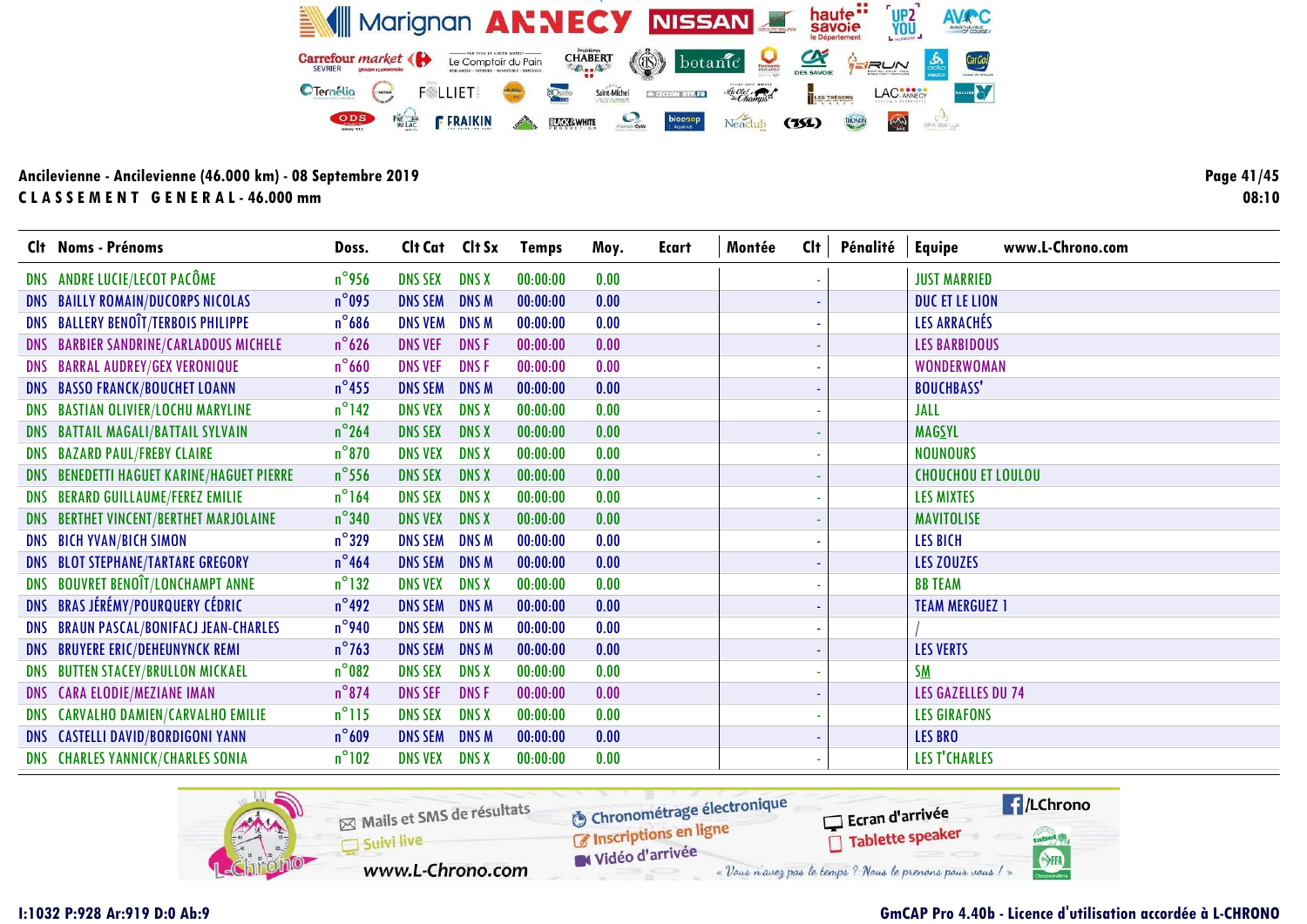| Clt Noms - Prénoms                            | Doss.            | Clt Cat Clt Sx |              | <b>Temps</b> | Moy. | <b>Ecart</b> | <b>Clt</b><br>Montée | Pénalité | <b>Equipe</b><br>www.L-Chrono.com |
|-----------------------------------------------|------------------|----------------|--------------|--------------|------|--------------|----------------------|----------|-----------------------------------|
| DNS CHASSIGNOL FRANCK/CHASSIGNOL FABIEN       | $n^{\circ}$ 935  | <b>DNS SEM</b> | <b>DNSM</b>  | 00:00:00     | 0.00 |              |                      |          | <b>CHASSE LA GNOLE</b>            |
| <b>DNS CHATAGNON RÉMY/FAUQUE PIERRE</b>       | $n^{\circ}661$   | <b>DNS SEM</b> | <b>DNSM</b>  | 00:00:00     | 0.00 |              |                      |          | LES POIDS LOURDS DES MONTS D'OR   |
| DNS CHOULI RAMDANE/HICKLIN LUC                | $n^{\circ}$ 476  | <b>DNS VEM</b> | <b>DNSM</b>  | 00:00:00     | 0.00 |              |                      |          | <b>LES CHATONS</b>                |
| DNS COCHARD FABIEN/COCHARD ERIC               | $n^{\circ}$ 744  | <b>DNS SEM</b> | <b>DNSM</b>  | 00:00:00     | 0.00 |              |                      |          | LA TEAM DES PEUPLIERS             |
| DNS COURTOIS VALENTIN/BARBEDIENNE CLARA       | $n^{\circ}$ 1022 | <b>DNS SEX</b> | <b>DNS X</b> | 00:00:00     | 0.00 |              |                      |          | <b>LES BRETONS</b>                |
| DNS DE BEVY VINCENT/FOURNERET BRICE           | $n^{\circ}$ 424  | <b>DNS SEM</b> | <b>DNSM</b>  | 00:00:00     | 0.00 |              |                      |          | <b>BRINCE</b>                     |
| DNS DELATTRE MARION/COMPASSI CHRISTOPHE       | $n^{\circ}$ 676  | <b>DNS SEX</b> | <b>DNS X</b> | 00:00:00     | 0.00 |              |                      |          | <b>TEAM JUDO-CA</b>               |
| DNS DELHOMME VINCENT/BERTRAND PASCAL          | $n^{\circ}519$   | <b>DNS VEM</b> | <b>DNSM</b>  | 00:00:00     | 0.00 |              |                      |          | <b>LES BOITEUX</b>                |
| DNS DESROCHES EMMANUEL/BEAUMESNIL LAURE       | $n^{\circ}262$   | <b>DNS SEX</b> | <b>DNS X</b> | 00:00:00     | 0.00 |              |                      |          | <b>MARIAGE</b>                    |
| DNS DUCHENE BERNARD/DUCHENE DAMIEN            | $n^{\circ}$ 753  | <b>DNS SEM</b> | <b>DNSM</b>  | 00:00:00     | 0.00 |              |                      |          | <b>LES DUCHENE 1</b>              |
| DNS DUCHENE GUILLAUME/DUCHENE GAELLE          | $n^{\circ}$ 754  | <b>DNS SEX</b> | <b>DNS X</b> | 00:00:00     | 0.00 |              |                      |          | <b>LES DUCHENE TEAM</b>           |
| DNS DURIER RENAUD/PARIS GUILLAUME             | $n^{\circ}802$   | <b>DNS SEM</b> | <b>DNSM</b>  | 00:00:00     | 0.00 |              |                      |          | <b>LES COPINOUS</b>               |
| DNS FANTIN CHRISTIAN/LOSSEC THOMAS            | $n^{\circ}$ 493  | <b>DNS SEM</b> | <b>DNSM</b>  | 00:00:00     | 0.00 |              |                      |          | <b>LES DARONS</b>                 |
| DNS FINESSO AUDREY/HAASE JULIEN               | $n^{\circ}$ 485  | <b>DNS VEX</b> | <b>DNS X</b> | 00:00:00     | 0.00 |              |                      |          | <b>RONRON DES BOIS</b>            |
| DNS FONTAINE BORIS/LEMOINE JEAN LOUIS         | $n^{\circ}$ 447  | <b>DNS SEM</b> | <b>DNSM</b>  | 00:00:00     | 0.00 |              |                      |          | <b>TONTON</b>                     |
| DNS FONTAINE OLIVIER/MYRTHE PIERROT           | $n^{\circ}$ 950  | <b>DNS SEM</b> | <b>DNSM</b>  | 00:00:00     | 0.00 |              |                      |          | <b>TEAM 974</b>                   |
| <b>DNS FOURNIER SYLVAIN/FILIBERTO SYLVAIN</b> | $n^{\circ}$ 973  | <b>DNS SEM</b> | <b>DNSM</b>  | 00:00:00     | 0.00 |              |                      |          | <b>TEAM SYLVAINS</b>              |
| <b>DNS FRACHON MARION/FRACHON JULIEN</b>      | $n^{\circ}$ 784  | <b>DNS SEX</b> | <b>DNS X</b> | 00:00:00     | 0.00 |              |                      |          | <b>LES FRACH</b>                  |
| DNS GALLO AUDRIC/PERROTIN LILIAN              | $n^{\circ}$ 964  | <b>DNS SEM</b> | <b>DNSM</b>  | 00:00:00     | 0.00 |              |                      |          | <b>DREAM TEAM DANCE AVENTURE</b>  |
| DNS GAZELLE PAUL/GLAIN PAULINE                | $n^{\circ}$ 403  | <b>DNS SEX</b> | <b>DNS X</b> | 00:00:00     | 0.00 |              |                      |          | <b>LES POPOLES</b>                |
| DNS GIBOWSKI TIPHANIE/DE LAZZER GUILLAUME     | $n^{\circ}$ 567  | <b>DNS SEX</b> | <b>DNS X</b> | 00:00:00     | 0.00 |              |                      |          | <b>TITI ET GROS MINET</b>         |
| DNS GILBERT CATHERINE/GILBERT ALEXANDRE       | $n^{\circ}$ 565  | <b>DNS VEX</b> | <b>DNS X</b> | 00:00:00     | 0.00 |              |                      |          | <b>GILBERT</b>                    |
| DNS GOBAUT VINCENT/PLACHINSKI MATTHIEU        | $n^{\circ}$ 349  | <b>DNS SEM</b> | <b>DNS M</b> | 00:00:00     | 0.00 |              |                      |          | <b>LES FOUS DU GUIDON</b>         |



Page 42/45 08:10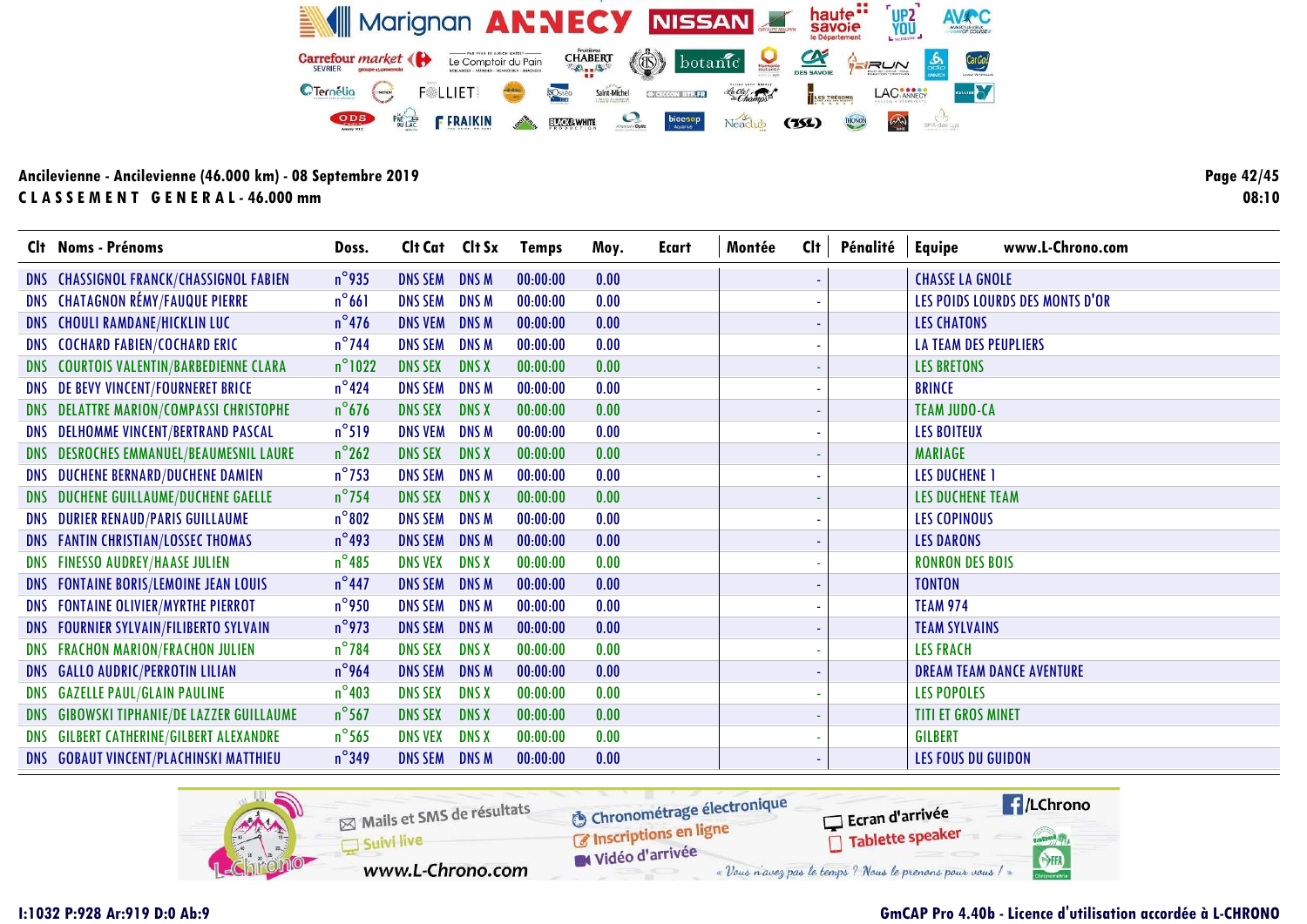Clt Noms - Prénoms Doss. Clt Cat Clt Sx Temps Moy. Ecart Montée Clt Pénalité Equipe www.L-Chrono.com

## Ancilevienne - Ancilevienne (46.000 km) - 08 Septembre 2019 C L A S S E M E N T G E N E R A L - 46.000 mm

| DNS GRATELOUP LAURA/DERÉGNAUCOURT JÉRÉMY     | $n^{\circ}021$   | <b>DNS SEX</b> | <b>DNS X</b> | 00:00:00 | 0.00 |        | <b>LES AVOCADOS LOVERS</b> |
|----------------------------------------------|------------------|----------------|--------------|----------|------|--------|----------------------------|
| DNS GRILLET ALAIN/PAITREAULT MANUEL          | $n^{\circ}$ 394  | <b>DNS VEM</b> | <b>DNS M</b> | 00:00:00 | 0.00 |        | <b>DANTON</b>              |
| DNS GROSJEAN PAULINE/ULIANA DAVID            | $n^{\circ}477$   | <b>DNS SEX</b> | <b>DNS X</b> | 00:00:00 | 0.00 |        | <b>DAVAULINUS</b>          |
| DNS GUIMO VÉRONIQUE/AUBERT CAROLE            | $n^{\circ}$ 048  | <b>DNS VEF</b> | <b>DNSF</b>  | 00:00:00 | 0.00 |        | LES DÉTERMINÉES            |
| DNS GUY MAXIME/LUCCA PHILIPPE                | $n^{\circ}$ 203  | <b>DNS SEM</b> | <b>DNSM</b>  | 00:00:00 | 0.00 |        | L'ÉQUIPE A 2 BALLES        |
| DNS HAUET AMANDINE/MARGUERETTAZ KARINE       | $n^{\circ}342$   | <b>DNS VEF</b> | <b>DNSF</b>  | 00:00:00 | 0.00 |        | <b>LES TOURISTES</b>       |
| DNS HIBON THOMAS/RIOBÉ GUILLAUME             | $n^{\circ}$ 1028 | <b>DNS SEM</b> | <b>DNSM</b>  | 00:00:00 | 0.00 |        | <b>LEROY MERLIN</b>        |
| DNS JACQUIER XAVIÈRE/JACQUIER SYLVAIN        | $n^{\circ}$ 905  | <b>DNS VEX</b> | <b>DNS X</b> | 00:00:00 | 0.00 |        | <b>LES BICHONS</b>         |
| DNS KAYSER MELANIE/GIRARD CHRISTOPHE         | $n^{\circ}364$   | <b>DNS VEX</b> | <b>DNS X</b> | 00:00:00 | 0.00 |        | LES FÉES DU BITUME         |
| DNS LANGUEFINA FABRICE/MAILLOT ANNIE-LAURY   | $n^{\circ}$ 751  | <b>DNS VEX</b> | <b>DNS X</b> | 00:00:00 | 0.00 |        | BABOUK974                  |
| DNS LARONZE JÉRÉMY/BERARD GUILLAUME          | $n^{\circ}1009$  | <b>DNS SEM</b> | <b>DNSM</b>  | 00:00:00 | 0.00 |        | <b>LE VENITIEN</b>         |
| DNS LENGLET NATHALIE/LENGLET CHRIS           | $n^{\circ}$ 242  | <b>DNS VEX</b> | <b>DNS X</b> | 00:00:00 | 0.00 |        | <b>LENGLET FAMILY</b>      |
| DNS LEVEQUE TANGUY/MIQUEE CAROLE             | $n^{\circ}$ 473  | <b>DNS SEX</b> | <b>DNS X</b> | 00:00:00 | 0.00 |        | <b>LES SURVIVANTS</b>      |
| DNS LUSIGNET KEVIN/GRESSARD CHARLOTTE        | $n^{\circ}431$   | <b>DNS SEX</b> | <b>DNS X</b> | 00:00:00 | 0.00 |        | <b>TEAM LULU</b>           |
| DNS MADELIN HIPPOLYTE/NATTON JEAN-CHRISTOPHE | $n^{\circ}120$   | <b>DNS SEM</b> | <b>DNSM</b>  | 00:00:00 | 0.00 |        | LES JAMBES CASSÉES         |
| DNS MAILLOT MAELLE/SZYMANSKI ROMAIN          | $n^{\circ}$ 117  | <b>DNS SEX</b> | <b>DNS X</b> | 00:00:00 | 0.00 |        | <b>LES BAROUDEURS</b>      |
| DNS MAJEUR CHRISTELLE/MAJEUR LUCIE           | $n^{\circ}$ 479  | <b>DNS SEF</b> | <b>DNSF</b>  | 00:00:00 | 0.00 |        | <b>MAJEUR</b>              |
| DNS MANDEL STEPHANE/BRUINAUD DAVID           | $n^{\circ}$ 599  | <b>DNS VEM</b> | <b>DNS M</b> | 00:00:00 | 0.00 | $\sim$ | <b>LES MACHINES</b>        |
| DNS MICHEL PHILIPPE/MICHEL ANNE              | $n^{\circ}$ 959  | <b>DNS VEX</b> | <b>DNS X</b> | 00:00:00 | 0.00 |        | <b>LES CAÏMANS</b>         |
| DNS MONET JULIEN/ISNARDON SYLVAIN            | $n^{\circ}331$   | <b>DNS SEM</b> | <b>DNSM</b>  | 00:00:00 | 0.00 |        | <b>LES ZULBI1</b>          |
| DNS MONTAGNON MATHILDE/ROCHET FLORENCE       | $n^{\circ}$ 910  | <b>DNS VEF</b> | <b>DNSF</b>  | 00:00:00 | 0.00 |        | <b>LES FLOTOUNES</b>       |
| DNS MUGNIER SOLENNE/GIOANA REMI              | $n^{\circ}1000$  | <b>DNS SEX</b> | <b>DNS X</b> | 00:00:00 | 0.00 |        | <b>LES MAURITARINS</b>     |
| DNS ONGARO VÉRONIQUE/BOSSONNET LAURA         | $n^{\circ}$ 963  | <b>DNS SEF</b> | DNS F        | 00:00:00 | 0.00 |        | <b>LA NOUGATEAM</b>        |



Page 43/45 08:10

#### I:1032 P:928 Ar:919 D:0 Ab:9 GmCAP Pro 4.40b - Licence d'utilisation accordée à L-CHRONO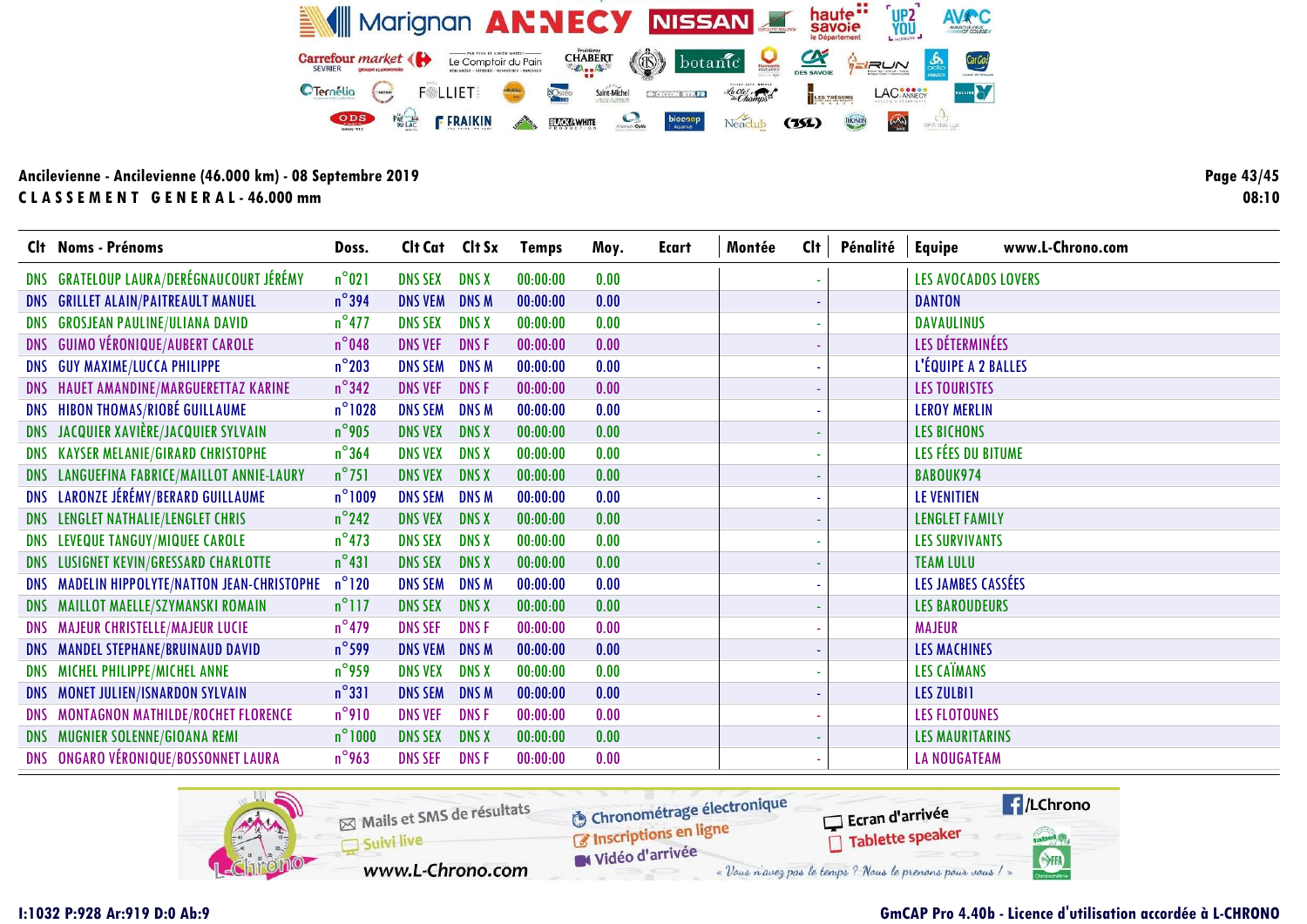| Clt Noms - Prénoms                            | Doss.            | Cit Cat Cit Sx |              | <b>Temps</b> | Moy. | Ecart | Montée | Clt | Pénalité | <b>Equipe</b>                | www.L-Chrono.com |  |
|-----------------------------------------------|------------------|----------------|--------------|--------------|------|-------|--------|-----|----------|------------------------------|------------------|--|
| DNS ORBAN IMRE/ORBAN EDINA                    | $n^{\circ}603$   | <b>DNS SEX</b> | <b>DNS X</b> | 00:00:00     | 0.00 |       |        |     |          | <b>LES TURBOS ESCARGOTS</b>  |                  |  |
| DNS OUHMID DRISS/MERCIER RICHARD              | $n^{\circ}302$   | <b>DNS VEM</b> | <b>DNS M</b> | 00:00:00     | 0.00 |       |        |     |          | <b>GGB ATR</b>               |                  |  |
| DNS PALLARD BENOIT/PALLARD CHRISTOPHINE       | $n^{\circ}$ 896  | <b>DNS SEX</b> | <b>DNS X</b> | 00:00:00     | 0.00 |       |        |     |          | PÉDALE DOUCE                 |                  |  |
| DNS PALUCH EDDY/HARRIBEY LÉA                  | $n^{\circ}$ 453  | <b>DNS SEX</b> | <b>DNS X</b> | 00:00:00     | 0.00 |       |        |     |          | <b>TEAM INVICTA GRENOBLE</b> |                  |  |
| DNS PEIXOTO NATHAN/PEIXOTO QUENTIN            | $n^{\circ}184$   | <b>DNS SEM</b> | <b>DNSM</b>  | 00:00:00     | 0.00 |       |        |     |          | <b>OS IRMÃOS</b>             |                  |  |
| DNS PELLETIER SYLVAIN/CHAPPUY LAURIE          | $n^{\circ}$ 990  | <b>DNS SEX</b> | <b>DNS X</b> | 00:00:00     | 0.00 |       |        |     |          | GILBERTELUCIEN               |                  |  |
| DNS PELURSON GILLES/MARTIN CÉCILE             | $n^{\circ}118$   | <b>DNS VEX</b> | <b>DNS X</b> | 00:00:00     | 0.00 |       |        |     |          | <b>LES EYGLUYSIENS</b>       |                  |  |
| DNS PERONNET BRUNO/COQUELIN GILLES            | $n^{\circ}$ 560  | <b>DNS VEM</b> | <b>DNS M</b> | 00:00:00     | 0.00 |       |        |     |          | <b>ZESTY TEAM</b>            |                  |  |
| DNS PERRODIN MURIELLE/PERRODIN RICHARD        | $n^{\circ}$ 994  | <b>DNS SEX</b> | <b>DNS X</b> | 00:00:00     | 0.00 |       |        |     |          | <b>TIMILO</b>                |                  |  |
| DNS PETER VIRGINIE/ESTOPPEY JAN               | $n^{\circ}861$   | <b>DNS SEX</b> | <b>DNS X</b> | 00:00:00     | 0.00 |       |        |     |          | LE LIÈVRE ET LA TORTUE       |                  |  |
| DNS PIERRON MATHIEU/PIERRON NORA              | $n^{\circ}621$   | <b>DNS VEX</b> | <b>DNS X</b> | 00:00:00     | 0.00 |       |        |     |          | <b>HAJRA</b>                 |                  |  |
| DNS PIN LAURENT/GUEPRATTE BERNARD             | $n^{\circ}$ 1008 | <b>DNS VEM</b> | <b>DNS M</b> | 00:00:00     | 0.00 |       |        |     |          | <b>GUEPIN</b>                |                  |  |
| DNS PION LAURE/PERROUD MARC                   | $n^{\circ}100$   | <b>DNS VEX</b> | <b>DNS X</b> | 00:00:00     | 0.00 |       |        |     |          | <b>LAURETMARC</b>            |                  |  |
| DNS PLAS PIERRE ANTOINE/MÉTRAL CHARVET DORINE | $n^{\circ}$ 246  | <b>DNS SEX</b> | <b>DNS X</b> | 00:00:00     | 0.00 |       |        |     |          | <b>TITOU ET DODO</b>         |                  |  |
| DNS PRIETO JORDAN/RAGINEL RENAUD              | $n^{\circ}289$   | <b>DNS SEM</b> | <b>DNS M</b> | 00:00:00     | 0.00 |       |        |     |          | <b>LES DAHUS</b>             |                  |  |
| DNS RABBIOSI JEAN-MARC/RABBIOSI FRANCK        | $n^{\circ}$ 657  | <b>DNS VEM</b> | <b>DNS M</b> | 00:00:00     | 0.00 |       |        |     |          | <b>LES FRERO</b>             |                  |  |
| DNS RENAULT SÉBASTIEN/GUIVARCH SANDRINE       | $n^{\circ}515$   | <b>DNS VEX</b> | <b>DNS X</b> | 00:00:00     | 0.00 |       |        |     |          | <b>RED WINE</b>              |                  |  |
| DNS ROMAND ALAIN/MESNAGE DOMINIQUE            | $n^{\circ}$ 590  | <b>DNS VEM</b> | <b>DNS M</b> | 00:00:00     | 0.00 |       |        |     |          | <b>LES ROMES</b>             |                  |  |
| DNS ROUSSEAU CHARLES/CATO MICHAELA            | $n^{\circ}1019$  | <b>DNS SEX</b> | <b>DNS X</b> | 00:00:00     | 0.00 |       |        |     |          | <b>SWEFRA</b>                |                  |  |
| DNS SABATIER BENJAMIN/OLLIVIER FLORENCE       | $n^{\circ}180$   | <b>DNS SEX</b> | <b>DNS X</b> | 00:00:00     | 0.00 |       |        |     |          | OLLIVIERCIE                  |                  |  |
| <b>DNS SANAD DAVID/SANAD EDOUARD</b>          | $n^{\circ}$ 022  | <b>DNS SEM</b> | <b>DNS M</b> | 00:00:00     | 0.00 |       |        |     |          | LES BRO'S                    |                  |  |
| <b>DNS SEMAIL DAVID/BRUFFIN SONIA</b>         | $n^{\circ}$ 1002 | <b>DNS VEX</b> | <b>DNS X</b> | 00:00:00     | 0.00 |       |        |     |          | <b>CHOUNETTE</b>             |                  |  |
| DNS SOCQUET-CLERC BERTRAND/GATTI CARLO        | $n^{\circ}889$   | <b>DNS VEM</b> | <b>DNS M</b> | 00:00:00     | 0.00 |       |        |     |          | <b>SPORT AND FUN</b>         |                  |  |



Page 44/45 08:10